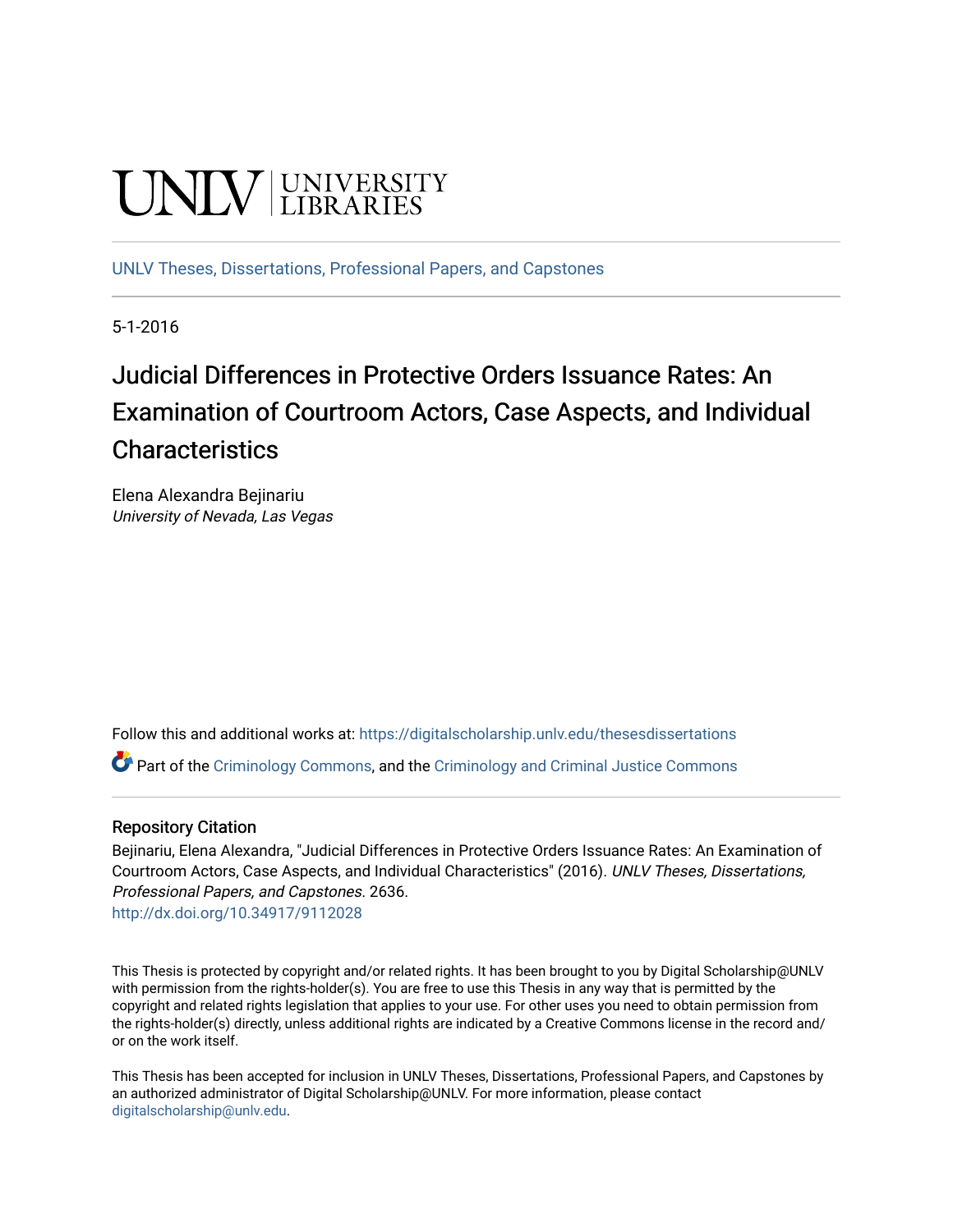# JUDICIAL DIFFERENCES IN PROTECTIVE ORDERS ISSUANCE RATES: AN EXAMINATION OF COURTROOM ACTORS, CASE ASPECTS, AND

## INDIVIDUAL CHARACTERISTICS

By

Elena Alexandra Bejinariu

### Bachelor of Arts – Criminal Justice and Communication Studies University of Nevada, Las Vegas 2012

A thesis submitted in partial fulfillment of the requirements for the

Master of Arts – Criminal Justice

Department of Criminal Justice Greenspun College of Urban Affairs The Graduate College

University of Nevada, Las Vegas May 2016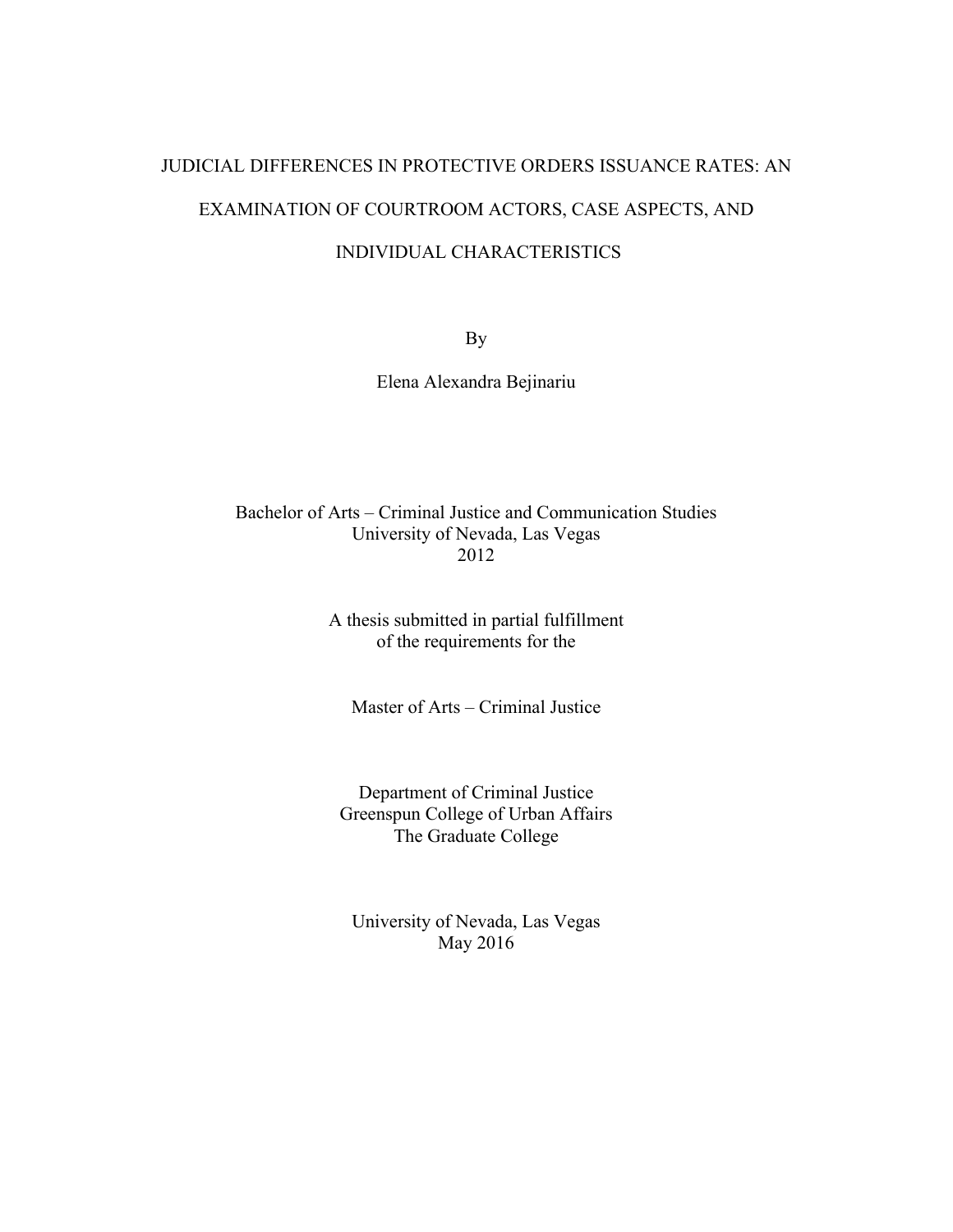Copyright 2016 by Elena Alexandra Bejinariu

All Rights Reserved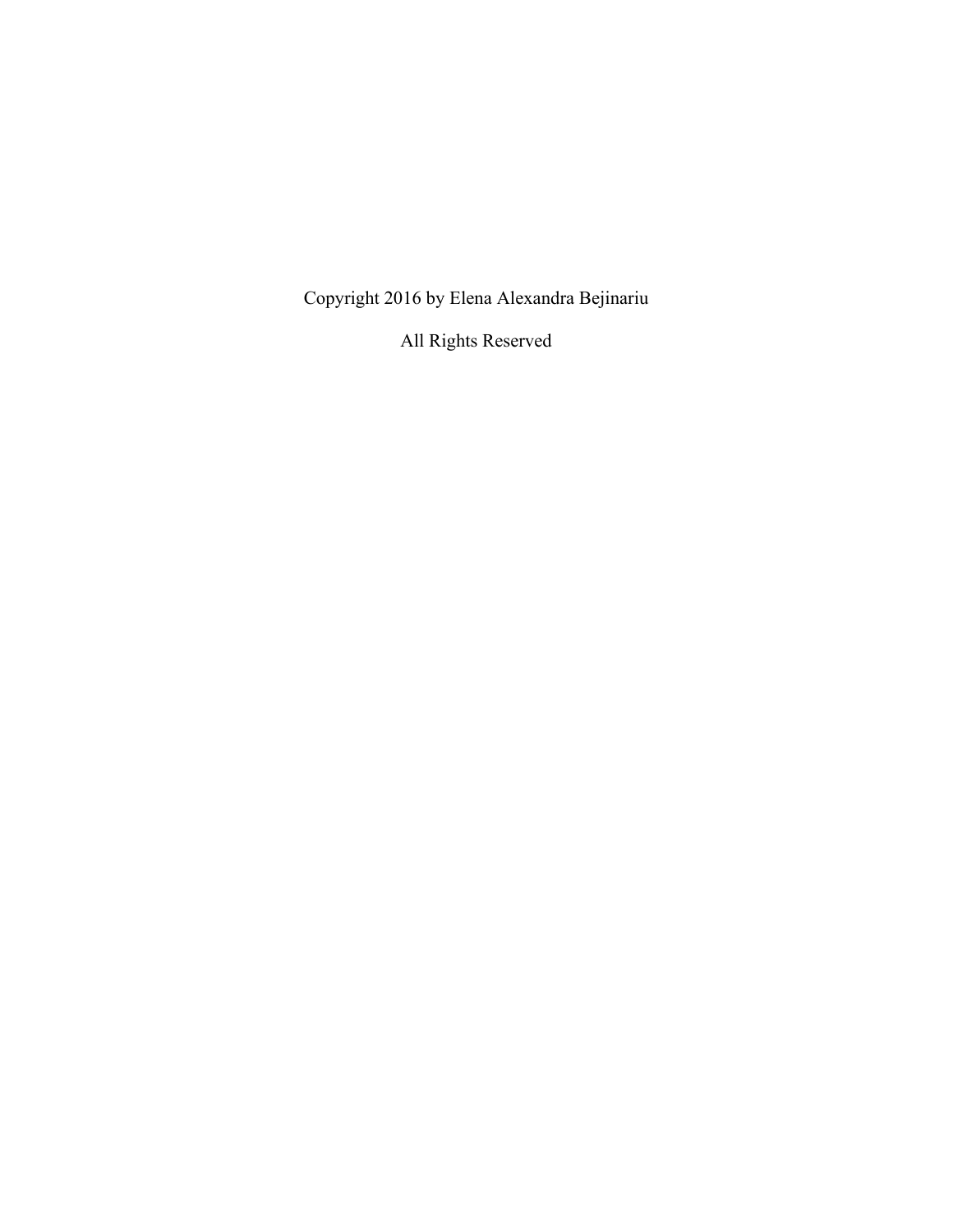

## **Thesis Approval**

The Graduate College The University of Nevada, Las Vegas

April 11, 2016

This thesis prepared by

Elena Alexandra Bejinariu

entitled

Judicial Differences in Protective Orders Issuance Rates: An Examination of Courtroom Actors, Case Aspects, and Individual Characteristics

is approved in partial fulfillment of the requirements for the degree of

Master of Arts – Criminal Justice Department of Criminal Justice

Joel Lieberman, Ph.D. *Examination Committee Member*

Terance D. Miethe, Ph.D. *Examination Committee Member*

Jennifer Guthrie, Ph.D. *Graduate College Faculty Representative*

Emily I. Troshynski, Ph.D. Kathryn Hausbeck Korgan, Ph.D. *Examination Committee Chair Graduate College Interim Dean*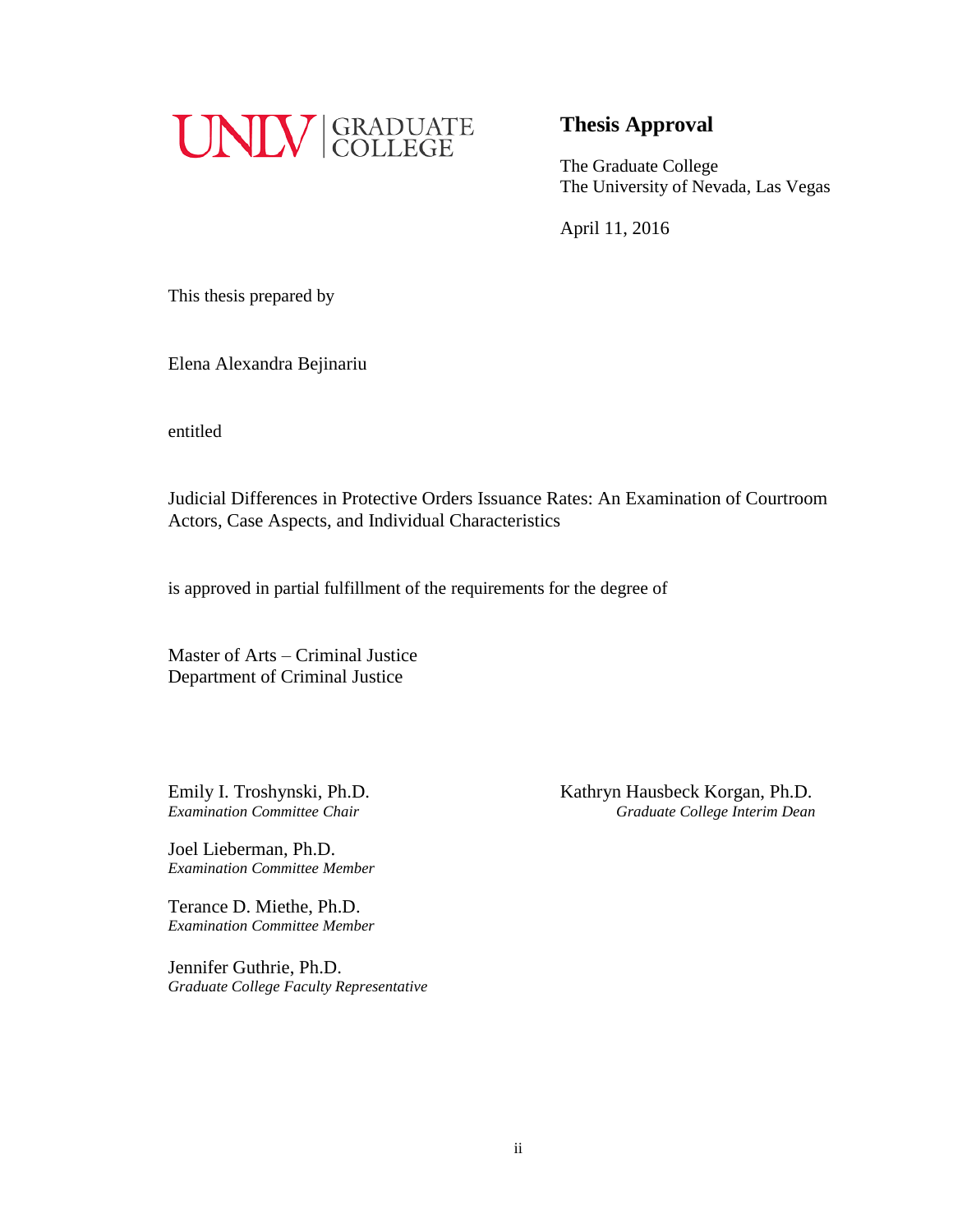#### Abstract

Using a mixed methods approach, this study examines whether: (1) *courtroom actors* (i.e., presence of legal counsel, translator, victim advocate, or informal support person; and presiding judge), (2) *case aspects* (i.e., abuse mentioned, type of abuse mentioned; weapon mentioned; children mentioned; and session time), and (3) *individual characteristics* (i.e., presence of applicant and/or adverse party; and race and gender of applicant and adverse party) influence an applicant's likelihood of being granted a civil protective order and the length of time it is granted for. Several types of analytic methods were conducted (i.e., bivariate analyses, logistic regression analyses, and sets of 3-way interaction analyses) to answer this study's research questions. The results of this study were then supplemented with qualitative descriptive data to illustrate the complex nature of domestic violence cases. Based on a sample of 303 protection order cases, this study found that a range of variables were associated with the success of a litigant actually receiving an order of protection and its length of time.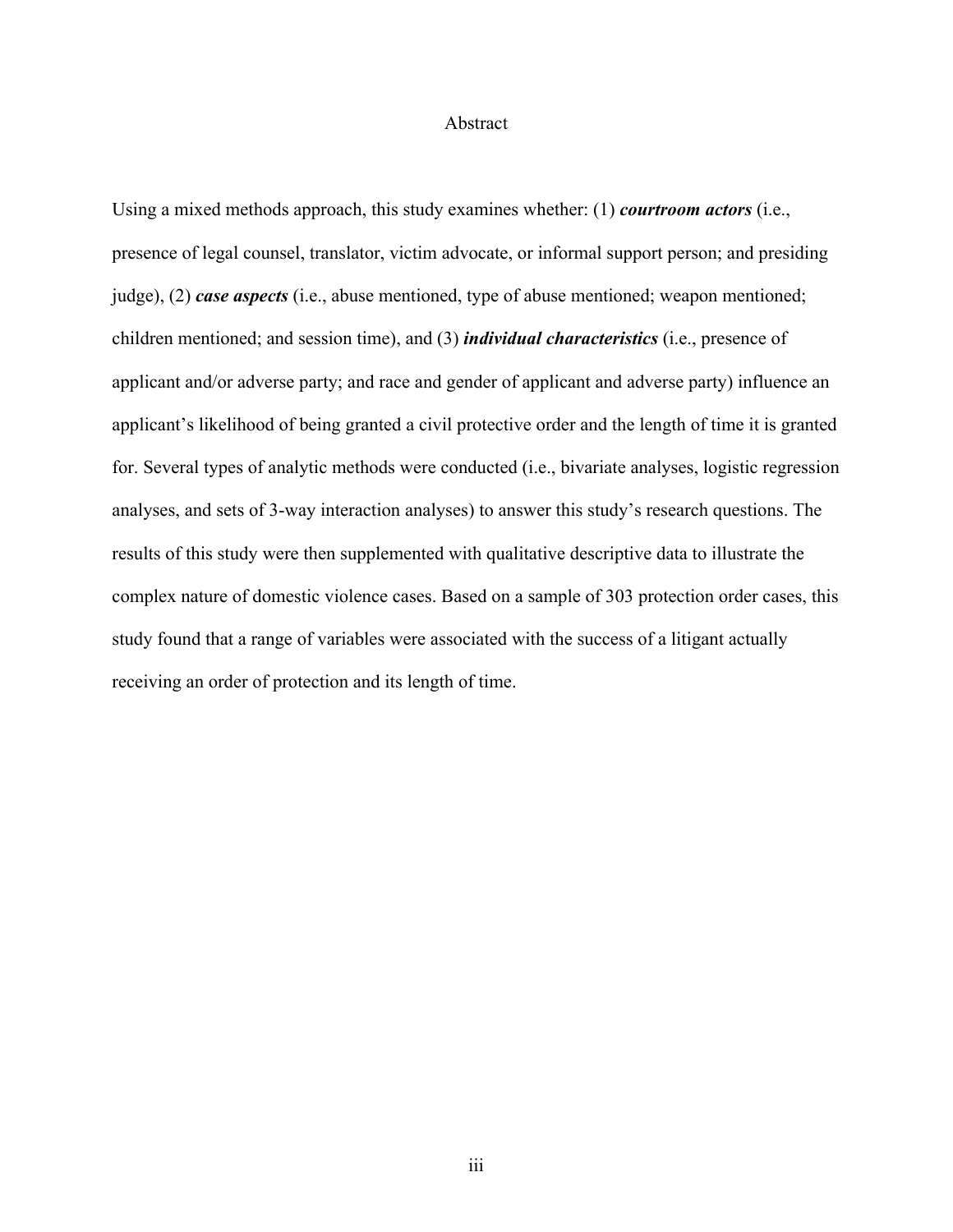#### Acknowledgments

First and foremost, I would like to express my sincere appreciation to my committee chair, Dr. Emily Troshynski who has been invaluable to the successful completion of this project. Dr. Troshynski, you have been a great mentor and instrumental to my growth as a writer and academic researcher. What started off as an idea came to fruition because you believed in my research and potential. Thank you for pushing me to strive for perfection and giving me freedom to explore different research avenues and ultimately, create something I could truly be proud of. Your passion for writing and conducting research is truly inspiring. Without your guidance and wisdom, this thesis would not have been possible.

Second, I would like to acknowledge with gratitude my committee members, Dr. Terance Miethe, Dr. Joel Lieberman, and Dr. Jennifer Guthrie for their support and guidance throughout this process. Special thank you to Dr. Terance Miethe for providing critical and valuable feedback on drafts. Without your reassurance and advice, completing my thesis would have been much more challenging. Dr. Miethe, I am grateful for all your help throughout this process.

I would also like to take this opportunity to acknowledge my parents, Elena and Ghiocel, and my brother, Andrei, for their unconditional love and unceasing encouragement. You have stayed by my side through the good and the bad and for that, I am tremendously grateful. I would also like to thank my friends for their kind words of encouragement. Special thank you to Anja Webster for her moral support throughout these past couple of months. Your love and support are immensely appreciated.

iv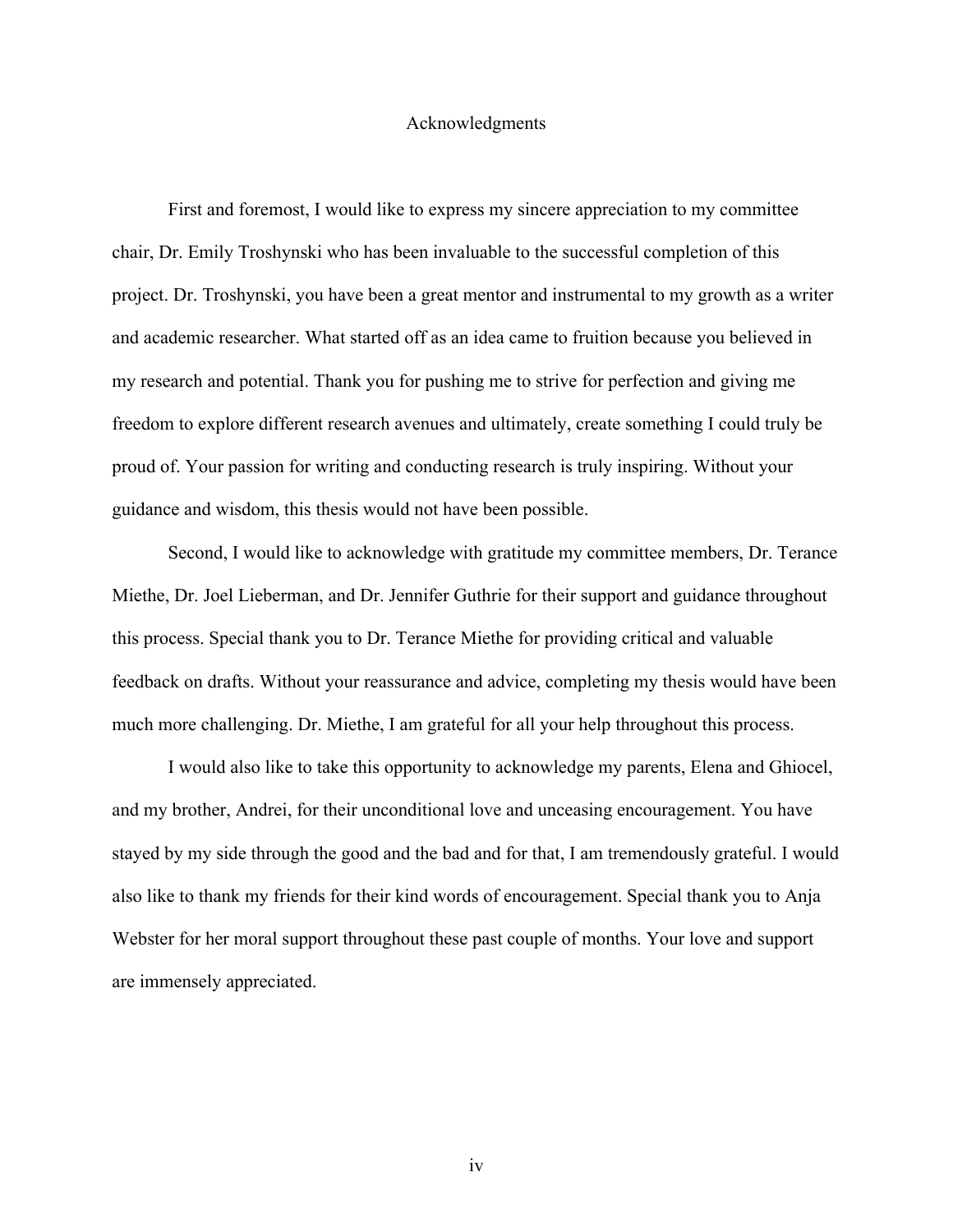# Table of Contents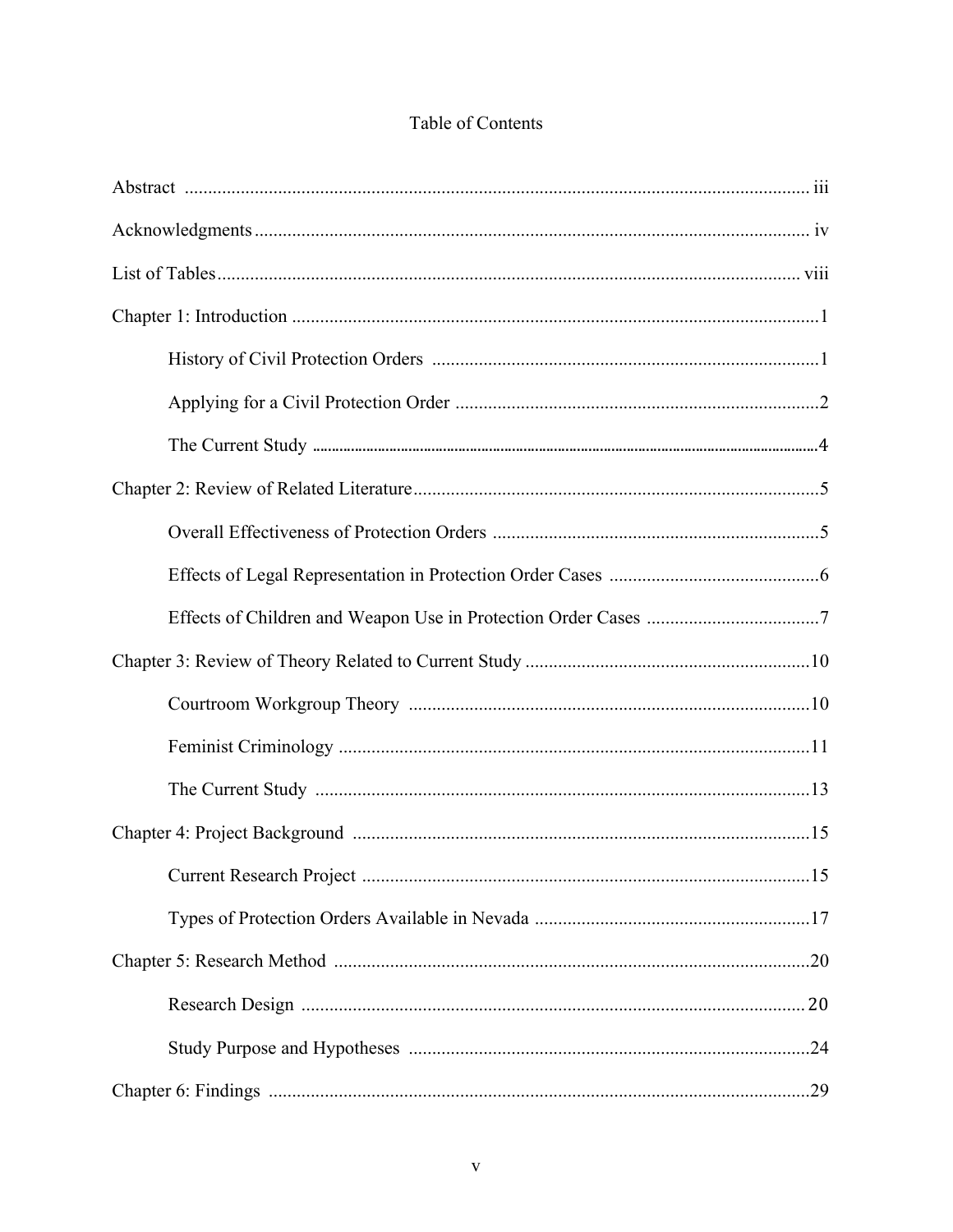| Chapter 7: Exploring Multiple Interaction Effects for When Both Parties Are Present 38     |
|--------------------------------------------------------------------------------------------|
| The Interactive Effects of Presiding Judge and Legal Counsel for each Party 38             |
| The Interactive Effects of Applicant's Lawyer, Victim Advocate and Adverse Party's         |
|                                                                                            |
| The Interactive Effects of Abuse, Weapon, and Children on TPO Decisions 46                 |
|                                                                                            |
| RQ#1: Does the presence of courtroom actors' (i.e., legal counsel, victim advocate,        |
| translator, informal support person, or presiding judge) influence an applicant's          |
|                                                                                            |
| RQ#2: Does the presence/ mention of case aspects (i.e., mention of abuse, type of abuse    |
| mentioned, mention of weapon, mention of children, and session time) influence an          |
|                                                                                            |
| RQ#1: Do individual characteristics (i.e., presence of applicant and/or adverse party, and |
| gender and race of applicant and adverse party) have an impact on the PO outcome and       |
|                                                                                            |
|                                                                                            |
|                                                                                            |
|                                                                                            |
|                                                                                            |
|                                                                                            |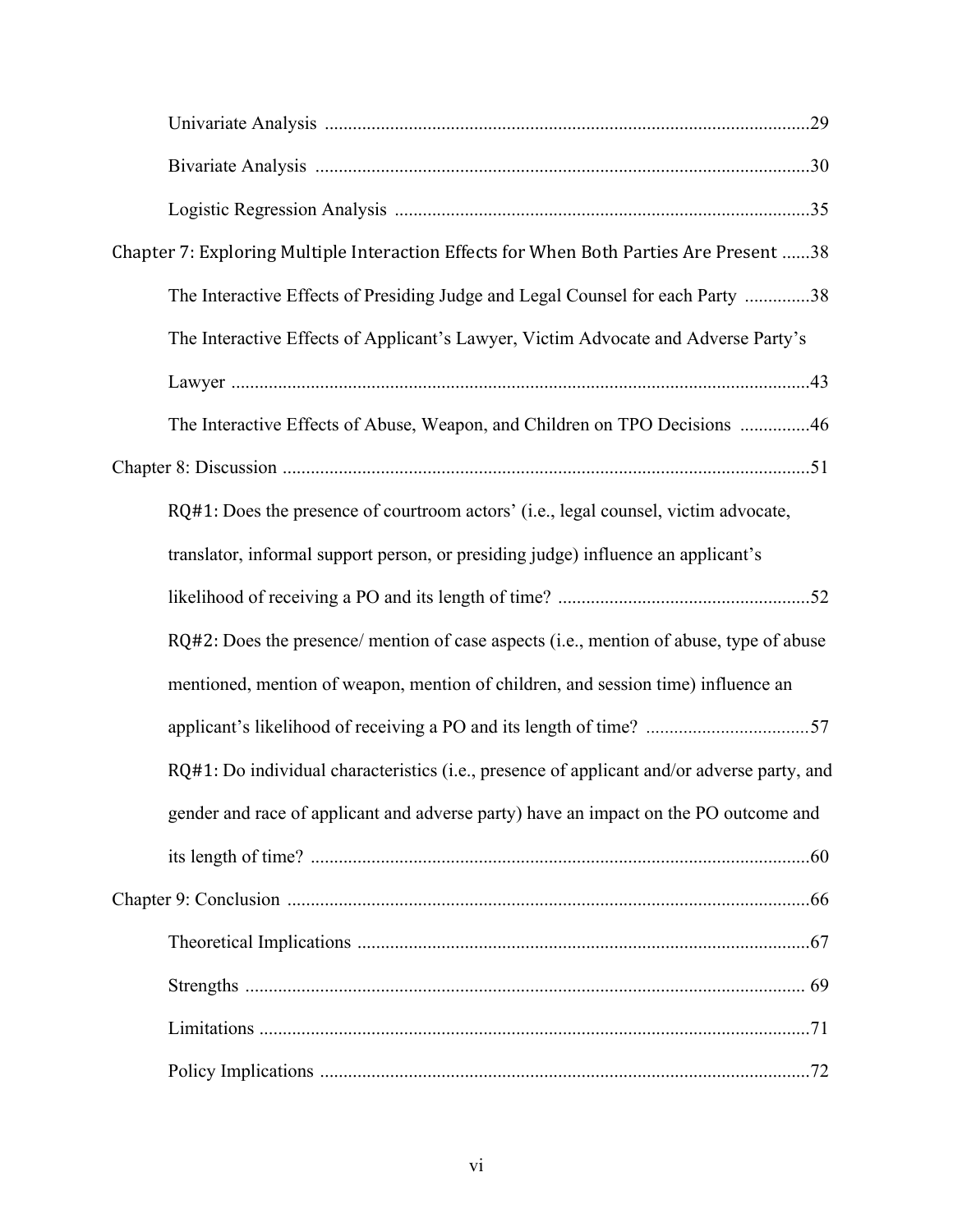| Appendix B: Table 2: Bivariate Relationships Between TPO Status and Independent Variables |
|-------------------------------------------------------------------------------------------|
|                                                                                           |
| Appendix C: Table 3: Bivariate Relationship TPO Length and Independent Variables80        |
| Appendix D: Table 4: Multivariate Analysis for PO Granted & PO Length when only Applicant |
|                                                                                           |
| Appendix E: Table 5: Multivariate Analysis for PO Granted & PO Length when Both Applicant |
|                                                                                           |
| Appendix F: Table 15: Violence Intervention Program Services Report – Summary 84          |
|                                                                                           |
|                                                                                           |
|                                                                                           |
|                                                                                           |
|                                                                                           |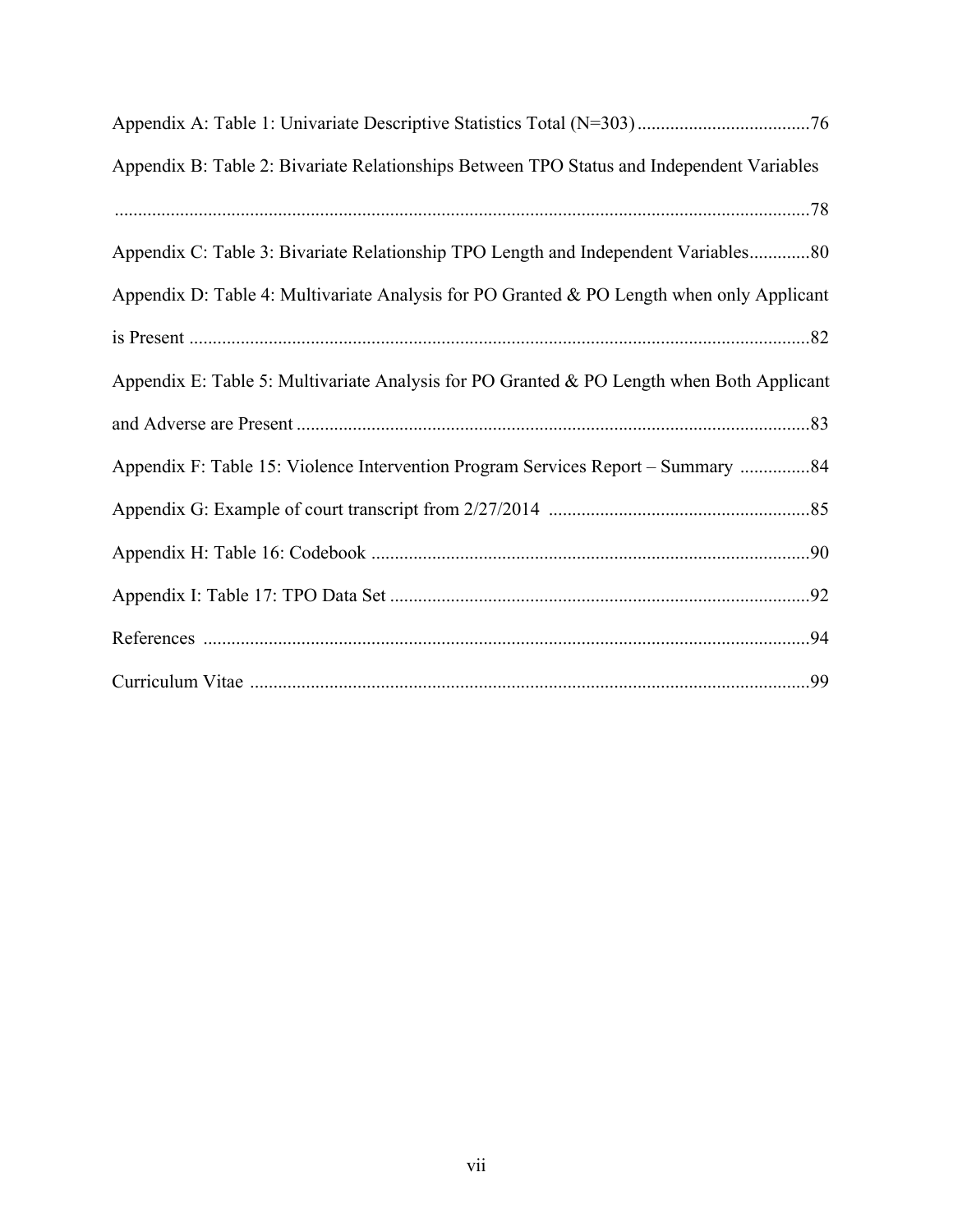# List of Tables

| Table 6: Effects of Presiding Judge on TPO Granted Across Contexts defined by Presence (1) or                                                                                          |
|----------------------------------------------------------------------------------------------------------------------------------------------------------------------------------------|
| Table 7: Effects of Adverse Party's Lawyer on TPO Granted Across Contexts Defined by<br>Presence (1) or Absence (0) of Applicant's Lawyer and Presiding Judge (0=Judge 1; 1=Judge 2)   |
| Table 8: Effects of Applicant's Lawyer on TPO Granted Across Context Defined by Presence (1)<br>or Absence (0) of Adverse Party's Lawyer and Presiding Judge (0=Judge 1; 1=Judge 2) 40 |
| Table 9: Effects of Applicant's Lawyer on PO Granted Across Contexts Defined by Presence (1)                                                                                           |
| Table 10: Effects of Adverse Party's Lawyer on PO Granted Across Contexts Defined by                                                                                                   |
| Table 11: Effects of Advocacy on TPO Granted Across Contexts Defined by Presence (1) or                                                                                                |
| Table 12: Effects of Abuse on TPO Granted Across Contexts defined by Presence (1) or Absence                                                                                           |
| Table 13: Effects of Children on TPO Granted Across Contexts Defined by Presence (1) or                                                                                                |
| Table 14: Effects of Weapon on TPO Granted Across Contexts Defined by Presence (1) or                                                                                                  |
|                                                                                                                                                                                        |
| Table 2: Bivariate Relationships Between TPO Status and Independent Variables 73                                                                                                       |
|                                                                                                                                                                                        |
| Table 4: Multivariate Analysis for PO Granted & PO Length when only Applicant is Present                                                                                               |
| Table 5: Multivariate Analysis for PO Granted & PO Length when Both Applicant and Adverse                                                                                              |
|                                                                                                                                                                                        |
|                                                                                                                                                                                        |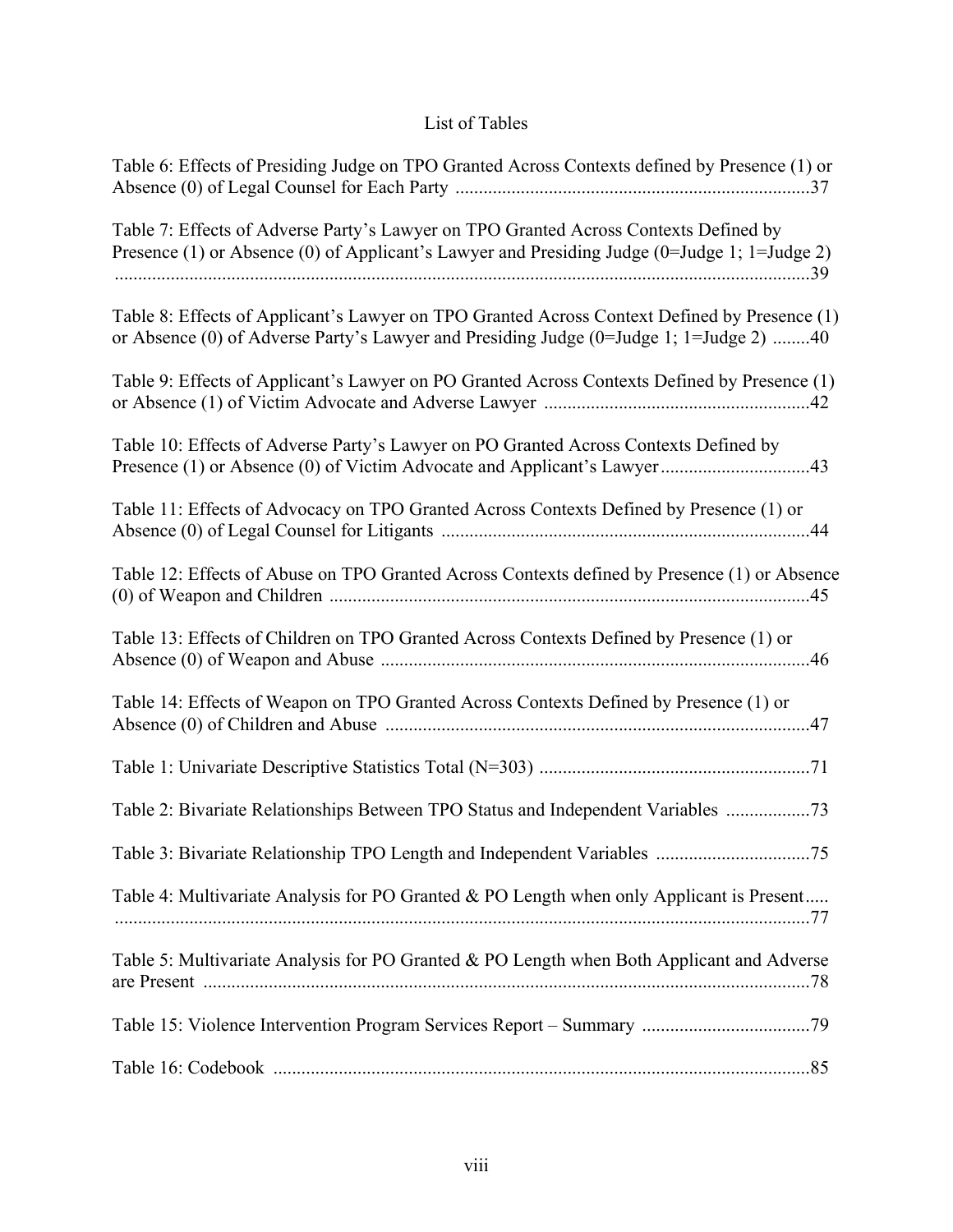|--|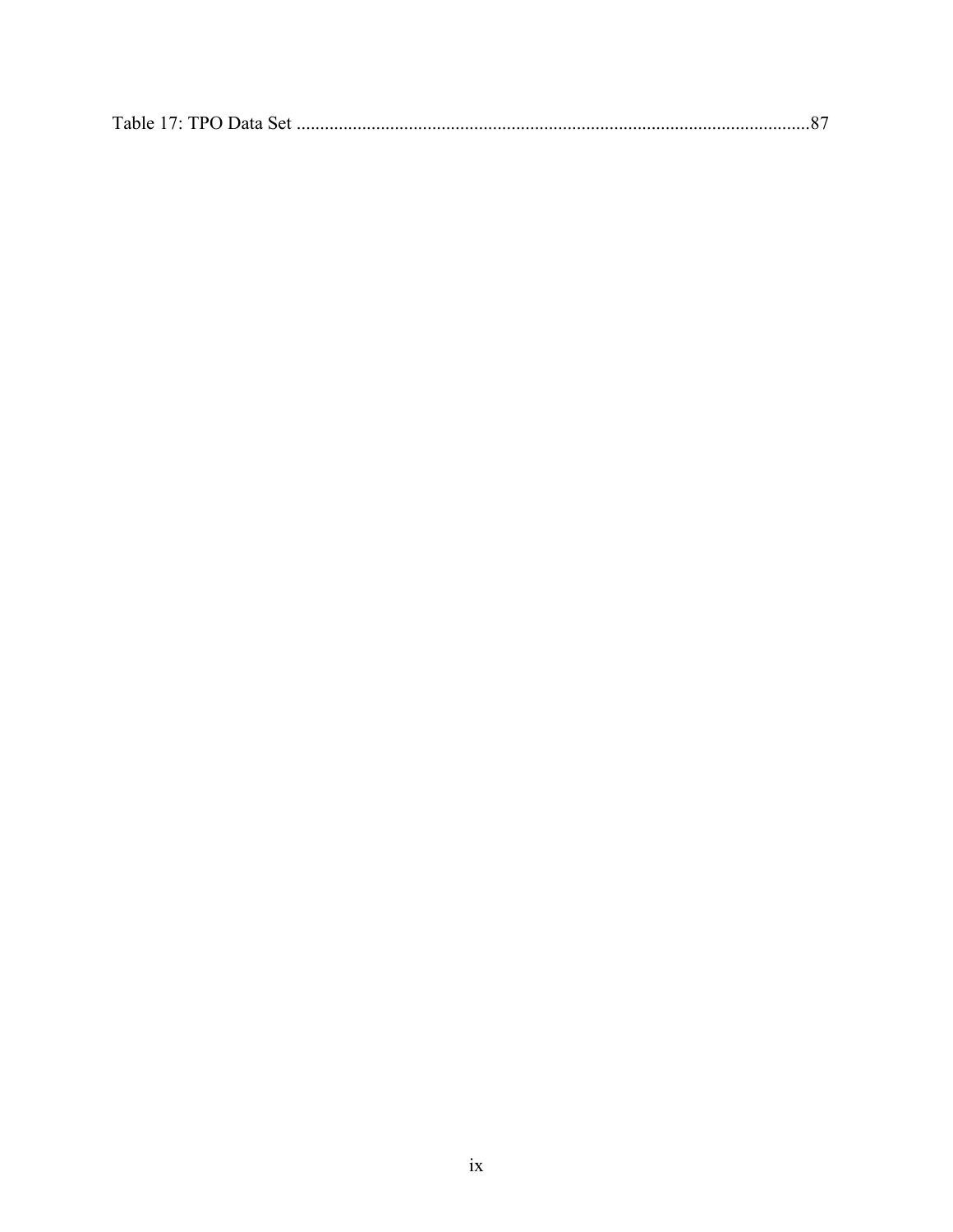#### CHAPTER 1

#### INTRODUCTION

Intimate partner violence (or IPV throughout), commonly referred to as domestic violence (or DV throughout), is a widespread social problem affecting millions of women nationwide. In fact, each year nearly 5 million IPV incidents are committed against women in the United States (Logan, Shannon, Walker, and Faragher, 2006). The *National Intimate Partner and Sexual Violence Survey* (NISVS, 2010) reports that more than 1 in 3 women have been physically assaulted, raped, and/ or stalked by an intimate partner throughout their lifetime. To break this down even further, NISVS (2010) estimates that nearly 11.1 million women have been raped, approximately 12.7 million women have been stalked, and roughly 36.2 million women have been physically assaulted by an intimate partner in their lifetime.

Furthermore, homicide victimization rates reveal that intimate partner homicides represent the most prevalent type of homicide among females (Moracco, Andersen, Buchanan, Espersen, Bowling, and Duffy, 2010) with approximately one third of female murder victims being killed by an intimate partner (Diviney, Parekh, and Olson, 2009). IPV not only affects women's physical and mental health but also has negative consequences for society (Moracco et al., 2010). According to the Centers for Disease Control and Prevention (CDC), in 2003, the cost of medical and mental healthcare services associated with IPV related incidents surpassed \$8.3 billion. Although IPV is now recognized as one of the major health problems that women face, this was not always the case.

#### History of Civil Protection Orders

It was not until the early 1970's that feminist activists began to raise awareness about the prevalence and seriousness of domestic violence in the United States (Dejong and Burgess-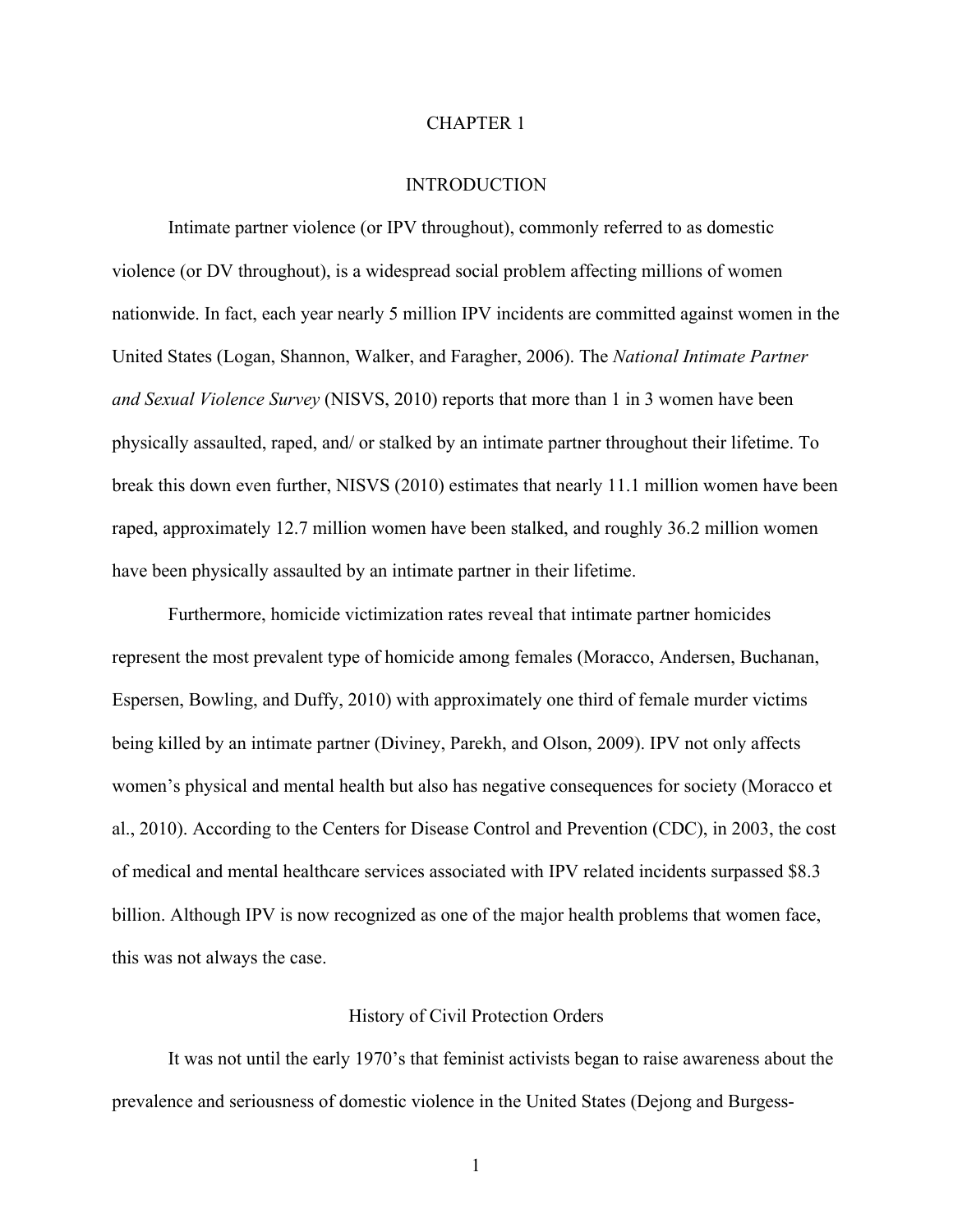Proctor, 2006). Prior to this time, DV was considered a family issue rather than a legal one (Worden and Carlson, 2005) and, as a result, DV offenders were rarely prosecuted by the criminal justice system (Anderson, 2015).

 Seeing that DV victims were mistreated by the justice system, feminist activists and battered women began lobbying for the criminalization of domestic violence (Dejong and Burgess-Proctor, 2006). They began by creating hotlines, shelters, and providing counseling services to victims of domestic violence in order to help them cope with the abuse. Through their lobbying efforts, feminist activists were successful at reforming the justice system responses to domestic violence (Fagan, 1996). As a result, starting in 1976, many states began enacting legislations allowing women to obtain civil protective orders (POs or TPOs throughout) without having to apply for divorce (Grau, Fagan, and Wexler, 1984) and by 1980, civil protective order legislations were available in most states (Fagan, 1996).

Currently, protective order statutes are available in every state; however, eligibility requirements vary from jurisdiction to jurisdiction (DeJong and Burgess-Proctor, 2006). Protective orders (POs), also known as restraining orders or no contact orders, are in fact one of the most common types of legal resources available to IPV victims with more than one million civil protective orders being granted annually in the United States (Moracco et al., 2010; Sorenson and Shen, 2005). Despite their various names, they all serve the same purpose, which is to reduce the risk of future harm and minimize contact between victim and offender (Logan et al., 2006).

#### Applying for a Civil Protection Order

To obtain a protection order, the applicant (i.e., the victim/survivor/petitioner) has to file an application with the local civil court system. In the application, victims must clearly describe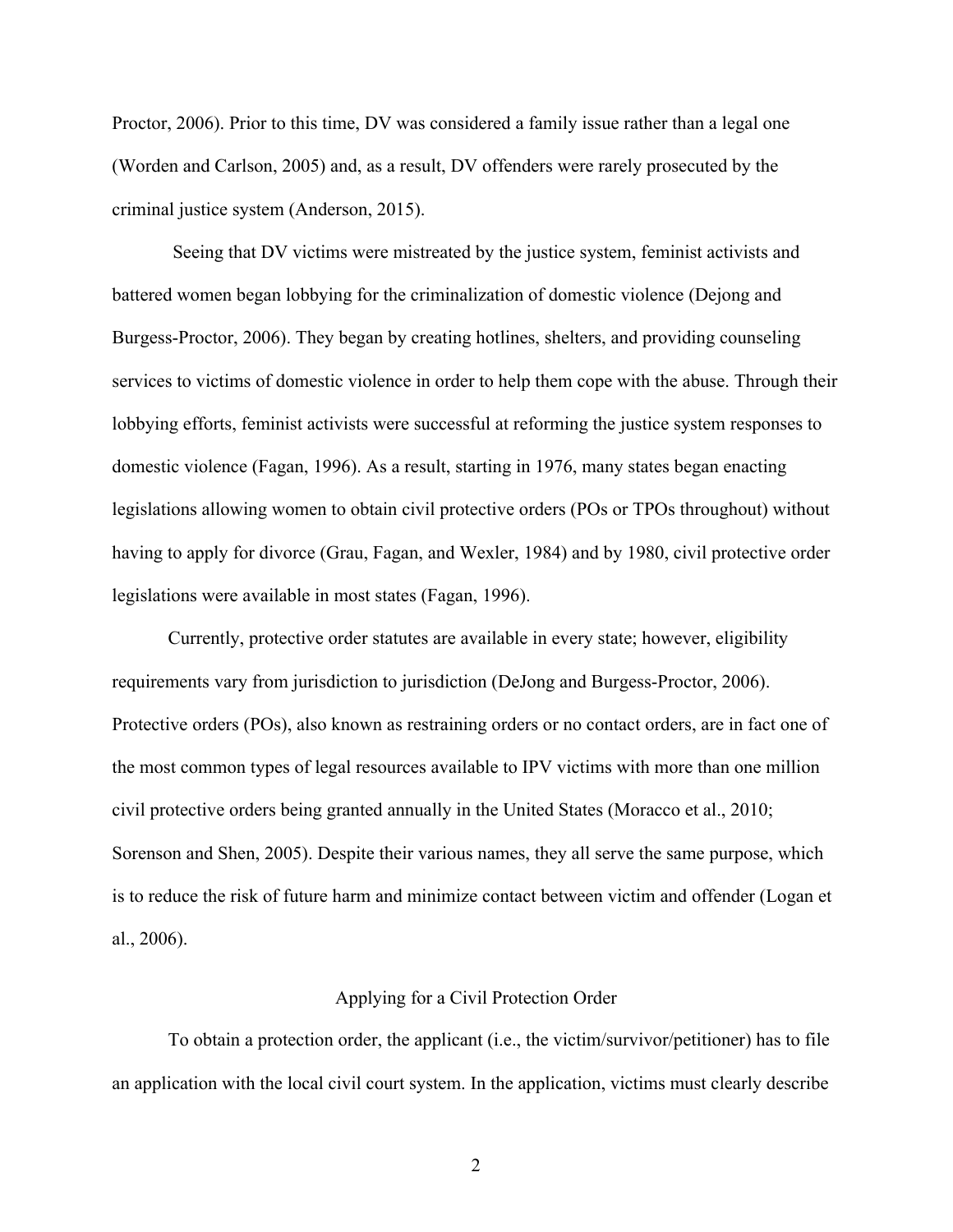the DV incidents that lead them to initiate the PO application as well as, their concerns for future abuse/victimization if the protection order is not issued. When filling out the PO application, victims are encouraged to provide as much detail and information as possible (such as the time and place the abuse occurred, who witnessed the abuse taking place, and whether children were involved). In some jurisdictions, applicants are also required to include any previous history of abuse.

Once the applicant initiates the protection order process, a hearing before a civil court judge is scheduled to review the original application. During the hearing, the judge, based on the information presented, determines whether to issue a temporary protection order (TPO). If needed, applicants can also request to have their protection order extended, which is typically referred to as an extended protection order. Similarly, if applicants are in need of immediate protection and cannot wait for a hearing to be held, they can request an emergency protection order by contacting their local law enforcement.

It is important to note that the vast majority of applicants seeking civil protection orders do so without retaining legal counsel (i.e., *pro se,* self-represented litigant, self-litigant, or litigant). Therefore, applicants place their trust in the justice system and/or courtroom actors including judges, victim advocates, and other courtroom personnel. These courtroom actors function as "gatekeepers" to a complex legal system and play a pivotal role in the protection order process. The process of applying for a civil order of protection is important to understand, particularly when we realize that civil protection orders serve an especially vulnerable population, marginalized on multiple intersecting grounds including gender, class, race, ethnicity, and language.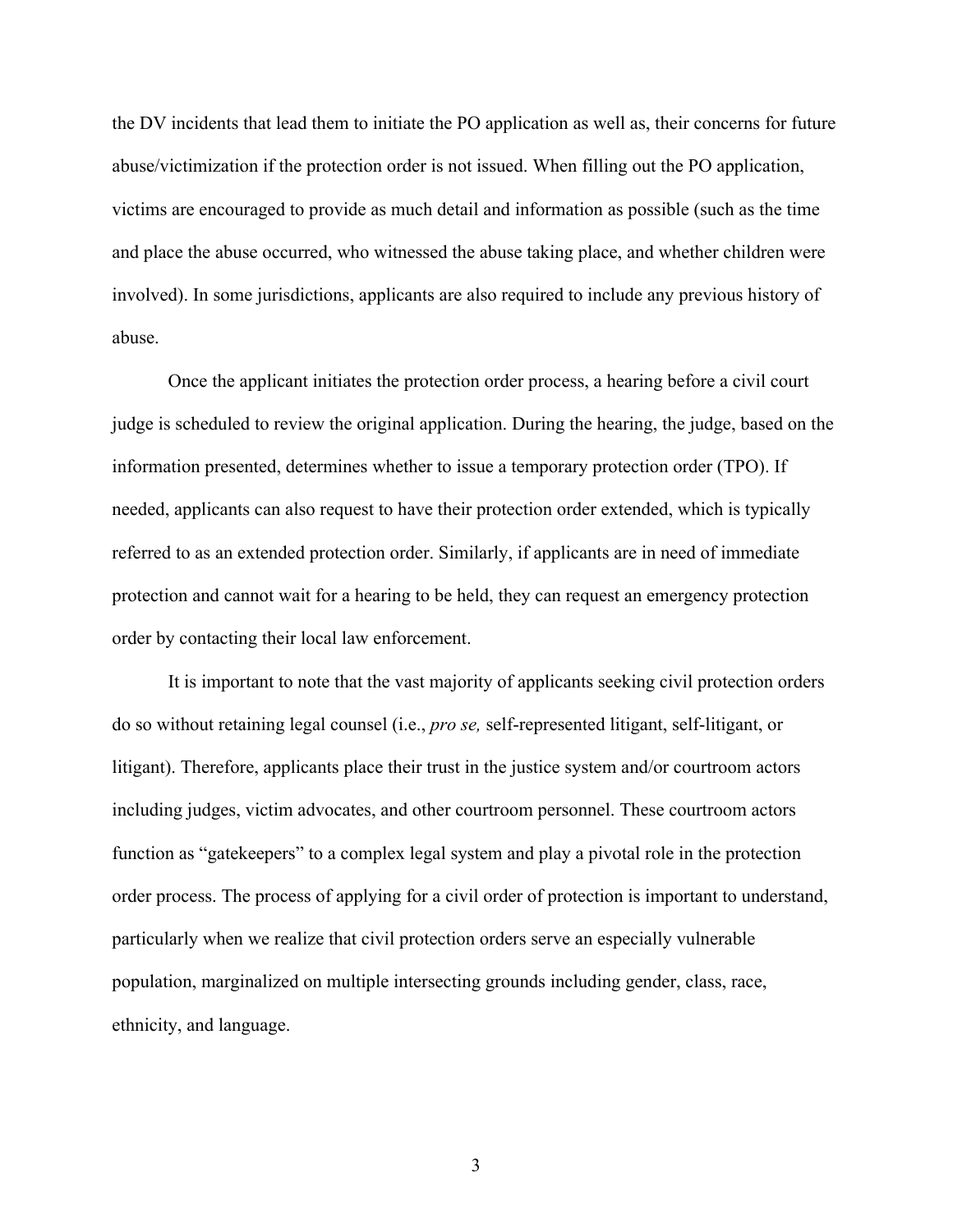#### The Current Study

This thesis attends to questions about the process of attaining a protection order. In researching a local protection order court, this study will highlight the complexity associated with domestic violence cases, particularly in a civil court system and include the following topical areas.

First, a review of the literature will document past research completed on protection orders, including their effectiveness, differences in outcomes for those applicants with and without a lawyer, as well as the range of violence experienced by victims who apply. Additionally, in reviewing theories related to the courtroom workgroup and feminist criminology, this thesis will also highlight supplemental research that documents the effects of courtroom actors and a range of DV violence claims (as experienced and acknowledged in court).

Then, the current study will be discussed including the project background, research site location, and a research design that incorporates a mixed-methods approach to understand judicial differences in the issuing of civil protection orders. A review of the findings of the project will document that, similar to previous research completed, civil court hearings on protection orders are complex. Indeed, there are a range of variables associated with the success of a litigant actually receiving an order of protection. Lastly, this thesis will end with a discussion about the findings, including some thoughts on policy implications and future research directions.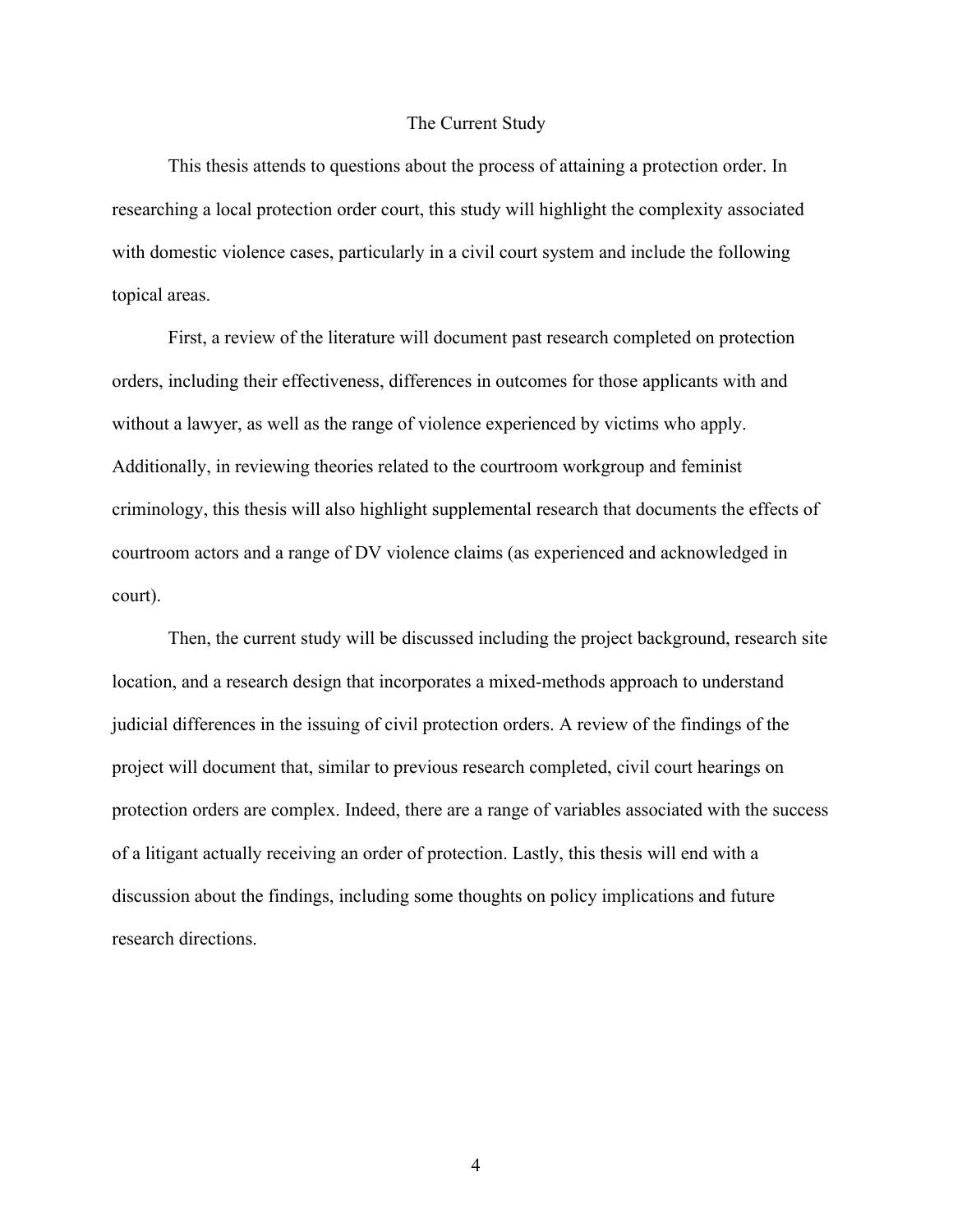#### CHAPTER 2

#### REVIEW OF RELATED LITERATURE

Civil protective orders have been examined from several perspectives (e.g., legal, sociological, historical, and psychological). However, the primary empirical focus of previous studies include assessments of their effectiveness at preventing future abuse (Logan and Walker, 2009; McFarlane et al., 2004; Spitzberg, 2002), the impact of legal representation on PO issuance rates (Durfee, 2008; Fleury-Steiner et al., 2014; Lucken, Rosky, and Watkins, 2015), and the effects of applicant and adverse party having children together and weapon use on judicial decisions to grant a PO (Durfee and Messing, 2012; Fleury–Steiner et al., 2014; Vittes and Sorenson, 2006). The research summarized herein suggests that protective orders are only effective in approximately 40% to 58% of cases and that PO outcomes vary depending on whether litigants acquired legal counsel and have children in common. Since these findings are of particular importance to the current study, they will be discussed in further detail below.

#### Overall Effectiveness of Protection Orders

A review of previous research on PO effectiveness reveals that a large proportion of women experience abuse even after obtaining a protective order. For instance, Spitzberg (2002) examined 32 DV studies and reported that protective orders were violated 40% of the time. Similarly, a study conducted by McFarlane et al. (2004) found that 44% of women in their sample experienced a PO violation during an 18-month follow up period. Even higher violation rates were found by Logan and Walker (2009) who summarized that 58% of the women in their sample reported PO violations during a 12-month follow up period. In fact, Logan and Walker (2009) found that PO violations were more likely to occur if the victim: (1) continued the relationship with the (violent) partner, and (2) had been stalked prior to obtaining the protective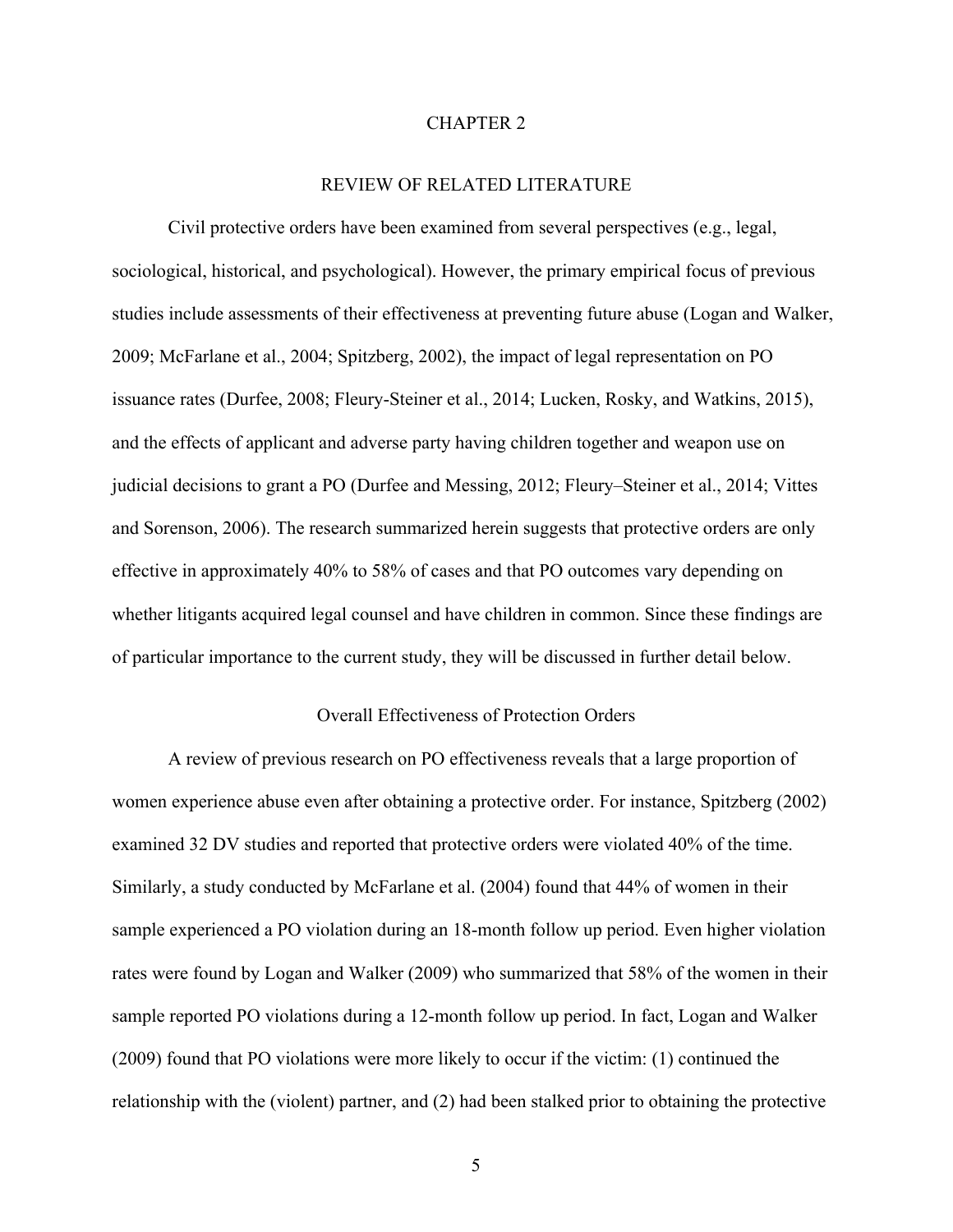order. In sum, it appears that POs are effective for some women; yet in approximately 40% to 58% of the cases nationally they are found to be ineffective.

#### Effects of Legal Representation in Protection Order Cases

Although legal counsel is not required when applying for a PO, previous research suggests that litigants with legal counsel are more likely to obtain a PO than self-represented litigants (or *pro se* litigants). For instance, Durfee (2008) analyzed whether PO petitions written by lawyers differed from those written by victim advocates and litigants themselves. Based on a sample size of 101 petitions filed in an urban county in 2000, Durfee (2008) found significant differences among these three groups in terms of their structure and content. In particular, petitions written by lawyers were more likely to include crucial information about the abuse, which met the state's legal definition of DV. They were also less likely to include information that did not pertain to the DV incident and more likely to follow a thematic structure. Thus, civil protection order petitions, written with the help of a lawyer, were more successful at securing a protective order than petitions written by victim advocates or litigants themselves.

Contrary to Durfee's findings, Lucken, Rosky, and Watkins (2015) found that having a lawyer present is advantageous for the respondent (i.e. adverse party or offender) but not necessarily for the applicant (i.e. victim). In fact, Lucken et al., (2015) identified several factors that impacted the way judicial decisions about protection orders were produced. In particular, the judges in their study were more likely to deny the applicant/victim a protective order if the respondent/adverse party had a lawyer present and was employed at the time of the hearing. Similarly, respondents who challenged a protective order initiated by an applicant were more likely to get that protective order against them dropped. In sum, when a lawyer is present on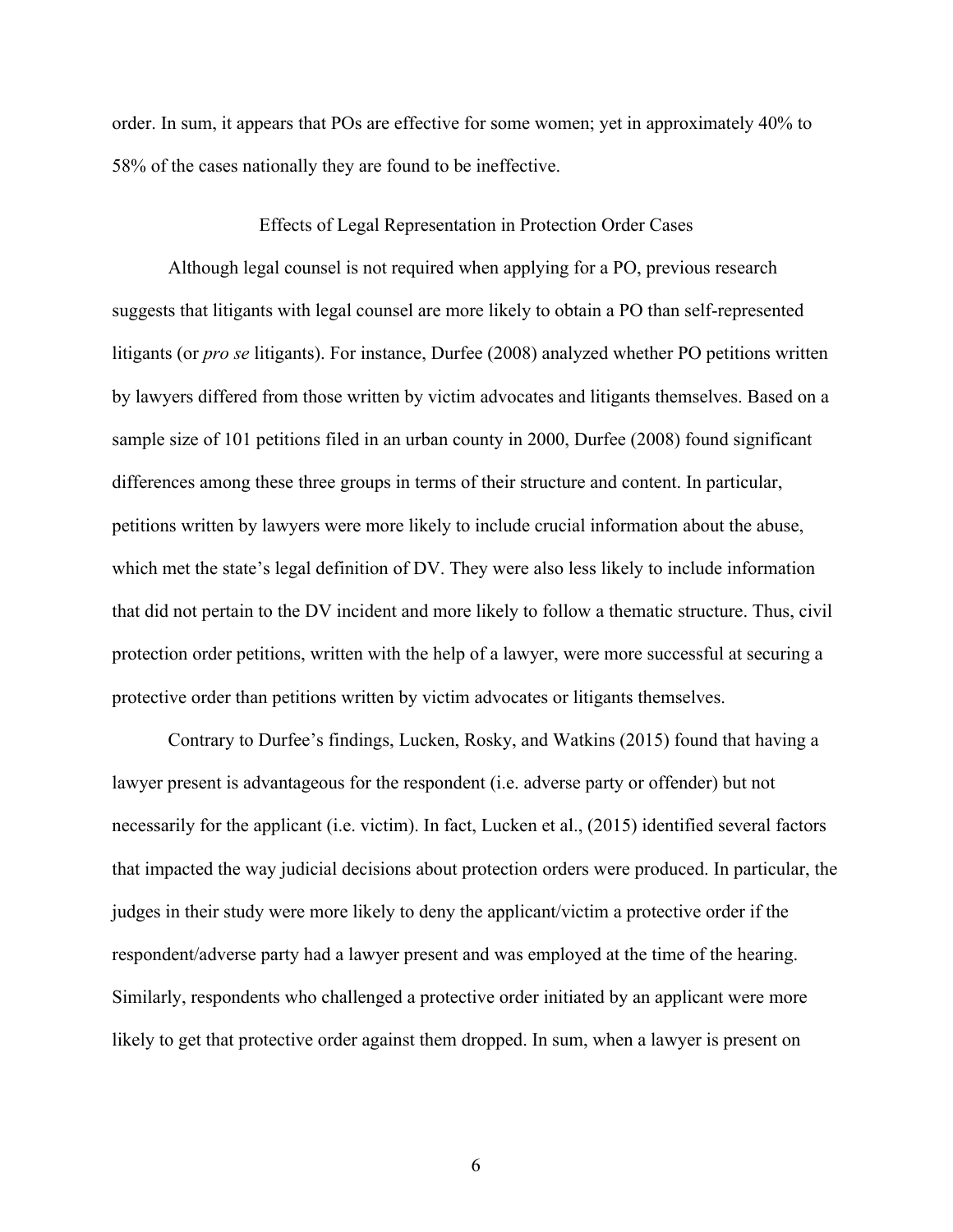behalf of the adverse party, the outcomes are beneficial for the respondent while the chances of the applicant successfully obtaining a PO diminish.

A study conducted by Fleury-Steiner et al., (2014) yielded similar results. In particular, this study found that protective orders were less likely to be granted when legal counsel was present on adverse party's behalf. However, whether the applicant had a lawyer present did not impact the PO outcome. Overall, these findings suggest that legal representation seems to matter depending on who the lawyer is representing.

These party-specific results are of particular importance especially when considering that applicants without legal counsel initiate the vast majority of civil protective order cases. Given this fact about civil PO cases, it appears that applicants who cannot afford legal counsel and choose to represent themselves in court via *pro se* are less likely to be granted a protective order especially when going up against a respondent/adverse party with counsel.

#### Effects of Children and Weapon Use in Protection Order Cases

Several studies suggest that protective orders are more likely to be granted when children are involved. For instance, Durfee and Messing (2012) found that women who moved out of their homes, as a result of the DV incident, and into shelters with their children were more likely to be granted a protective order. Additionally, researchers Durfee and Messing (2012) identified several other factors that were found to increase PO issuance rates for applicants. Some of these factors included having a higher income and education level, prior experiences of sexual and economic abuse, and whether the person sought previous help from law enforcement.

Fleury-Steiner et al., (2014) also found that PO outcomes varied depending on whether applicant and adverse party have children in common. More specifically, these authors found that cases where the applicant was co-parenting with the adverse party were more likely to be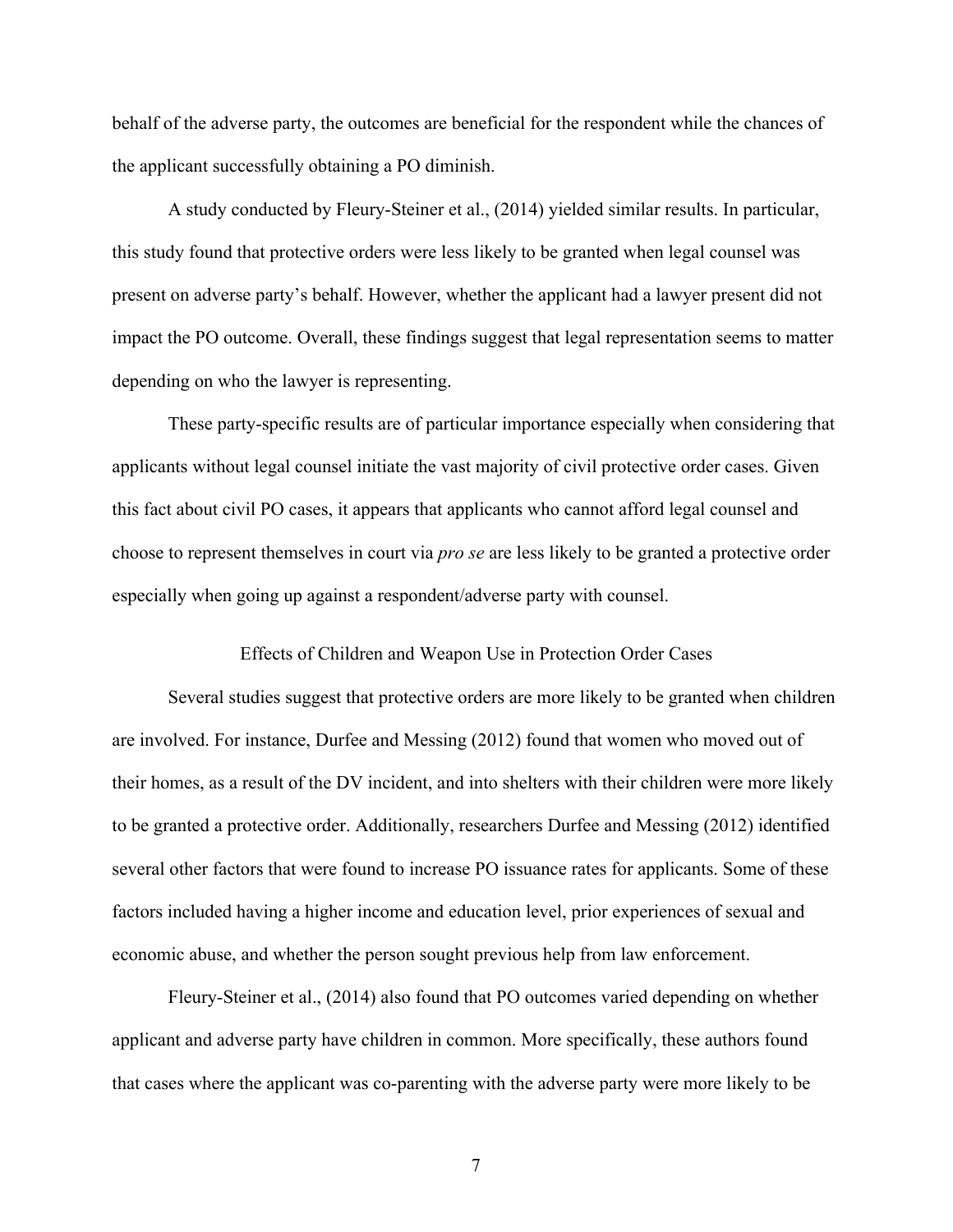issued a protective order. Conversely, protection order cases involving no co-parenting were more likely to be continued rather than granted (Fleury-Steiner et al., 2014). Clearly, case aspects (i.e. co-parenting with adverse party, abuse experienced, help-seeking behavior) play a role in PO outcomes.

As another possible situational factor in case outcomes, Vittes and Sorenson (2006) examined whether individuals who mentioned firearms in their applications were more likely to be granted a protective order. Based on a sample size of 1,354 applications, they found that the mention of a firearm did not increase an applicant's likelihood of receiving a protective order. However, despite these findings and limited empirical studies on this factor, one would expect the mention of weapons to increase perceptions of risk of physical danger and thus be an important case attribute in TPO decisions. Instead, Vittes and Sorenson (2006) found three other factors to be associated with higher PO issuance rates. Similar to other research (e.g., Durfee and Messing 2012), these important case factors include whether or not (1) the applicant/victim was sexually assaulted; (2) children were present during the abuse, and (3) the applicant received threats from the adverse party. The likelihood of a PO being granted is increased when each of these case characteristics are present.

Overall, this previous research on the case attributes associated with the successful issuance of a protective order reveals important factors underlie these decisions. These include (1) the presence of children in the case (i.e., either litigants have a child in common or a child witnessed the abuse taking place), (2) the type of abuse experienced by applicant (e.g., sexual), (3) a record of applicant seeking help from law enforcement, and (4) legal representation for the litigant. Based on its association with the high risk of physical injury to the applicant, as well as the new federal legislation that requires arrest (i.e. The Lautenberg Amendment to the Gun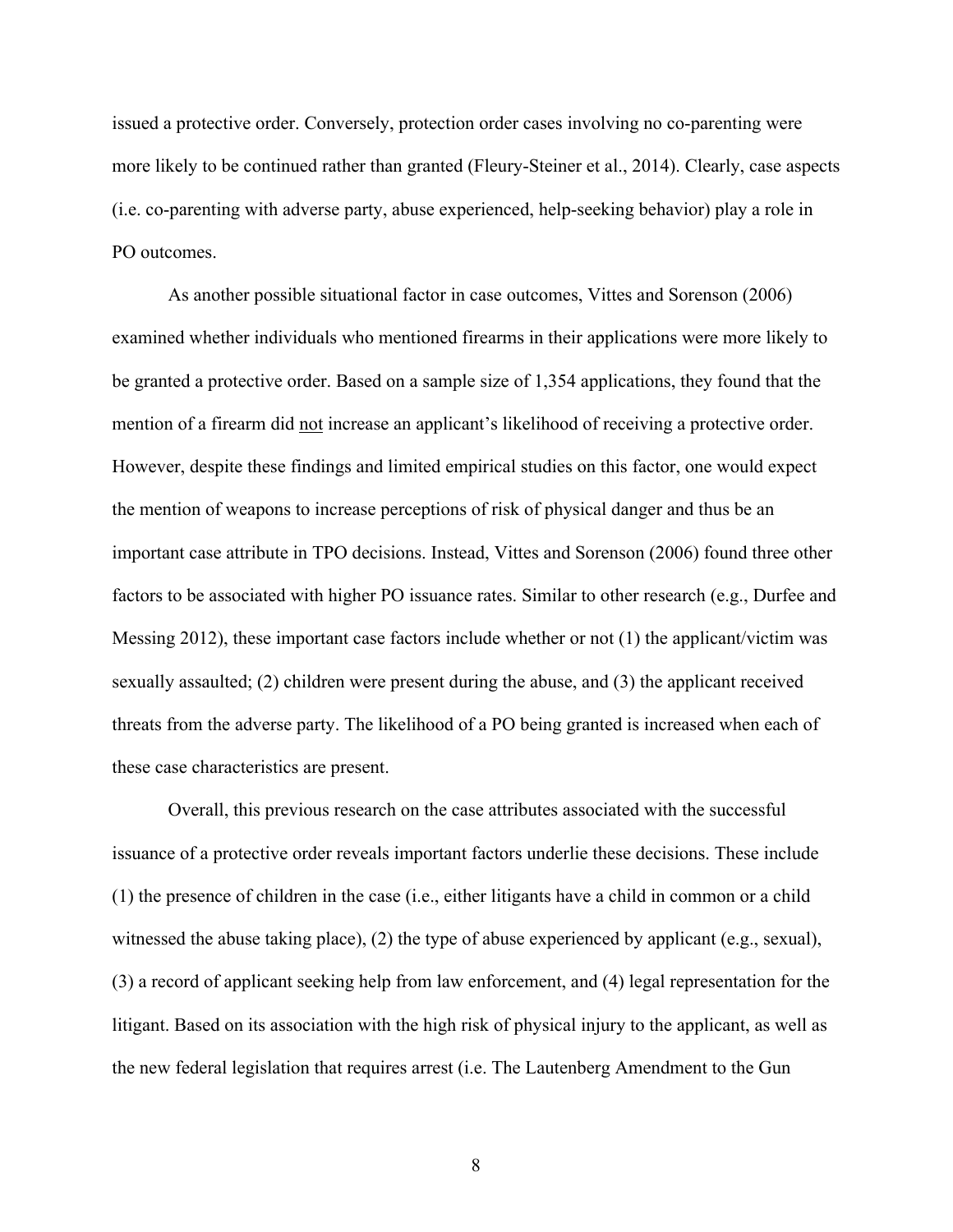Control Act of 1968), one would expect the reported presence of weapons to influence the PO outcome but prior research suggests that it does not (Adelman and Morgan, 2006).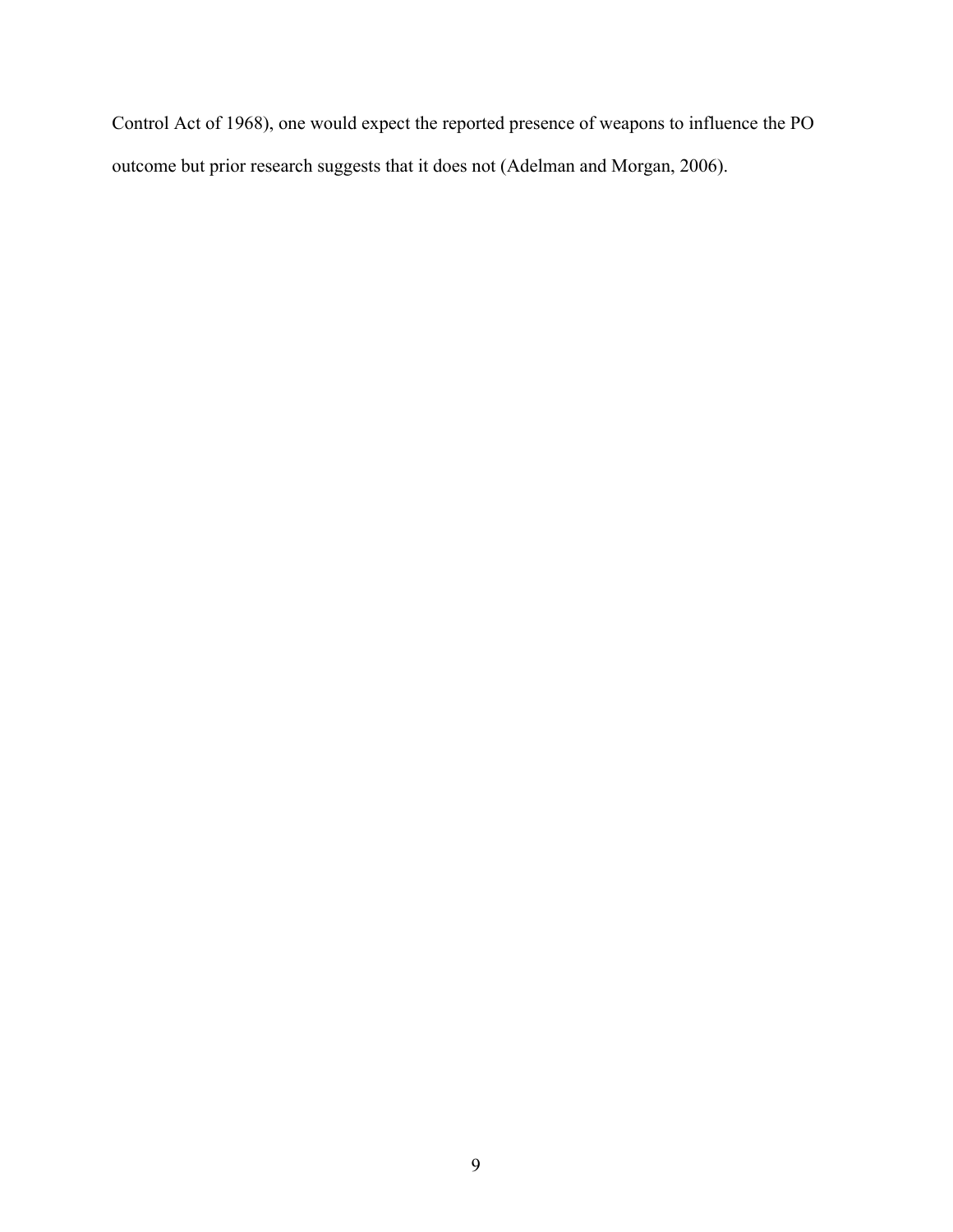#### CHAPTER 3

#### REVIEW OF THEORY RELATED TO CURRENT STUDY

Based on a review of research done on civil protection orders, the current study incorporates two theoretical perspectives: (1) Courtroom Workgroup Theory (Eisenstein and Jacob, 1977) and (2) Feminist Criminology (Chesney-Lind, 2006; Daly and Chesney-Lind, 1988). Together, these two perspectives provide guidance for understanding judicial decision making within a local context (i.e. Courtroom Workgroup) and issues of inequality including gender (sexism), race (racism), and class (classism) and stereotypes associated with IPV/victims/offenders, what is considered abuse, and its causes and contextual variability (i.e. Feminist Criminology).

#### Courtroom Workgroup Theory

As developed by Eisenstein and Jacob (1977), Courtroom Workgroup Theory attempts to explain how courtroom dynamics affect the nature of criminal case outcomes. In particular, they argue that daily interactions between the judge, the prosecutor, the defense attorney, and other courtroom members (i.e., clerk, bailiff) influence how judicial decisions are produced in criminal proceedings. Eisenstein and Jacob (1977) contend that these courtroom members share common beliefs and values on how the courtroom should operate and how cases should be handled. These shared beliefs and values are referred to as the court's "local legal culture".

Even though Courtroom Workgroup Theory was originally developed to explain criminal case outcomes, several studies have examined the impact of courtroom workgroups on domestic violence cases. For example, Currul-Dykeman (2014) interviewed and observed 23 courtroom members from a specialized domestic violence court and a traditional court. When comparing and contrasting domestic violence cases in these two courts, Currul-Dykeman (2014) found that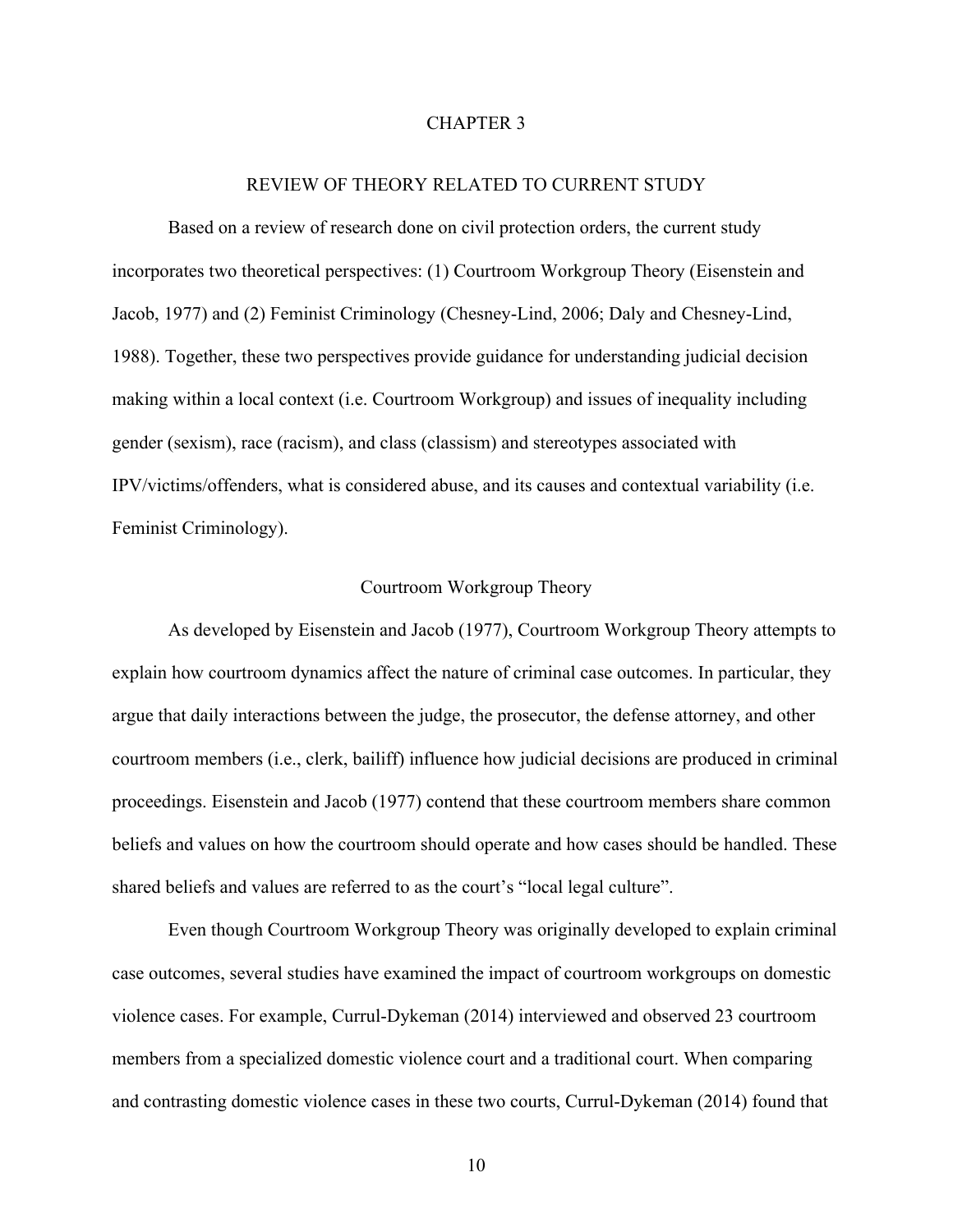the two courts handled DV cases differently and attributed these differences to each court's local legal culture. In particular, the courtroom members in the specialized domestic violence court followed a rehabilitative model in which domestic violence cases were treated more seriously, assigned more resources, and investigated more thoroughly; whereas the courtroom members in the traditional court followed a case efficiency model in which domestic violence cases were not perceived as important and therefore, received less resources.

Similarly, Hartman and Belknap (2003) interviewed and surveyed 62 courtroom workgroup members from a municipal court in the Midwest that handled misdemeanor domestic violence cases. Their sample included 14 judges, 18 prosecutors, and 31 public defenders. Hartman and Belknap (2003) found that, when determining whether a defendant should be prosecuted or convicted, the courtroom actors in this sample were greatly influenced by the legal variables presented throughout each case (i.e. case aspects). Some of the legal variables that were considered to be of importance included the seriousness of the offense, extent of injuries inflicted to the victim, the offender's criminal history, and any prior violations.

Even though Courtroom Workgroup Theory has been effective at explaining how interactions between courtroom actors shape PO outcomes, the theory has several weaknesses. In particular, it does not address gender (sexism), race (racism), and class (classism) issues that are a structural component to the traditional legal system. Feminist Criminology, as a theoretical perspective, attends to issues of inequality (i.e., gender, race, class) that are present within the research on civil protection orders.

#### Feminist Criminology

Feminist Criminology provides guidance for understanding issues of inequality including gender (sexism), race (racism), and class (classism) as they relate to domestic violence and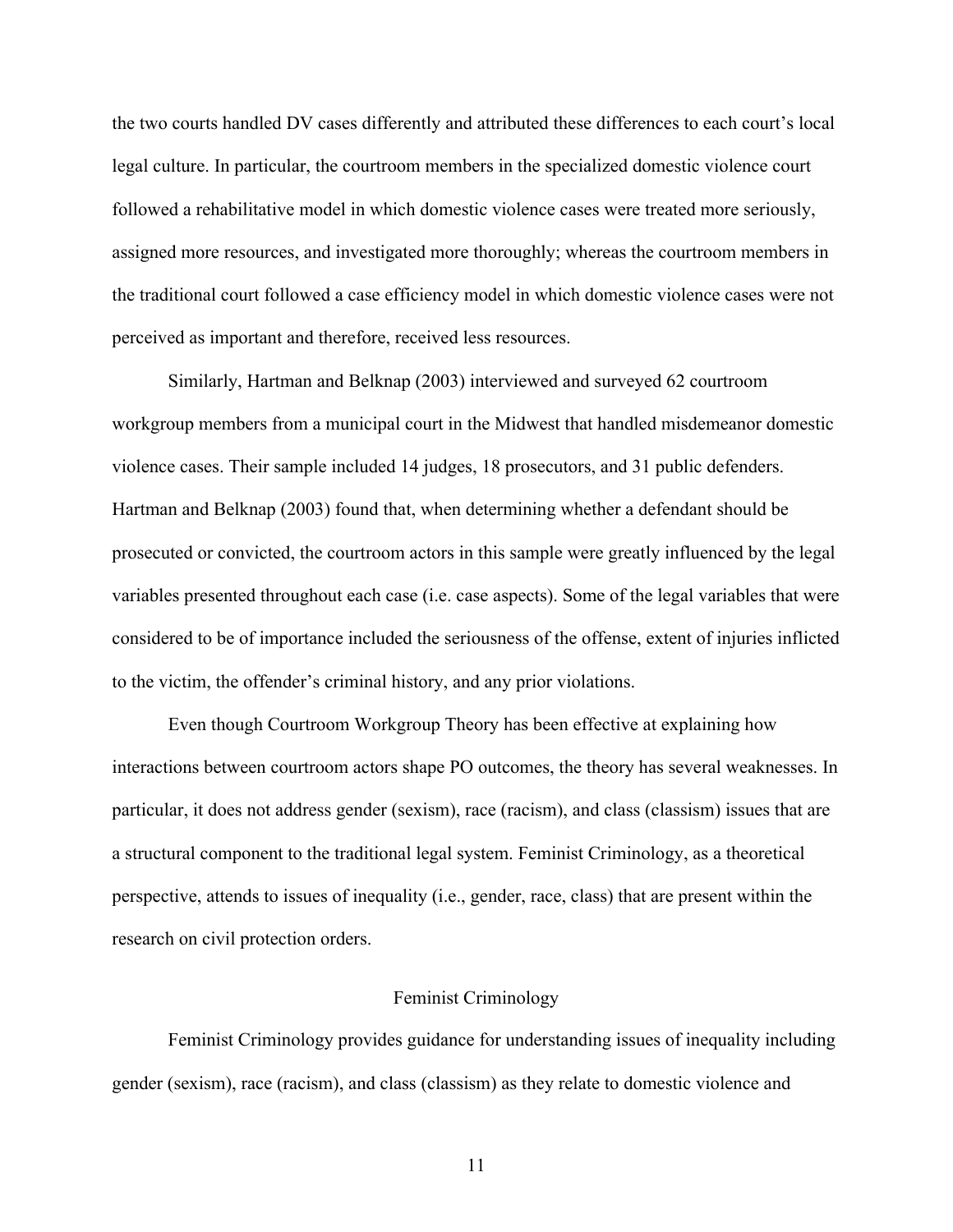victims of domestic violence. As a mode of feminist criminological inquiry, *multiple inequalities research* (i.e. sometimes called "class-race-gender" research) conceptualizes social phenomenon (and research data that describes the phenomenon under study) as consisting of intersecting and interlocking inequalities (Daly, 1993; 1997). Therefore, for this line of feminist criminological inquiry, a focus is on multiple relations of inequality and systems of inequality that are not only inclusive of class-race-gender but also include sexual orientation, language, physical ability, and age, etc. (Daly, 1997).

Therefore, Feminist Criminology encourages an understanding of structural inequality, including an analysis of systems of inequality like patriarchy. From this feminist criminological perspective, men use violence to coerce, show dominance, and exert their power over women (Loseke, Gelles, and Cavanaugh, 2005). There is a power imbalance that has existed throughout history reinforcing male dominance and female subordination. In what is considered "civilized" cultures, men have been predominantly in a place of power while women have been oppressed by law, tradition, and by men's patriarchal belief that it is their right to control women (Loseke et al., 2005). Society has a tendency to protect these male figures while neglecting (and sometimes re-victimizing) their female counterparts.

Several courtroom studies have used Feminist Criminology to explain women's abuse outside of the household. For example, Wan (2000) conducted courtroom observations and found that women re-experience abuse upon entering the court system. In particular, Wan (2000) explained that court personnel routinely treated many women seeking protective orders in a condescending way. Wan (2000) argued that, "Because the court system is patriarchal in structure, court personnel, despite their personal characteristics, may have been expected to react to battered women in a patronizing fashion" (p. 24). In addition, this author argued that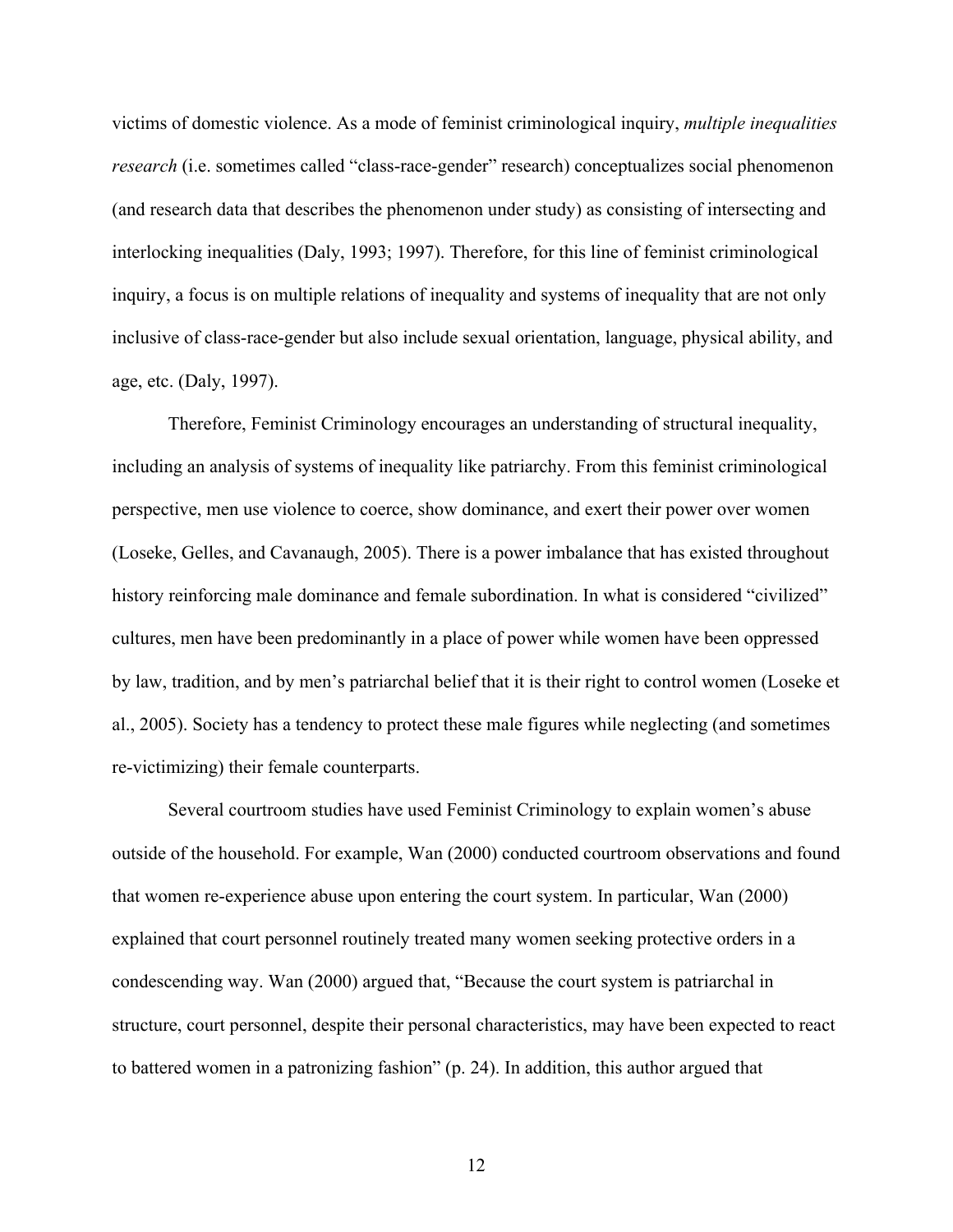minorities and low-income women are more likely to be subjected to these types of negative behaviors than women with higher incomes.

In studying "equal justice" for applicants with and without a lawyer, Durfee (2008) also contends that feminist scholars adequately acknowledge that law in theory is different than law in practice (pp. 2-3). This author charts the protection order process and the assumption that all litigants, with or without legal counsel, are treated the same. However, what Durfee (2008) found is that (1) victims of domestic violence are even more vulnerable to inequalities associated with the legal system, (2) victims who utilize the civil court system are often times women with little education and low income, and (3) victims are at an additional disadvantage if they go to court and their respondent/adverse party has counsel (pp. 4-5). In addition, Durfee (2008) found that experiencing the civil protection order process, for litigants, not only impacts their short- and long-term safety, but it also dramatically shapes their ideas about the legal system.

The contribution of Feminist Criminology, here, allows us to conceptualize social phenomena as a matrix of multiple social relations promoting and/or reproducing structural inequality based on gender, race, class, and other identities. Such a framework is helpful in understanding civil protection orders (specifically) as well as domestic violence and justice system responses to violence more broadly.

#### The Current Study

Based on a review of research and theory, this thesis builds upon the Courtroom Workgroup Theory and also incorporates a Feminist Criminology lens. Using data coded from ethnographic observations of a local civil court, the current study examines what factors influence an applicant's likelihood of receiving a civil protective order. More specifically, this research study examines whether: (1) *courtroom actors* (i.e., presence of legal counsel,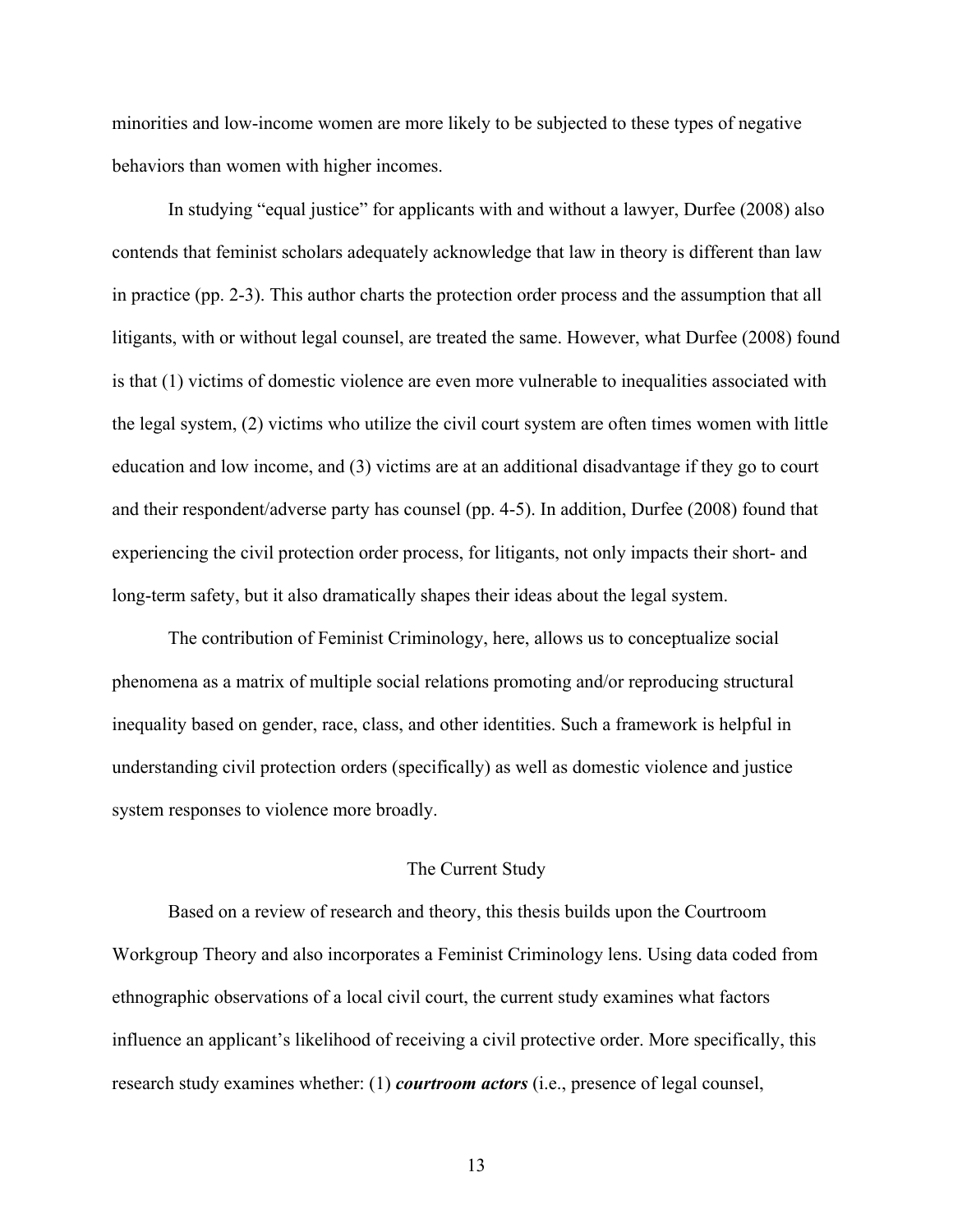translator, victim advocate, or informal support person; and presiding judge), (2) *case aspects* (i.e., abuse mentioned, type of abuse mentioned; weapon mentioned; children mentioned; and session time), and (3) *individual characteristics* (i.e., presence of applicant and/or adverse party; and race and gender of applicant and adverse party) influence an applicant's likelihood of being granted a civil protective order and the length of time it is granted for.

Several bivariate and multivariate analyses were conducted to assess the impact of these factors on the likelihood of being granted a civil protective order (PO). Several sets of 3-way interaction analyses were also conducted to supplement these findings. Additionally, qualitative data (i.e., case transcripts) were used to frame, highlight, and give context to the complexity of these domestic violence cases. The results are then discussed in terms of their implications for future research and public policy on civil protective orders in Nevada and nationwide.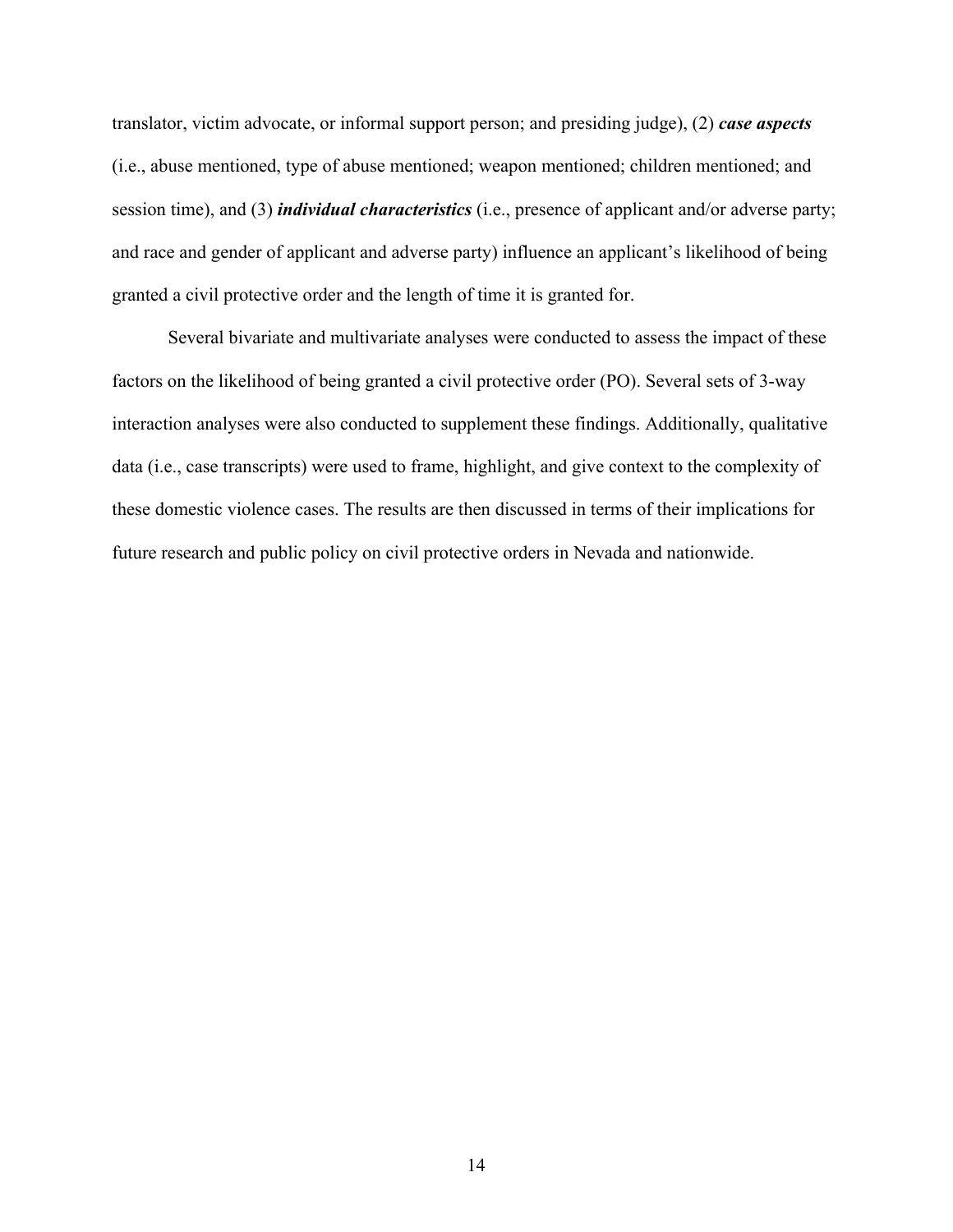#### CHAPTER 4

#### PROJECT BACKGROUND

#### Current Research Project

#### *Site Demographics.*

The current study was conducted in an urban Nevada county with a population of approximately 2.1 million inhabitants and over 44 million visitors a year. The Census Bureau estimates that this county's racial makeup is composed of 46% White, 30% Hispanic or Latino, 11% African American or Black, and 12% whom I have classified as "other." This last category is composed of American Indians and Alaska Natives in addition to Asians, Native Hawaiians, and other Pacific Islanders. The average household income for this county is approximately \$53,000 with 15% of individuals living under the poverty line (www.quickfacts.census.gov).

Nevada was selected for analysis due to the state's extensive history of violence against women and the role it plays in assisting litigants with protective order applications. According to a report conducted by the Violence Policy Center (VPC, 2015), Nevada ranks fifth in the U.S. for homicide rates of women killed by men. In 2013 alone, 27 women were killed by men in Nevada (VPC, 2015). Of those homicides, 55% were committed by using a gun. In 2014, over 40,900 individuals benefited from domestic violence services such as shelters and counseling statewide (Nevada Network Against Domestic Violence [NNADV], 2014). In the same year, there were 11,354 PO applications filed in Nevada, 12,999 Law Enforcement DV contacts made, and 132,376 referrals given to DV victims (NNADV, 2014).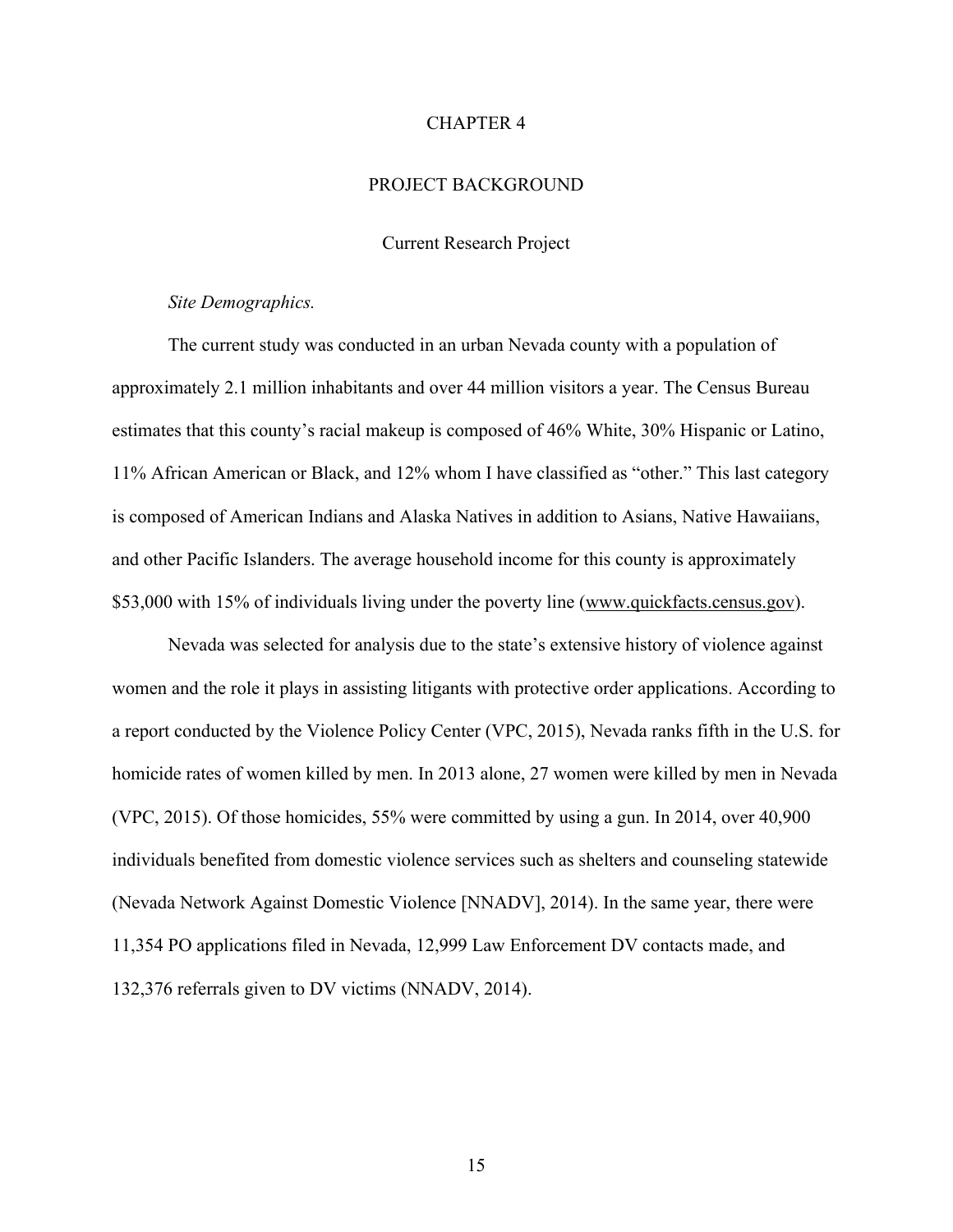#### *Research Site Location.*

The courtroom under analysis is located within one of Nevada's most populated counties, representing 70% of the state's population. This court was selected for analysis over other courts in Nevada due to its high caseload and unique model in handling domestic violence cases in a civil court system.

In fact, a report compiled by the Family Violence Intervention Program (FVIP) reveals that 30,735 TPO applications were filed and 32,871 protection order hearings held in this court between 2010 and 2013 (FVIP, 2013). To narrow down this even further, in 2013, the same year in which this research project started, there were a total of 7,382 TPO applications filed (5,563 were filed in the office while 1,819 were completed via fax) and 8,837 protection order hearings held. From those 5,563 applications filed, a lawyer was not present in 1,625 of those applications (FVIP, 2013). See Appendix F for a summary of the FVIP report.

This court differs from other traditional courts in that it operates as a specialized domestic violence court (DVC) in which TPO judges who have received specialized DV training hold hearings. In fact, this is the only court in this county that is authorized to issue temporary protective orders against domestic violence --- the remaining courts can only issue temporary protective orders against stalking and harassment. Thus, all civil protective orders pertaining to domestic violence are heard by this one civil court in this urban Nevada county.

Unlike other domestic violence courts who are managed by a single specialized judge (Cissner, Labriola, and Rempel, 2015), the courtroom under analysis is managed by two hearing masters, one female and one male, who preside solely over civil protection order cases. Hearings about civil protective orders are held Monday through Thursday, during both the morning and afternoon sessions. These hearings are open to the public.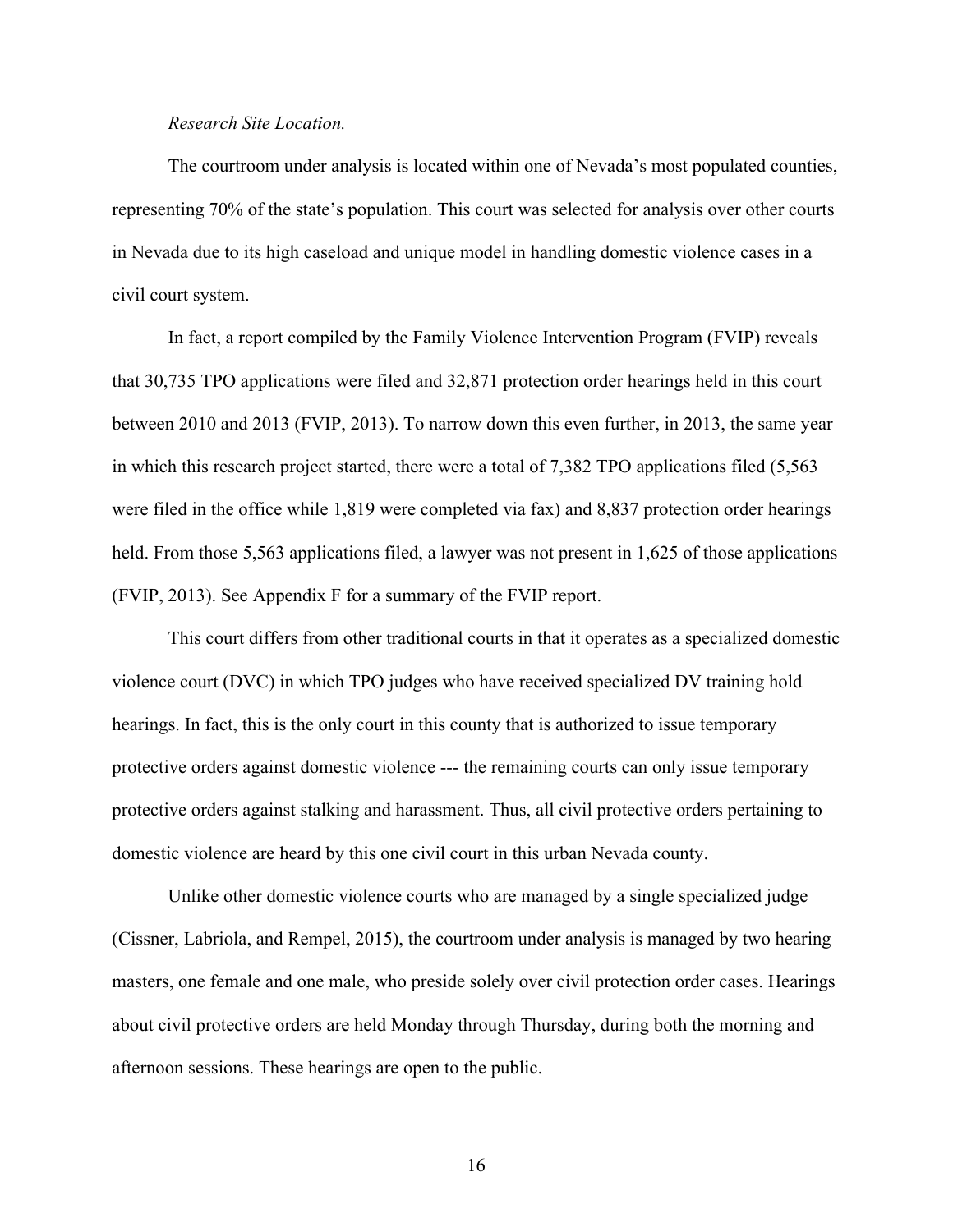Since most of the TPO applications are filed here, several self-help centers were created within this courthouse to better assist victims with civil protective order requests. Some of the advocacy programs include the Family Violence Intervention Program (FVIP), the Family Law Self-Help Center, and partnering organizations, such as Safe Nest. The first two programs provide information regarding court proceedings and assistance with filing TPO applications, which are free of charge to litigants (http://www.familylawselfhelpcenter.org). In contrast, Safe Nest is a non-legal domestic violence advocacy organization that offers DV victims shelter, counseling, and advocacy (http://www.safenest.org).

In addition to these programs, several other court programs were created to aid with family matters. These include (1) Court Appointed Special Advocate (CASA) program which provides help to abused and neglected children, (2) Family Law-Ask-A-Lawyer Program which offers free legal advice to self-represented litigants, (3) Pro Bono Project which offers free legal assistance to individuals who cannot afford legal counsel, (4) Peggy's Attic which provides clothing and other vital necessities to children, (5) Family Mediation Center (FMC) services, and (6) DONNA'S House Central which facilitates supervised visits between parents and their children. However, the last two services are only available to individuals with court-mandated orders.

#### Types of Protection Orders Available in Nevada

In the county under analysis, an applicant (the person who files the TPO application) can request the following types of protection orders: (1) Emergency Temporary Protective Order (ETPO), (2) Temporary Protection Order (TPO), and (3) Extended Protection Order (http://www.safenest.org). An applicant can request an ETPO over the phone by calling the DV Hotline or 911. However, ETPO's are only granted on an emergency basis and are usually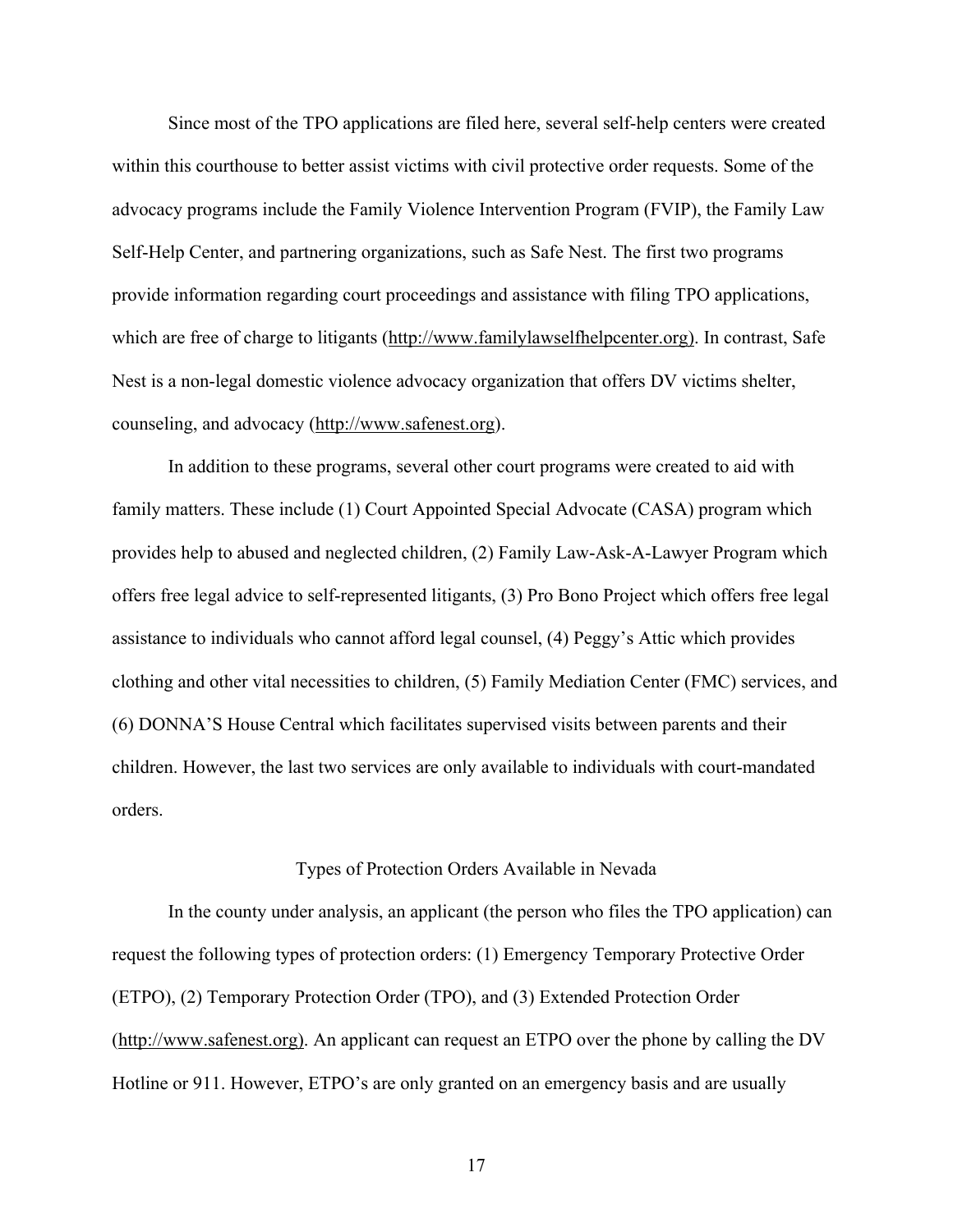effective for only 7 days. An applicant can also file for a Temporary Protection Order (TPO), which usually lasts up to 30 days [NRS 33.080 (1)], and if needed, an applicant can also request to extend the original order of protection (i.e., Extended Protection Order) for up to a year [NRS 33.080(3)]. As stated under NRS, "The court MAY require the applicant or the adverse party, or both, to appear before the court before determining whether to grant the temporary or extended order" [NRS 33.020 (2)].

Protection orders can include a number of provisions such as prohibiting the adverse party from contacting the applicant, requiring the adverse party to vacate the residence, and paying for child support [NRS 33.030 (1)-(2); NRS 33.031 (1a)]. If the adverse party violates any of these provisions, he/she can be held in contempt and face criminal charges. For example, an adverse party who violates a Temporary Protection Order can be found guilty of a gross misdemeanor [NRS 33.400 (6a)] and face up to a year in jail and/or be required to pay a fine up to \$2,000 (NRS 193.140). Similarly, an adverse party who violates an Extended Protection Order can be found guilty of a category C felony [NRS 33.400 (6b)] and face one-to-five years in prison and may be required to a pay a fine of up to \$10,000 [NRS 193.130 (2c)].

Even with all these provisions in place, DeJong and Burgess-Proctor (2006) classified Nevada as only being "moderately progressive" in assisting DV victims by "indicating an awareness of the importance of PPOs but lacking the support provided to victims by the most progressive states" (p.10). The PPOs referenced here stand for personal protection orders. DeJong and Burgess-Proctor (2006) identified which state statutes were more "victim friendly/progressive" by examining their compliance with the Violence Against Women Act (VAWA), PO eligibility requirements, the simplicity of navigating through the PO process, and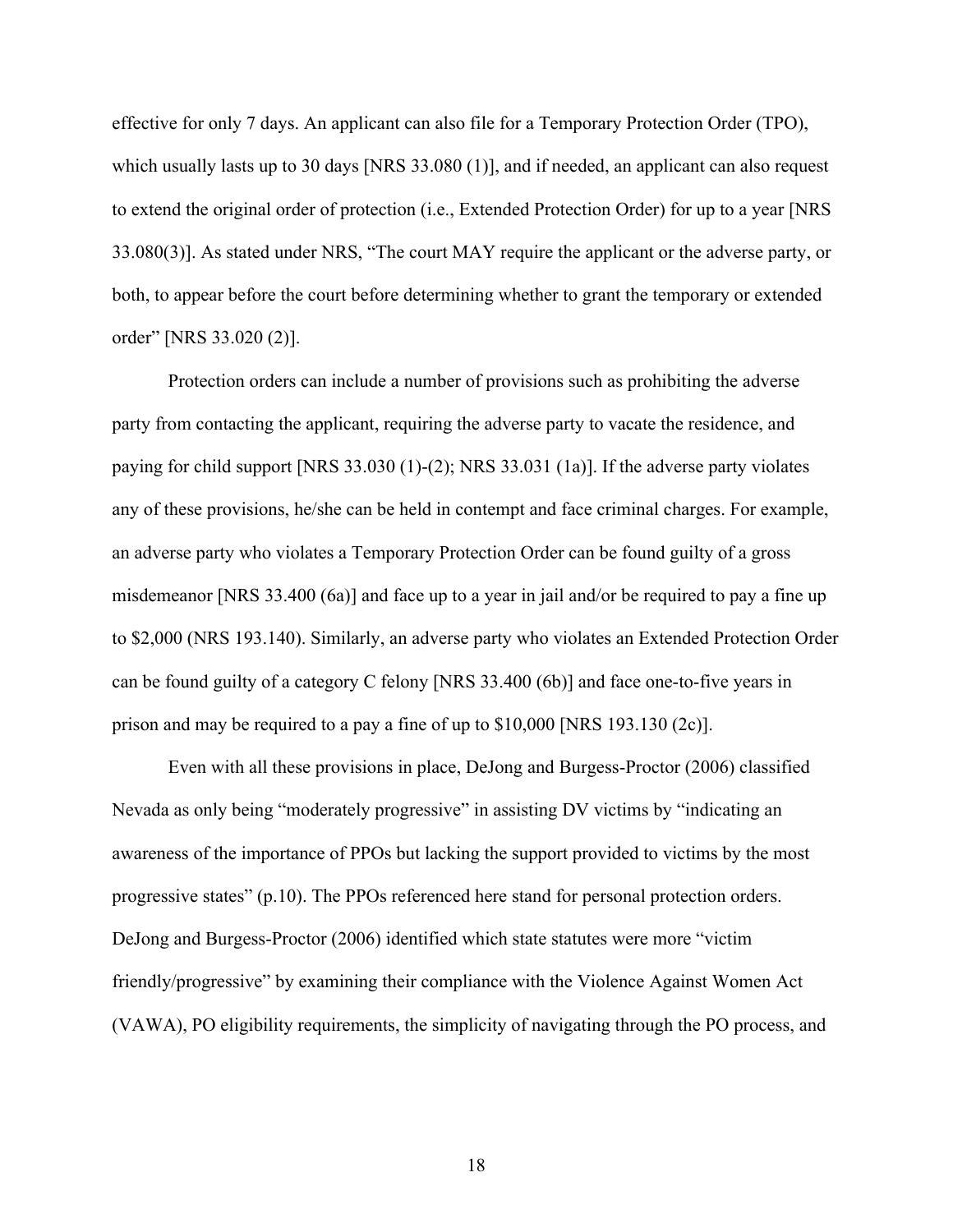criminal penalties imposed for PO violations in each of the 50 states and the District of Columbia.

Based on those measures, Missouri was classified as the "most progressive" state and given the highest score, 10.0, Nevada along with Alabama, Maryland, Montana, New Jersey, Rhode Island, Tennessee, Utah, Vermont, and West Virginia, were classified as a "moderately progressive" states and received a score of 6.0 while South Carolina was classified as the "least progressive" state and given the lowest score, 4.0.

Irrespective of the level of progressiveness a state has, the reality is that states do differ in their language regarding temporary protection orders and all other orders of protection. Additionally, other legal factors (i.e. case law, court rules, interpretation of state statutes and local practices) need to be considered when doing research on civil protection orders. The following chapter discusses the methods associated with this thesis research – a mixed-methods project located at the local level.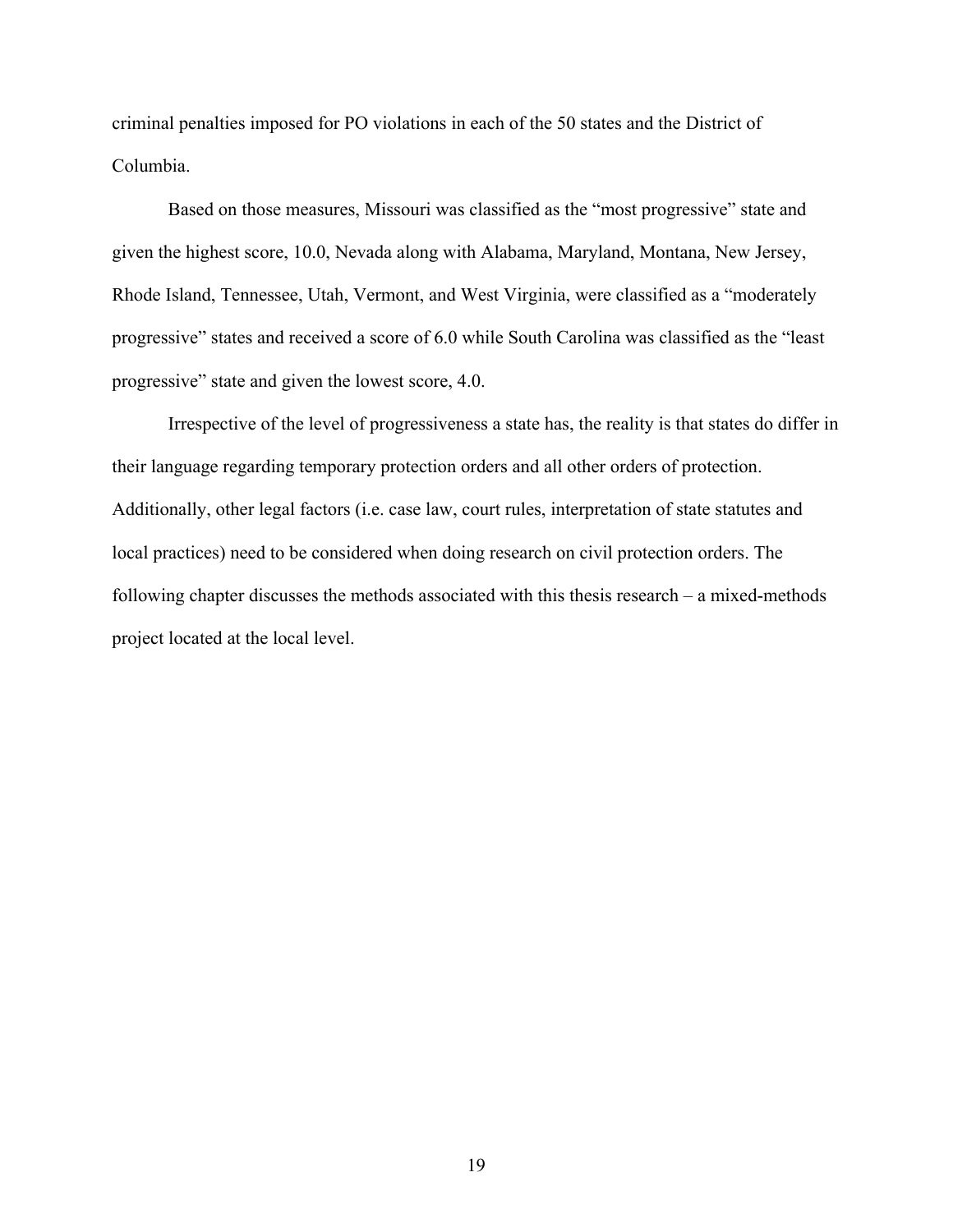#### CHAPTER 5

#### RESEARCH METHOD

#### Research Design

The data used for this study is part of a larger research project examining the effectiveness of several courthouse self-help centers within California and Nevada that assist self-represented litigants with civil domestic violence protective orders. The current study will continue to expand upon this research by examining what factors influence an applicant's likelihood of receiving a civil protective order and the length of time it is granted for in a Nevada site location.

The research design for the current study is a combination of both qualitative and quantitative data that first utilizes field research methodologies, codes qualitative data in to variables, and then analyses them statistically.

More specifically, the first qualitative phase consists of ethnographic observations, including institutional ethnography (Campbell and Gregor, 2002; DeVault, 2006), in a civil protection order court, located in a civil justice facility. Between October 2013 and July 2015, researchers trained in ethnographic observation, qualitative method, and qualitative and quantitative analysis observed 430 civil protective order hearings. Hearings were selected for observation based on the researcher's schedule and not at the request of court personnel, litigants, or legal aid services. To ensure observational accuracy and project robustness, there were days in which multiple researchers were present in the courtroom simultaneously to conduct the observations. This type of research design was crucial to understanding the court's local legal culture and case proceedings of TPOs. Prior to going into the field, IRB approval was received and a memorandum of understanding with the court was obtained.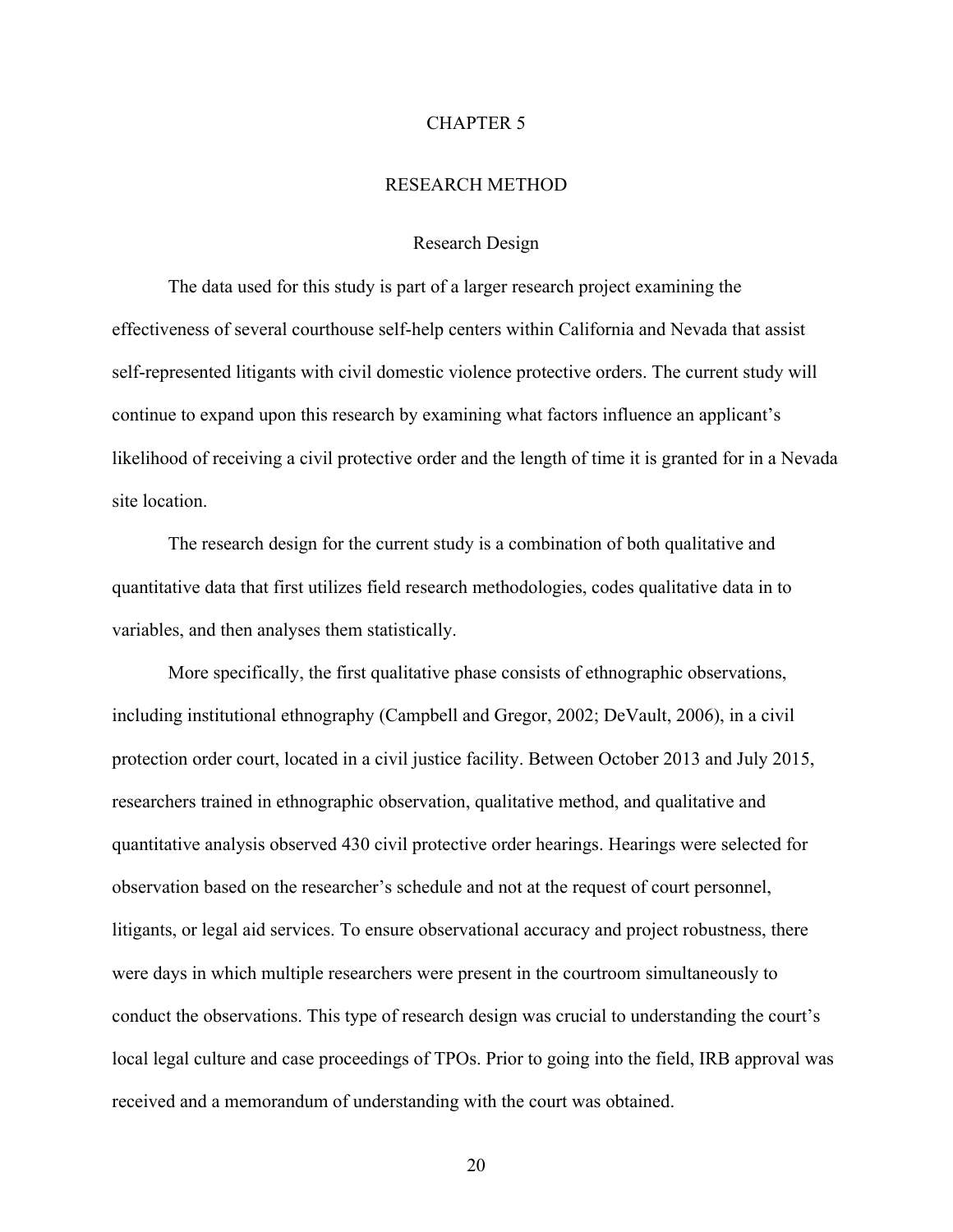Field research, conducted via direct observations, was selected over other types of research designs because it provided direct access to the research site location while also allowing for a better understanding of the research topic (i.e. the protection order process) within a real world context. Therefore, by conducting ethnographic observations, I was able to witness firsthand the processes through which litigants go in order to secure a civil protective order and better understand how judicial decisions are produced. To preserve the courtroom's natural socio-legal environment, my role as a researcher was only disclosed to litigants when either asked directly or when introduced by court personnel who were aware of my affiliation with the research project.

Field research, ethnographies, and institutional ethnographies have several strengths. First, these types of qualitative methodologies are some of the least expensive approaches to data collection. Social encounters and on-goings occurring in a natural environment are observed and recorded, using simple tools (i.e., a notebook and a pencil) and institutional ethnography allows the researcher to focus on institutional and/or organizational texts (i.e. reports, applications, planning documents, charts and records) already free and available to the public. The combination of these qualitative methodologies also allows the researcher to analyze complex and dynamic situations, occurring in real-time, as in this case. These methods also allow for the recording of very detailed, context-specific, and sometimes extensive information about the research setting/research topic under study. Qualitative data (i.e. field notes, transcripts, memos) were then collected and coded based on variables chosen for the quantitative portion of this project (see *Sampling Plan*, below).

As with any research methodology, there are strengths and limitations. The limitations associated with this project include the fact that, while conducting field research and observing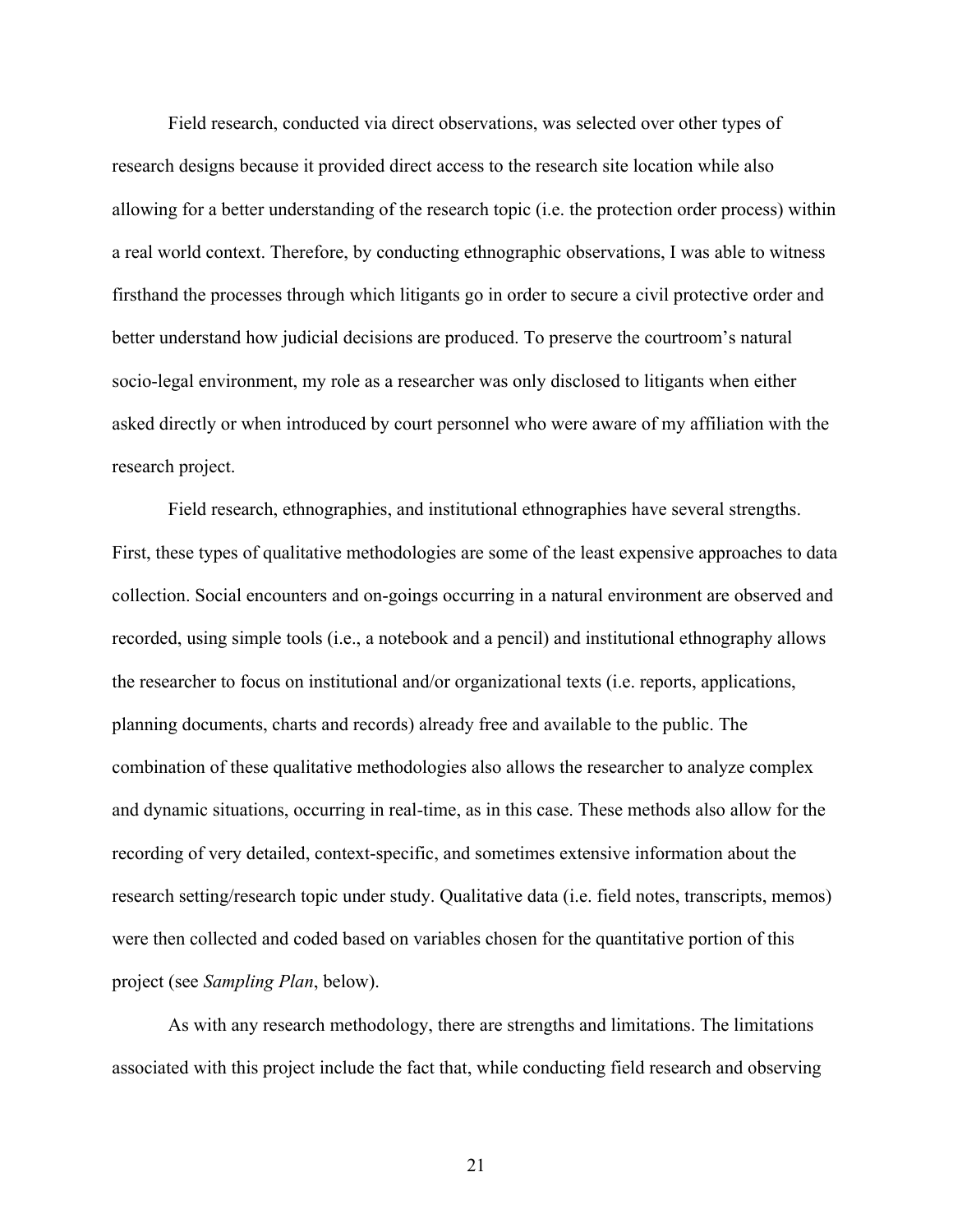the TPO court, courtroom personnel were aware of my affiliation with the research project. Furthermore, they also knew I was conducting observations on the protection order process, including their interactions with each other and with applicants and adverse parties. One limitation, then, is my presence in the field (i.e. researcher effects) - this may have had an impact on the judicial decision making process.

Researcher effects were minimized by keeping the observation schedule completely spontaneous (i.e. the judges never received a schedule of when the researcher/research team were going to be observing) and by acting as only an observer in court. Questions were not asked, no informal interviews took place, and conversations held between researcher and courtroom personnel were always kept to a minimum and only occurred between cases.

It should be noted that this civil courtroom is a public space where all hearings are videorecorded and open to the public. Furthermore, applicants of this courtroom are individuals who have self-selected to use self-help centers/clinics services, and have their application reviewed in a public TPO court. Applicants and adverse parties oftentimes show up to court with a friend or family member, law school students observe for experiential learning credits, and journalists observe cases when writing about domestic violence. Therefore, because of the public nature of this site location, courtroom personnel – including the two presiding judges - are used to having an "audience" present when presiding over these cases. Thus, limiting any researcher effects.

#### *Field Notes.*

In terms of recording qualitative observations as "data," a notebook and pencil were used and field notes were created for all observations. In my field notes, I provided a description of the courtroom environment/setting, case outcomes, and interactions between courtroom actors and litigants. I paid close attention to specific behaviors including rulings made and reasoning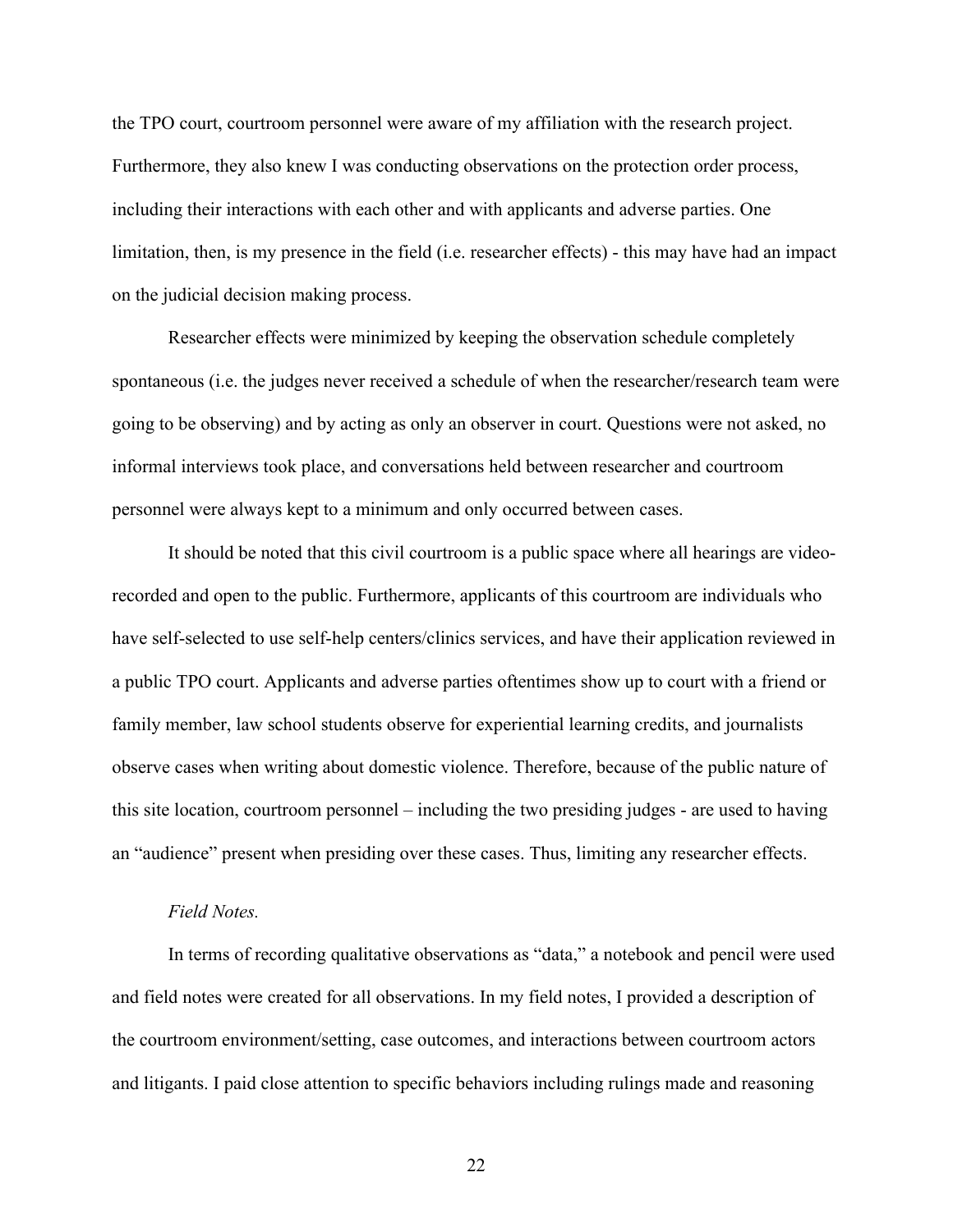behind them (i.e., whether a TPO was granted and if it was granted, why and for how long), litigants' demographic information (i.e., gender, race), individual case characteristics (i.e., whether formal and informal support individuals were present, type of abuse mentioned, child abuse allegations and allegations of firearm possession), litigants' emotional state and physical demeanor, conversations between courtroom personnel during and after case hearings, and exchanges between judges and litigants (i.e., questions from the judge addressing litigants and vice versa) were also recorded. For the duration of this project, identifying information and names were not recorded.

Immediately after leaving the field site location, observational field notes were transcribed into a Word document and uploaded onto the secure Dropbox sharing system. Once every field note was successfully transcribed and uploaded onto Dropbox, I began identifying the variables needed in order to test the research hypotheses. I then assigned values to each of these variables and created a codebook in an Excel Spreadsheet highlighting these values. To ensure intercoder reliability, several researchers were responsible for coding cases (independently and collectively). Once each case was coded, I then uploaded the Excel Spreadsheet into SPSS and began analyzing it. See Appendix G for example of transcribed observations; Appendix H for codebook; and Appendix I for TPO data set.

#### *Sampling Plan.*

This sample initially consisted of 430 civil protective order cases observed between October 2013 and July 2015. Since there were days in which multiple researchers were present in the courtroom simultaneously to conduct the observations, there were instances in which the same case was recorded more than once. Therefore, those duplicate cases  $(N=76)$  were dropped from the sample. This brought the sample size to 354 cases. Additionally, cases in which the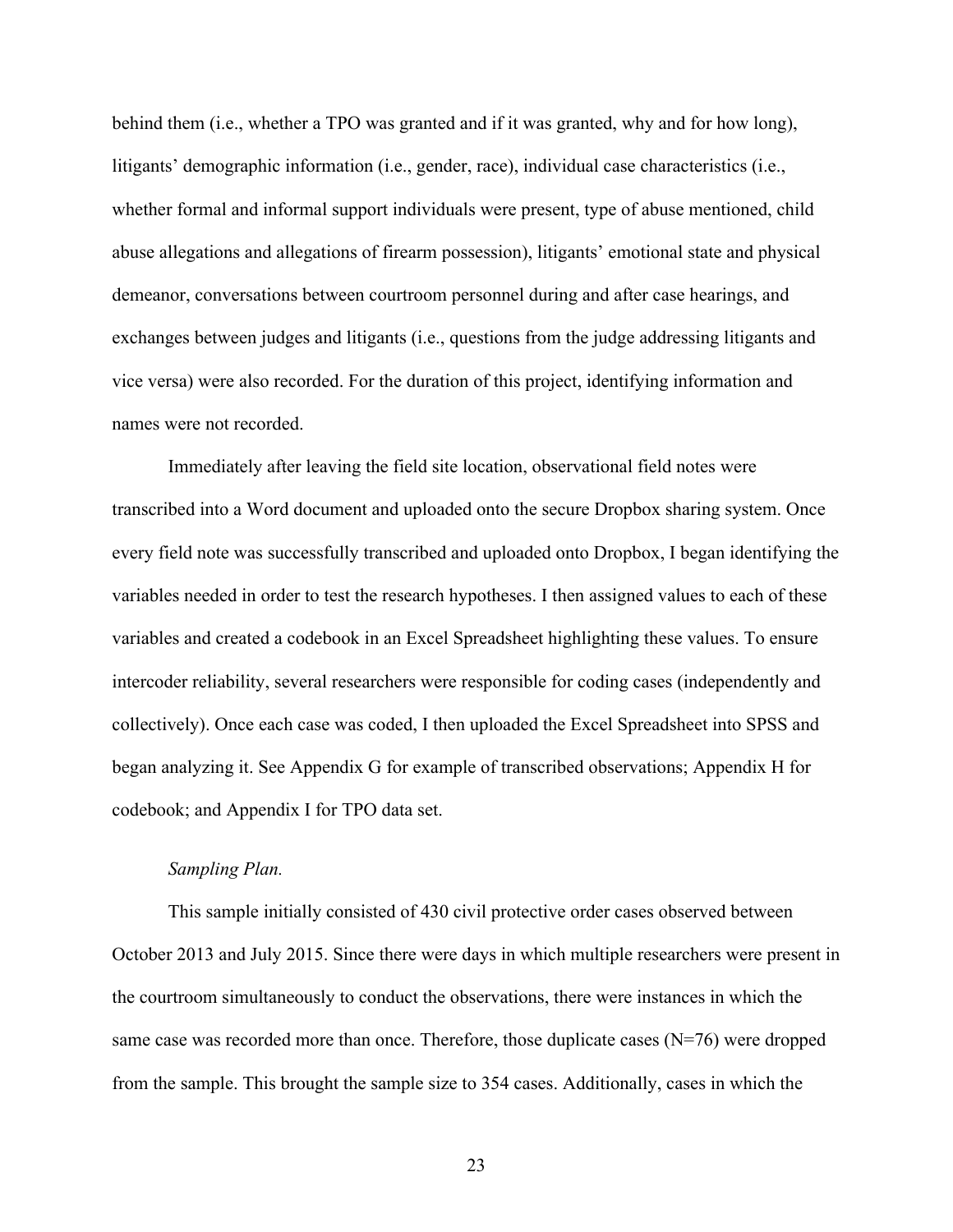applicant requested that the protective order be dismissed/dissolved  $(N=37)$  were excluded from this sample. Once the applicant requests that the PO be dissolved, the judge, regardless of the seriousness of the case and the information presented in the PO application, no longer has jurisdiction over the case and has no choice but to dissolve the protective order. This brought the sample size to 317 cases.

Similarly, to ensure that only hearings for the issuance of POs were analyzed, other types of hearings were excluded from this sample including motions to dissolve filed by the adverse party ( $N=7$ ), motions to show cause filed by the applicant ( $N=3$ ), motions to retrieve documents (N=1), bringing the sample size to 306 cases. Also excluded were those cases in which a decision to grant or deny the PO was not rendered (N=3). Rather, the hearing was rescheduled for the upcoming day. Therefore, the final sample size was comprised of 303 PO cases. This sample included cases filed by either female or male applicants against either a male or female adverse parties. Thus, the sample was comprised of both same-sex and opposite-sex cases.

#### Study Purpose and Hypotheses

Based on a review of past research done on civil protection orders, this current study examines whether 1) *courtroom actors* (i.e., presence of legal counsel, translator, victim advocate, or informal support person; and presiding judge), 2) *case aspects* (i.e., mention of abuse, type of abuse mentioned, weapon mentioned, children mentioned; and session time), and 3) *individual characteristics* (i.e., presence of applicant and/or adverse party; and race and gender of applicant and adverse party) influence an applicant's likelihood of being granted a civil protective order.

Several bivariate and multivariate analyses were conducted on a sample of 303 PO cases observed over the course of 24 months to assess the impact of these factors on an applicant's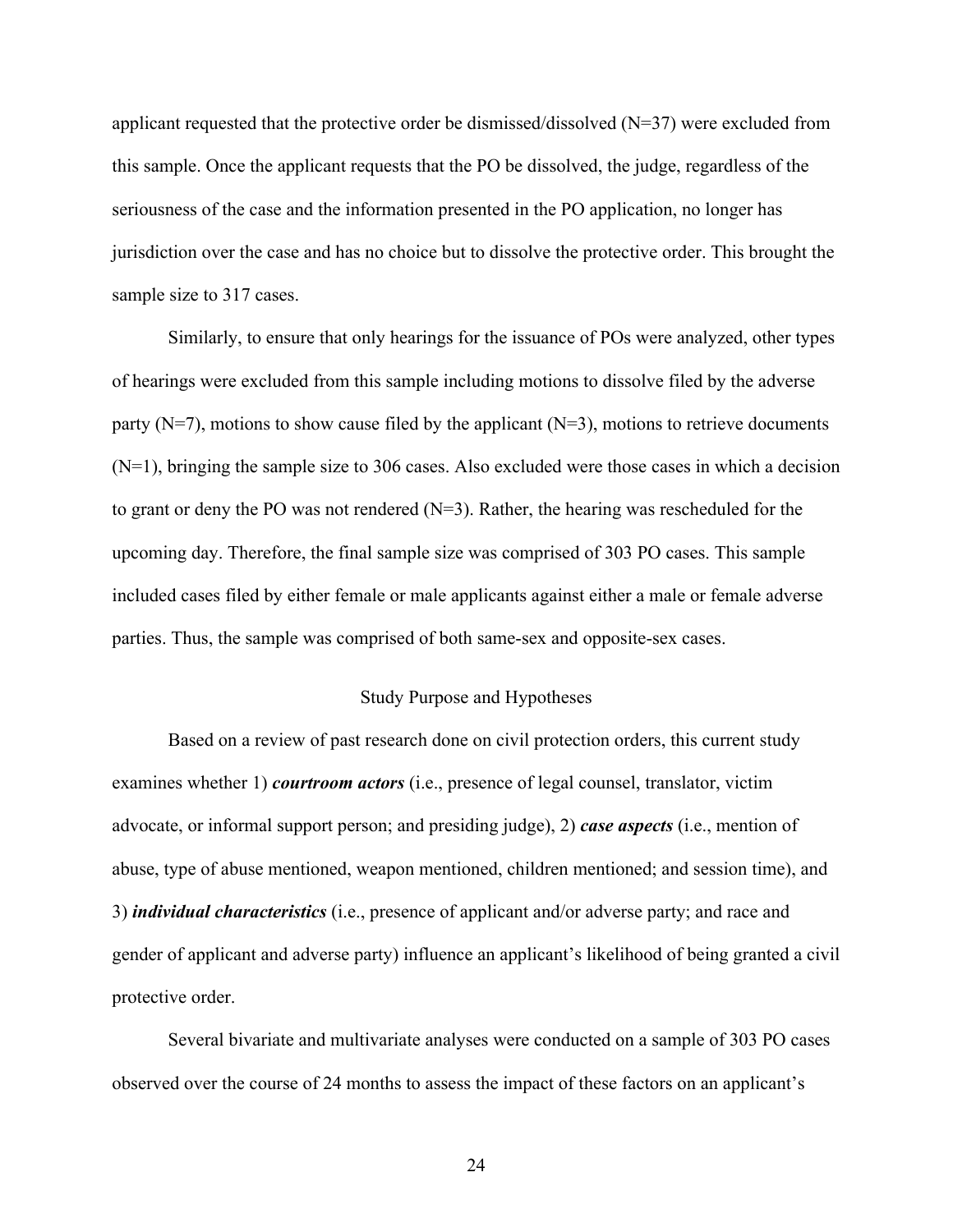likelihood of receiving a protective order and the length of time the PO was granted for. The results of this study were also supplemented with several sets of 3-way interaction analyses and qualitative data of the case transcripts to highlight and understand the complexity of these PO outcomes. The research findings presented herein will help answer the following research questions:

- RQ#1: Does the presence of courtroom actors' (i.e., legal counsel, victim advocate, translator, informal support person, or presiding judge) influence an applicant's likelihood of receiving a PO and its length of time?
- RQ#2: Does the presence/ mention of case aspects (i.e., mention of abuse, type of abuse mentioned, mention of weapon, mention of children, and session time) influence an applicant's likelihood of receiving a PO and its length of time?
- RQ#3: Do individual characteristics (i.e., presence of applicant and/or adverse party, and gender and race of applicant and adverse party) have an impact on the PO outcome and its length of time?

#### *Measurement.*

The variables collected for this study consist of 2 dependent variables and 17 independent variables. Each set of variables is described below.

#### *Dependent Variables.*

The dependent variables assess (1) whether or not a case was granted a protective order and (2) the length of time the protective order was granted among those receiving a TPO. Dummy coding was used to represent whether the TPO was granted (i.e., 0=No; 1=Yes). TPO length of time was coded using the following categories: 0= Less than 6 months, 1=Greater than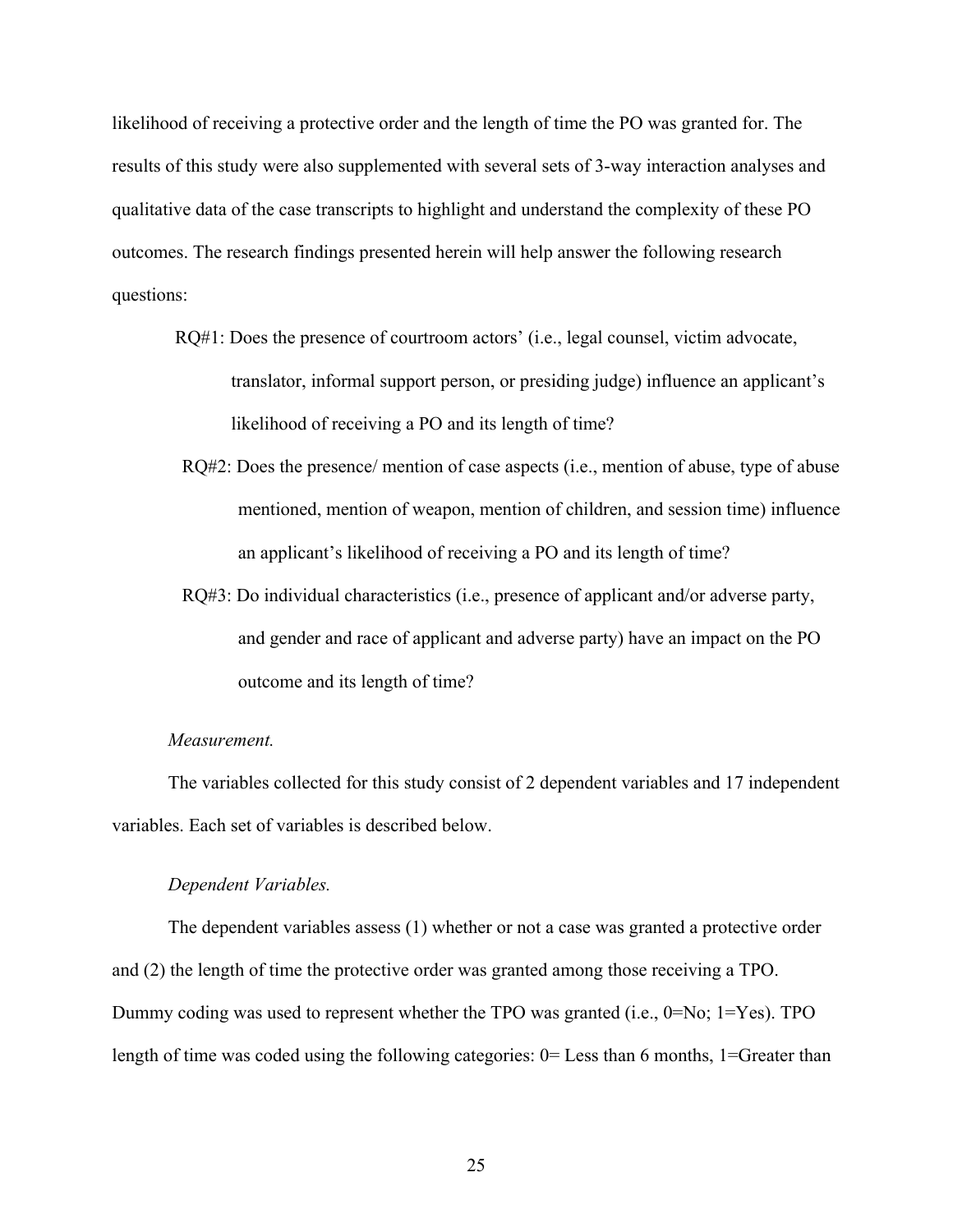6 months, 4=Not applicable (TPO not granted), and 9=Missing information. Values for both dependent variables were derived from the field notes of the information presented in court.

### *Independent Variables.*

The independent variables in this study represent measures of 1) *courtroom actors* (i.e., presence of legal counsel, translator, victim advocate, or informal support person; and presiding judge), 2) *case aspects* (i.e., mention of abuse, type of abuse mentioned, weapon mentioned, children mentioned; and session time), and 3) *individual characteristics* (i.e., presence of applicant and adverse party; and race and gender of applicant and adverse party).

# *Courtroom Actors.*

The *judge presiding* over the case was determined based on court appearance, through information presented in the transcripts, or by referring back to the TPO judicial schedule/calendar. If a transcript did not include which judge was presiding over the case but it included the date and time of the observation, I was able to look up what day the observation fell on and reference it to the TPO judicial schedule. In this courtroom, two judges, one female and one male, oversee PO cases, rotating equally between the morning and afternoon sessions. This variable was coded with the following categories: 0=Judge 1, 1=Judge 2, or 9=Missing information.

A similar coding scheme was used for classifying the presence or absence of other courtroom personnel (i.e.. *lawyer for applicant*, *lawyer for adverse party*, *victim advocate*, *translator*, *informal support persons* for each party). In particular, the presence of each type of courtroom actor at the scheduled court hearing was dummy coded (i.e., 1=Present; 0= Absent). An informal support person refers to either a family member or friend that was present during the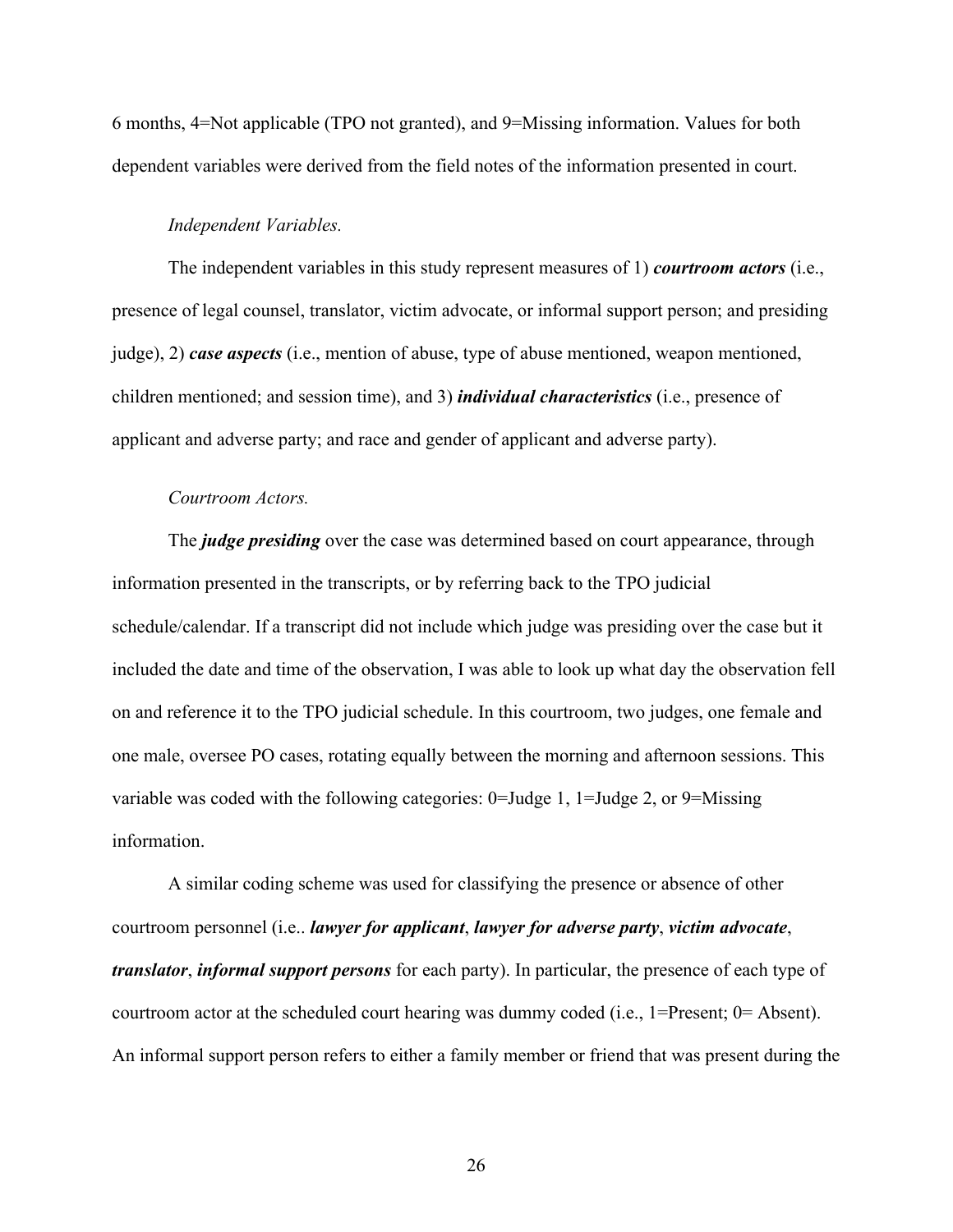scheduled hearing date. The presence of each of these groups was derived from field observations based on court appearance and information presented in the transcripts.

# *Case Aspects.*

Various case attributes are included in this study. They represent factors identified in past research as important for understanding the nature of PO outcomes. The specific case factors and their coding include the following: (1) *abuse mentioned* in the hearing  $(0=N_0, 1=Y_{\text{es}})$ , (2) the *type of abuse* mentioned (1=Physical, 2=Verbal, 3=Other [i.e., destruction of property, sexual, stalking]), or 6=More than one type [i.e., combination such as physical and verbal]), (3) *weapon mentioned/used by adverse party* (0=No; 1=Yes), (4) *child(ren)* mentioned (0=No; 1=Yes), and (5) *time of court session* (0=Morning; 1= Afternoon). Type of abuse was determined based on evidence presented in court (such as applicant's testimony, police reports, pictures showing abuse, hospitalization due to abuse, or any other type of physical evidence). Whether a weapon/child/children were mentioned during the hearing were determined based on information presented in the transcripts. The cases scheduled for the afternoon session were often times dual cases involving both the civil and criminal system, as a result of adverse party's arrest. Because of the dual processing of these afternoon cases, they were also acknowledged to include experiences of increased violence.

# *Individual Characteristics.*

The individual litigant's characteristics were based on their gender, race, and presence. These variables were coded in the following ways: (1) *gender of applicant and adverse party* (0=Male, 1=Female, or 9=Missing information), (2) *race/ethnicity of applicant and adverse party* (0=White/Caucasian, 1=Black, 2=Hispanic, 3=Other, 5=Party not present, or 9=Missing information), and (3) *litigants' presence* (0=Neither party was present, 1=Applicant only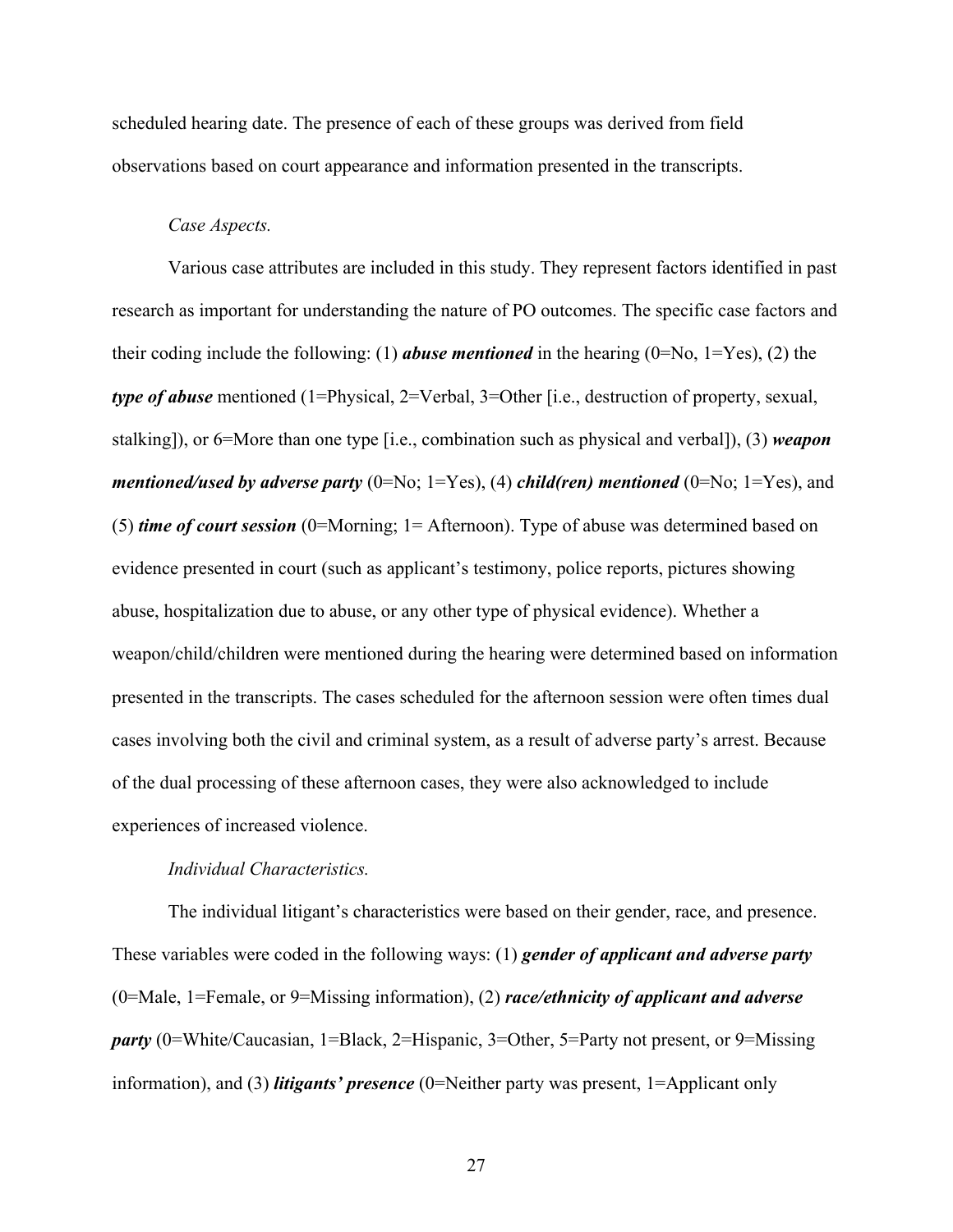present, 2=Adverse party only present, or 3=Both parties present). Whether the parties were present during the scheduled hearing date was determined based on court appearance. The demographic characteristics were classified based on their appearance and sometimes by using information presented in court (such as request for a Spanish or Mandarin translator, or the use of masculine or feminine pronouns). The parties involved in these cases may self-identify differently.

### *Analytic Methods.*

Several types of analytic methods were conducted to address the research questions in this thesis. First, univariate statistical analyses were performed to provide a count (i.e., frequency and percentage) for each variable in this sample. Second, a contingency table analysis was conducted to assess the nature and magnitude of the bivariate association between the dependent variables and the independent variables. Third, a logistic regression analysis was used to assess the net effects of the independent variables on the PO outcome and PO length of time. Fourth, to explore for context specific influences of particular variables, several sets of 3-way interaction analyses were conducted to assess the joint influences of certain courtroom actors and case aspects on PO outcomes. Fifth, qualitative descriptive data was derived from the case transcripts to illustrate the complex nature of court processing and how the particular factors identified in the statistical analysis may influence these PO decisions. The results of this study are summarized below.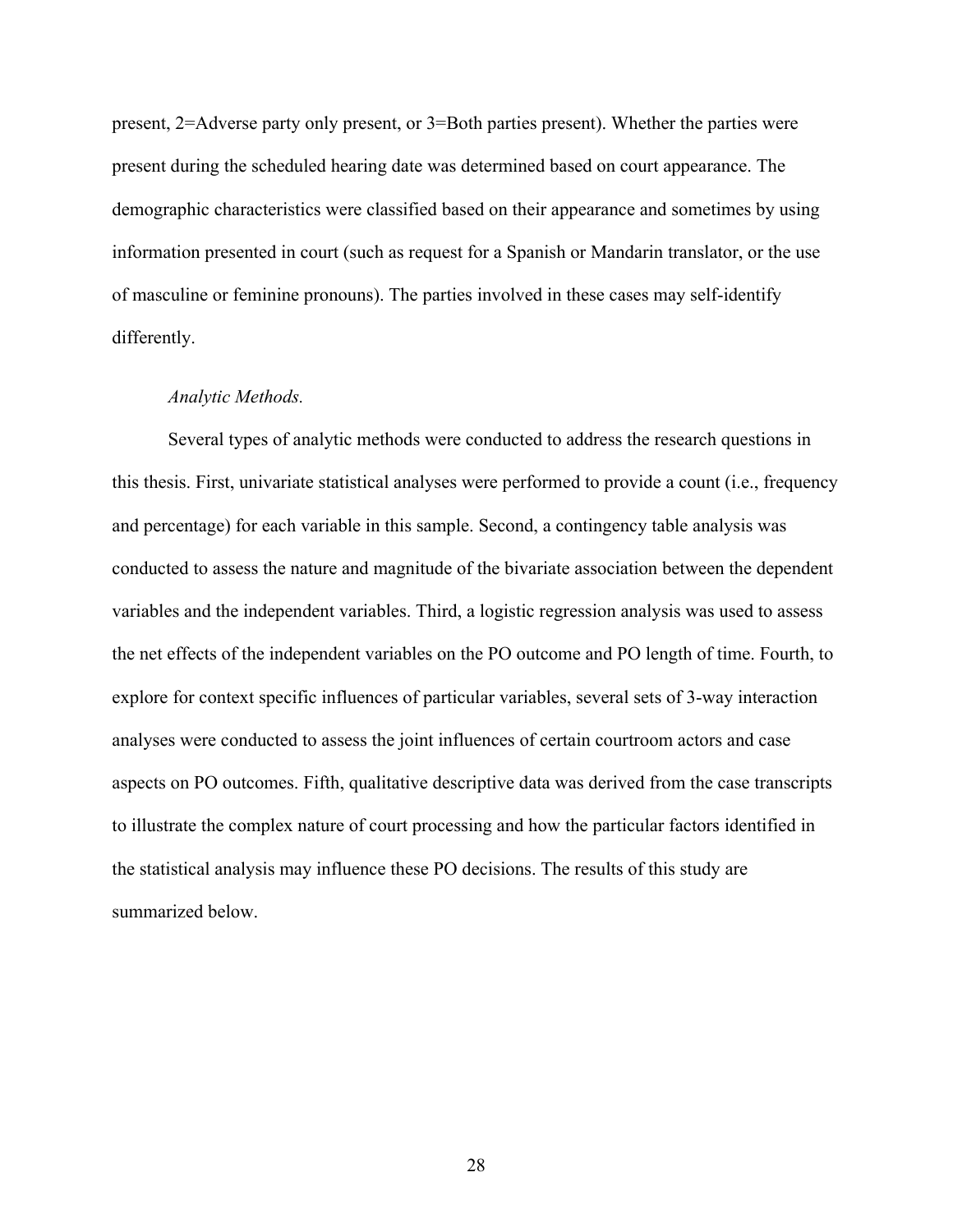### CHAPTER 6

### FINDINGS

### Univariate Analysis

As shown in **Table 1**, the majority (65%) of the cases in this sample were granted a civil protection order. More than half (61%) of those applicants who received a protection order had these provisions established for a period of less than 6 months. The most typical case in this sample involved female applicants (84%) seeking a protection order against male adverse parties (88%) among cases in which the party's gender was known. Similarly, when the party's race was known, a third of the cases involved White applicants (33%) while less than a quarter involved White adverse parties (21%).

The sample was also divided into 4 categories based on litigants' presence (i.e., applicant only present, adverse party only present, both applicant and adverse party present, and neither party was present during the PO hearing). Of those 4 categories, the most common case involved the presence of an applicant and the absence of an adverse party (40%) while the next most common case involved the presence of both the applicant and adverse party (36%). Only a small percentage of cases (0.7%) had neither party present.

 The vast majority of the cases in this sample were litigated in the afternoon session (76%). However, an equal proportion (50%) of hearings were conducted by both Judge 1 and Judge 2. Of the courtroom actors present during these types of hearings (i.e., legal representation, victim advocate, translator), the victim advocates were the most common. More specifically, a victim advocate was present about one-fifth of the time (17%) while legal representation was less common for both the applicant (11%) and adverse party (10%). Similarly, a translator was rarely present (10%) during these hearings.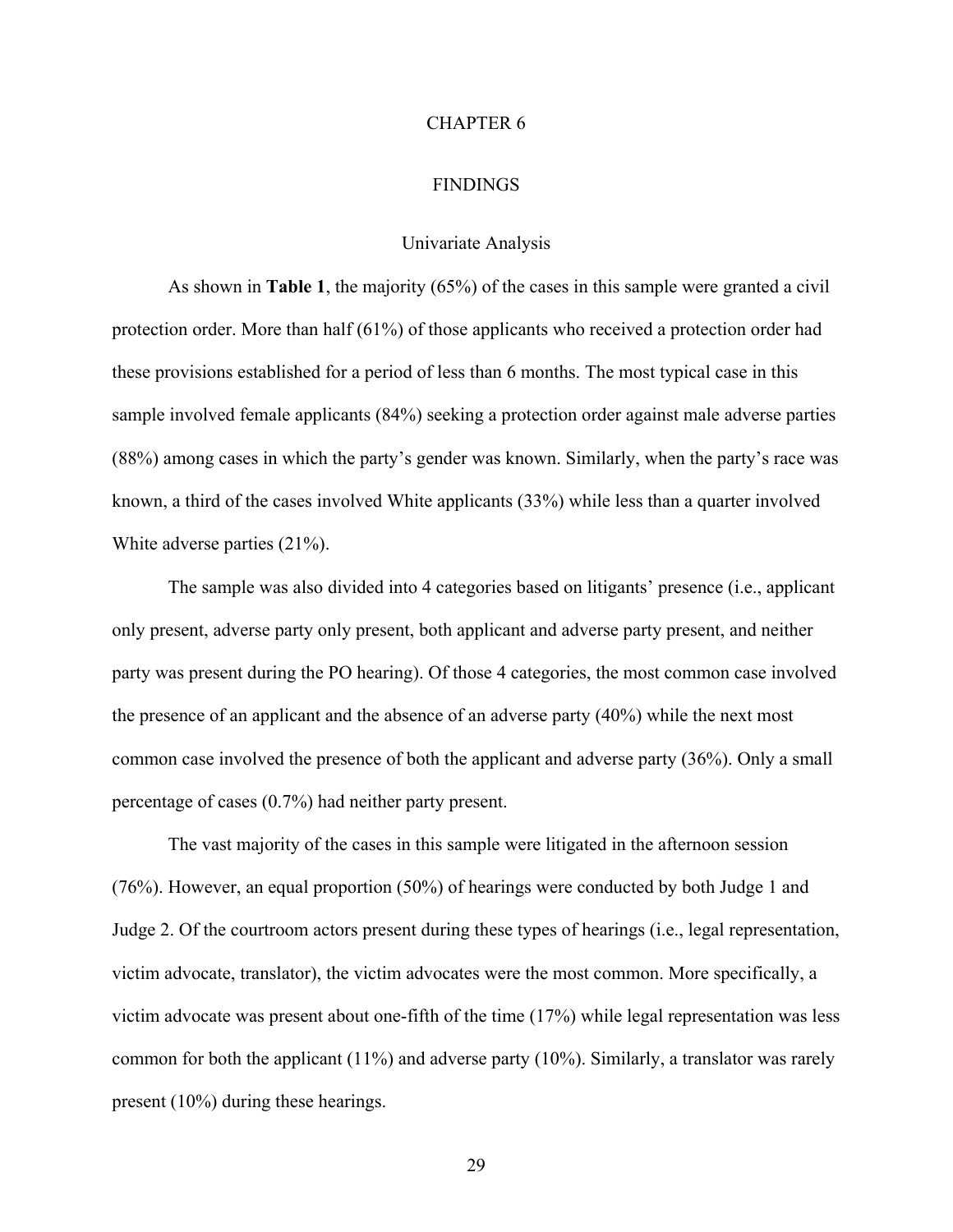The presence of an informal support person (i.e., friend, family member) was more common for the applicant (21%) than for the adverse party (6%). Children were mentioned in over a third of all cases (37%) while the use of a firearm was rarely mentioned (10%). Abuse was mentioned in almost half of the cases and, of the cases in which abuse was mentioned, almost half (48%) involved multiple forms/types of abuse while another third (29%) mentioned only physical abuse.

Therefore, in sum, and based on the analysis of 303 protection order cases, most applicants' receive a protection order (65%), but for less than six months (61%). A typical protection order hearing involves only the applicant being present (40%) followed by both parties (36%). Furthermore, in 21% of all cases, the applicant typically shows up to court with either a friend or family member while, in another 17% of cases, they are there with a victim advocate. Legal counsel was rare for both applicant (11%) and adverse party (10%) as was the use of a translator (10%). When they express their concerns to the Judge, children are often mentioned as well as experiences with a range of abuses.

### Bivariate Analysis

A contingency table analysis was conducted to assess the nature and magnitude of the bivariate association between the likelihood of being granted a PO and its length of time and the independent variables in this study (i.e., presence of a victim advocate, legal representation, translator, informal support person, and presiding judge). Chi-square tests were performed to evaluate the statistical significance of each of these bivariate relationships. Separate analysis were also conducted for (1) cases in which only the applicant (and not the adverse) was present, (2) cases in which both the parties were present, and (3) the entire sample. Because cases in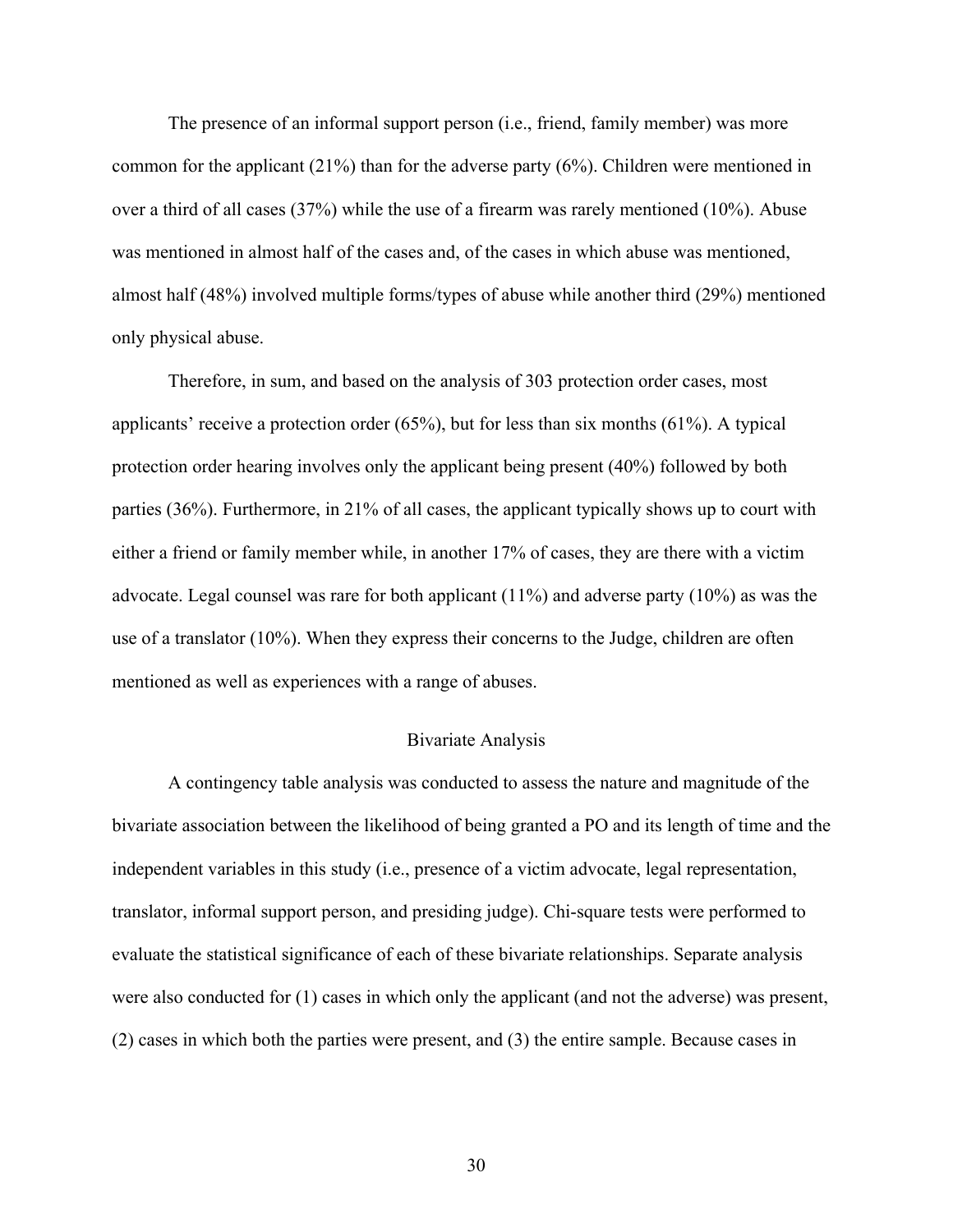which only the adverse party was present are rarely granted (i.e., 2% granted while 98% not granted), the bivariate relationship in this particular subsample was not examined.

As shown in **Table 2,** several of the independent variables in this sample had a significant impact on the likelihood of being granted a PO. However, the nature and magnitude of these bivariate relationships varied depending on which party was present during the hearing (i.e., applicant only, both the applicant and adverse party present, adverse party only). For example, POs were significantly less likely to be granted when only the adverse party was present (i.e., granted only 2% of the time). In contrast, POs were significantly more likely to be granted when only the applicant was present (i.e., granted 92% of the time). Therefore, the presence or absence of one of the parties significantly influences the likelihood of a PO being granted.

# *Bivariate Relationships for PO Granted.*

When examining those **cases in which only the applicant was present (N=122)**, only two of the independent variables were statistically significant  $(p<10)$ . In particular, POs were significantly more likely to be granted when a victim advocate was present (100% granted when present but only 89% when absent; p<.10) and when the applicant was Black or White (96% when applicant is Black or White versus 81% for when applicant is Hispanic and 50% when applicant is Other;  $p<10$ ).

However, when examining those **cases in which both the applicant and adverse party were present (N=109)**, there was no significant relationship between the likelihood of a protective order being granted and the independent variables. Also, as previously stated, an analysis of cases in which only the adverse party was present (N=70) was not performed since those cases are rarely granted a PO (i.e., 2% granted while 98% not granted).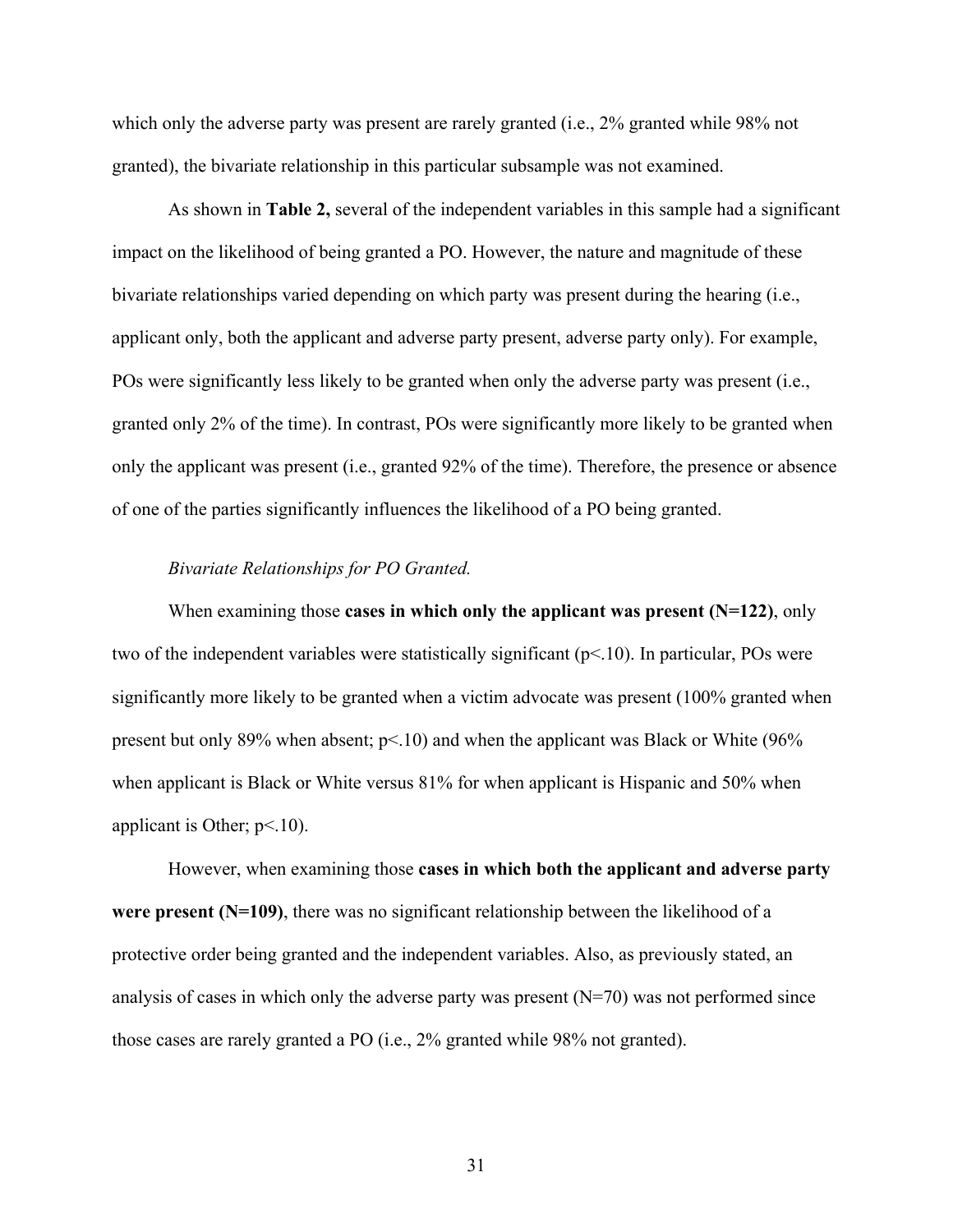Lastly, **when examining the entire sample (N=303)**, POs were significantly ( $p<10$ ) less likely to be granted when adverse party was a female (50% granted when female but 67% when male;  $p<10$ ). However, female adverse parties only represented about 12% of the sample  $(N=33)$  while male adverse parties represented about 88% of the sample  $(N=243)$ .

 In contrast, POs were significantly more likely to be granted in the presence of the following independent variables: (1) when legal representation on behalf of applicant was present (87% when present but only 62% when absent;  $p<0$ 1), (2) when a victim advocate was present (92% when present but only 60% when absent;  $p<0$ 1), (3) when an informal support person on behalf of applicant was present  $(91\%$  when present but only 58% when absent; p<.01), (4) when children were mentioned (83% when mentioned but only 54% when not mentioned;  $p<01$ , (5) when a weapon was mentioned (93% when mentioned but only 62% when not mentioned;  $p<0$ , (6) when abuse was mentioned (83% when mentioned but only 47% when not mentioned;  $p<01$ ), and lastly (7) when a translator was present (82% when present but only 63% when absent;  $p<10$ ).

In summary, based on the bivariate analysis, POs were more likely to be granted when only the applicant attended the hearing (granted 92% of the time) but less likely when only the adverse party was present (granted only 2% of the time). In addition, cases involving applicants (but no adverse parties) were more likely to result in a positive PO outcome when the victim was Black or White and showed up to the hearing with a victim advocate. However, none of the independent variables had an impact on the PO outcome when both parties were present (i.e., applicant and adverse party).

In addition, when analyzing the entire sample, a successful PO outcome was more likely to occur in the presence of courtroom actors (i.e., legal counsel for applicant, victim advocate,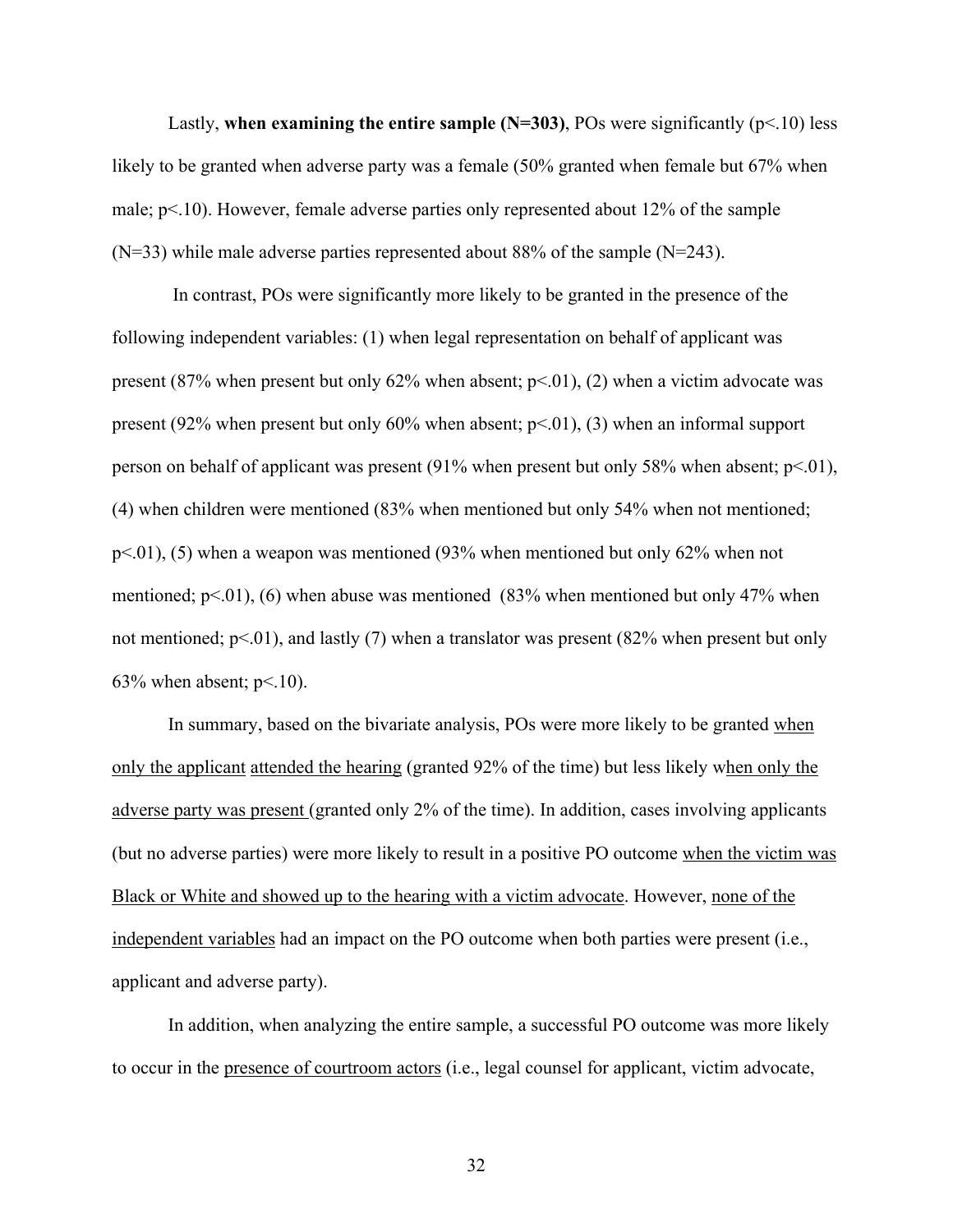translator, and informal support person for applicant) and when case aspects were mentioned (i.e., children, weapon, and abuse). However, greater importance should be placed on the findings from the analysis involving solely the presence of an applicant as well as the analysis involving the presence of both parties. Less of an importance should be placed on the analysis involving all cases because that analysis combines all cases regardless of who was present during the hearing.

# *Bivariate Relationships for Length of Protective Order (PO).*

As shown in **Table 3**, the likelihood of receiving a PO for over 6 months was significantly (p< .10) influenced by several of the independent variables in this study. However, similar to **Table 2**, the nature and magnitude of these bivariate relationships varied depending on which party was present during the hearing (i.e., applicant only, both the applicant and adverse party present, adverse party only).

For example, when examining those **cases in which only the applicant was present (N=109)**, this study found that five of the independent variables were of statistical significance. In fact, POs were significantly more likely to be granted for over 6 months when: (1) a victim advocate was present (63% when present but only 33% when absent;  $p<0$ 1), (2) abuse was mentioned (53% when mentioned but only 23% when not mentioned;  $p < .01$ ), and (3) in the afternoon session (48% in the afternoon but only 27% in the morning;  $p<0.05$ ).

 In contrast, POs were significantly less likely to be granted for over 6 months when adverse party was a female (11% granted when female but 44% when male;  $p<10$ ) and when legal representation was present on behalf of applicant (44% when not present but 12% when present;  $p<10$ ).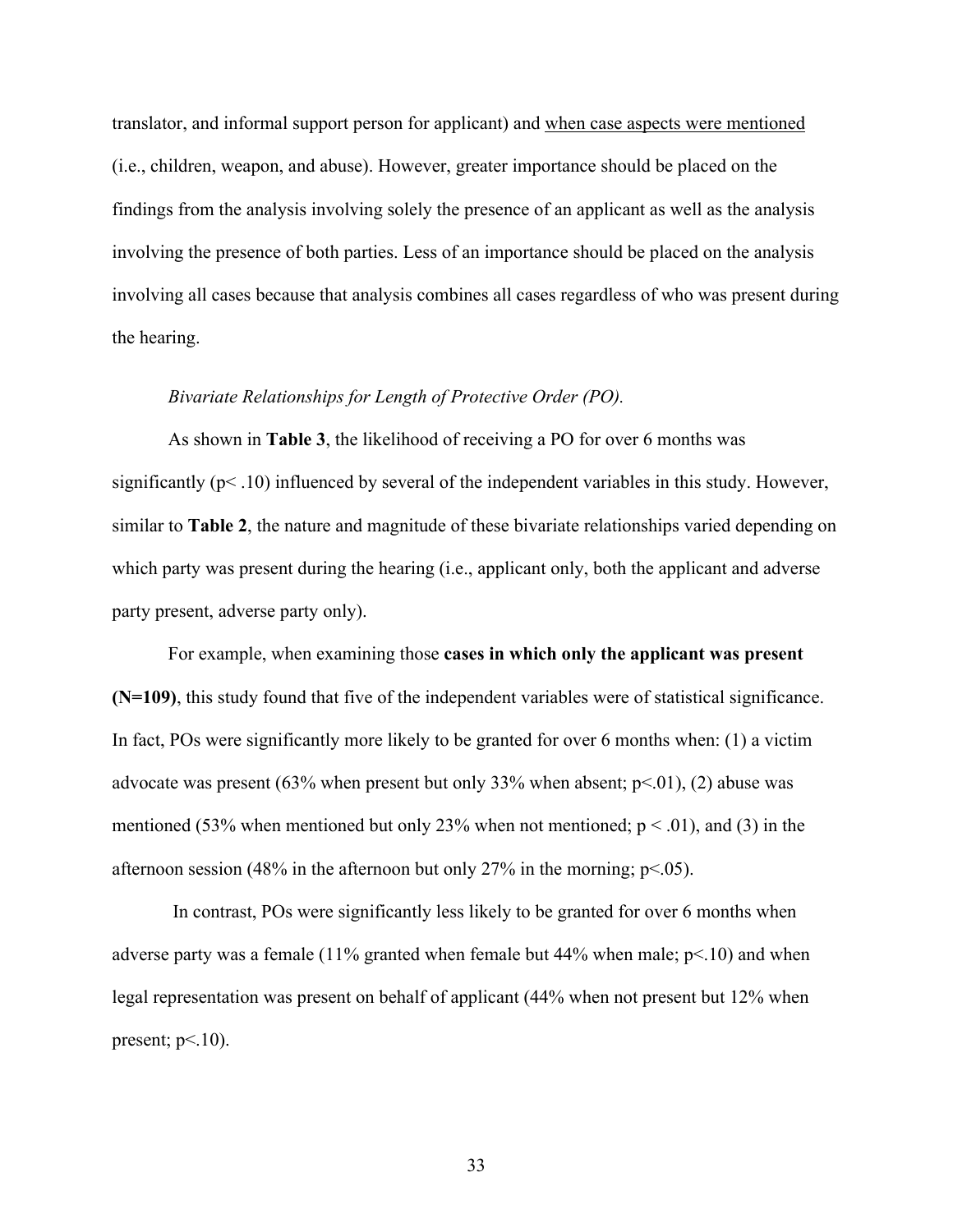Similarly, when examining those **cases in which both the applicant and adverse party were present (N=80)**, this study found that six of the independent variables were of statistical significance. More specifically, POs were significantly more likely to be granted for over 6 months in the afternoon session (41% in the afternoon but only  $8\%$  in the morning; p<.05). In addition, Judge 2 was significantly more likely to grant the PO for over 6 months than Judge 1  $(54\%$  for Judge 2 but only 18% for Judge 1; p<.01).

In contrast, POs were significantly less likely to be granted for over 6 months in the following conditions: (1) when legal representation on behalf of adverse party was present (7% when present but 43% when absent;  $p<01$ , (2) when an informal support person was present on behalf of adverse party (8% when present but 41% when absent;  $p<.05$ ), (3) when a translator was present (10% when present but 39% when absent;  $p<10$ ), and (4) based on type of abuse (only 14% when verbal but 54% when physical, 60% when other, and 22% when multiple forms of abuse were mentioned; p<.10).

Lastly, when examining **the entire sample (N=191)**, the granting of a PO for over 6 months was significantly more likely to occur in the afternoon session (45% in the afternoon but only 22% in the morning;  $p<0.01$ , when a victim advocate was present (52% when present but only 35% when absent;  $p<05$ ), and when abuse was mentioned (44% when mentioned but only 31% when not mentioned;  $p < 10$ ). Similarly, Judge 2 was significantly more likely to grant a PO for over 6 months than Judge 1 (48% for Judge 2 but only 31% for Judge 1;  $p<.05$ ).

 In contrast, POs were significantly less likely to be granted for over 6 months in the following conditions: (1) when legal representation was present on behalf of adverse party (7% when present and 42% when absent;  $p<01$ ), (2) when the adverse party was a female (12% when female but 42% when male;  $p<05$ ), (3) when legal representation was present on behalf of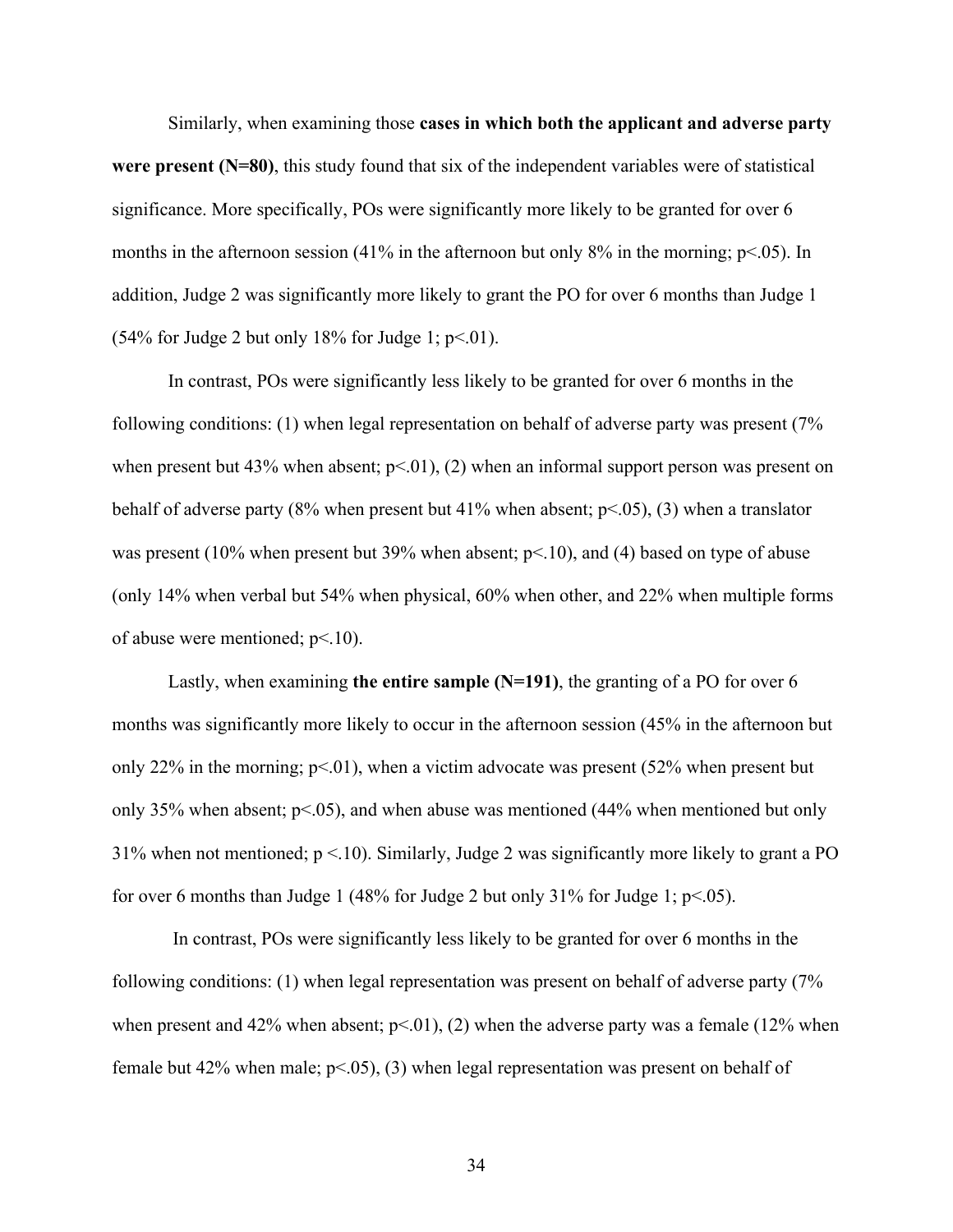applicant (18% when present and 42% when absent;  $p<0.05$ ), and (4) when an informal support person on behalf of adverse party was present  $(8\%$  when present and  $42\%$  when absent; p<.05).

Again, since those **cases involving solely the adverse party (N=70)** are rarely granted (only 2% are granted), there is not enough variation in the dependent variable with this sample size to produce reliable estimates of the correlation between the independent variables and whether the PO was longer or shorter than 6 months.

In summary, based on the bivariate analysis, cases involving applicants (but not adverse parties) received a longer PO in the afternoon session and when the applicant showed up to court with a victim advocate; a shorter PO was issued when adverse party was a female and surprisingly, when the applicant retained legal counsel. Similarly, cases involving both parties received a longer PO in the afternoon session and, interestingly, from Judge 2. Shorter POs were imposed when adverse party showed up to court with a lawyer and/or a family member or a friend, when a translator was present, and when the victim expressed being verbally abused.

When examining the entire sample, 4 independent variables were associated with a longer PO (i.e., afternoon session, presence of victim advocate, the mention of abuse, Judge 2), while 4 variables were associated with a shorter PO (i.e., female adverse party, presence of legal counsel for both parties, and presence of informal support for adverse party). However, greater importance should be placed on the findings from analysis involving solely the presence of an applicant and involving the presence of both parties. Less importance should be placed on the analysis involving all cases.

# Logistic Regression Analysis

A logistic regression analysis was conducted to assess the net effects of the independent variables on the likelihood of being granted a PO and its length of time. The relative importance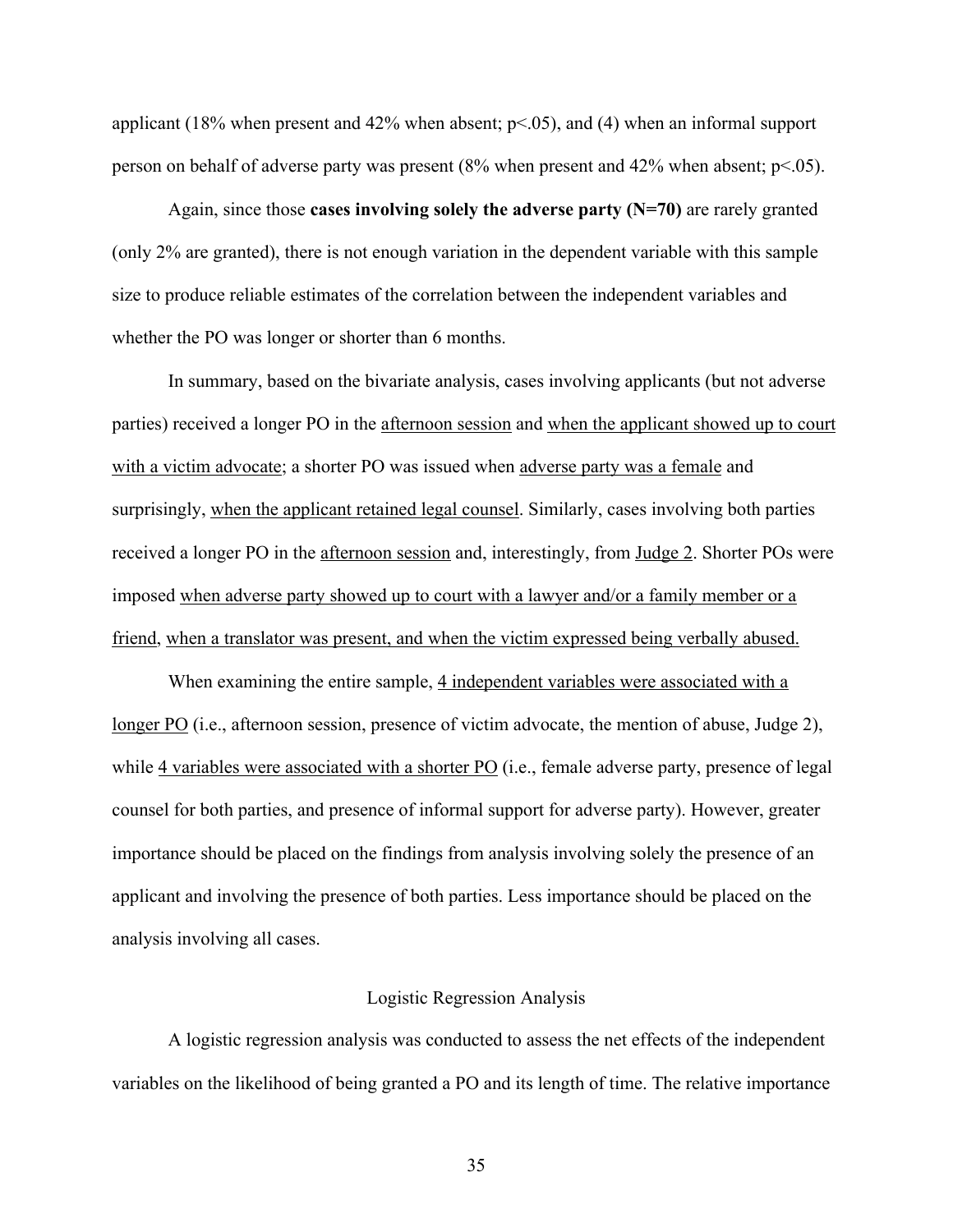of each independent variable was assessed through significance tests of the logistic regression coefficients. Separate analyses were conducted for (1) cases in which only the applicant (and not the adverse party) were present and (2) cases in which both the parties were present.

**When only the applicant was present** (see **Table 4**), several of the independent variables listed in the model had a significant impact on the length of time the PO was granted but not for the likelihood of a PO being granted. More specifically, this study found that POs were significantly more likely to be granted for over 6 months when a victim advocate was present during the hearing ( $p<05$ ) and when abuse was mentioned ( $p<01$ ). However, as previously mentioned, none of the variables in the estimated model had a significant impact on the PO outcome  $(p<.10)$ .

**When cases in which both the applicant and adverse party were present together** (see **Table 5**), several of the independent variables had a significant impact on the likelihood of both a PO being granted and its length of time. More specifically, this study found that POs were significantly more likely to be granted in the afternoon than morning session  $(p< 0.05)$ , when legal counsel on behalf of applicant was present ( $p<10$ ), and when children were mentioned ( $p<05$ ). In contrast, POs were significantly less likely to be granted when legal counsel on behalf of adverse party was present during the hearing  $(p<.05)$ .

Several independent variables also had a significant impact on whether the PO was less or greater than 6 months in length. In particular, Judge 2 was significantly more likely to grant a PO for over 6 months than Judge 1 ( $p<01$ ). Longer POs were also more likely to be given when an informal support person on behalf of the applicant was present  $(p<10)$  and when a weapon was mentioned ( $p<10$ ). In contrast, POs were significantly less likely to be granted for over 6 months when an informal support person on behalf of adverse party was present ( $p<05$ ).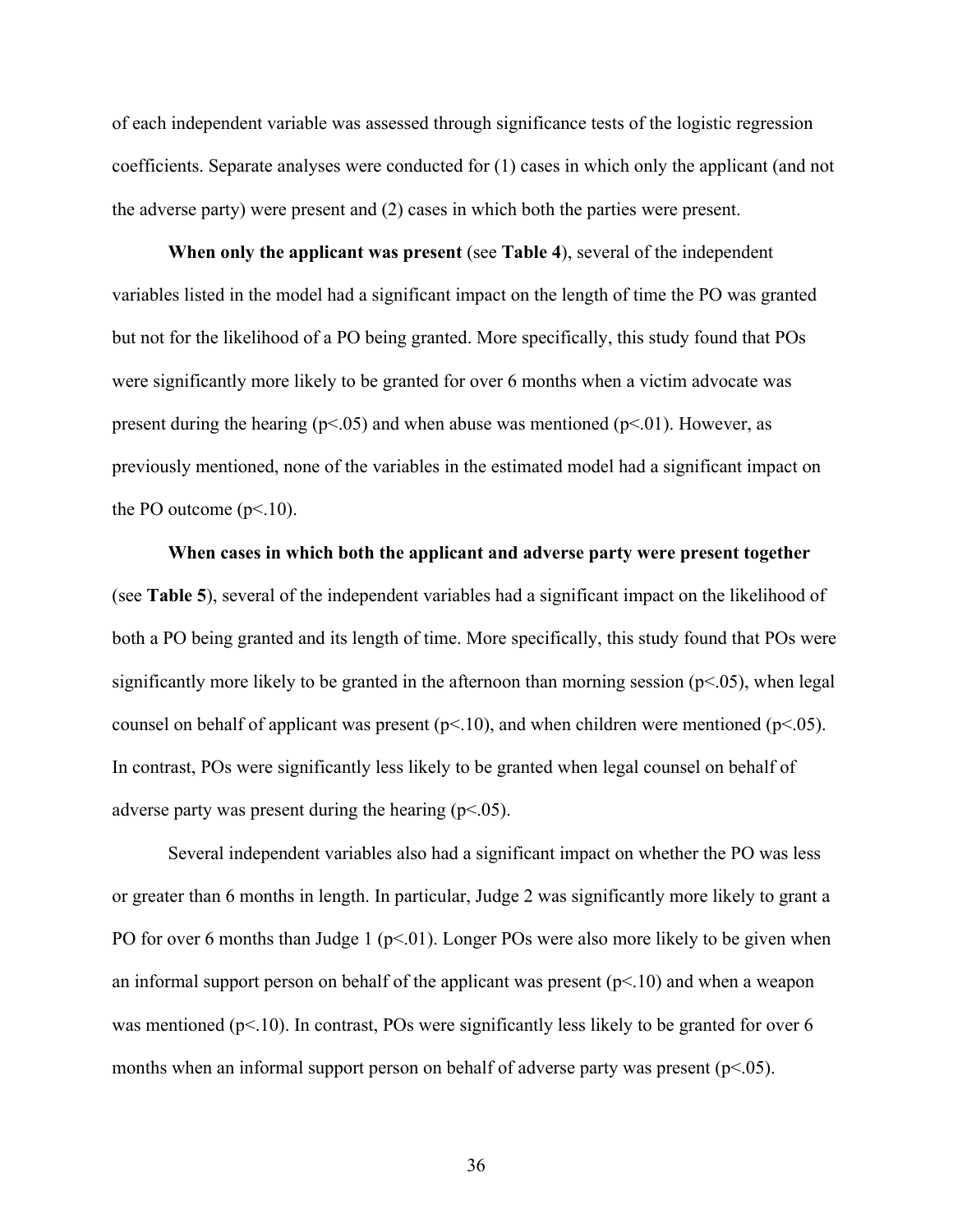Overall, based on the logistic regression analysis, cases involving applicants (but not adverse parties) received a longer PO when the applicant showed up to court with a victim advocate and expressed being abused to the judge (regardless of type of abuse). However, none of the variables in this model had an impact on PO outcome. When examining those cases involving both parties, a positive PO ruling was more likely to occur in the afternoon session, when applicant retained legal counsel, and when children were mentioned but less likely when adverse party had legal counsel. As for length of time, longer POs were more likely to be imposed by Judge 2, when a weapon was mentioned, and when the applicant showed up to court with a friend or family member. However, shorter POs were more likely to be imposed when adverse party showed up to court with a friend or family member.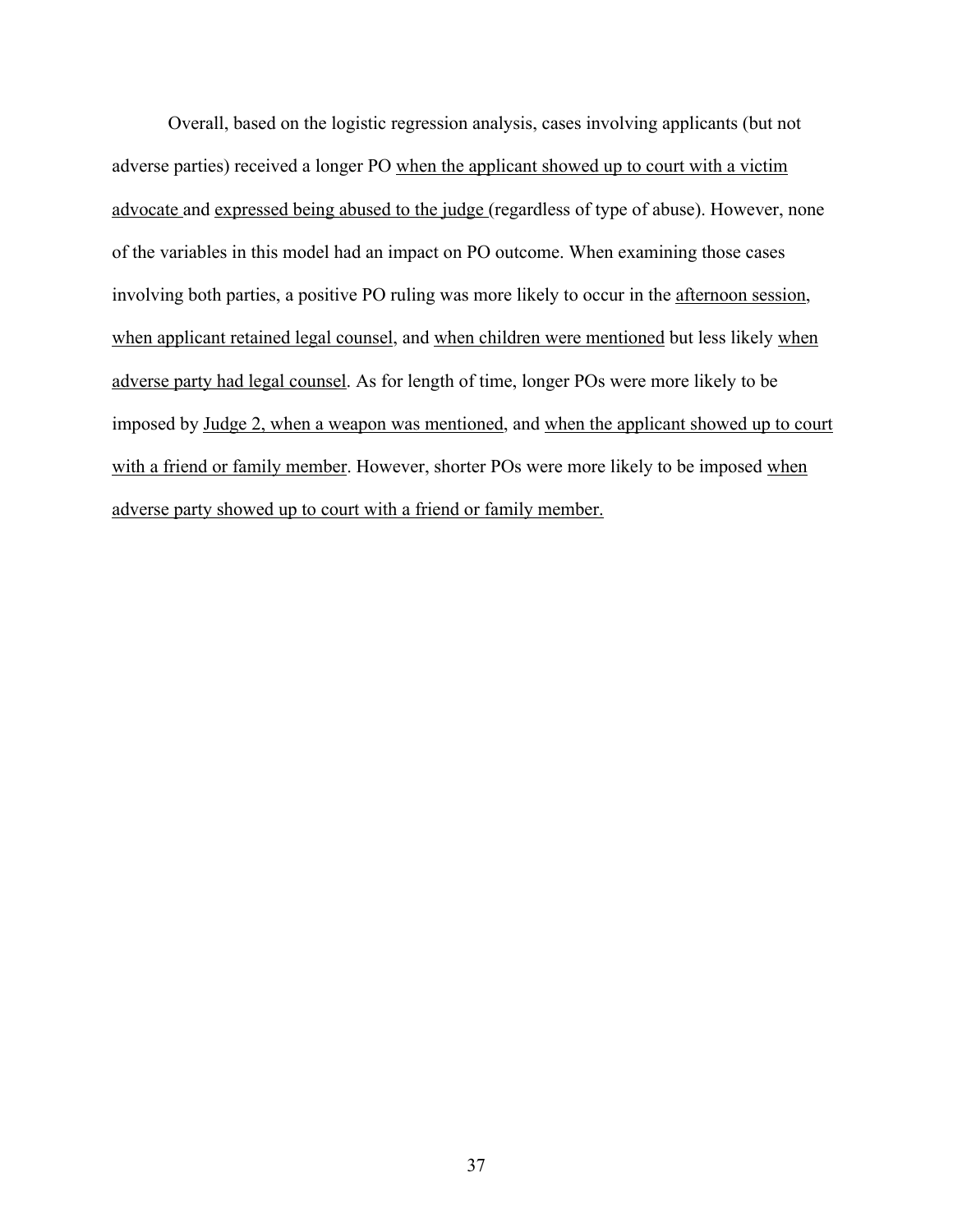### CHAPTER 7

# EXPLORING MULTIPLE INTERACTION EFFECTS FOR WHEN BOTH PARTIES ARE PRESENT

The results of the logistic regression analysis (see **Tables 4** and **5**) indicated that the presence of legal counsel for applicant (i.e., victim) and the mention of children leads to a greater likelihood of a PO being granted. In contrast, the presence of legal counsel for adverse party (i.e., offender) leads to a lower likelihood of a PO being granted when both parties (i.e., applicant and adverse party) are present.

To explore for possible context-specific influences of particular variables, several analyses involving sets of three-way interaction effects were conducted to assess the joint influences of particular courtroom actor characteristics (e.g., presiding judge, legal counsel, victim advocate) and case aspects (i.e., children presence, weapon use, abuse mentioned) on the likelihood of receiving a TPO. Separate analyses were conducted for particular combinatorial profiles of these variables. The general pattern of the results from these analyses is summarized below.

The Interactive Effects of Presiding Judge and Legal Counsel for each Party

A 3-way interaction analysis was conducted to assess whether the effects of the presiding judge depend on the presence or absence of legal counsel for either or both parties. As shown in **Table 6**, the effects of the presiding judge are not uniform across these different contexts. In particular, when neither the applicant nor the adverse party have legal counsel, there is only a 3 point difference (i.e., *minor influence*) between Judge 1 and Judge 2 on the likelihood of a PO being granted. However, when the applicant has legal counsel but the adverse party does not,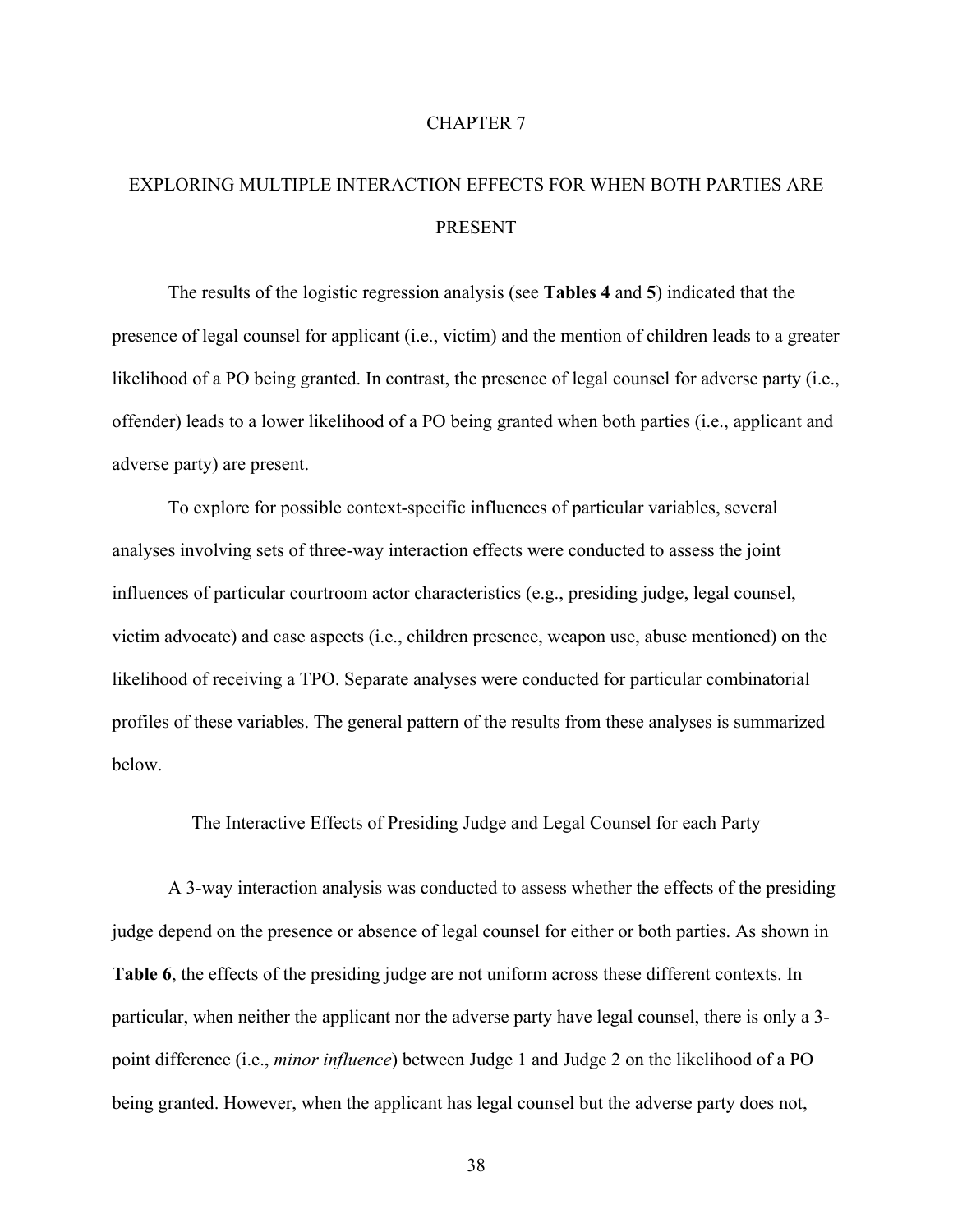there is a 20-point difference (i.e., *strongest influence)* between Judge 1 and Judge 2, with Judge 2 being more likely to grant a PO. Thus, the magnitude and nature of differences in the likelihood of a TPO being granted based on the judge presiding over the case is highly contextual, depending on the presence or absence of legal counsel between both parties.

| Table 6:                                                                    |
|-----------------------------------------------------------------------------|
| <b>Effects of Presiding Judge on TPO Granted Across Contexts defined by</b> |
| Presence (1) or Absence (0) of Legal Counsel for Each Party                 |

| Applicant's<br>Lawyer | Adverse Party's<br>Lawyer | Presiding Judge<br>$(0=$ Judge 1;<br>$1 =$ Judge 2) | % TPO Granted<br>(N) | Variation       |
|-----------------------|---------------------------|-----------------------------------------------------|----------------------|-----------------|
| $\boldsymbol{0}$      | $\boldsymbol{0}$          | $\boldsymbol{0}$                                    | 77(35)               |                 |
| $\boldsymbol{0}$      | $\boldsymbol{0}$          | 1                                                   | 80 (35)              | $\ddagger$<br>n |
| $\overline{0}$        | 1                         | $\left( \right)$                                    | 56(9)                |                 |
| $\boldsymbol{0}$      | 1                         | 1                                                   | 43(7)                |                 |
| 1                     | $\boldsymbol{0}$          | $\theta$                                            | 80(5)                | $+20$           |
| 1                     | $\overline{0}$            | 1                                                   | 100(3)               |                 |
| $\mathbf{1}$          | 1                         | 0                                                   | 100(6)               |                 |
| 1                     |                           |                                                     | 80(5)                | $-20$           |

As shown in **Table 7**, the presence of legal counsel for the adverse party is often associated with a *lower* likelihood of a TPO being granted, but the nature and magnitude of these differences vary across contexts defined by the judge presiding over the case and the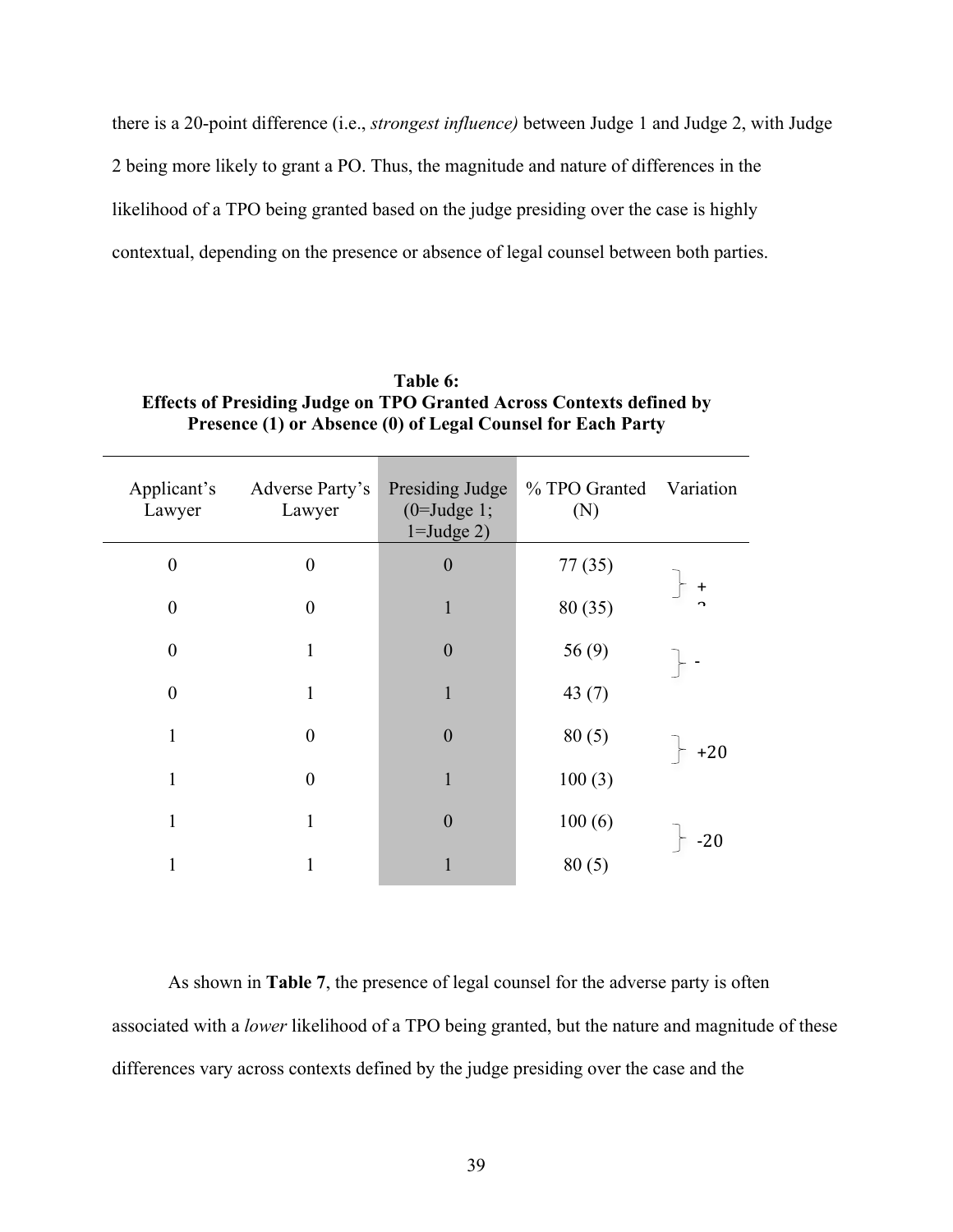presence/absence of legal counsel for the applicant. For example, the influence of the adverse party's lawyer on lowering the likelihood of a TPO being granted is *highest* when Judge 2 is presiding over the case and the applicant does not have legal counsel (i.e., a negative 37 percentage point difference).

In contrast, the presence of legal counsel for the adverse party is associated with a *higher* likelihood of a TPO being granted when Judge 1 is presiding over the case and when the applicant also has legal counsel (i.e., a positive 20 point difference). These context-specific effects of the influence of the adverse party's counsel would go unnoticed in the previous bivariate and multivariate analyses.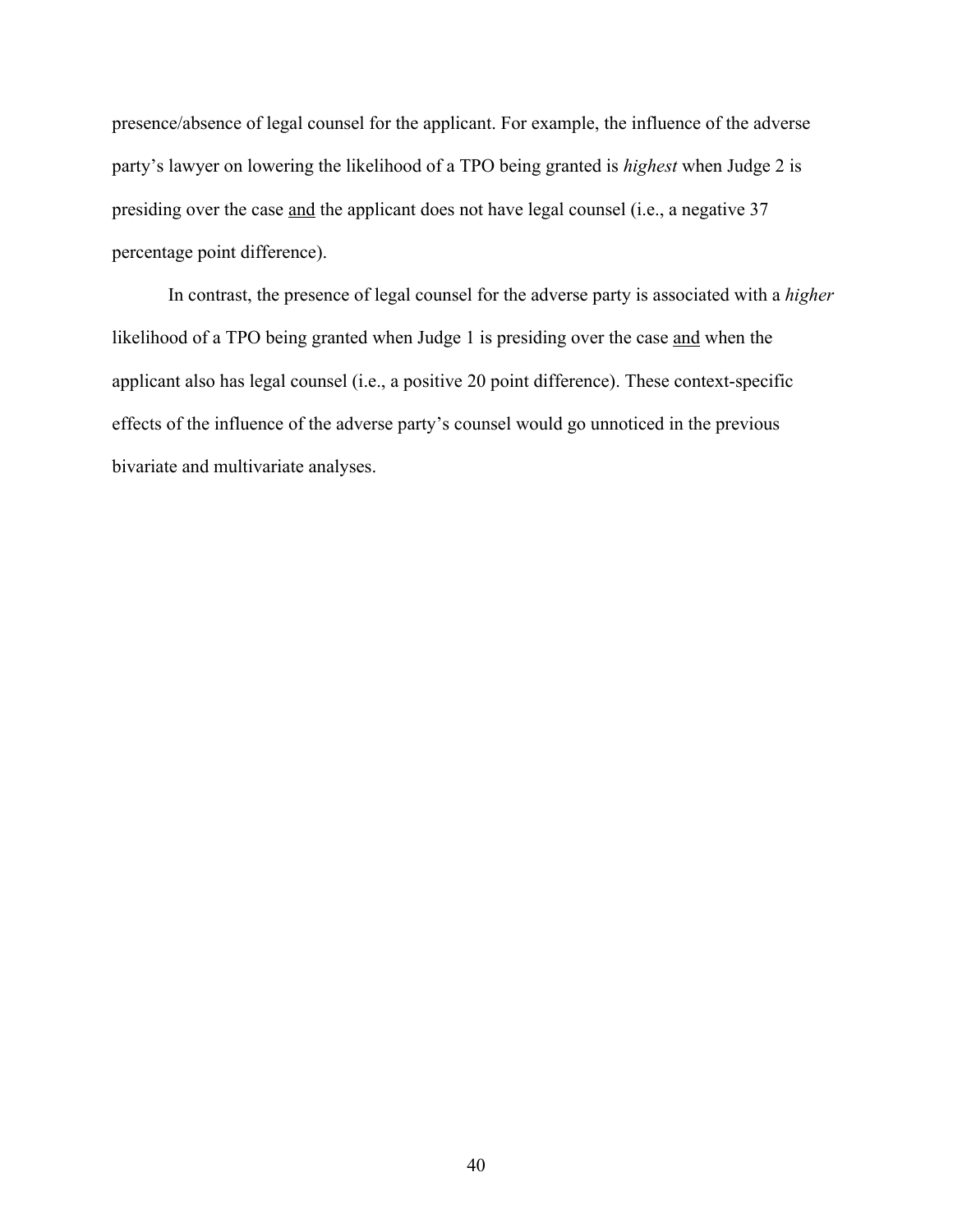| Presiding Judge  | Applicant's<br>Lawyer | Adverse Party's<br>Lawyer<br>$(0=$ Absent;<br>$1 =$ Present) | % TPO Granted<br>(N) | Variation |
|------------------|-----------------------|--------------------------------------------------------------|----------------------|-----------|
| $\boldsymbol{0}$ | $\theta$              | $\boldsymbol{0}$                                             | 77(35)               |           |
| $\boldsymbol{0}$ | $\theta$              | $\mathbf{1}$                                                 | 56(9)                | 71        |
| $\boldsymbol{0}$ | 1                     | $\boldsymbol{0}$                                             | 80(5)                | $+2$      |
| $\boldsymbol{0}$ | 1                     |                                                              | 100(6)               |           |
| 1                | $\theta$              | $\overline{0}$                                               | 80 (35)              | $-37$     |
| 1                | $\theta$              | 1                                                            | 43 $(7)$             |           |
| 1                | 1                     | $\boldsymbol{0}$                                             | 100(3)               |           |
|                  |                       |                                                              | 80(5)                | $-20$     |

**Table 7: Effects of Adverse Party's Lawyer on TPO Granted Across Contexts Defined by Presence (1) or Absence (0) of Applicant's Lawyer and Presiding Judge (0=Judge 1; 1=Judge 2)**

As shown in **Table 8**, the presence of legal counsel for the applicant is associated with a *higher* likelihood of a TPO being granted, but the magnitude of these differences also varies widely across legal contexts. For example, the influence of the applicant's lawyer on increasing the likelihood of a TPO being granted is *most pronounced* when the adverse party also has a lawyer regardless of which judge is presiding over the case (i.e., a 44 percentage point difference for Judge 1 versus a 37 percentage point difference for Judge 2). In sharp contrast, there is virtually *no difference* in the likelihood of granting a TPO by the presence or absence of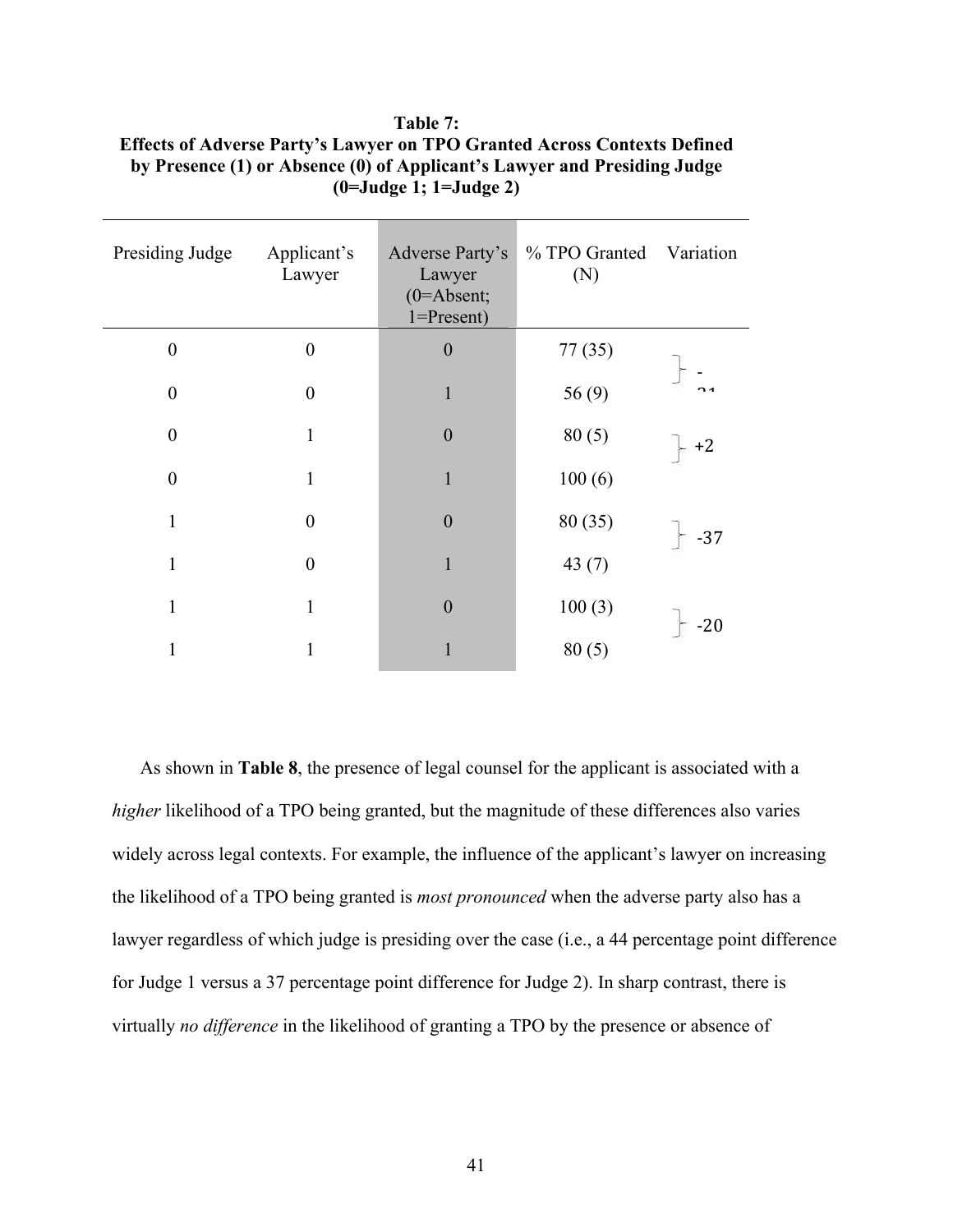applicant's legal counsel when Judge 1 is presiding over the case and adverse party does not have legal counsel (i.e., only a 3 percentage point difference).

Overall, the results in **Table 8** suggest that the presence of legal counsel for the applicant increases the likelihood of a PO being granted across these particular contexts, but its effect is least beneficial to the applicant when Judge 1 is presiding over the case and adverse party does not have a lawyer present.

# **Table 8: Effects of Applicant's Lawyer on TPO Granted Across Context Defined by Presence (1) or Absence (0) of Adverse Party's Lawyer and Presiding Judge (0=Judge 1; 1=Judge 2)**

|                  | Presiding Judge Adverse Party's<br>Lawyer | Applicant's<br>Lawyer<br>$(0=$ Absent;<br>$1 =$ Present) | % TPO Granted<br>(N) | Variation |
|------------------|-------------------------------------------|----------------------------------------------------------|----------------------|-----------|
| $\boldsymbol{0}$ | $\boldsymbol{0}$                          | $\boldsymbol{0}$                                         | 77 (35)              |           |
| $\boldsymbol{0}$ | $\boldsymbol{0}$                          | 1                                                        | 80(5)                | +<br>n    |
| $\boldsymbol{0}$ | $\mathbf{1}$                              | $\boldsymbol{0}$                                         | 56(9)                | +4        |
| $\boldsymbol{0}$ | $\mathbf{1}$                              | $\mathbf{1}$                                             | 100(6)               |           |
| $\mathbf{1}$     | $\boldsymbol{0}$                          | $\boldsymbol{0}$                                         | 80 (35)              | $+20$     |
| 1                | $\boldsymbol{0}$                          | 1                                                        | 100(3)               |           |
| 1                | $\mathbf{1}$                              | $\boldsymbol{0}$                                         | 43 $(7)$             | $+37$     |
| 1                | 1                                         |                                                          | 80(5)                |           |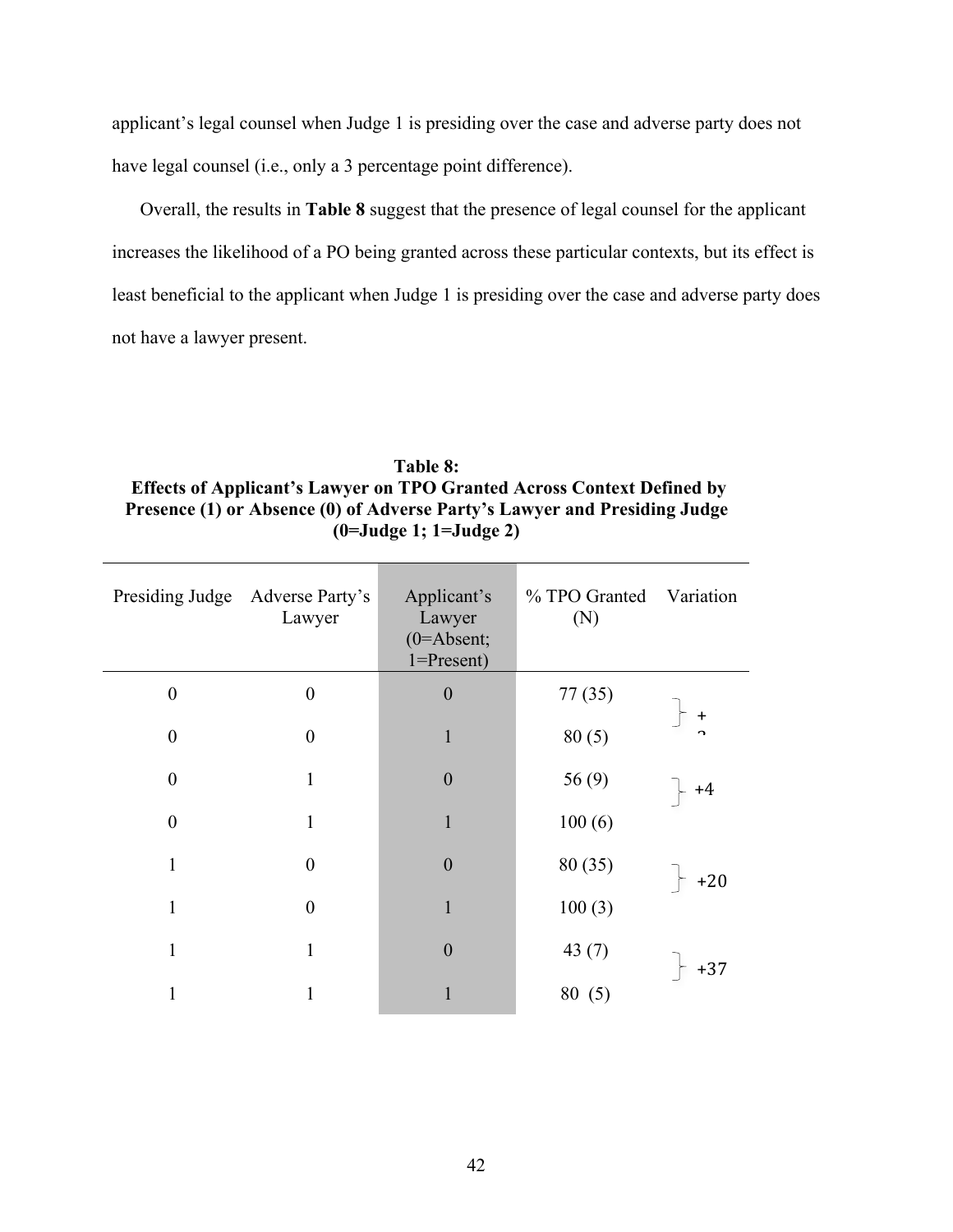The Interactive Effects of Applicant's Lawyer, Victim Advocate and Adverse Party's Lawyer

As shown in **Table 9**, the presence of legal counsel for applicant (i.e., victim) is associated with a *higher* likelihood of a TPO being granted, but the magnitude of these differences vary by the presence/absence of legal counsel for adverse party and victim advocate for applicant. In particular, the influence of legal counsel for applicant on increasing the likelihood of a TPO being granted is *greatest* when the adverse party has a lawyer and there is no victim advocate present (i.e., a 41 percentage points increase in the likelihood that a TPO is granted). In contrast, the presence of legal counsel for applicant had the *weakest* influence on TPO outcome when neither a victim advocate nor legal counsel for adverse party were present (i.e., only a 9 percentage point difference).

Overall, the results in **Table 9** suggest that the presence of legal counsel for the applicant increases the likelihood of a PO being granted across these particular contexts, but its effect is most beneficial to the applicant when there is no victim advocate and a lawyer is present for the adverse party.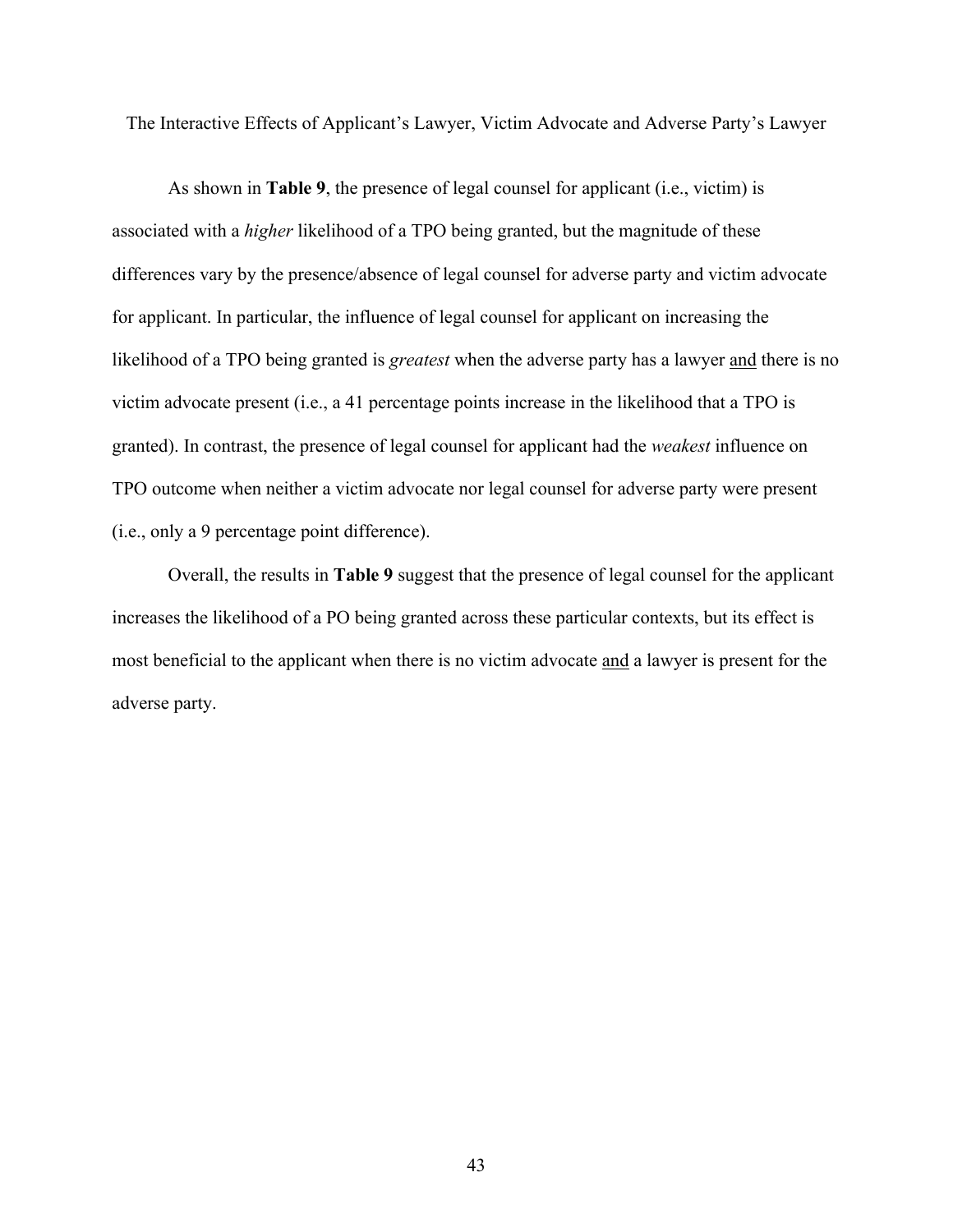| Victim<br>Advocate | Adverse Party's<br>Lawyer | Applicant's<br>Lawyer<br>$(0=Absent;$<br>$1 =$ Present) | $%$ TPO<br>Granted (N) | Variation              |
|--------------------|---------------------------|---------------------------------------------------------|------------------------|------------------------|
| 0                  | $\Omega$                  | $\boldsymbol{0}$                                        | 77 (56)                |                        |
| 0                  | $\theta$                  |                                                         | 86 (7)                 | $\ddagger$<br>$\Omega$ |
| $\theta$           |                           | $\theta$                                                | 50(12)                 |                        |
| $\theta$           |                           |                                                         | 91(11)                 | $+4$                   |
| 1                  | $\theta$                  | $\overline{0}$                                          | 86(14)                 |                        |
| 1                  | 0                         |                                                         | 100(1)                 | $+14$                  |
| 1                  |                           | $\overline{0}$                                          | 50(4)                  |                        |
|                    |                           |                                                         |                        | NΑ                     |

**Table 9: Effects of Applicant's Lawyer on PO Granted Across Contexts Defined by Presence (1) or Absence (1) of Victim Advocate and Adverse Lawyer**

As shown in **Table 10**, the direction and magnitude of the effects of legal counsel for adverse party also vary across different legal contexts. In particular, the presence of legal counsel for the adverse party has its *most pronounced* impact on lowering the likelihood of a PO being granted when the applicant does not have a lawyer present regardless of whether or not a victim advocate is present (i.e., a -36 percentage point difference when victim advocate is present and a -27 percentage point difference when advocate is absent). In contrast, the presence versus absence of legal counsel for the adverse party is associated with a *slightly higher* likelihood of a PO being granted (i.e., a +5 percentage point difference) when the applicant also a lawyer present and there is no victim advocate present. Thus, the impact of the presence of legal counsel for the adverse party on this PO decision is highly context specific.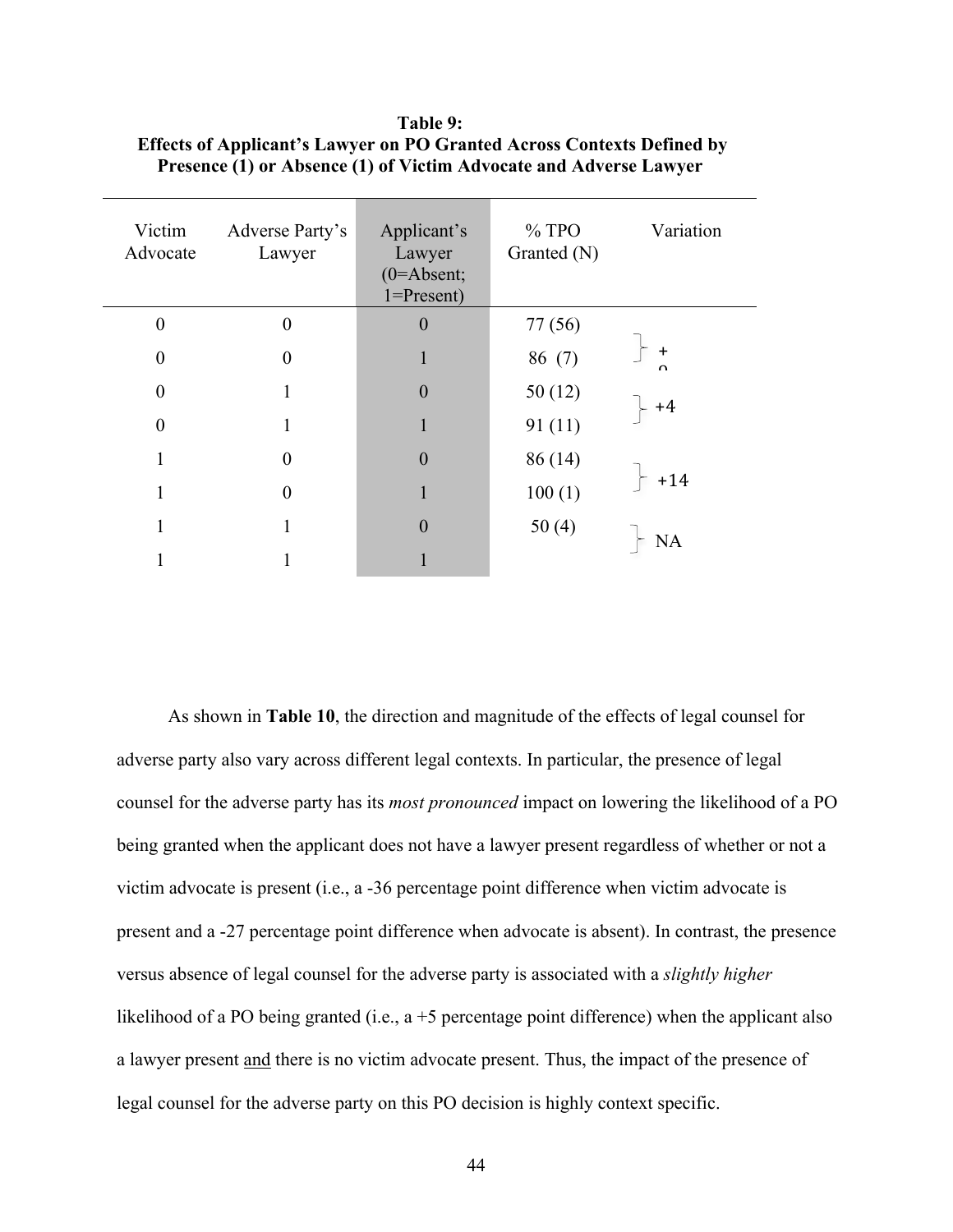| Victim<br>Advocate | Applicant's<br>Lawyer | Adverse<br>Party's Lawyer<br>$(0=Absent;$<br>$1 =$ Present) | % TPO Granted<br>(N) | Variation    |
|--------------------|-----------------------|-------------------------------------------------------------|----------------------|--------------|
| $\overline{0}$     | $\boldsymbol{0}$      | $\boldsymbol{0}$                                            | 77 (56)              |              |
| $\overline{0}$     | $\boldsymbol{0}$      | 1                                                           | 50 (12)              | $\mathbf{a}$ |
| $\overline{0}$     | 1                     | $\boldsymbol{0}$                                            | 86(7)                | $\pm$        |
| $\overline{0}$     | 1                     | $\mathbf{1}$                                                | 91(11)               |              |
| $\mathbf{1}$       | $\boldsymbol{0}$      | $\overline{0}$                                              | 86(14)               | $-36$        |
| $\mathbf{1}$       | $\theta$              | $\mathbf{1}$                                                | 50(4)                |              |
| $\mathbf{1}$       | 1                     | $\boldsymbol{0}$                                            | 100(1)               |              |
| 1                  |                       |                                                             |                      | <b>NA</b>    |

**Table 10: Effects of Adverse Party's Lawyer on PO Granted Across Contexts Defined by Presence (1) or Absence (0) of Victim Advocate and Applicant's Lawyer** 

As show in **Table 11**, the presence of a victim advocate is often associated with a *slighter higher* likelihood of a TPO being granted, but the magnitude of these differences varied widely across legal contexts. For example, the influence of a victim advocate on increasing the likelihood of a TPO being granted is *highest* when applicant has a lawyer and the adverse party does not (i.e., a 14 percentage point difference). There is *no difference* in the likelihood of a TPO being granted by victim advocacy status when the adverse party has a lawyer and the applicant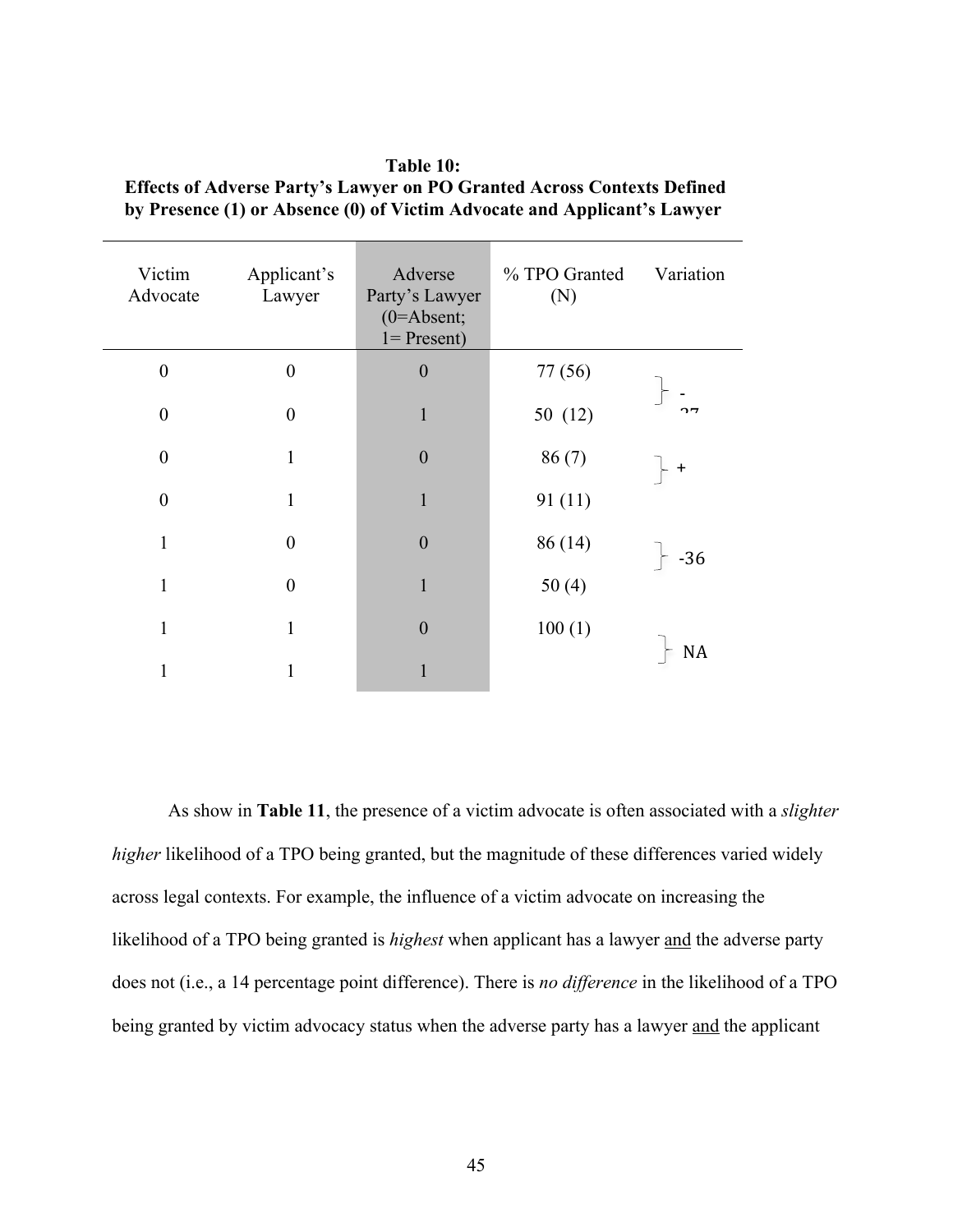does not (i.e., a 0 percentage point difference). Thus, the impact of the presence of a victim advocate for the applicant on PO decisions is highly contextual.

| Adverse<br>Party's<br>Lawyer | Applicant's<br>Lawyer | Victim<br>Advocate<br>$(0=$ Absent;<br>$1 =$ Present) | % TPO Granted<br>(N) | Variation             |
|------------------------------|-----------------------|-------------------------------------------------------|----------------------|-----------------------|
| $\overline{0}$               | $\theta$              | $\overline{0}$                                        | 77 (56)              |                       |
| $\overline{0}$               | $\theta$              | 1                                                     | 86(14)               | $\ddot{}$<br>$\Omega$ |
| $\overline{0}$               | 1                     | $\theta$                                              | 86(7)                | $+1$                  |
| $\overline{0}$               | 1                     | 1                                                     | 100(1)               |                       |
| 1                            | $\Omega$              | $\theta$                                              | 50(12)               | $\boldsymbol{0}$      |
| 1                            | $\theta$              | 1                                                     | 50(4)                |                       |
| $\mathbf{1}$                 | 1                     | $\theta$                                              | 91(11)               |                       |
| 1                            |                       |                                                       |                      | NA                    |

| Table 11:                                                            |
|----------------------------------------------------------------------|
| <b>Effects of Advocacy on TPO Granted Across Contexts Defined by</b> |
| Presence (1) or Absence (0) of Legal Counsel for Litigants           |

The Interactive Effects of Abuse, Weapon, and Children on TPO Decisions

As shown in **Table 12**, the effects of abuse vary across different case contexts defined by the mention of the presence of children (coded as 1) and weapon (coded as 1). For example, the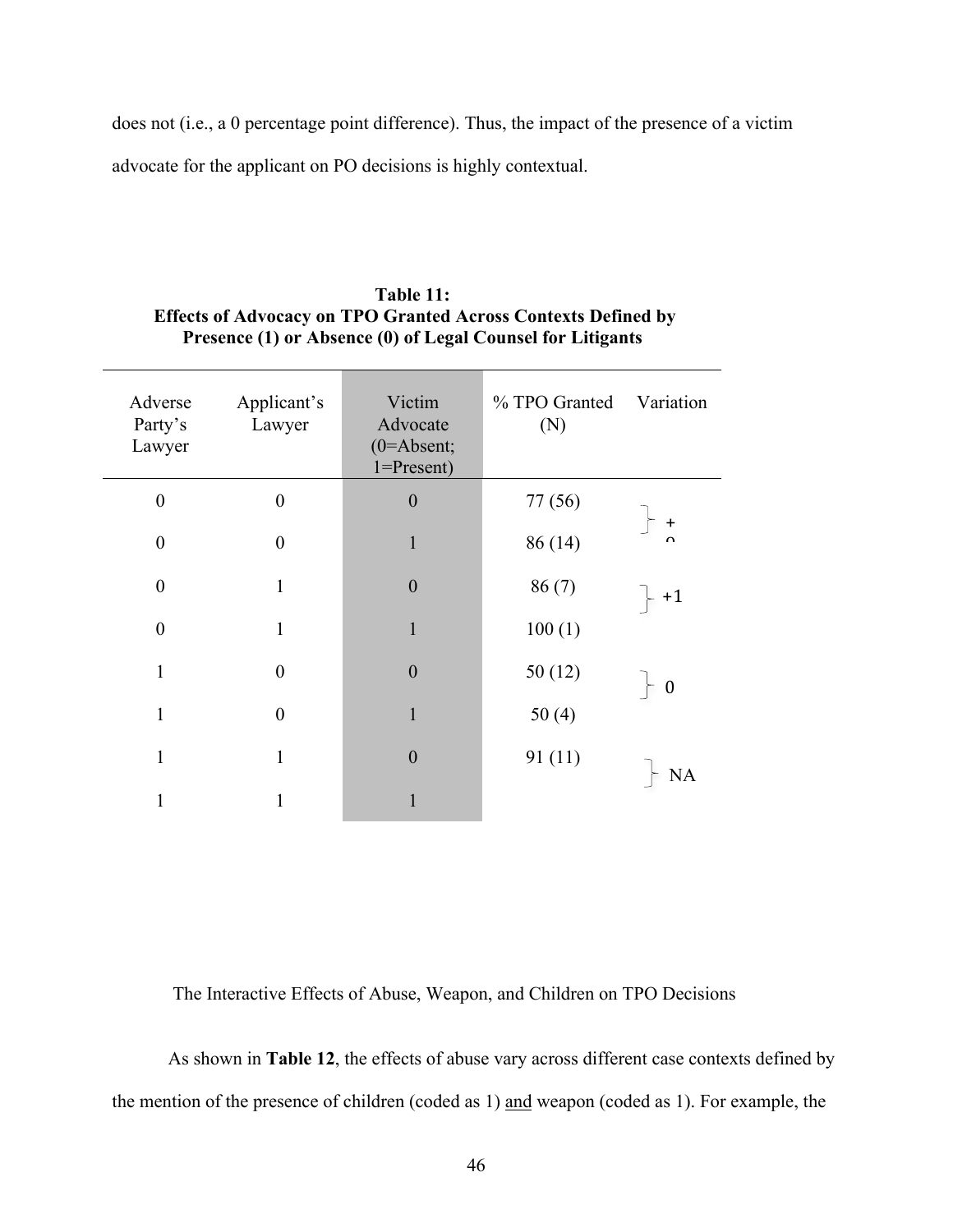effect of abuse presence on increasing the likelihood of a TPO being granted is *most pronounced* when a weapon is mentioned and there are no children mentioned (i.e., a 67 percentage point difference). In contrast, whether or not the case involves abuse has *no effect* (i.e., a 0 percentage point difference) when children and weapon are mentioned. In this particular context, a TPO is always granted (100%) regardless of whether abuse is mentioned in the case. Thus, as found in other comparisons throughout this chapter, the effects of abuse being mentioned on PO decisions are highly contextual.

| Children<br>Mentioned | Weapon<br>Mentioned | Abuse<br>Mentioned<br>$(0=Not$<br>Mentioned;<br>1=Mentioned) | % TPO Granted<br>(N) | Variation      |
|-----------------------|---------------------|--------------------------------------------------------------|----------------------|----------------|
| $\boldsymbol{0}$      | $\boldsymbol{0}$    | $\boldsymbol{0}$                                             | 83 (12)              |                |
| $\boldsymbol{0}$      | $\boldsymbol{0}$    | 1                                                            | 65(26)               | $\overline{1}$ |
| $\boldsymbol{0}$      | $\mathbf{1}$        | $\boldsymbol{0}$                                             | 0(1)                 | $+6$           |
| $\overline{0}$        | 1                   | $\mathbf{1}$                                                 | 67(3)                |                |
| $\mathbf{1}$          | $\boldsymbol{0}$    | $\boldsymbol{0}$                                             | 87(15)               | $-12$          |
| $\mathbf{1}$          | $\mathbf{0}$        | $\mathbf{1}$                                                 | 75 (40)              |                |
| $\mathbf{1}$          | $\mathbf{1}$        | $\boldsymbol{0}$                                             | 100(1)               |                |
| $\mathbf{1}$          | 1                   |                                                              | 100(7)               | 0              |

**Table 12: Effects of Abuse on TPO Granted Across Contexts defined by Presence (1) or Absence (0) of Weapon and Children**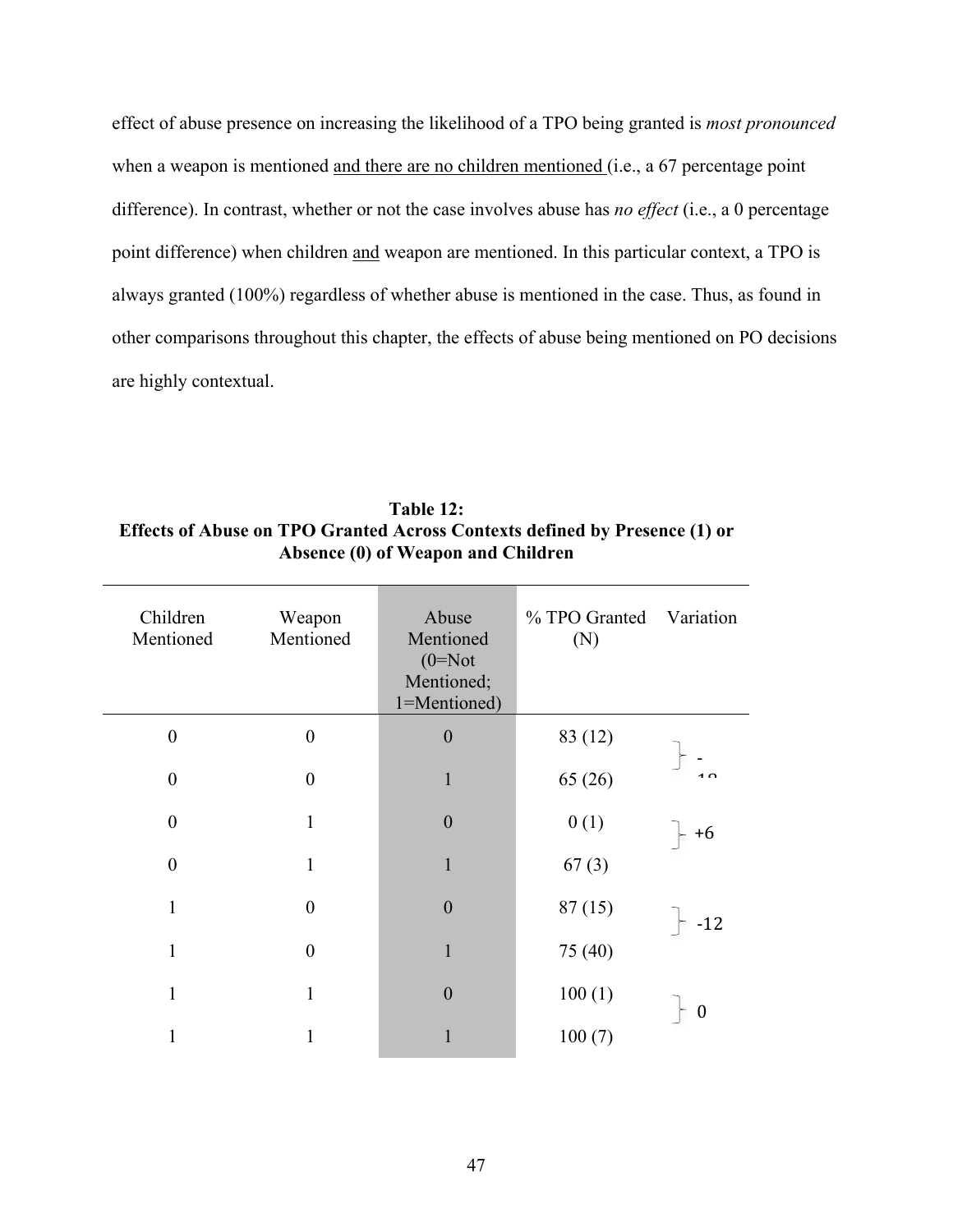As shown in **Table 13**, the mention of children is associated with a higher likelihood of a TPO being granted, but the magnitude of these differences varied across case contexts defined by their abuse and weapon characteristics. For example, the influence of children on increasing the likelihood of a TPO being granted is *highest* in cases in which a weapon is mentioned but no abuse is mentioned (i.e., a 100 percentage point difference). In contrast, a *minimal effect* of children presence (i.e., only a 4 percentage point difference) is found when neither abuse nor weapon is mentioned. Thus, as found in other comparisons, the effects of children's presence on TPO decisions are highly contingent on the particular characteristics of the case context.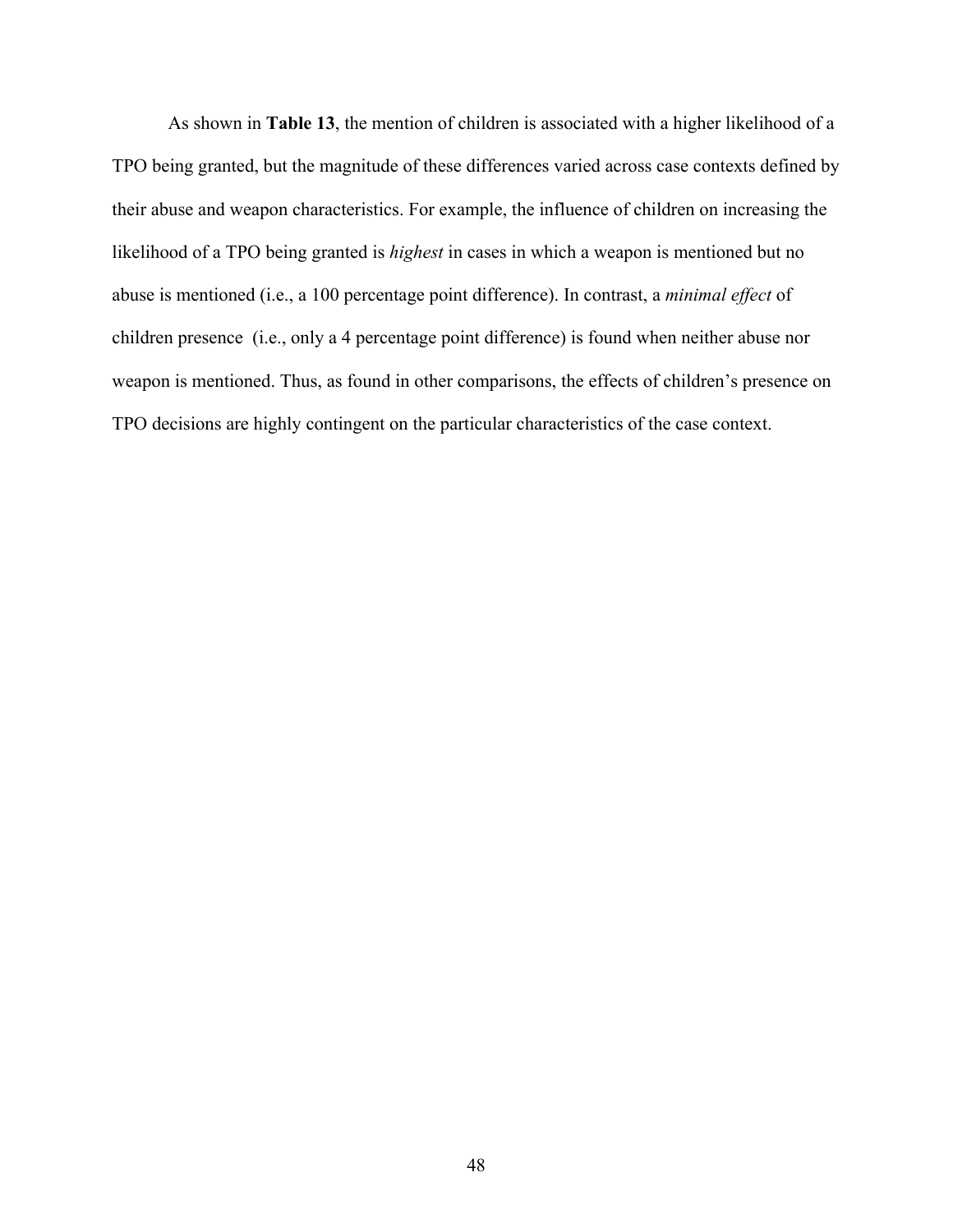| Weapon<br>Mentioned | Abuse<br>Mentioned | Children<br>Mentioned<br>$(0=Not)$<br>Mentioned;<br>1=Mentioned) | % TPO Granted<br>(N) | Variation              |
|---------------------|--------------------|------------------------------------------------------------------|----------------------|------------------------|
| $\boldsymbol{0}$    | $\boldsymbol{0}$   | $\boldsymbol{0}$                                                 | 83 (12)              |                        |
| $\overline{0}$      | $\overline{0}$     | 1                                                                | 87(15)               | $\ddot{}$<br>$\lambda$ |
| $\boldsymbol{0}$    | 1                  | $\boldsymbol{0}$                                                 | 65(26)               | $+1$                   |
| $\overline{0}$      | 1                  | $\mathbf{1}$                                                     | 75 (40)              |                        |
| 1                   | $\boldsymbol{0}$   | $\boldsymbol{0}$                                                 | 0(1)                 | $+100$                 |
| $\mathbf{1}$        | $\boldsymbol{0}$   | 1                                                                | 100(1)               |                        |
| 1                   | 1                  | $\boldsymbol{0}$                                                 | 67(3)                |                        |
| 1                   |                    |                                                                  | 100(7)               | $+33$                  |

# **Table 13: Effects of Children on TPO Granted Across Contexts Defined by Presence (1) or Absence (0) of Weapon and Abuse**

As shown in **Table 14**, the mention of a weapon (coded as 1) is often associated with a higher likelihood of a TPO being granted, but the nature and magnitude of these differences vary across particular case contexts defined by the mention of children and abuse. For example, the influence of weapon on increasing the likelihood of a TPO being granted is *greatest* when abuse and children are mentioned (i.e., a 25 percentage point difference).

In contrast, the mention of a weapon is associated with a *substantially lower* likelihood of a TPO being granted when neither abuse nor children are mentioned (i.e., a -83 percentage point difference). Again, the wide disparity in the direction and magnitude of these differences by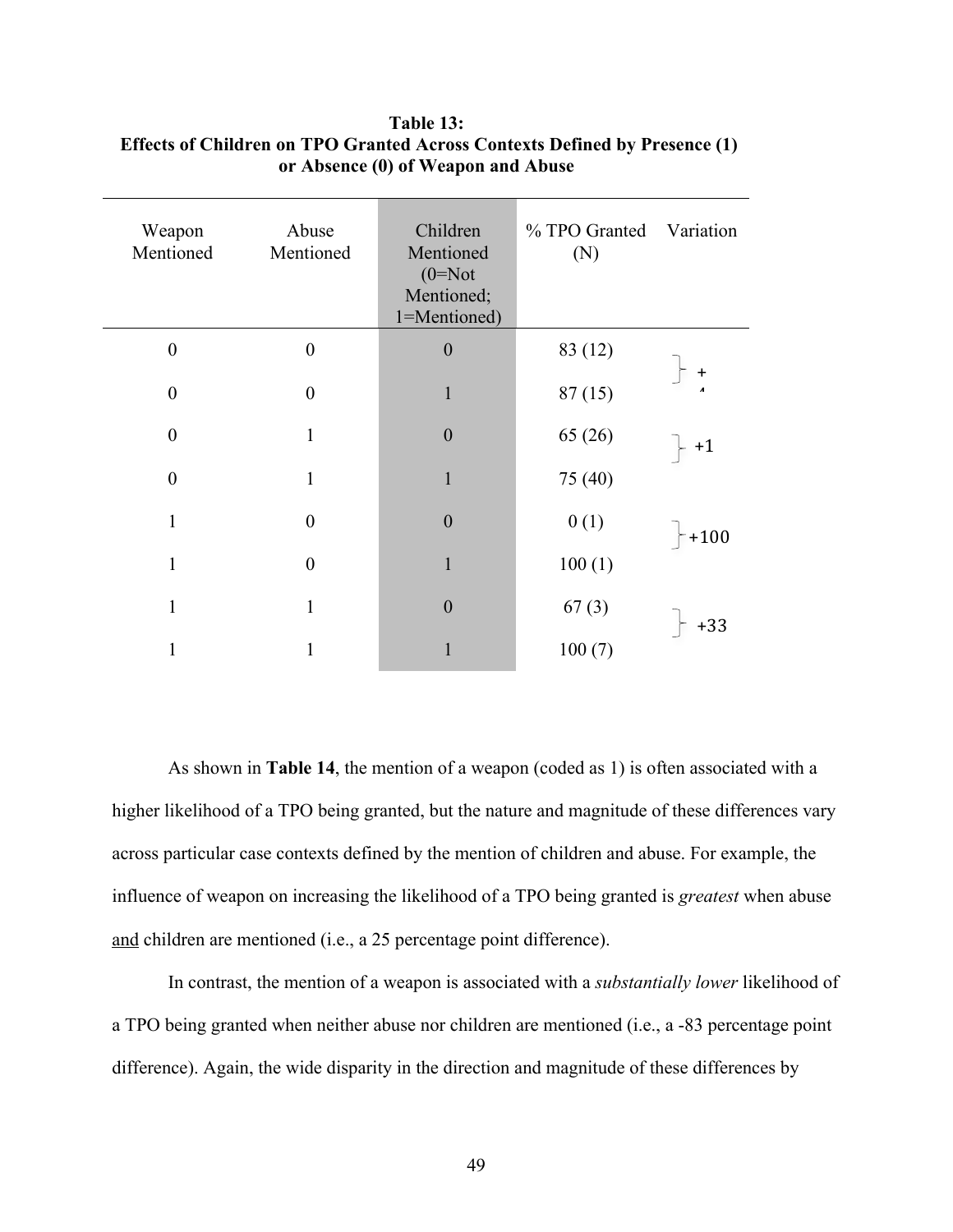weapon status suggests major context-specific effects that are not revealed in the previous bivariate and logistic regression analyses.

# **Table 14: Effects of Weapon on TPO Granted Across Contexts Defined by Presence (1) or Absence (0) of Children and Abuse**

| Abuse<br>Mentioned | Children<br>Mentioned | Weapon<br>Mentioned<br>$(0=Not)$<br>Mentioned;<br>1=Mentioned) | % TPO Granted<br>(N) | Variation |
|--------------------|-----------------------|----------------------------------------------------------------|----------------------|-----------|
| $\boldsymbol{0}$   | $\boldsymbol{0}$      | $\boldsymbol{0}$                                               | 83 (12)              |           |
| $\boldsymbol{0}$   | $\boldsymbol{0}$      |                                                                | 0(1)                 | $\Omega$  |
| $\boldsymbol{0}$   | 1                     | $\theta$                                                       | 87(15)               | $+1$      |
| $\boldsymbol{0}$   | 1                     |                                                                | 100(1)               |           |
| 1                  | $\boldsymbol{0}$      | $\boldsymbol{0}$                                               | 65 (26)              | $-+2$     |
| 1                  | $\theta$              | 1                                                              | 67(3)                |           |
| 1                  | 1                     | $\overline{0}$                                                 | 75 (40)              |           |
| 1                  |                       |                                                                | 100(7)               | $+25$     |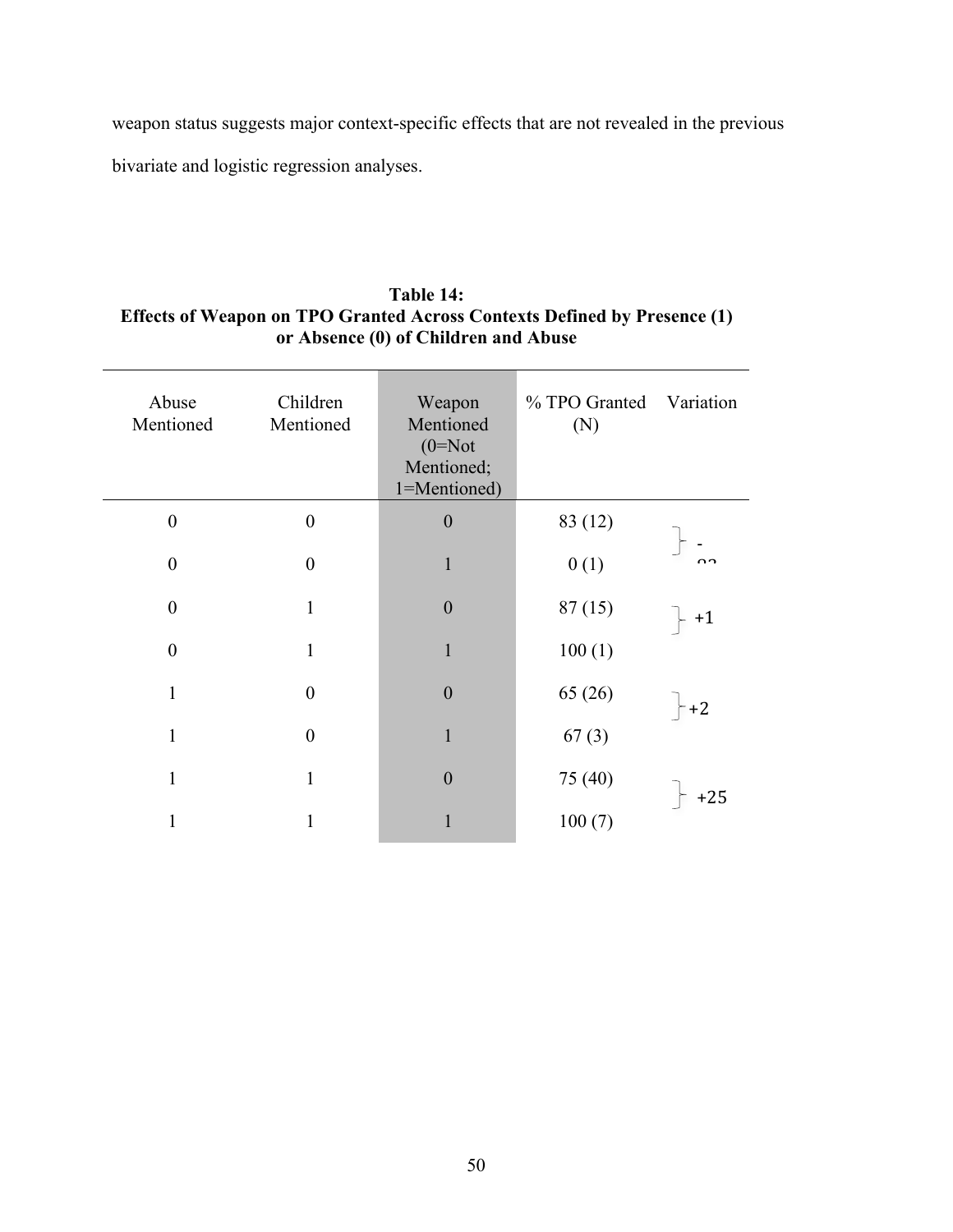### CHAPTER 8

#### DISCUSSION

The findings presented herein show that a majority (65%) of the cases were granted a PO, however more than half of those (61%) were issued for less than six months. These findings are generally consistent with previous research on protection orders, which reported issuance rates of 50% (Moracco et al., 2010), 54% (Malecha et al., 2003), 63% (Durfee, 2009), 69% (Fleury-Steiner et al., 2014), and 89% (Vittes and Sorenson, 2006). Based on a review of previous PO studies, limited research has been conducted on the average PO length of time with the vast majority of studies focusing primarily on POs' effectiveness in reducing future abuse and/or identifying those factors associated with a more successful PO. However, PO length of time is important to consider because of its immediate and long-term effects on victim's safety.

The profile of the "the most typical case" often times involves a white female applicant seeking a PO against a white male adverse party. Of the litigants that frequent these types of hearings (i.e. applicant and adverse party), the applicant is the most likely to attend. Furthermore, when the applicant shows up to the hearing, she typically shows up with a friend and/or victim advocate, mentions children, and expresses her abuse to the judge.

In what follows, this discussion will highlight observations in court via analysis of courtroom transcriptions in order to provide context and emphasize the complex nature of domestic violence cases, as was mentioned throughout the 3-way interaction analyses. The discussion section will also be organized into three areas based on this study's research questions: courtroom actors, case aspects, and individual characteristics. This study's research questions are reiterated below: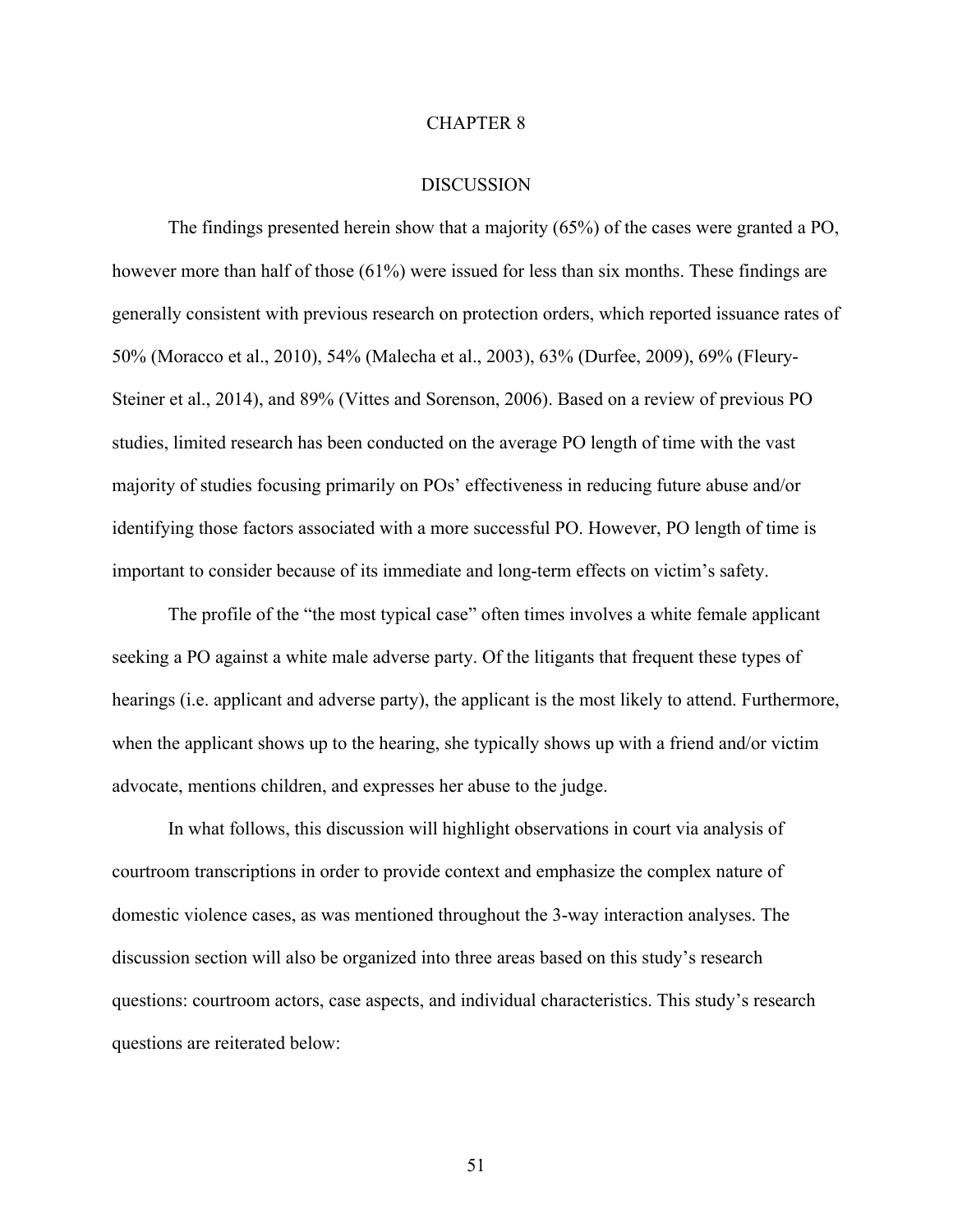RQ#1: Does the presence of courtroom actors' (i.e., legal counsel, victim advocate, translator, informal support person, or presiding judge) influence an applicant's likelihood of receiving a

## PO and its length of time?

## *Applicant Only Present.*

When examining those cases in which only the applicant was present, only one of the courtroom actors – *victim advocate* – had an impact on the *PO outcome*, however only at the bivariate level. More specifically, showing up to court with a victim advocate proved to be advantageous for the applicant because it increased her chances of receiving a PO. Even though the victim advocate's function in court is relatively limited (they cannot speak in court or interfere with the proceedings), they do offer tremendous emotional support to the applicant prior, during, and after the proceedings. They also help with filling out the paperwork prior to the hearing, and can aid the applicant in acquiring other services (i.e. employment aids, shelter, facilitate pro bono legal aid, counseling services, etc.).

Based on this finding, victim advocates are critical for applicants seeking a PO. This finding is generally consistent with previous research on protection orders, which suggests that civil legal advocacy programs work to the applicant's benefit. For example, Bell and Goodman (2001) found that women working with victim advocates reported lower re-abuse rates and higher levels of emotional support when compared to women who were not assisted by victim advocates. Durfee (2008), however, found that victim advocates had a minimal impact on PO outcomes when compared to legal representation. Similarly, Fleury-Steiner et al., (2014) found that victim advocates had no impact on PO outcomes. Research on the impact of victim advocates is therefore conflicting.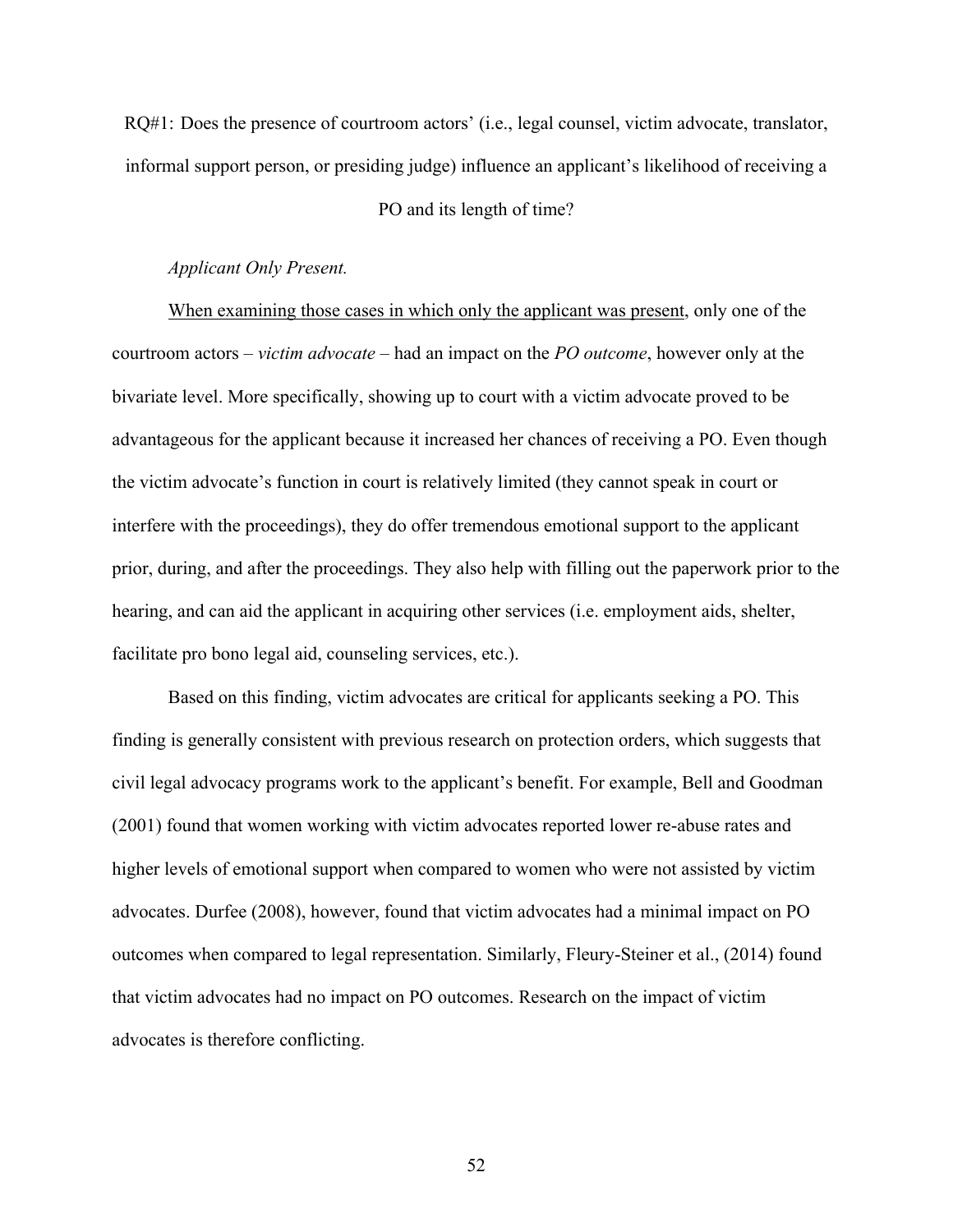However, findings here suggest that the presence of a *victim advocate* also had an impact on *PO length* of time at both the bivariate and multivariate level. More specifically, applicants who showed up to court with a victim advocate were more likely to receive longer POs. One explanation for this finding might be that the presence of an advocate may reaffirm to the judge/hearing master the claim of the abuse's legitimacy and/or helps highlight a stereotypical "victim" – someone helpless and in need of more protection. Additionally, there might be something unique about this courtroom's subculture, where victim advocates here are valued and accepted as experts. For instance, through courtroom observations, it was discovered that each year this court gives out victim advocate awards. In so doing, the court acknowledges the work of the victim advocate as being important. Again, this official acknowledgement of victim support may well be something that is unique to this specific civil court system.

Another courtroom actor – *legal counsel on behalf of applicant*- had a negative impact on *PO length*, however only at the bivariate level. Surprisingly, this negative impact means that shorter POs were granted when the applicant retained legal counsel. Therefore, it appears that retaining legal counsel works to the detriment of the applicant when the adverse party does not show up to the hearing.

One explanation for this conflicting finding might be that when the applicant retains legal counsel, they no longer need to voice their fears and concerns to the judge instead, the lawyer does all the talking and, in turn, the hearing becomes heavily focused on the legality of the case including an increased use of legal jargon. Another possible explanation for this finding could be that these cases are also divorce cases, in which, the judge typically defers to the divorce case ruling before making a decision on the PO case. Frequently, transcripts highlight a judge issuing a PO, but only after the divorce case is heard (a process that is typically less than 3 months).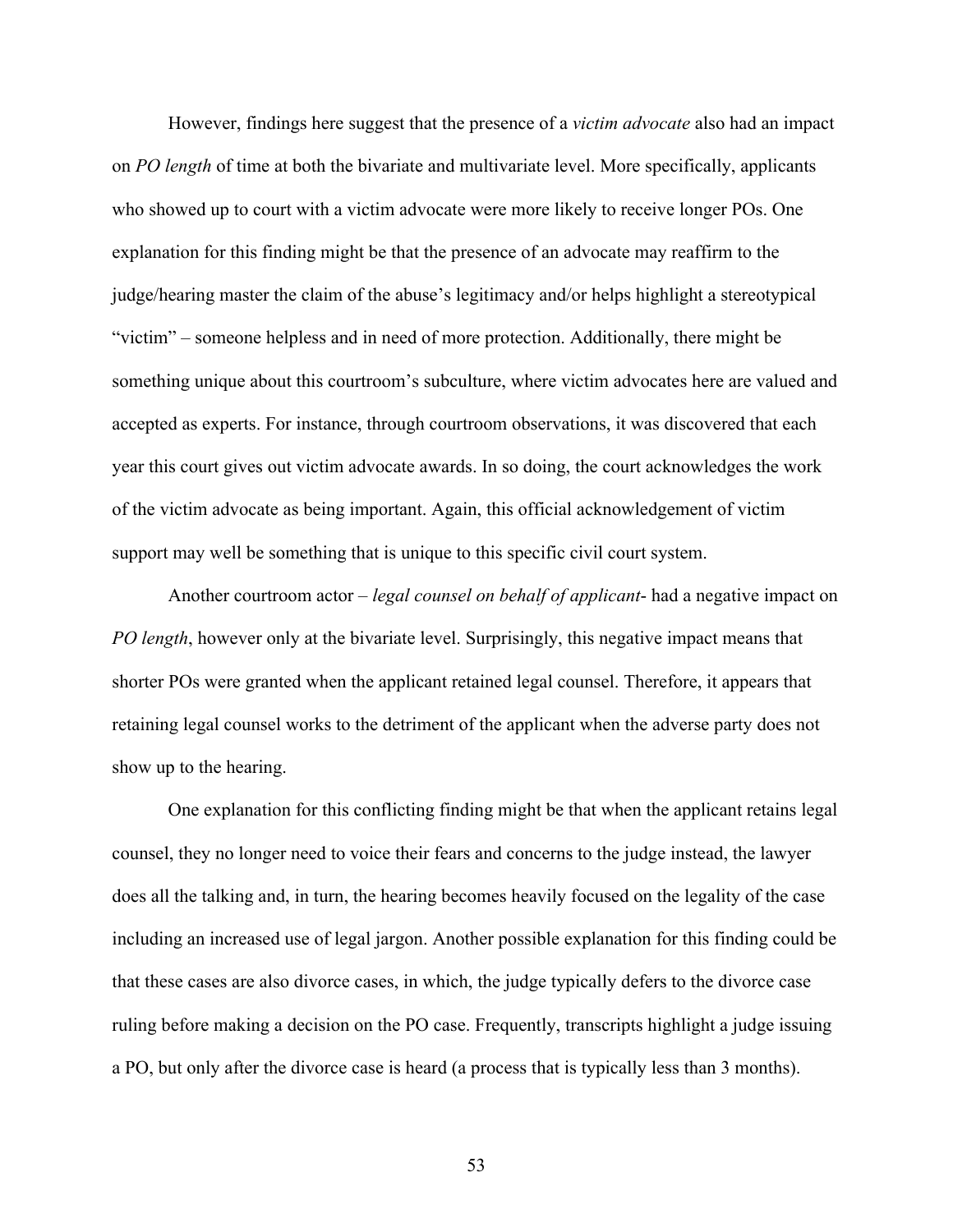*Both Applicant and Adverse Party Present.*

When examining those cases in which both parties were present, two of the courtroom actors – *legal counsel for applicant and legal counsel for adverse party* – had an impact on *PO outcome* in the logistic regression model. More specifically, the presence of legal counsel on behalf of applicant was associated with a higher likelihood of a PO being granted. This finding is similar to research by Durfee (2008), which suggests that applicants who had retained legal counsel were more likely to be issued a PO when compared to self-represented litigants (i.e., *pro se*). Given this finding, it is not surprising that, when adverse party also retained a lawyer, there was a lower likelihood of a PO being granted for the applicant.

Several other courtroom actors – such as *the judge presiding over the case* – had an impact on *PO length* of time both at the bivariate and multivariate level. More specifically, Judge 2 was more likely than Judge 1 to issue longer PO's (i.e., over 6 months). Therefore, despite receiving the same weeklong judicial domestic violence training, these results clearly show there are judicial differences between judges; in particular, Judge 2 is more likely to grant longer POs than Judge 1.

Similarly, *having an attorney present for adverse party* appeared to have an impact on *PO length*, however only at the bivariate level. Particularly, shorter POs were granted when the adverse party retained legal counsel. This finding is consistent with previous research which states that legal counsel can be advantageous for the opposing party but not for the applicant (Fleury-Steiner et al., 2014; Lucken et al., 2015; Jordan et al., 2008; Muller et al., 2009).

These findings also reveal that the courtroom actor – *translator* – has a negative impact on *PO length* of time, as well, however only at the bivariate level. More specifically, POs were *less* likely to be granted for over 6 months when a translator was present during the hearing.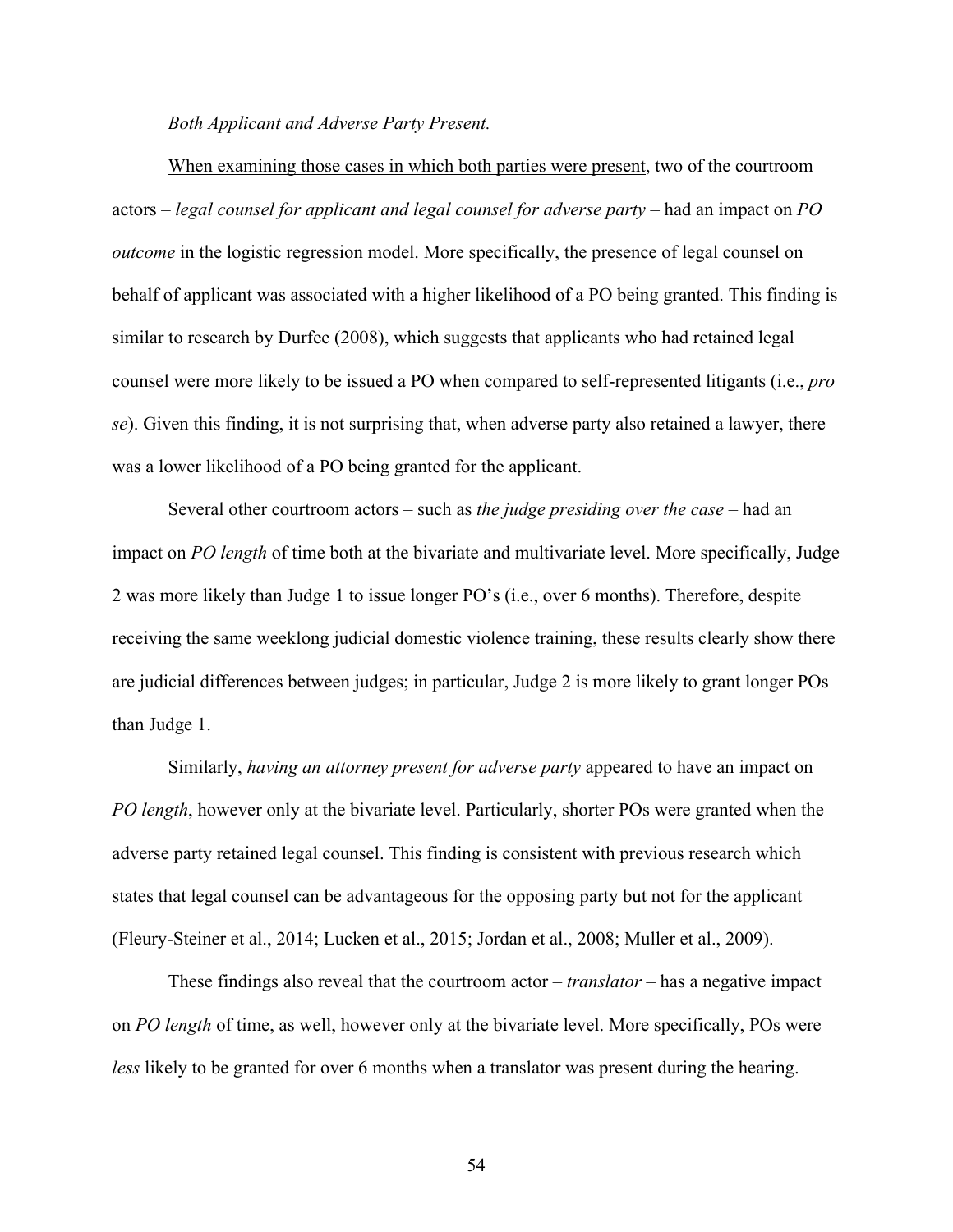Since translators are only requested when dealing with LEP/ESL litigants, this finding could be a function of a "language barrier" still being an issue even in the presence of translators.

This finding is troublesome especially, when considering that a quarter of the litigants in this sample were minorities (i.e., 22.5% Hispanic and 3.6% classified as Other). Another explanation for this finding could be that these cases are also dual cases (i.e., PO and divorce cases), in which, the judge typically defers to the divorce case ruling before making a decision on the PO case. An excerpt from a case transcript, summarized below in support of these explanations, highlights how communication is still an issue for ESL/LEP litigants even in the presence of court translators and how having a dual case (i.e., PO and Divorce case) can also dictate the PO outcome.

During a TPO hearing, scheduled for the afternoon session, a Hispanic female applicant who is accompanied by two female friends is explaining to the judge why she would like to extend her TPO for another year. The adverse party who is a Hispanic male is present as well. A white male translator is also present during the hearing to facilitate the exchange, as both the applicant and adverse party are ESL litigants. The applicant tells the judge, with the help of the translator, that she does not want the adverse party to be granted visitation of their children since he is using drugs. The judge now wants to know if the applicant has any evidence that he (the adverse party) is using drugs. Question to which, the applicant provides no response. To get a response from her, the translator keeps asking the same question over and over, sounding more assertive and intimating each time. Throughout this exchange, the applicant stays quiet and looks scared. When asked by the judge about the drugs, the adverse party denies the allegations.

The judge starts making stipulations regarding visitation of their children and decides that the applicant will be in charge of dropping off and picking up the children from the adverse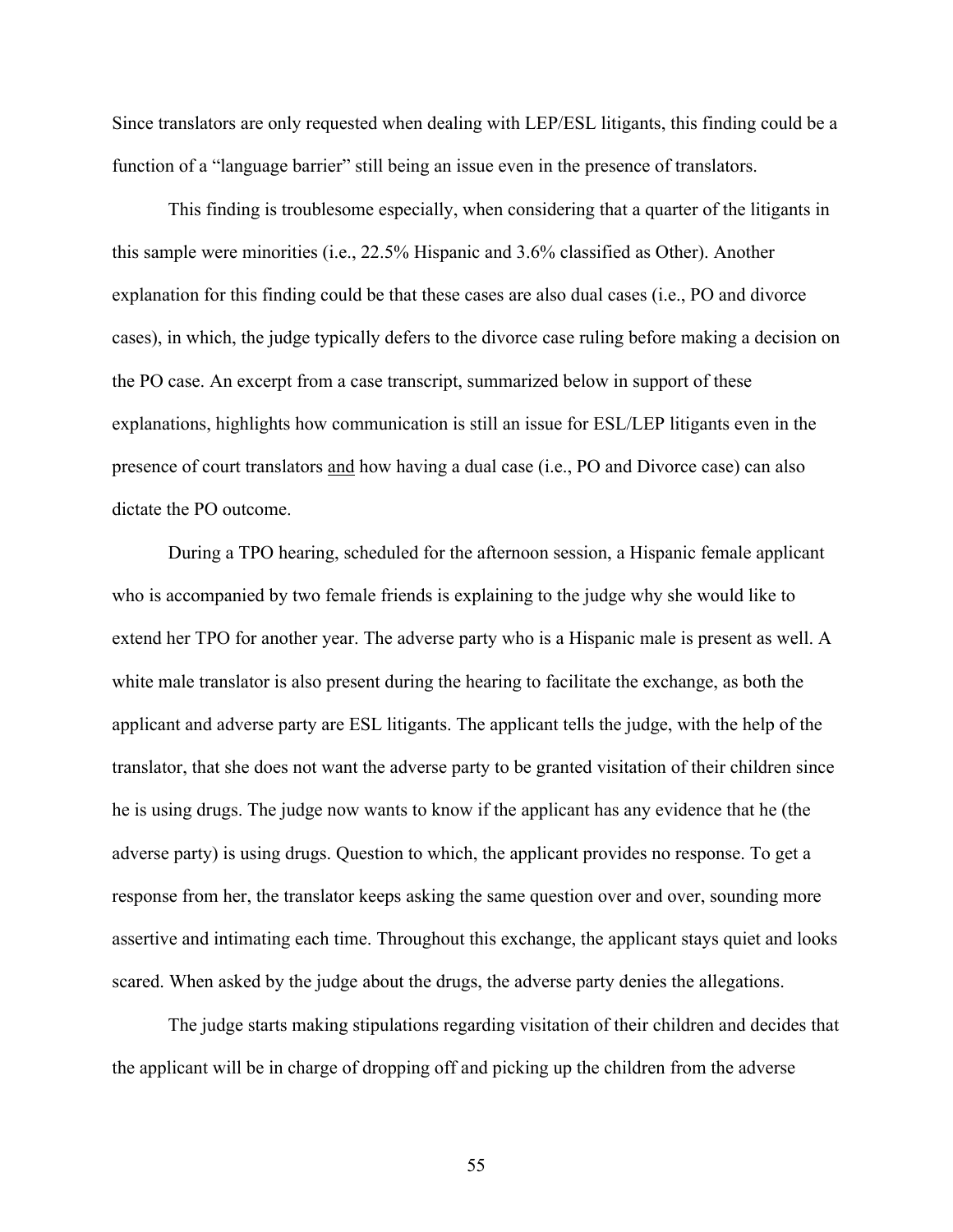party's house. Initially, the applicant agrees with the decision but soon after, she timidly tells the judge that she does not have a car to do so. During this exchange, the applicant looks confused and does not seem to understand what is being asked of her. The interpreter appears to only be making matters worse as he is getting frustrated with the applicant's responses.

The judge concluded the case by requesting adverse party to pay child support for their three children and extended the PO for another 6 months, even though the applicant requested a 12-month extension. At the end of the case, the judge noted, "I will extend the order until 12/4/14 because divorce court action District Court Judge will make a decision. Other orders will be made before this order expires" (AB\_6.24.14\_PM).

This example is used to suggest that, as highlighted, information is lost in translation. The applicant was clearly confused about what was being asked of her via the Judge and translator. Then, when she realized that she was being asked to drive, she said that she could not, which caused even more confusion. Additionally, when a divorce case is also co-occurring, a judge's ruling to extend a PO (or not) could also be premised on that.

Lastly, two other courtroom actors – *informal support person for applicant and informal support person for adverse party* – had an impact on *PO length* of time. More specifically, based on the logistic regression model, longer POs were more likely to be granted when the applicant showed up to court with a friend or family member. Therefore, it would appear that if applicants have an ally present, it increases their chances of receiving a longer PO. Again, similar to the effects of having a victim advocate present in court, this might because the presence of an informal support person for the applicant signifies abuse legitimacy and/or helps highlight a stereotypical "victim".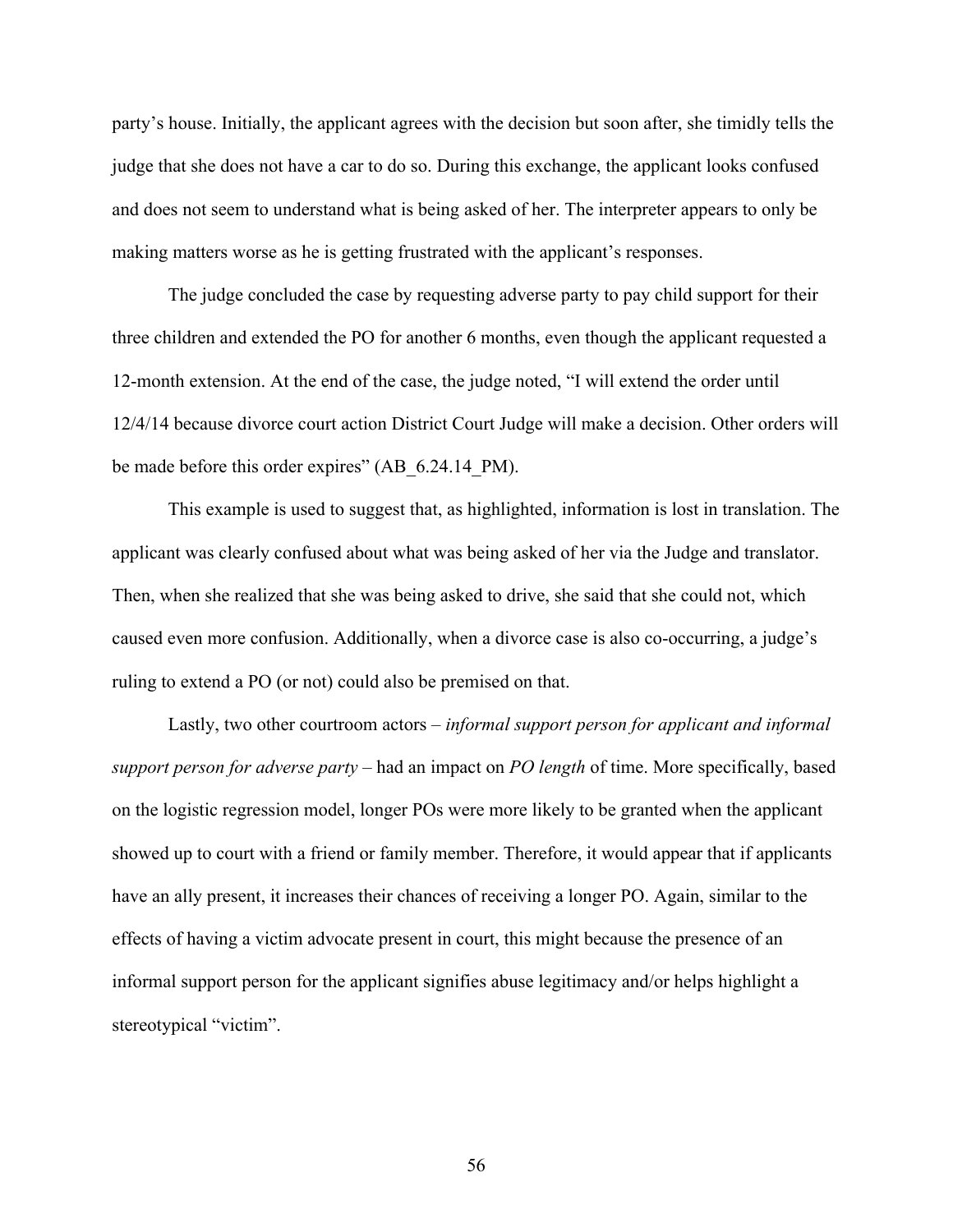In contrast, shorter POs were granted when the adverse party showed up to court with a friend or family member (both at the bivariate and multivariate level). These findings suggest that having an "ally" present (someone with the adverse party/offender, such as friend, family member) decreases the chances of the applicant receiving a longer PO. This might be because the presence of an informal support person, on the side of the adverse party, enhances the believability of him not continuing to harm the applicant.

This study found that the *presence of informal support person* had no impact on the *PO outcome*; a finding which is consistent with previous research. For instance, Fleury-Steiner et al., (2014) found that the presence of an informal support person for either the applicant or adverse party did not have an impact on the PO outcome. Nonetheless, its effects on PO length of time were not examined. Future research should continue to analyze the effects of "advocates" or "supporters" on judicial decision-making.

RQ#2: Does the presence/ mention of case aspects (i.e., mention of abuse, type of abuse mentioned, mention of weapon, mention of children, and session time) influence an applicant's likelihood of receiving a PO and its length of time?

# *Applicant Only Present.*

When examining those cases in which only the applicant was present, two of the case aspect variables – *session time and the mention of abuse* – had an impact on *PO length of time*. Particularly, applicants who had their hearings scheduled for the afternoon session were more likely to receive a longer PO however, only at the bivariate level. Similarly, applicants who expressed to the judge that they had been victimized were more likely to receive longer POs, both at the bivariate and multivariate level.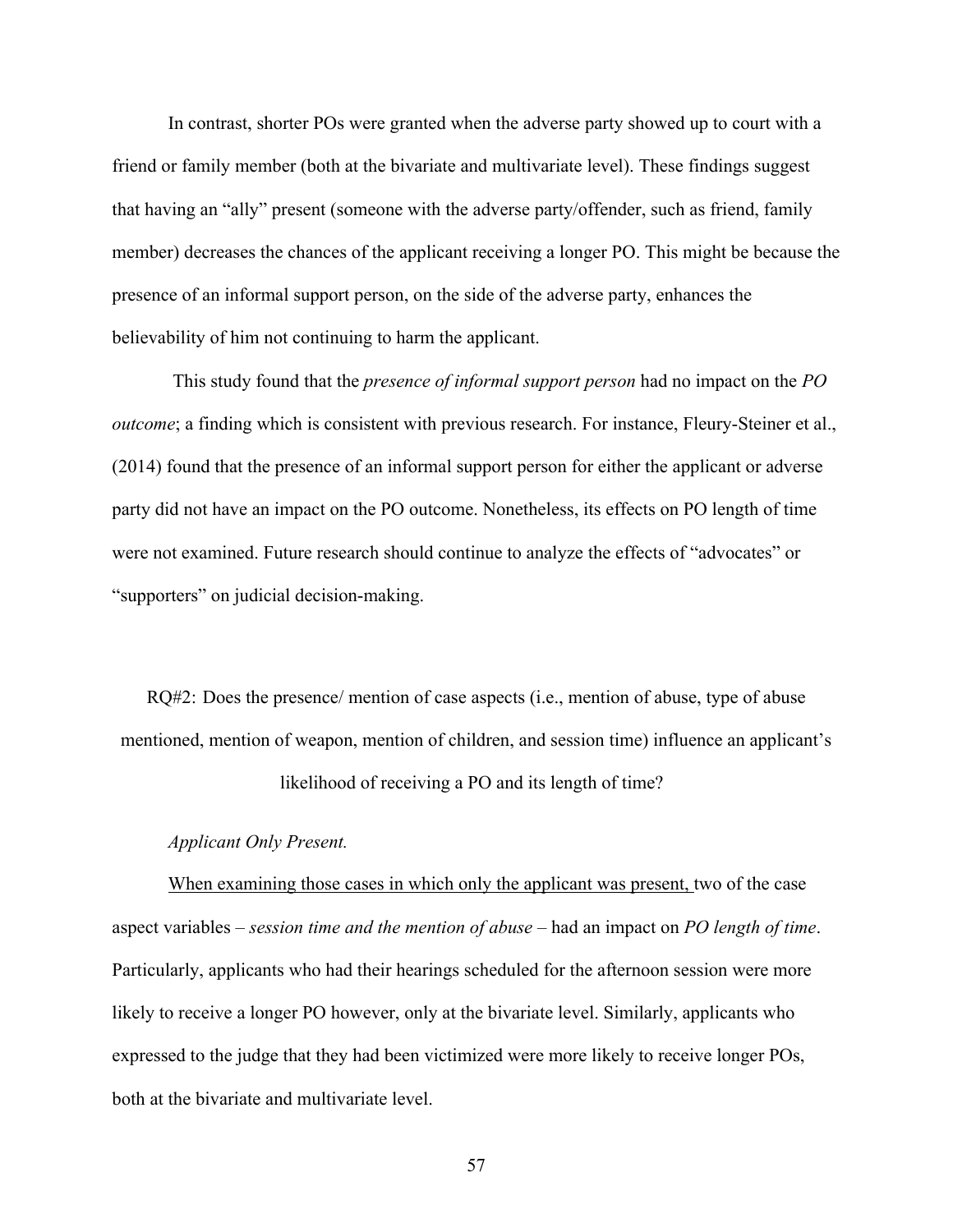One reason that might explain why cases are granted longer POs in the afternoon session could be that the more serious cases are scheduled for the afternoon than in the morning. For instance, every day at one o'clock the court reviews in custody hearings; more specifically, the adverse parties who were arrested as a result of the DV incident are able to take part in the hearings via live video recording from jail and given the opportunity to present their side to the judge. These cases might equate to a higher threshold of violence since they resulted in adverse party's arrest as well as the dual processing of the violent episode via civil and criminal court. Either way, future research should focus on the similarities and differences of "dual involved" domestic violence cases (i.e., in both civil and criminal systems) compared to the handlings of just civil cases.

# *Both Applicant and Adverse Party Present.*

When examining those cases in which both the applicant and adverse party were present, two of the case aspects – *session time and the mention of children* – had an impact on *PO outcomes* in the logistic regression model. More specifically, POs were more likely to be granted in the afternoon session and when children were mentioned.

As previously stated, one reason why POs were granted for longer in the afternoon session might be because the more violent cases, which resulted in the adverse party's arrest, were scheduled for the afternoon. For example, during one afternoon case, a white female applicant requested an extension to her original order of protection due to the gravity of the abuse experienced. The applicant showed up to the hearing unaccompanied and tells the judge that she was sexually abused by the adverse party and required 17 stiches.

The adverse party, who is a white male, was consequently arrested and was present in the courtroom via live video recording from jail. After listening to both the applicant and adverse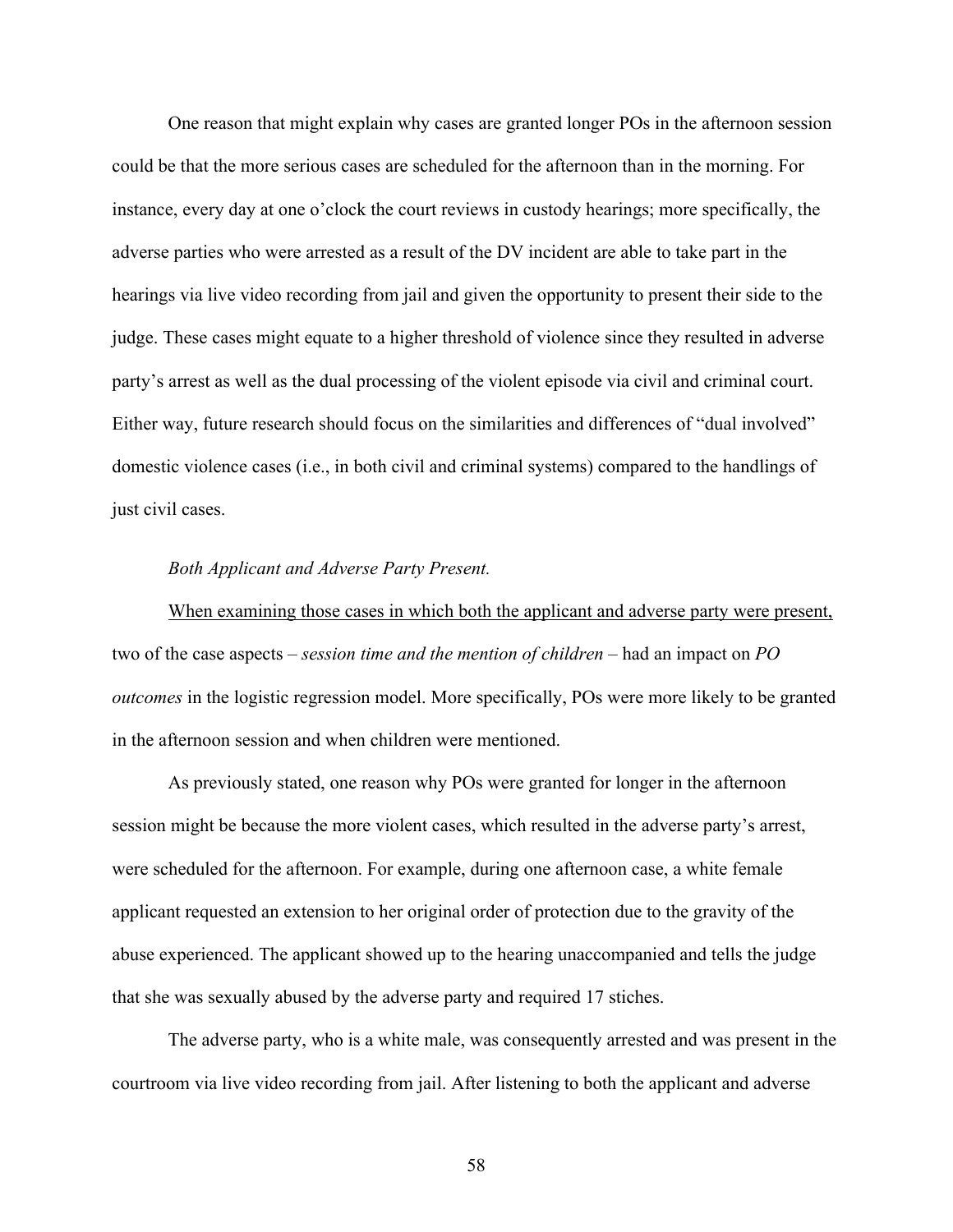party, Judge 1 concluded the case by stating that, "Police found probable cause, which lead to adverse party's arrest, which is a basis to extend TPO as well" (AB\_6.25.14\_PM). The PO was thus, extended for another year. The justification given for the PO extension, here, was primarily due to the judge's belief that the criminal justice system found probable cause for an arrest. Justification for extension was not based on the PO application or the testimony from the applicant in this civil court hearing.

Regarding the *effects of children on PO outcomes*, these findings are consistent with previous research, which found that cases involving children are granted at higher rates when compared to cases where children were not involved (Durfee and Messing, 2012; Fleury-Steiner et al., 2014; Vittes and Sorenson, 2006). It is possible that judges, in having concerns for the children's health and wellbeing, consider the detrimental effects associated with witnessing DV (Fleury-Steiner et al., 2014) and are more likely to grant the PO in these cases were children are involved.

Two of the case aspect variables – *session time and type of abuse mentioned* – had an impact on *PO length* of time, however only at the bivariate level. More specifically, longer POs were more likely to be granted in the afternoon session. In contrast, shorter PO's were more likely to be granted when the victim was only verbally abused. Therefore, it would appear that the judges were less persuaded by applicant's claims of verbal abuse as compared to other forms of abuse (i.e., physical, sexual, etc.); thus, granting shorter POs.

This finding runs parallel with previous research, which has found that *type of abuse* has an impact on *PO outcome*; however, its effects on length of time were not examined. For instance, Durfee and Messing (2012), found that when applicants expressed to the judge they had been either sexually or economically abused, they were more likely to have their PO granted.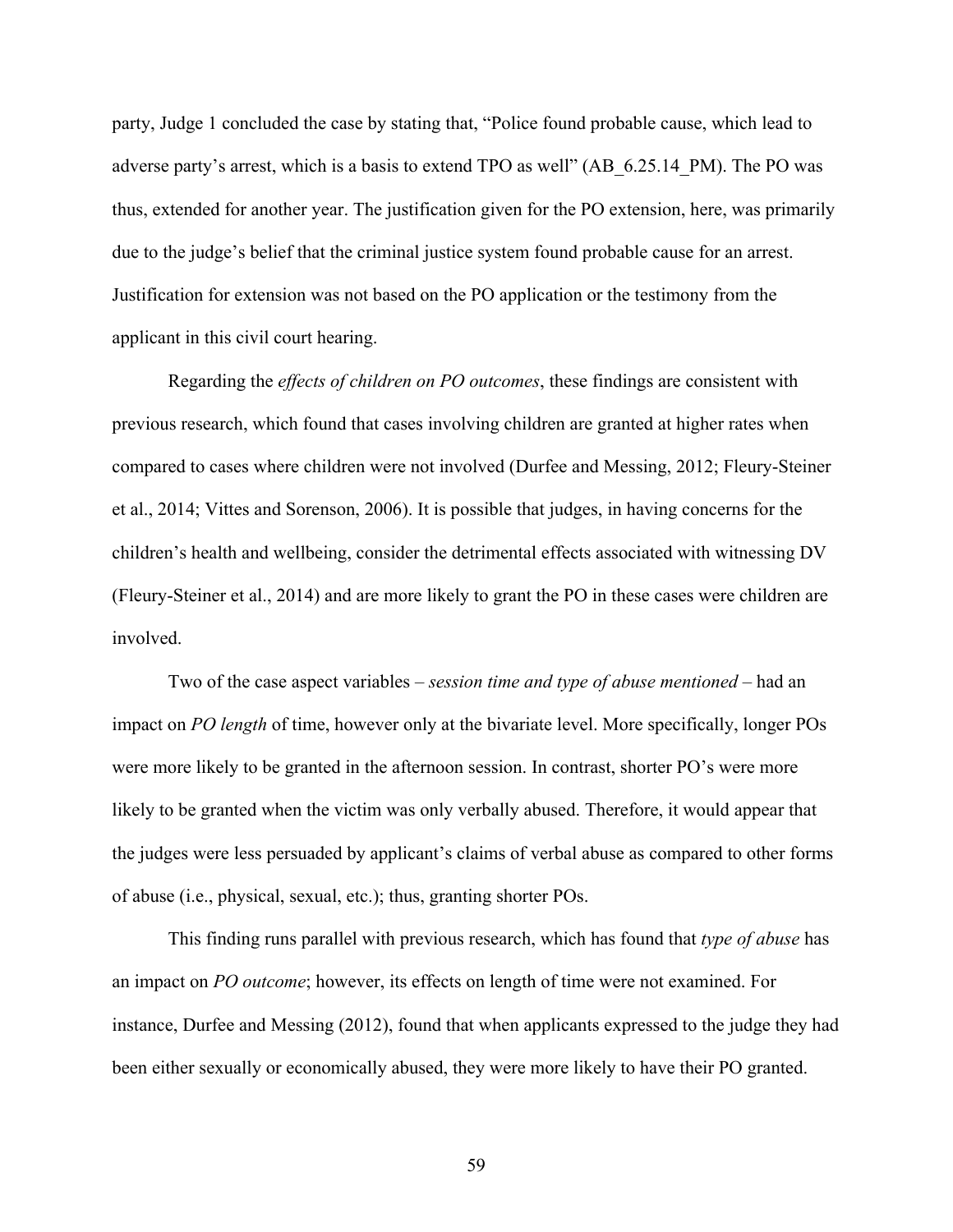Similarly, Vittes and Sorenson (2006), found that applicants who had been threatened or sexually assaulted had their POs granted at higher rates. Unlike Durfee and Messing (2012) and Vittes and Sorenson (2006), this study did not find a relationship between type of abuse and PO outcome. Rather, this study found that type of abuse had an impact on PO length of time.

Surprisingly, the *mention of a weapon* had no impact on the *PO outcome* but rather on the *PO length of time,* with longer POs being granted when a weapon was mentioned. This finding is concerning especially when considering that 55% of the women killed by men in Nevada in 2013, were committed by using a gun (Violence Policy Center, 2015). Although surprisingly, this finding is consistent with previous studies, which have examined the impact of weapons of PO outcomes. For instance, Vittes and Sorenson (2006), found no relationship between the mention of a weapon and PO outcome. However, the effects of weapon on PO length of time were not examined.

RQ#3: Do individual characteristics (i.e., presence of applicant and/or adverse party, and gender and race of applicant and adverse party) have an impact on the PO outcome and its length of

### time?

In examining PO outcomes, this study has shown that judicial decisions are shaped by the presence or absence of applicants, who are predominantly females. Specifically, the judges in this study were more likely to grant a PO when only the applicant (but not the adverse party) was present during the hearing. Based on these findings, it is not surprising that the judges rarely granted a PO when the applicant did not show up to the hearing. Therefore, the presence of an applicant is critical for the granting of a PO.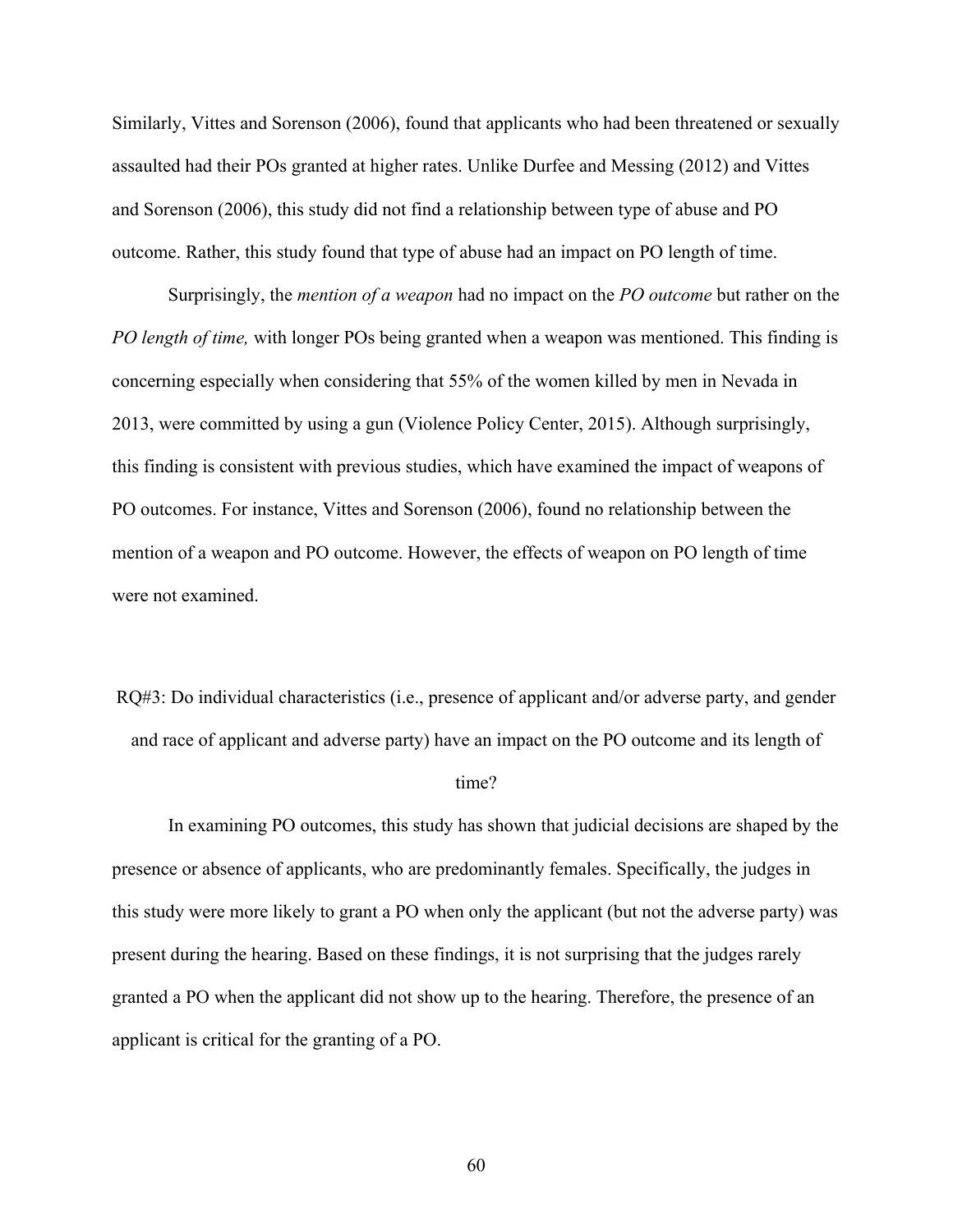One explanation for this might be that the judges perceive the applicants' absence as a sign that they do not wish to move forward with the PO. Several case transcripts are summarized herein to illustrate the judge's reasoning and language used when not granting POs. These case transcripts are summarized below.

During a TPO hearing scheduled for the afternoon session, Judge 1 is reviewing a case involving a female applicant who is not present. A black female adverse party is present and accompanied by her husband. Judge 1 starts off by stating, "The record will reflect that applicant is not present," and then continues by asking the adverse party whether she disagrees with the order, if she has had any contact with the applicant, and the reasons for her arrest. The adverse party replies that she would like for the TPO to be dissolved since she has stayed away from the applicant.

 The adverse party continues to explain to the judge that she is not sure why she was arrested. Judge 1 responds by stating, "The fact that she is not here speaks volumes. I will dissolve the TPO…". And then, before leaving the courtroom, the judge cautions the adverse party by stating, "The police did make an arrest so don't let things escalate again" (AB 6.17.2015 PM). The justification given for dissolving the TPO is because the judge questions the applicant's credibility, as she did not show up to court in defense of her own application.

In the following example, Judge 1 is reviewing an afternoon case involving an applicant, who is not present, and a white male adverse party, who is present via live video recording from jail. The adverse party was detained as a result of the domestic violence incident. Judge 1 wants to know if adverse party disagrees with the order. The adverse party firmly replies: "Yes, I disagree with it." The judge asks no further questions. Instead, concludes by stating: "We will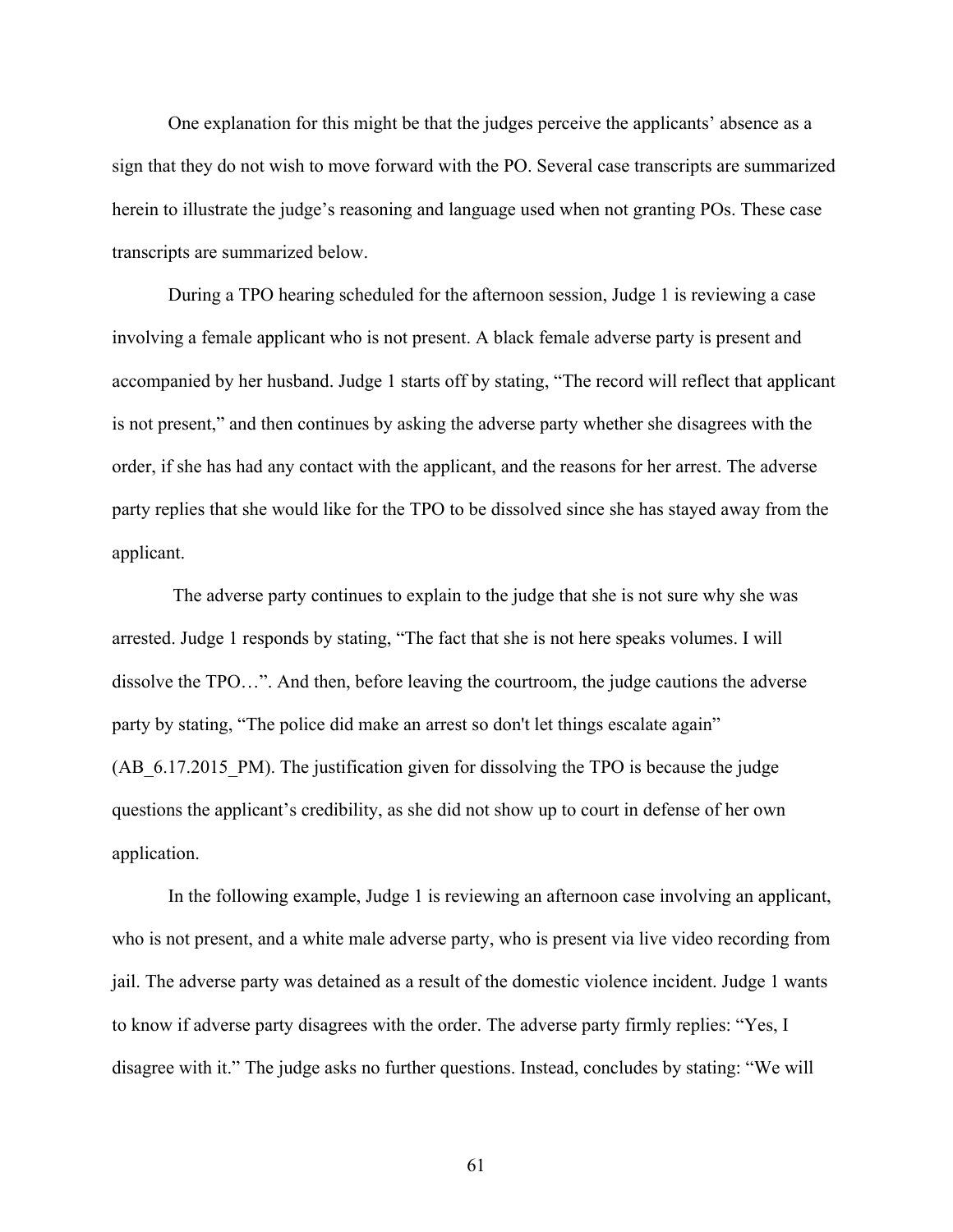accept your opposition since applicant is not here today and dissolve the TPO immediately" (AB\_6.25.2014\_PM). Again, it seems as if the judge perceives applicants' absence as a sign that they do not wish to move forward with the PO.

Similarly to the above example, a female applicant had requested a TPO extension. However, she is not present in support of her application. Judge 1 is reviewing the case, which was scheduled for the afternoon session. The judge starts off by asking the male adverse party, who is present, if he disagrees with the order. Adverse party seems confused at first but then replies, "Sorry, I have never been in this position before." Soon after, the judge states, "Application was disconcerting to the court. I am not saying that it is true but her absence is compelling, she might not be telling the truth. Whatever happened and ended us up here we do not want it to happen again" (CW\_6.18.2014\_PM); and thus, the TPO was dissolved. Again, the judge is questioning applicant's credibility as she failed to appear to court.

The following three summaries of case transcripts highlight the language used by Judge 2 in dissolving TPOs when applicant is a no show. For instance, during a request for a TPO extension, scheduled for the morning session, Judge 2 is reviewing a case involving a female applicant, who is not present, and a black male adverse party, who is present. The adverse party is wearing a white shirt and long black pants. This is a very brief hearing. Judge 2 tells the adverse party that because the "applicant failed to appear in support of her application" (AB 6.25.2014 AM), the TPO will be dissolved. The marshal then gives the adverse party a copy of the paperwork and the session is adjourned. This example is used to suggest that, even though both judges declined to grant or extend a PO when the applicant is not present, the language used when rendering those decision, is very different.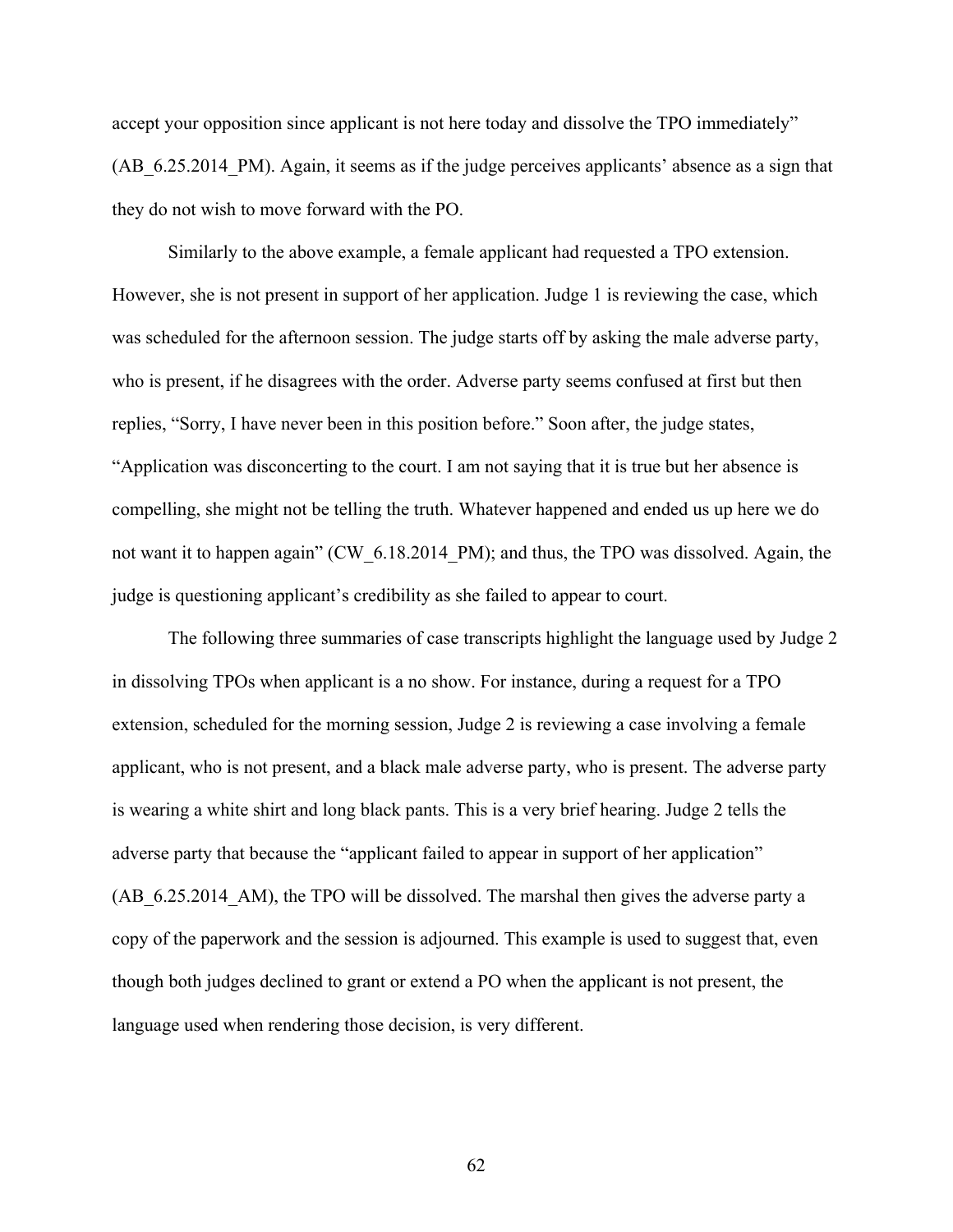In the following example, Judge 2 is reviewing a case involving an applicant, who is not present, and a white male adverse party, who is present. The adverse party appears to be in his 40's and is very well-dressed. This hearing scheduled for the afternoon session lasts only a couple minutes. Judge 2 does not ask any question nor goes over the information presented in the application. Instead, informs the adverse party that, "Since applicant did not show up, the court assumes that the applicant does not wish to follow through" (referring to the TPO) (CW\_6.11.2014\_PM). Thus, the TPO gets dissolved. Again, the judge is taking applicants' failure to appear in court as a sign that they do not wish to continue with the PO request.

In this final example, Judge 2 is reviewing a case involving an applicant, who is not present, and a white male adverse party, who is present. The adverse party in this case is the same as the one from the previous example. It appears that two applicants requested a TPO against the same adverse party. Similar to the previous example, Judge 2 informs the adverse party that, "Since applicant is not present, the court assumes that applicant wishes not to extend it" (CW 6.11.2014 PM). Thus, the TPO gets dissolved. This was a very brief hearing, with Judge 2 informing the adverse party at the end, that the proceeding was just a formality. Despite having two TPO applications/requests against the same person, the judge, in both cases, decides to dissolve the TPO since the applicants did not show up to the hearing.

It appears that both Judge 1 and Judge 2 assume that applicants do not wish to further pursue an order of protection if they do not show up to the PO hearing. As highlighted throughout these narratives, it would appear that the judges are not willing to grant or extend a protection order unless applicants are present in support of their own applications. Even though the Nevada Revised Statute (NRS) clearly states that the presence of an applicant and/or adverse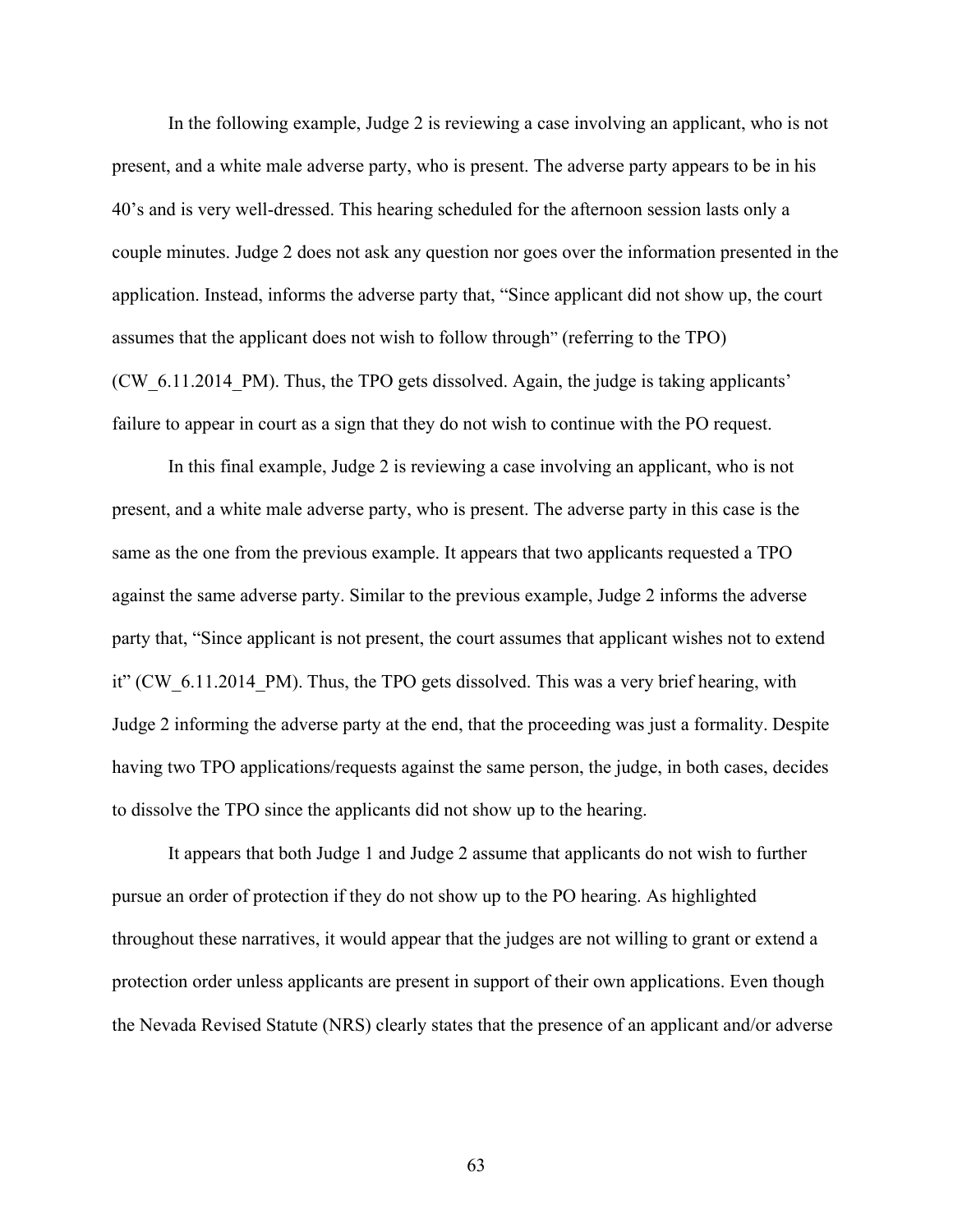party is not mandatory when seeking a PO. But rather, the decision to grant or extent a PO is left up to the judge's discretion.

Regardless of the judge's reasoning, the applicant's absence might be explained by other circumstances; such as work related obligations, unforeseen childcare issues (not being able to find a sitter, illness, etc.), threats by the adverse party to not go forward with the PO, financial dependency (applicant may be unemployed and may be reliant on the adverse party for economic means), or immigration obstacles (i.e. fear of deportation).

Some of these reasons, and others, have been well documented in prior research. For instance, Postmus (2007), after examining several PO studies, including both qualitative and quantitative research, identified several factors that explain why applicants do not follow through with the PO hearing. These include financial dependency, fear of retaliation, lack of service by law enforcement, perceptions of ineffectiveness, and belief that the PO was no longer necessary. As Postmus (2007) points out, "Regardless of the reasons they gave, the women, by and large, did not frivolously use the court system when seeking relief from abuse" (p.5).

In some instances, the judges even expressed their "concerns" regarding the missing applicant's whereabouts. Yet, no real action was taken by the court to locate the missing applicant. For example, after dissolving a PO since the female applicant failed to appear to court, Judge 1 tells one of the researchers who was conducting observation that day, that "(it) scares me. Where is she?…" (Referring to the missing applicant).

#### *Applicant Only Present.*

When examining those cases in which only the applicant was present, only one of the individual characteristics - *the race of the applicant* - appeared to have an impact on the *PO outcome*, however only at the bivariate level. For example, White and Black applicants were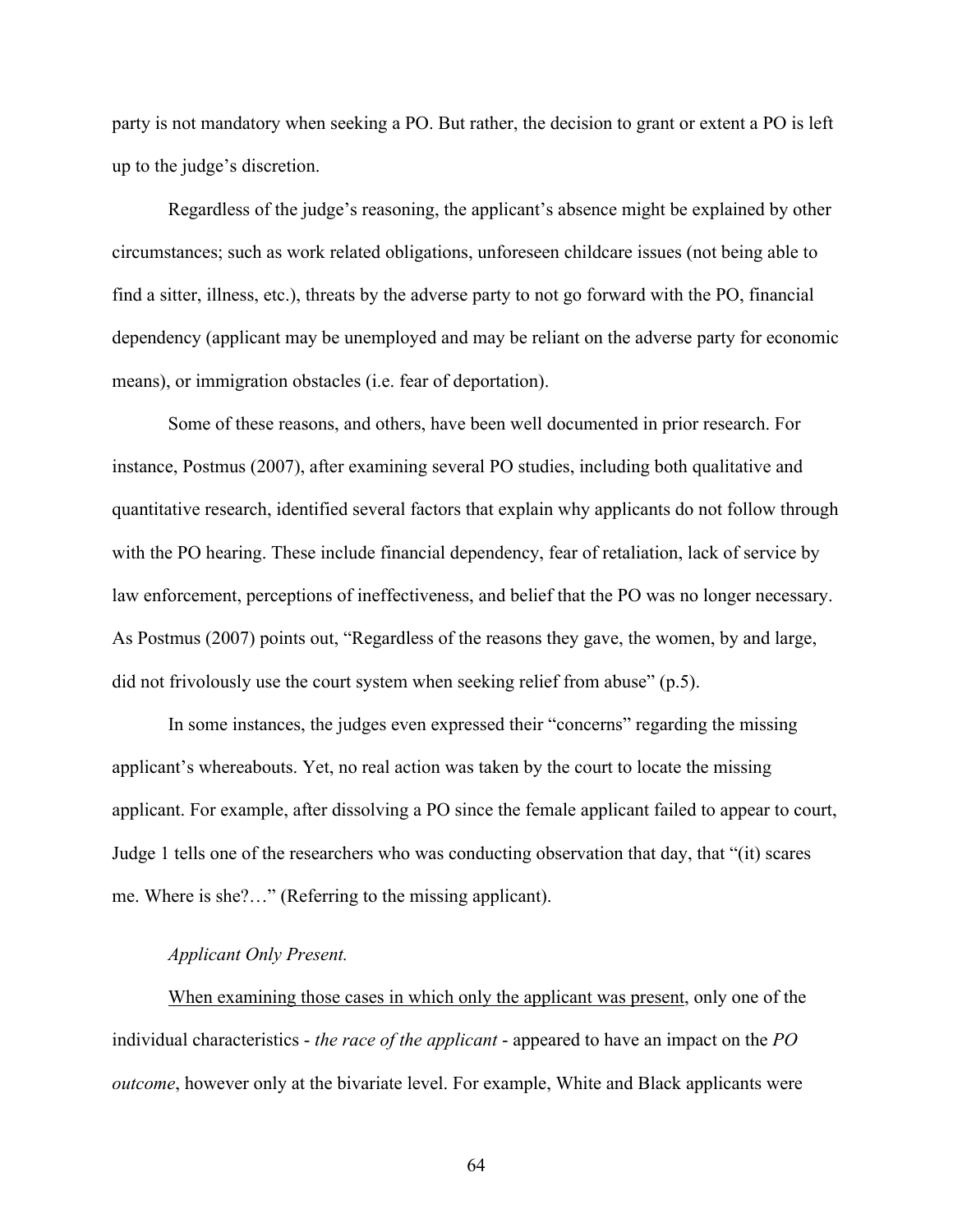more likely to receive a PO than Hispanics or "other" applicants. This might be a function of Limited English Proficient (LEP)/ English as A Second Language (ESL) litigants being unable to express their fears and concerns to the judges, as well as, being unable to fully understand the judge's questions or comments due to a "language barrier." If the ESL/LEP applicant is unable to voice their concerns in a way that is understandable to the judge, they may not have a strong enough case for the PO to be granted. This finding is troubling especially, when considering that a quarter of the applicants in this sample were Hispanic or Other.

Another individual characteristic variable - *the gender of the adverse party* - appeared to have an impact on *PO length*, however only at the bivariate level. Particularly, shorter POs were granted when the adverse party was a female when compared to cases in which the adverse party was a male. This may be because the judges perceive a female as less of a threat in comparison to a male adverse party. Limited research has been conducted on female adverse parties as most studies focus on opposite sex cases involving female applicants and male adverse parties. Future research should examine how same sex cases differ from opposite sex cases.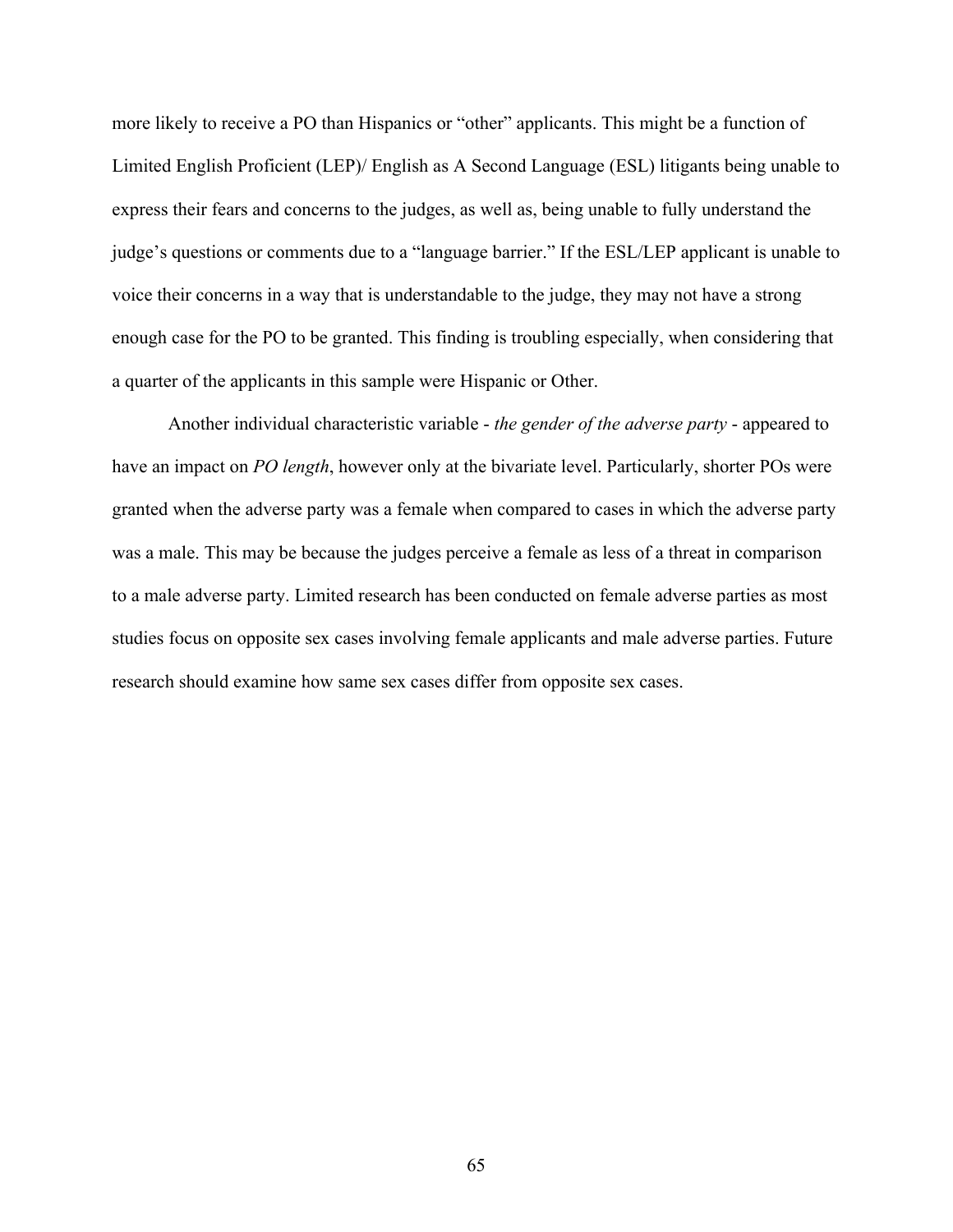#### CHAPTER 9

#### **CONCLUSION**

Thus far, this discussion has focused on those cases involving (1) the presence of an applicant, (2) the presence on both parties during the hearing, and (3) which, if any, of the courtroom actors, case aspects, and individual characteristics have an impact on the PO outcome and PO length of time. Similar to previous research completed, this study has found that a range of variables were associated with a successful and longer PO. The results of this study were also supplemented with several sets of 3-way interaction analyses and qualitative data to illustrate the complex nature of DV cases. Based on the results of the 3-way interaction analyses, this study found that the effects of specific courtroom actors (i.e., legal counsel, victim advocate, presiding judge) and case aspects (i.e., mention of children, weapon, and abuse) are not independent of one another but rather, the effects of these variables are highly conjunctive and contextual. Thus, the effects of the aforementioned variables vary across different legal contexts.

Similarly, it is important to note that the presence or absence of one of the parties (i.e., applicant and/or adverse party) has an impact on the PO outcome and PO length of time. Therefore, the results of this study vary dramatically depending on who shows up to court. This finding is interesting especially when considering that, in almost a quarter of the cases, only the adverse party showed up to court  $(N=70)$  and, in almost half of the cases, only the applicant showed up to court (N=122). Therefore, only 36% of the cases involved the presence of both parties (N=109). This finding begs the question: How can justice be distributed equally and fairly when only one party is present? The fact that judicial decisions are still being made in the absence of litigants constitutes a lack of due process and procedural fairness.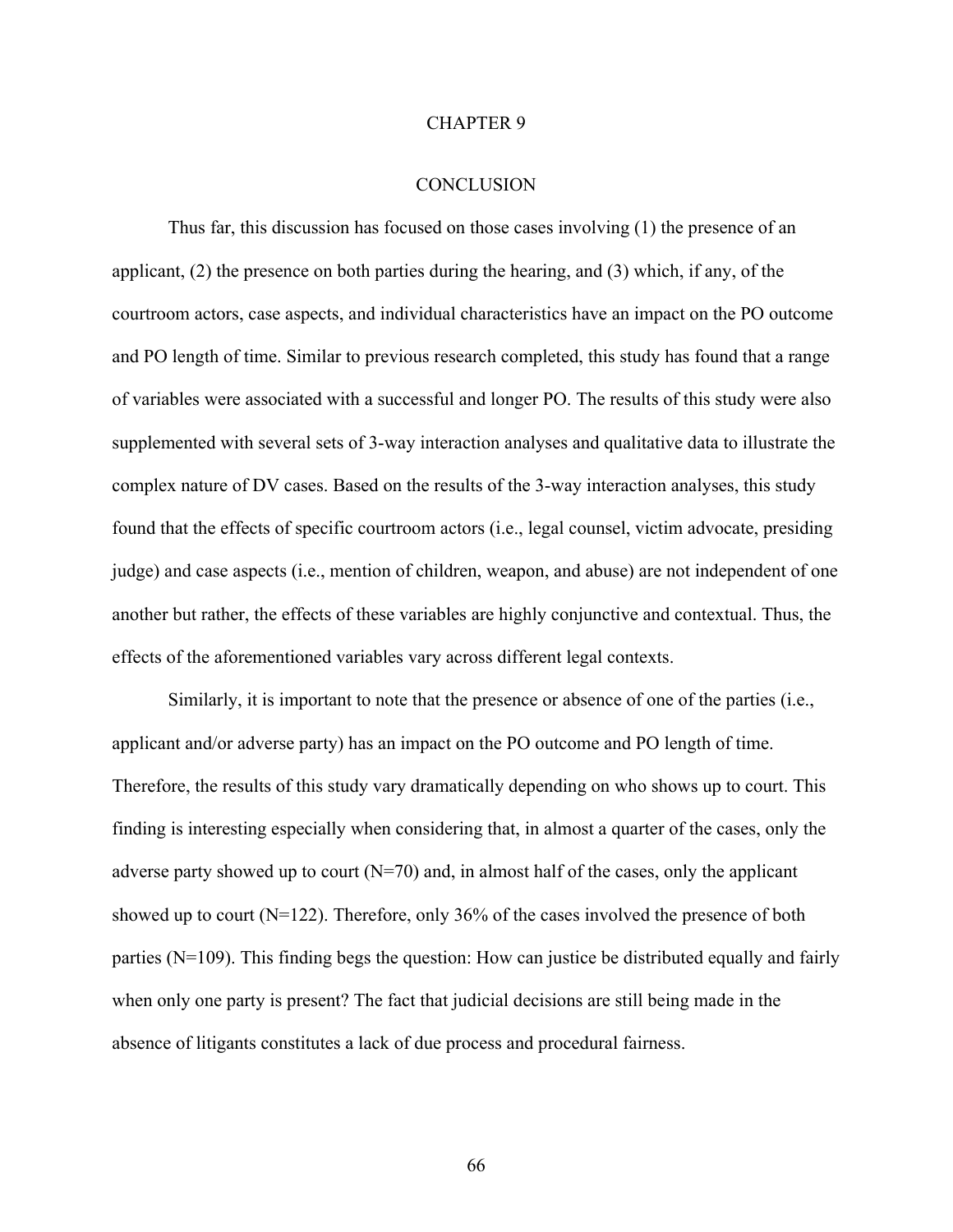### Theoretical Implications

#### *Courtroom Workgroup Theory.*

As noted in Chapter 3, Courtroom Workgroup Theory provides guidance for understanding judicial decision making within a local context. In particular, the theory explains how interactions between courtroom actors influence the nature of case outcomes. Thus, using a Courtroom Workgroup framework, this study has shown, both at the bivariate and multivariate level, that the presence of courtroom actors (such as victim advocate, legal counsel, informal support person, and the judge presiding over the case) has an impact on both the PO outcome and PO length of time. Hence, different PO outcomes are rendered depending on which of the courtroom workgroup actors are present during the hearing, indicating that these courtroom actors play a pivotal role in the protection order process.

For instance, POs were more likely to be granted when legal counsel was present on behalf of the applicant while POs were less likely to be granted when adverse party had a lawyer present. Similarly, longer POs were more likely to be granted when the applicant showed up to court with a victim advocate and depending on which judge was presiding over the case (with Judge 2 granting longer POs). The 3-way interaction analyses also revealed that not only these courtroom actors matter but that their effects are highly contextual and conjunctive, depending on the presence or absence of other courtroom actors. For instance, as shown in **Table 9**, the presence of legal counsel for applicant has the greatest influence on increasing the likelihood of a PO being granted when the adverse party has a lawyer present as well and in the absence of a victim advocate. Therefore, the effects of these courtroom actors vary depending on the legal context.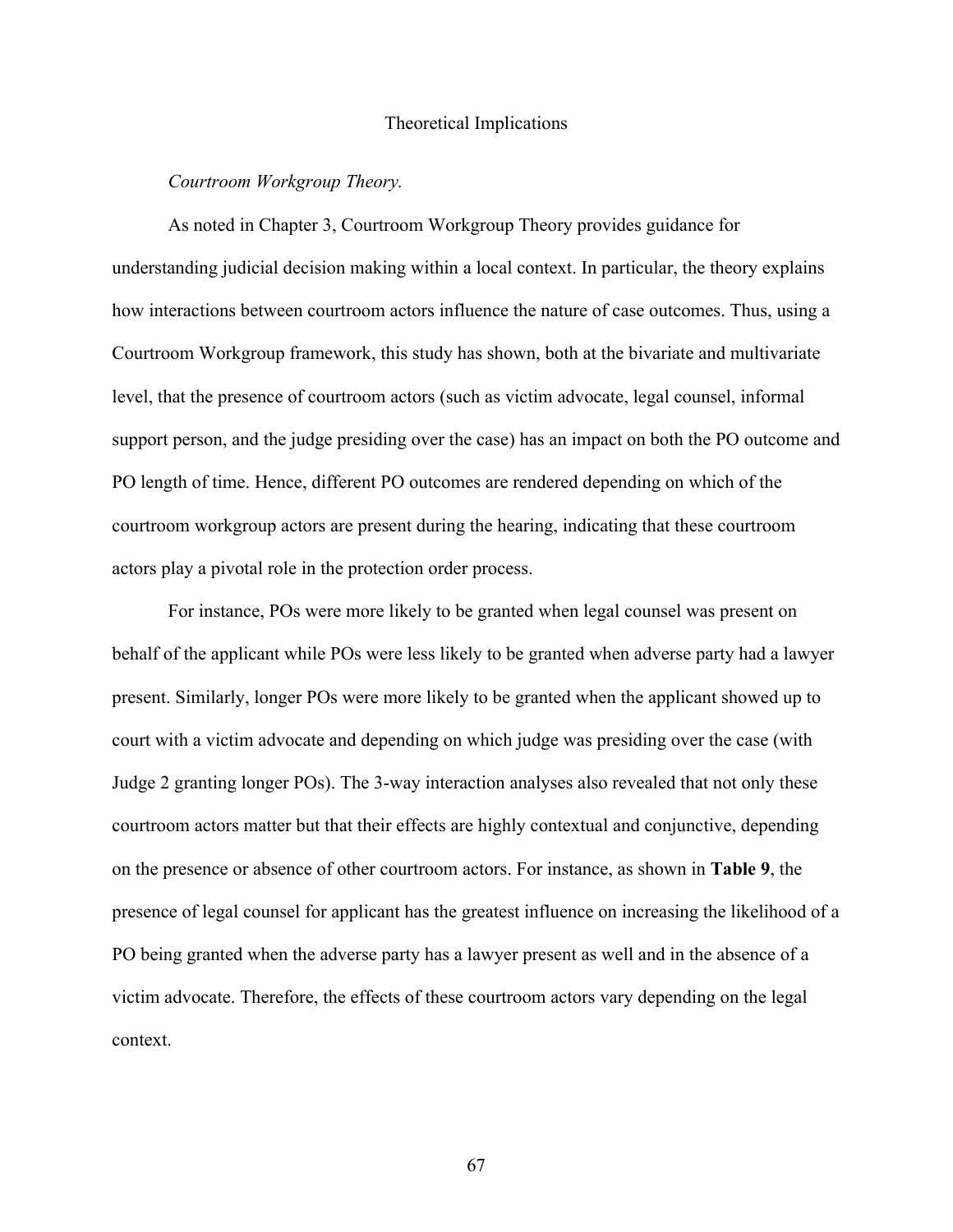Under a uniform system of justice, having all or any of these courtroom actors present should not matter but rather, greater judicial weight should be placed on individual case aspects such as whether the applicant was abused, whether there are any concerns regarding children's wellbeing, and if a weapon was used in the DV incident. This should be especially true given that these are civil court cases. Future research should continue to examine the impact of courtroom actors on civil protection order cases through a Courtroom Workgroup framework.

#### *Feminist Criminology*

As noted in Chapter 3, Feminist Criminology provides a helpful framework for understanding issues of inequality including gender (sexism), race (racism), and class (classism). Using a Feminist Criminology lens is important when discussing PO cases, especially when we realize that protection orders serve an especially vulnerable population, marginalized on multiple intersecting grounds including gender, race, class, and language. In thinking about the findings of this research, it is apparent that justice (here, civil justice) is not equally distributed even though the court system is based on this idea of equal justice and procedural fairness.

First, the results of this study suggest that women are more vulnerable to violence than men, as 84% of the cases in the sample were initiated by female applicants who were seeking protection against male adverse parties. So, gender (i.e. of applicant, of adverse party) is important to consider when evaluating protection order cases.

The results of this study suggest that race is also important. For example, as this research suggests, some minority applicants are less likely than White and Black applicants to receive a protection order. Similarly, since shorter POs were more likely to be granted in the presence of court translators indicates that ESL/ LEP applicants are even more vulnerable to inequalities associated with equitable justice (i.e. access to justice). These findings thus suggest that, certain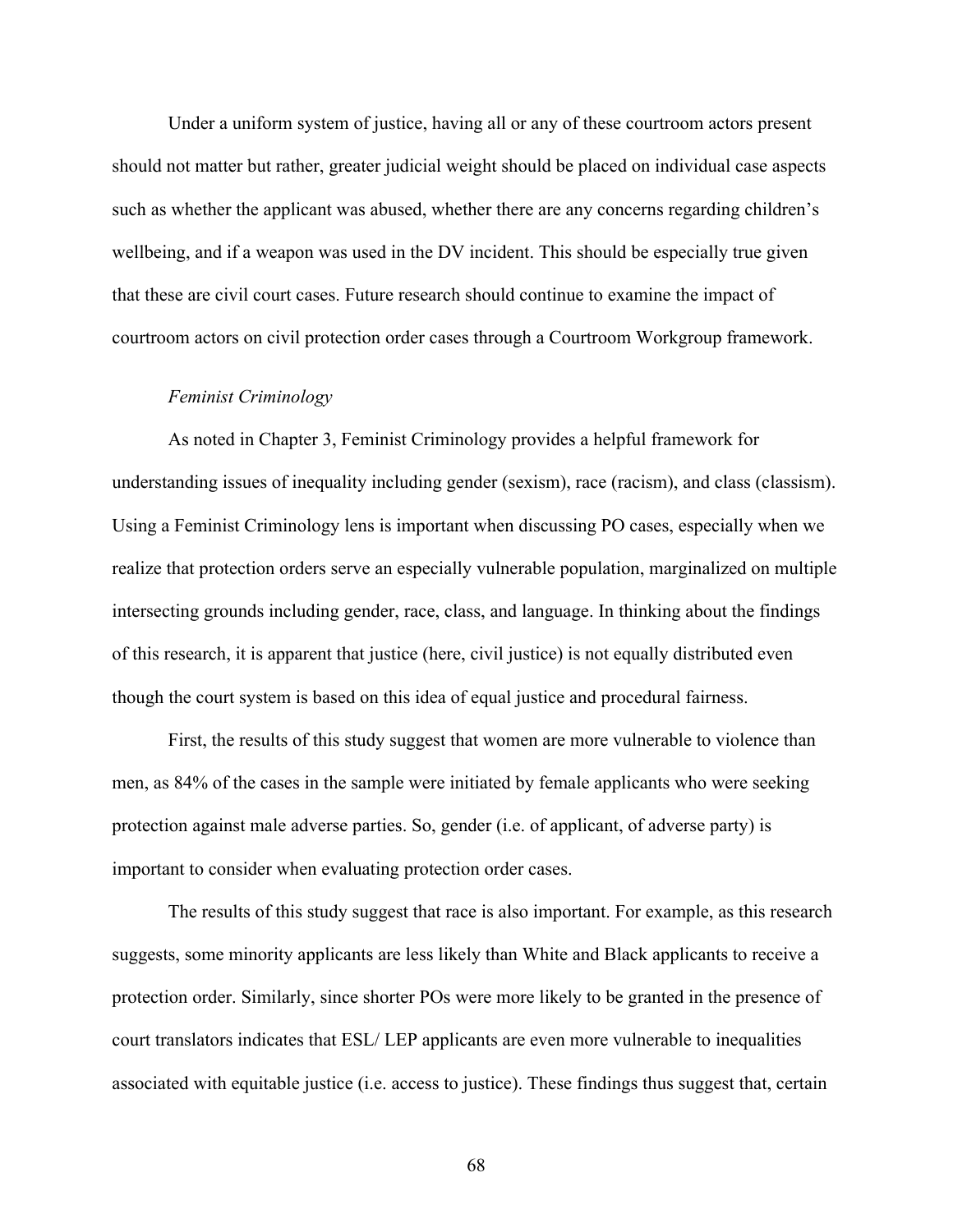minority applicants (ESL/ LEP) are at an additional disadvantage when entering the court system to obtain a PO than non-minority (i.e. White) and other minority applicants (i.e., Black).

Additionally, these results suggest that class is also important, as there is potential for increased/continued disparity, as poor, disadvantaged applicants may not afford to hire legal counsel to represent them in court when compared to those more financial stable applicants and adverse parties with legal counsel. As Durfee (2008) points out, "Victims of domestic violence are even more vulnerable to inequalities in access to legal representation because women, women of color, and women in poverty are more likely to be abused by an intimate partner than are men or individuals with higher incomes and are less likely to have access to a lawyer" (p.10).

Future research should continue to examine domestic violence cases through a Feminist Criminology lens in order to get at these issues of gender, race, language, and class inequalities including any barriers to access to justice experienced by DV victims.

### Strengths

This study builds on prior domestic violence (DV) and intimate partner violence (IPV) research in six different ways. First, this study examines a large sample of cases  $(N=303)$ obtained from one jurisdiction during approximately a 24-month period of time.

Second, this study takes a more holistic approach at examining protective order outcomes. More specifically, protective order outcomes were observed through field research methodology (i.e., ethnographic observations) and then coded and analyzed using quantitative methods.

Third, this study looked at new variables that were not examined in prior studies (i.e., session time, presiding judge, translator, PO length), along with several variables that have been examined in the past (i.e., legal counsel, informal support person, victim advocate). For instance,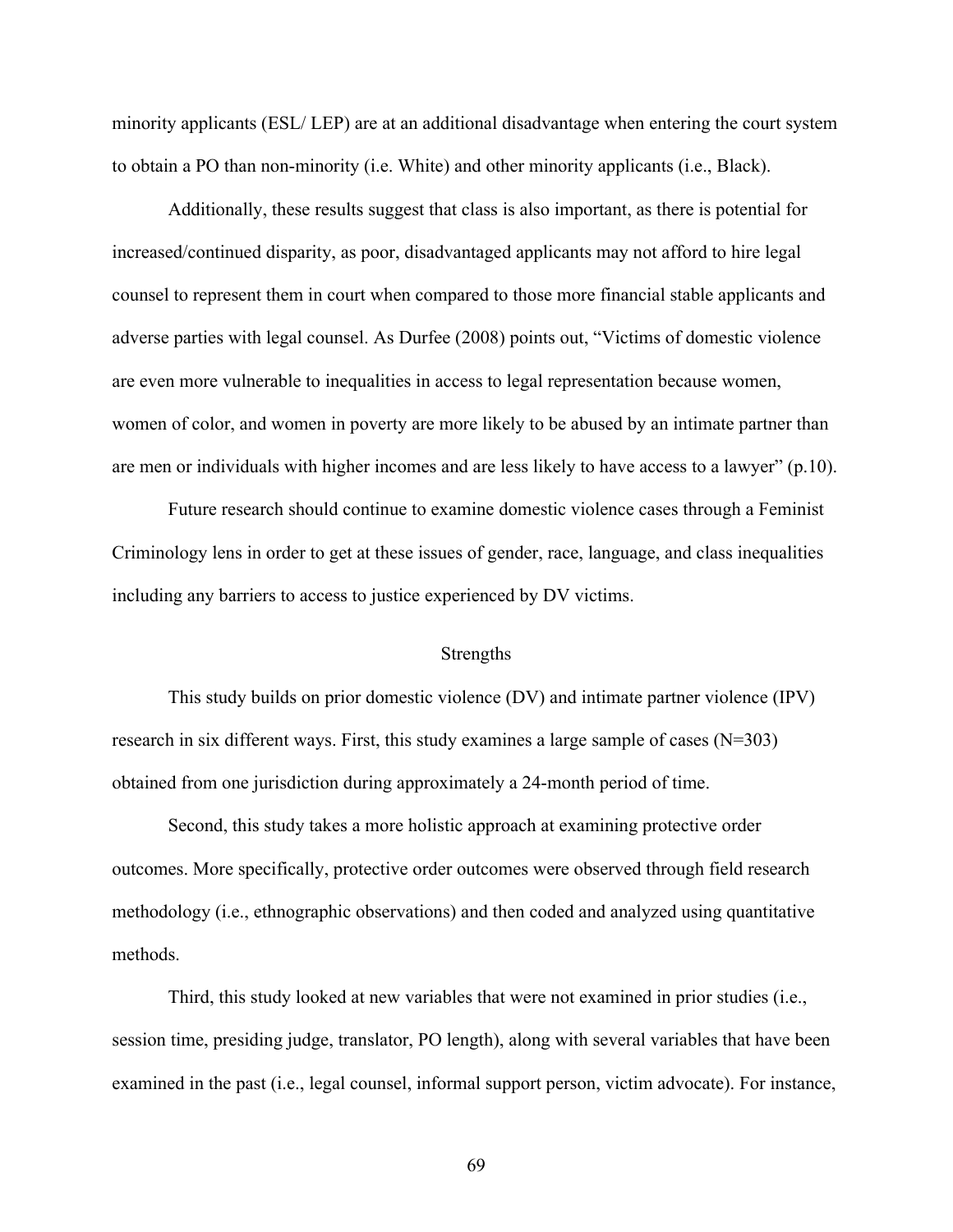some of this study's variables included the importance of judicial characteristics, role of litigant's gender and race in TPO issuance rates, the impact of a formal and/or informal support person (i.e., lawyer, victim advocate, translator, family member, friend, etc.) and case aspects (i.e., mention of weapon, children, and abuse) in securing a protective order. Again, "*See Appendices"* for examples of transcripts, codebook, and variable list.

Fourth, to my knowledge, this study is the first to examine what factors shape judicial decisions in granting longer protection orders (i.e., over 6 months). In fact, previous research has focused primarily on examining the effectiveness of POs in reducing future domestic abuse and/or identifying those factors associated with a more successful PO but have completely overlooked the importance of examining what factors increase an applicant's likelihood of receiving a longer PO.

 It is important to examine the length of time a PO is granted for because of its implications for victim's long-term safety particularly, when considering that more than half of the cases in this study were granted a PO for less than six months. In addition to affecting victim's long-term safety, the length of time a PO is granted for also has implications for the opposing party; particularly, if or when the PO is violated.

For instance, an offender can be charged with a gross misdemeanor if found guilty of violating a temporary protection order (which lasts for up to 30 days) but can face a class C felony charge if found guilty of violating the extended order (which lasts up to a year). Thus, the offender would be less likely to violate the extended order since it has more serious repercussions, which is why it's important to examine PO length of time in addition to PO outcome.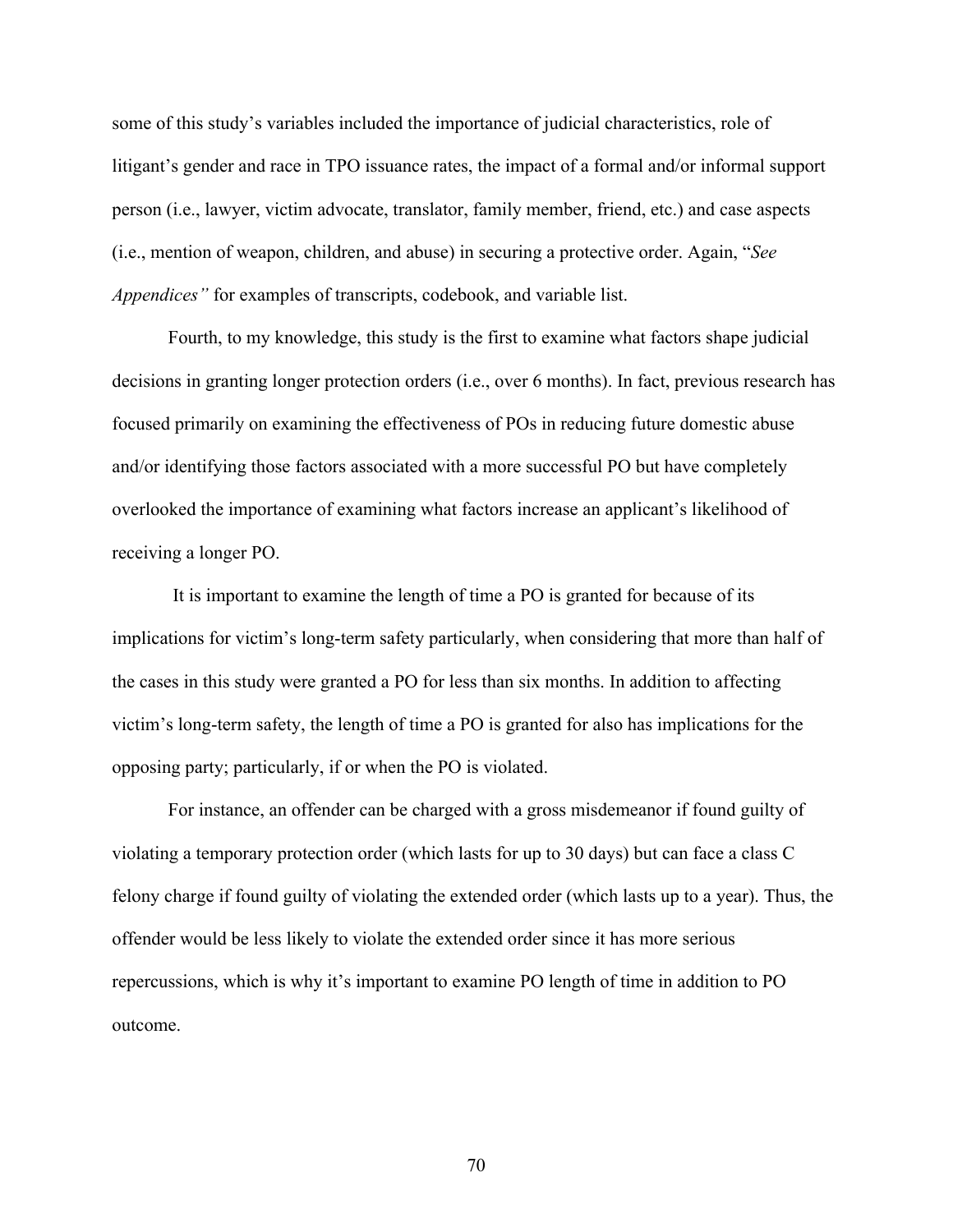Fifth, in addition to performing several bivariate and logistic regression analyses, sets of 3-way interaction analyses were conducted to assess the joint influences of courtroom actors (i.e., legal counsel, victim advocate, presiding judge) and case aspects (i.e., mention of children, weapon, abuse) on PO outcomes across different contexts. These 3-way interaction analyses were included to illustrate the complex nature of DV cases (Please see chapter "*Exploring Multiple Interaction Effects for when Both Parties are Present"*).

Lastly, this study has also supplemented its findings with qualitative data via court transcripts to provide context and emphasize the complexity of domestic violence cases.

### Limitations

As true of nearly any research study, this particular study also has limitations. Each of these problems are summarized below:

First, the data was collected from one jurisdiction. Accordingly, the findings may not be representative of other civil court systems.

Second, since the data was collected through ethnographic observations, researchers were only previewed to what was occurring within the courtroom at the time of the observation and not to what was reported in official court documents. Some of the information reported in the original TPO applications might not have been discussed or brought up by the judge during the hearing, thus limiting the context of each case observed. For example, whether or not the applicant experienced abuse was not always brought up in court. Similarly, the length of time a protection order was granted for was not always discussed during the hearing, which is why some of those variables were listed as "Missing" (See **Table 1**). Several other variables, which were of interest to the researcher (such as age, education level, employed status, immigration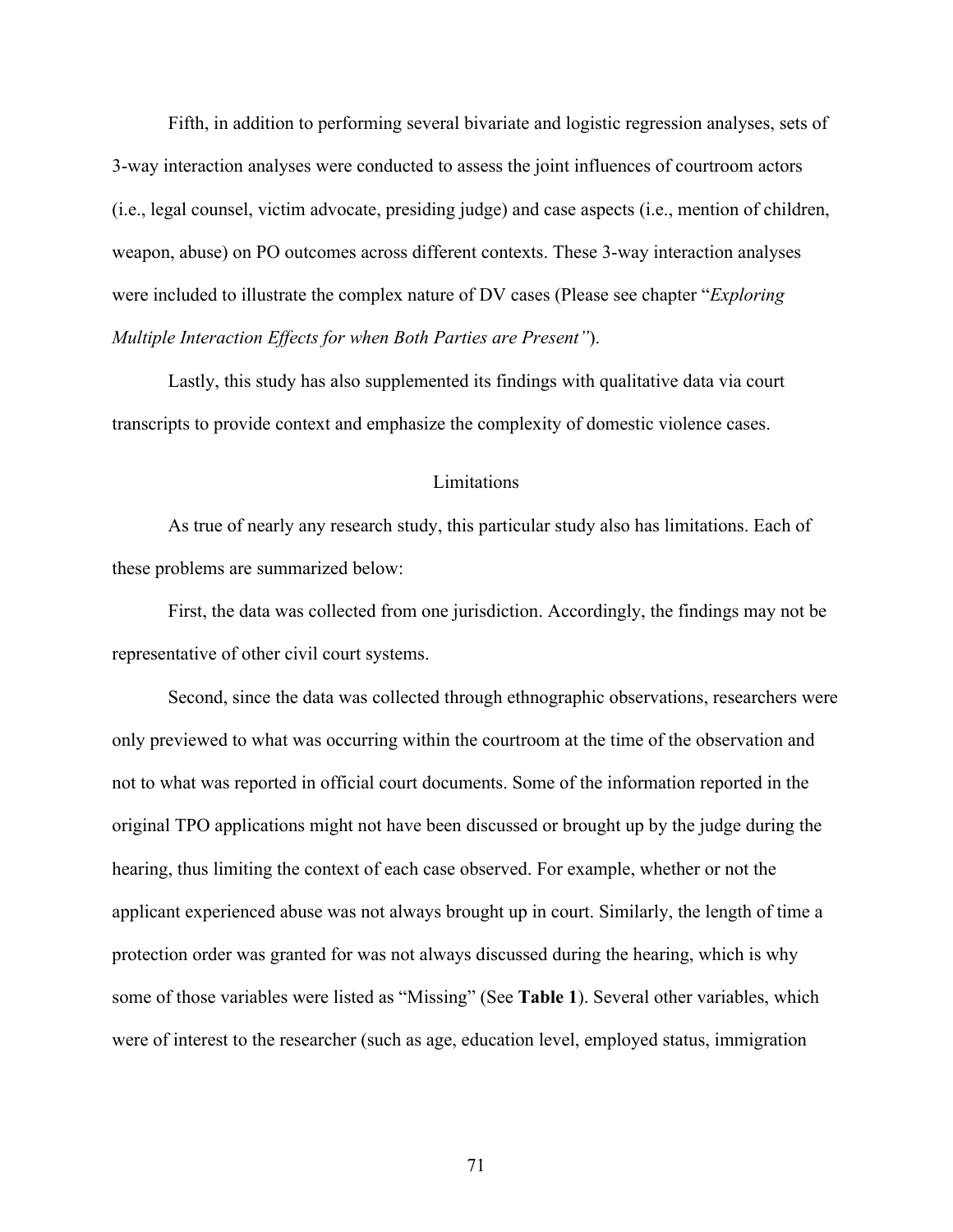status, history of abuse) were rarely brought up by the judge and therefore, could not be recorded.

Third, race and gender were determined by the observers based on litigant's appearance and sometimes by using information brought up during the hearing (such as request for a Spanish or Mandarin translator, or the use of masculine or feminine pronouns). However, the litigants involved in these cases may self-identify differently.

Fourth, since courtroom personnel were aware of my affiliation with the research project and knew I was conducting observations, my presence in the courtroom may have had an impact on the judicial decision making process (i.e., researcher effects). However, since these hearings are open to the public and it is common for the applicant and adverse party to show up to court with a friend or family member, the courtroom personnel, including the judges, are used to having an "audience" present. Thus, limiting any researcher effects. Even though these limitations are noted, the benefits of doing mixed methods research at the local level compensate/outweigh these shortcomings.

### Policy Implications

The findings presented herein have important implications for future DV research, public policy in Nevada, and victim's short- and long-term safety. This research not only provides insights into courtroom dynamics and proceedings, but also identifies several factors that impact PO issuance rates and length of time. From a policy standpoint, several solutions can be derived.

First, since the presence of an applicant is critical for the granting of a PO, a very clear and straightforward step in increasing the odds of a PO being granted, would be for the applicant to attend the PO hearing if permitted/possible. Additionally, civil court systems should do whatever necessary to make sure that an applicant can access the court, and, if needed, bring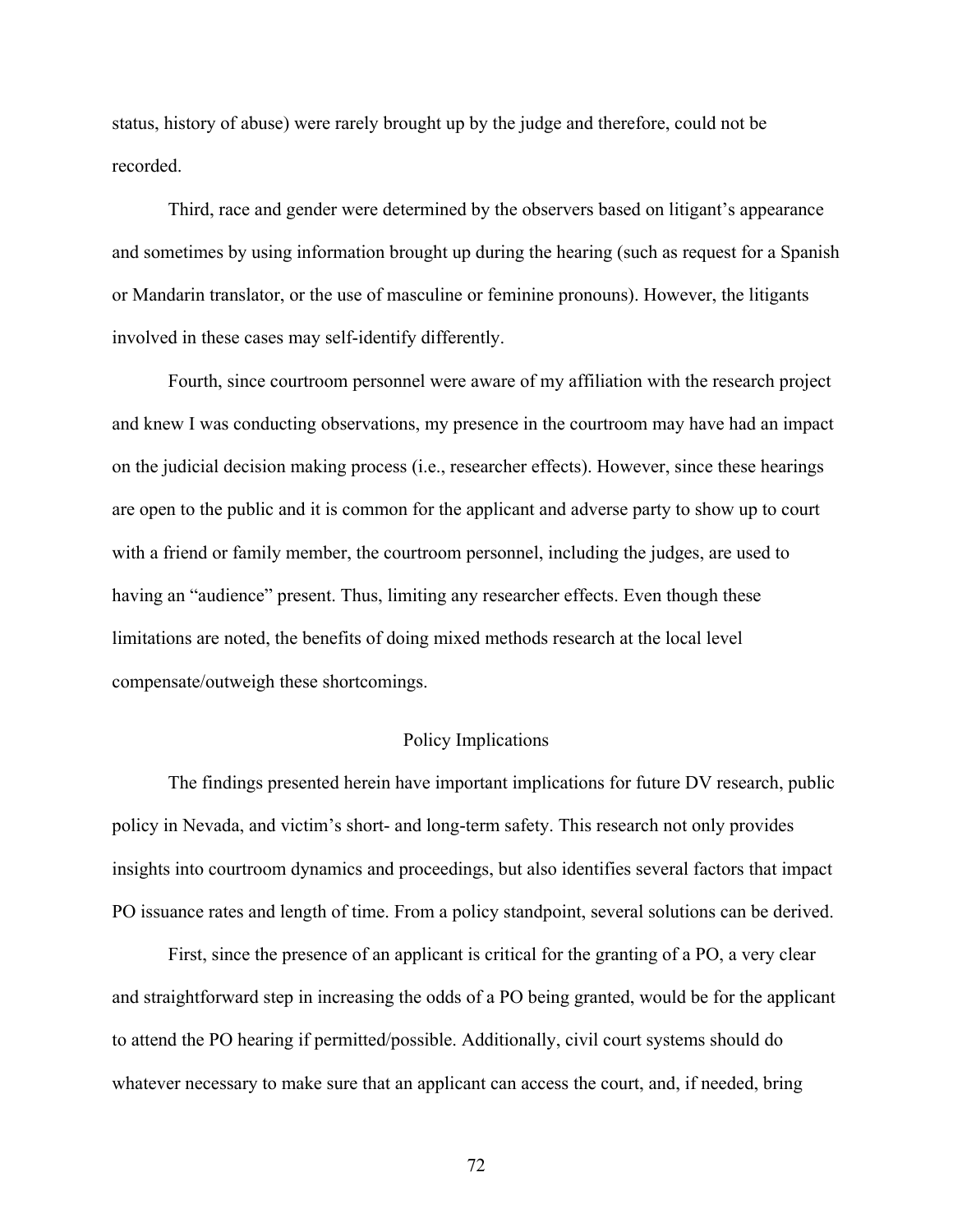their children with. In order to facilitate this, courts could perhaps provide a drop-in day care center where applicants can leave their children for the duration of their hearing: an option, which is currently not available in the courthouse under study. In fact, applicants who show up to court with their children are forced to leave them unattended outside of the courtroom.

Second, it is apparent that the judges presiding over these cases should be required to undergo additional DV and IPV training in order to minimize errors in the interpretation/rendering of cases. Throughout the discussion section of this study, narratives from case transcripts were provided to reveal the judge's verbal legal evaluations and inconsistencies in reviewing these types of cases (i.e., when applicant is a no show). Additionally, there were judicial differences in PO length of time with Judge 2 granting longer POs than Judge 1, indicating again that there is a need for additional judicial training in order to improve consistency across PO hearings. The judges in this sample were only required to attend a weeklong domestic violence training, which, as pointed out throughout this paper, may not be sufficient enough to understand the complexities associated with civil domestic violence cases.

 Third, there is clearly a need for a new PO legislation. Or, at least, the current legislation should be updated/rewritten to include a stipulation, requiring courts to take measures in locating applicants (when they fail to appear in court) to ensure that they are not in danger. Another legislative stipulation to consider would be to eliminate the requirement of applying for and being granted a temporary protection order first (which is good for up to 30 days) before being able to apply for an extended order (which is good for up to a year). Thus, this study suggests that the PO process be simplified in order to better assist/meet the needs of all applicants.

By moving away from a two-step process to a one step process, it will lead to a decrease in the amount of paperwork and number of hearings conducted per year (in 2013 alone, there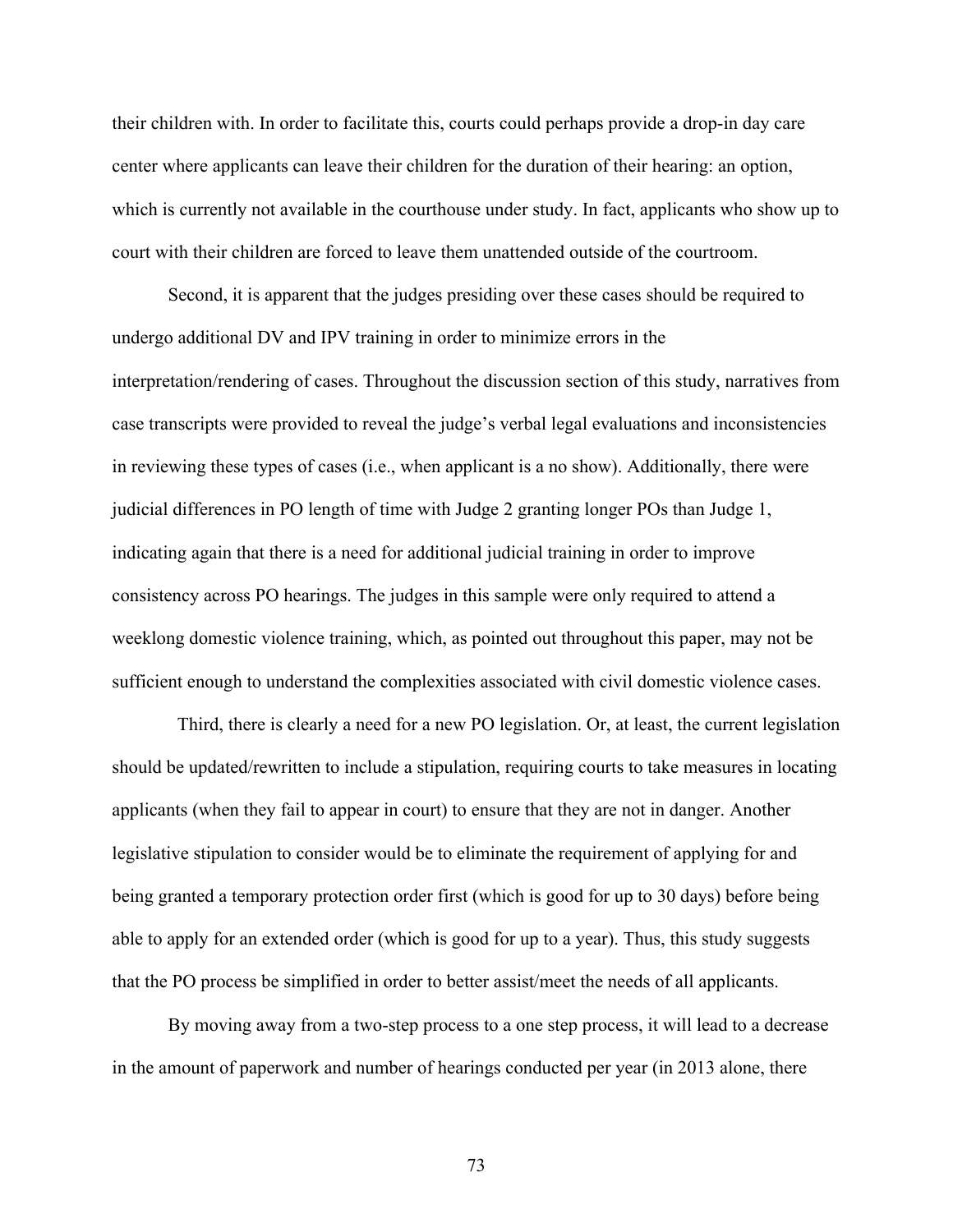were 8,837 hearings conducted and 7,382 POs filled). Future research should examine what states, if any, are tracking/locating those applicants who fail to appear in court and also allow applicants to apply for a full order without having to apply first for a temporary order.

Fourth, since these findings show that victim advocates are critical for DV victims who are seeking POs, the State should provide additional funding to advocacy programs, local domestic violence shelters, and/or educational programs. For instance, during a conversation with one of the victim advocates, she revealed that, during summer months, the advocacy office is short staffed since most of the advocates go on vacation during that time. This is consistent with previous research on the matter, which states that legal aid programs lack the resources necessary to function efficiently and consistently (Durfee, 2008). Therefore, by increasing funding for local non-profits, including advocacy models as well as self-help models such as legal aid, their staff numbers will also increase and legal aid offices will be able to better assist DV victims with filling PO applications and appearances in court.

Fifth, this study also highlights the importance of the applicant describing/mentioning to the judge the context surrounding the abuse experienced including type, concerns for children, and weapon use as those increase the odds of a PO being granted and length of time. Therefore, legal aid personnel, such as victim advocates, can use the findings presented herein as a guideline when assisting applicants filling out the PO application. To better assist these *pro se* litigants, victim advocates should also undergo additional training, during which, the emphasis should be on the importance of including the aforementioned factors in the PO application (violence experienced, type, children present, use of weapon, etc.)

Based on these findings, a "best practices" pamphlet should be created and shared with all applicants to educate/demonstrate to them how to construct a successful PO application. In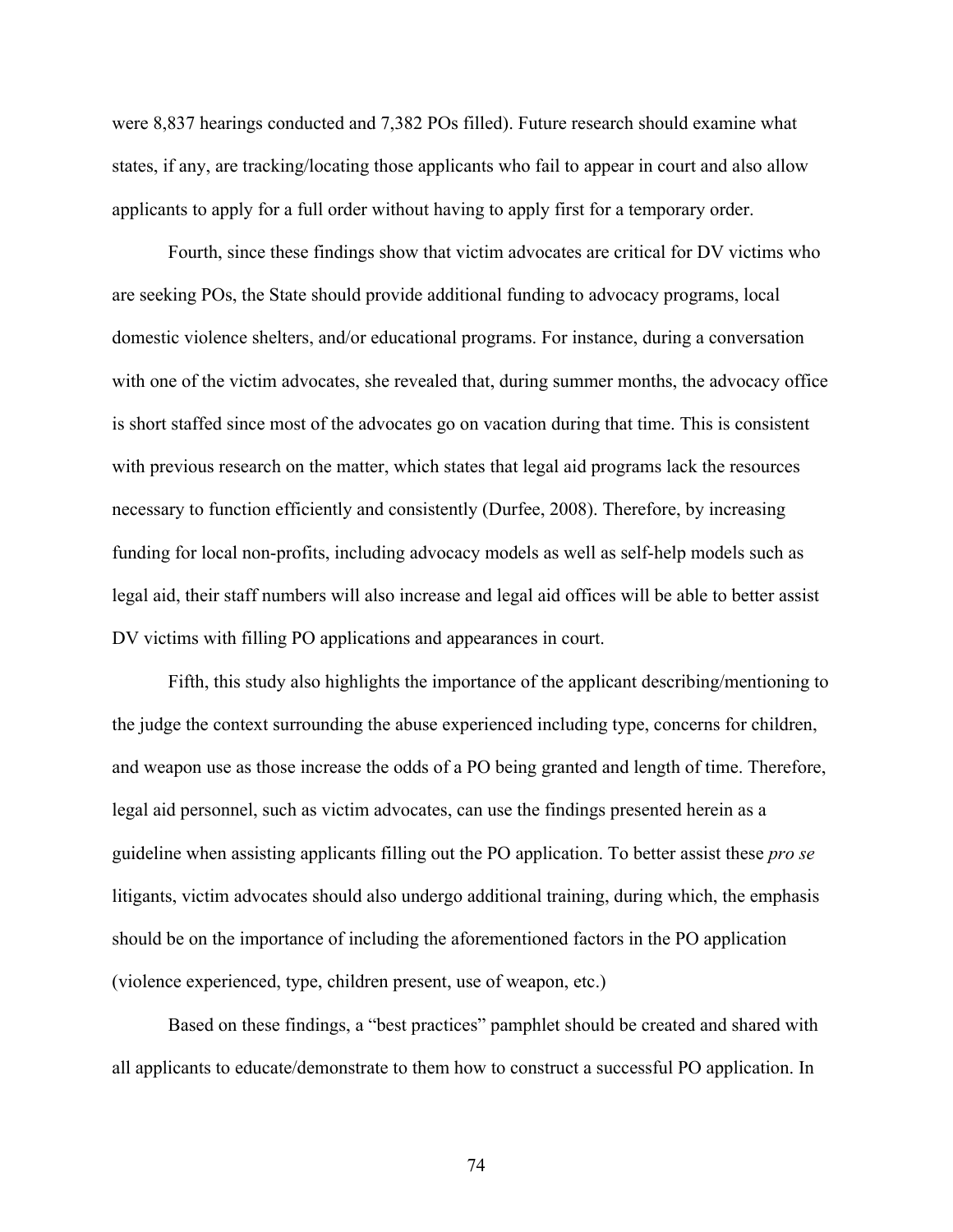addition to learning how to prepare a PO application/case, applicants should also be instructed/encouraged to show up to court with a victim advocate and a friend or family member since having a support person was associated with a higher likelihood of receiving a longer PO.

Lastly, this study found that legal counsel for the applicant was associated with a positive PO outcome while, not surprisingly, legal counsel for the adverse party was associated with a negative PO outcome. This finding is not problematic when both parties have acquired legal counsel. However, the problem arises when one of the parties acquires legal counsel but the other one chooses to represent themselves, *pro se,* in court because it creates disparities in the PO process. One solution could be, as pointed out by Durfee (2008), that when one of the parties retains legal counsel; the court assigns a lawyer to the remaining party. By doing so, justice is distributed equally among parties.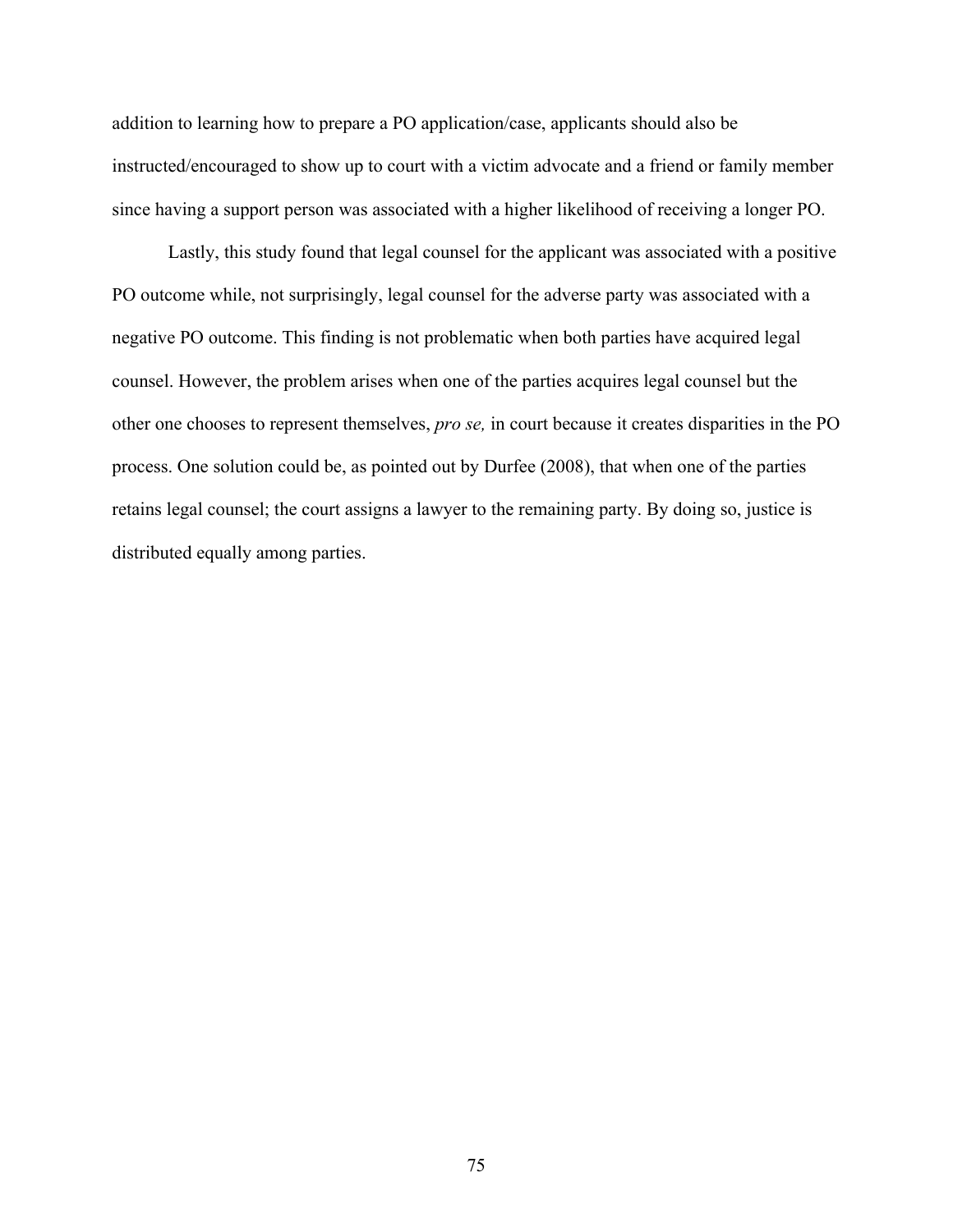# Appendix A

| Variables<br>N                        | $\frac{0}{0}$ |
|---------------------------------------|---------------|
|                                       |               |
| <b>Session Time</b>                   |               |
| Morning<br>73                         | 24.1%         |
| Afternoon<br>230                      | 75.9%         |
| Presiding Judge                       |               |
| Judge 1<br>151                        | 49.8%         |
| Judge 2<br>152                        | 50.2%         |
| Applicant's Gender                    |               |
| Male<br>40                            | 15.7%         |
| Female<br>215                         | 84.3%         |
| Missing<br>48                         |               |
| Adverse Party's Gender                |               |
| Male<br>243                           | 88.0%         |
| Female<br>33                          | 12.0%         |
| Missing<br>27                         |               |
| Applicant's Race                      |               |
| White<br>93                           | 33.2%         |
| <b>Black</b><br>42                    | 15.0%         |
| Hispanic<br>63                        | 22.5%         |
| Other<br>10                           | 3.6%          |
| Not Present<br>72                     | 25.7%         |
| Missing<br>23                         |               |
| <b>Adverse Party's Race</b>           |               |
| White<br>57                           | 20.6%         |
| <b>Black</b><br>42                    | 15.2%         |
| Hispanic<br>47                        | 17.0%         |
| Other<br>7                            | 2.5%          |
| Not Present<br>124                    | 44.8%         |
| Missing<br>26                         |               |
| <b>Applicant's Lawyer Present</b>     |               |
| N <sub>0</sub><br>271                 | 89.4%         |
| Yes<br>32                             | 10.6%         |
| <b>Adverse Party's Lawyer Present</b> |               |
| N <sub>0</sub><br>273                 | 90.1%         |
| 30<br>Yes                             | 9.9%          |

**Table 1: Univariate Descriptive Statistics Total (N=303)**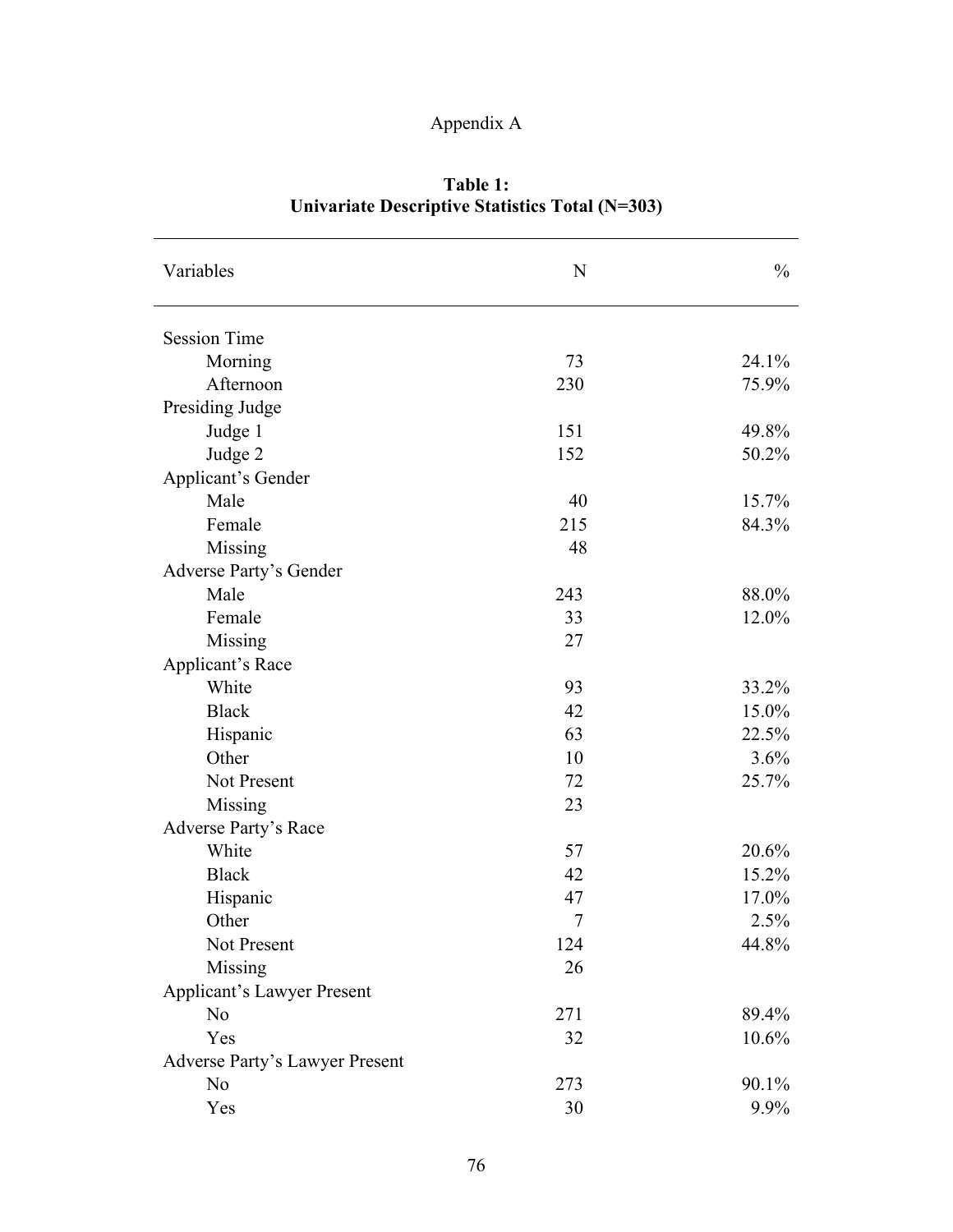| Victim Advocate Present                   |                |         |
|-------------------------------------------|----------------|---------|
| N <sub>o</sub>                            | 253            | 83.5%   |
| Yes                                       | 50             | 16.5%   |
| <b>Translator Present</b>                 |                |         |
| N <sub>o</sub>                            | 274            | 90.4%   |
| Yes                                       | 29             | 9.6%    |
| Informal Support Person for Applicant     |                |         |
| N <sub>o</sub>                            | 239            | 78.9%   |
| Yes                                       | 64             | 21.1%   |
| Informal Support Person for Adverse Party |                |         |
| N <sub>o</sub>                            | 286            | 94.4%   |
| Yes                                       | 17             | 5.6%    |
| <b>Children Mentioned</b>                 |                |         |
| N <sub>o</sub>                            | 191            | 63.0%   |
| Yes                                       | 112            | 37.0%   |
| <b>Weapon Mentioned</b>                   |                |         |
| N <sub>o</sub>                            | 272            | 89.8%   |
| Yes                                       | 31             | 10.2%   |
| <b>Abuse Mentioned</b>                    |                |         |
| N <sub>o</sub>                            | 152            | 50.2%   |
| Yes                                       | 151            | 49.8%   |
| Type of Abuse Mentioned                   |                |         |
| Physical                                  | 44             | 29.1%   |
| Verbal                                    | 19             | 12.6%   |
| Other                                     | 15             | 9.9%    |
| Multiple                                  | 73             | 48.3%   |
| Parties' Present                          |                |         |
| None                                      | $\overline{2}$ | $0.7\%$ |
| <b>Applicant Only</b>                     | 122            | 40.3%   |
| <b>Adverse Party Only</b>                 | 70             | 23.1%   |
| <b>Both Parties</b>                       | 109            | 36.0%   |
| TPO Granted                               |                |         |
| N <sub>o</sub>                            | 103            | 35.0%   |
| Yes                                       | 191            | 65.0%   |
| TPO Length                                |                |         |
| $< 6$ Mo                                  | 105            | 61.0%   |
| $> 6$ Mo                                  | 67             | 39.0%   |
| Not Applicable                            | 103            |         |
| Missing                                   | 28             |         |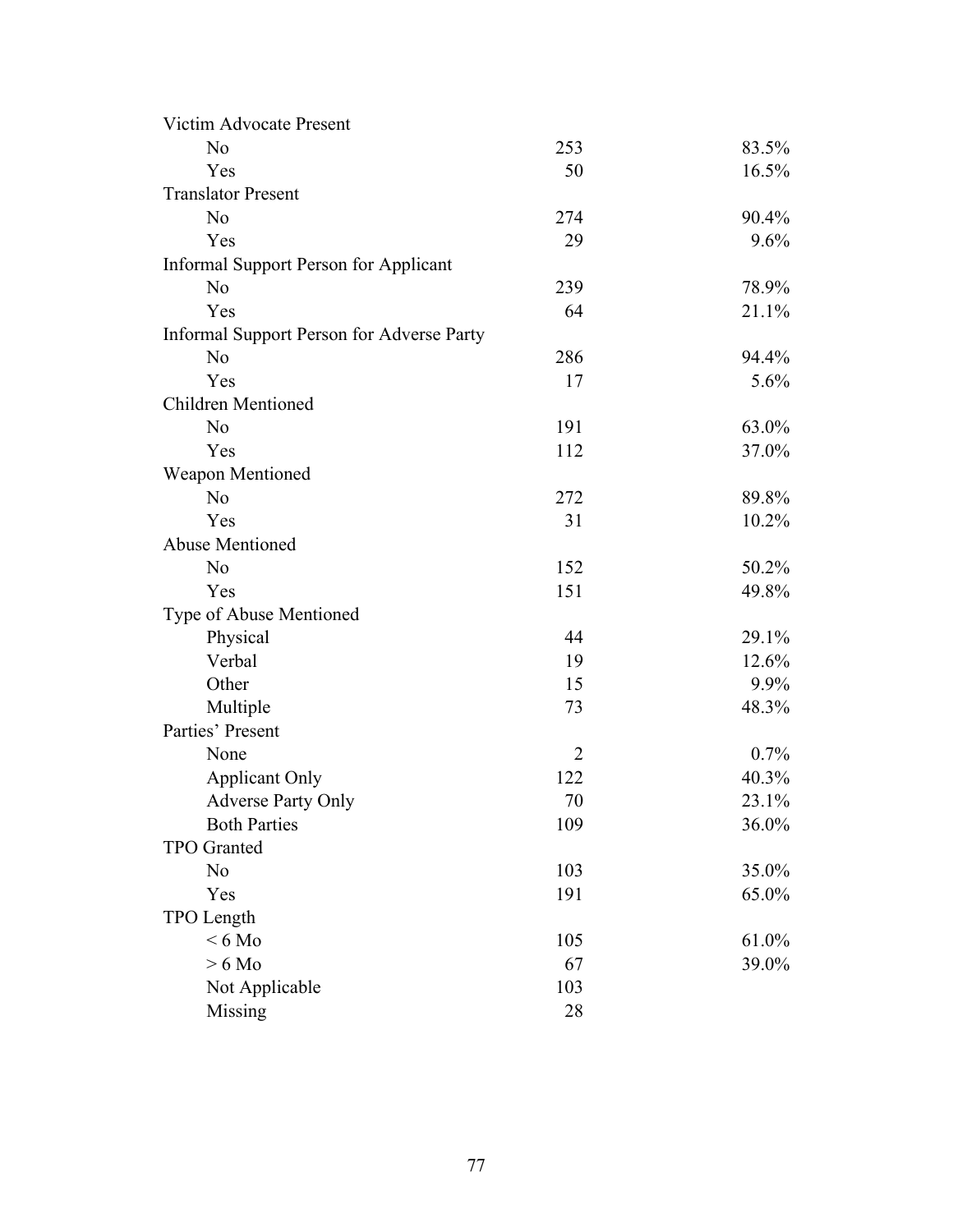# Appendix B

|                                       |                | <b>Applicant Present</b><br>$(N=122)$ |                | <b>Both Parties</b><br>Present<br>$(N=109)$ |                | All Cases<br>$(N=303)$ |
|---------------------------------------|----------------|---------------------------------------|----------------|---------------------------------------------|----------------|------------------------|
| TPO Granted?                          | N <sub>o</sub> | Yes                                   | N <sub>0</sub> | Yes                                         | N <sub>o</sub> | Yes                    |
|                                       |                |                                       |                |                                             |                |                        |
| <b>Session Time</b>                   |                |                                       |                |                                             |                |                        |
| Morning                               | 12.2%          | 87.8%                                 | 32.0%          | 68.0%                                       | 27.4%          | 72.6%                  |
| Afternoon                             | 6.4%           | 93.6%                                 | 21.3%          | 78.8%                                       | 37.6%          | 62.4%                  |
| Presiding Judge                       |                |                                       |                |                                             |                |                        |
| Judge 1                               | 6.9%           | 93.1%                                 | 23.6%          | 76.4%                                       | 33.6%          | 66.4%                  |
| Judge 2                               | 9.8%           | 90.2%                                 | 24.0%          | 76.0%                                       | 36.5%          | 63.5%                  |
| <b>Applicant's Gender</b>             |                |                                       |                |                                             |                |                        |
| Male                                  | 13.3%          | 86.7%                                 | 25.0%          | 75.0%                                       | 35.9%          | 64.1%                  |
| Female                                | 7.1%           | 92.9%                                 | 24.4%          | 75.6%                                       | 25.2%          | 74.8%                  |
| Adverse Party's Gender                |                |                                       |                |                                             |                |                        |
| Male                                  | 7.3%           | 92.7%                                 | 24.2%          | 75.8%                                       | 32.6%          | 67.4%                  |
| Female                                | 10.0%          | 90.0%                                 | 30.0%          | 70.0%                                       | 50.0%          | 50.0%**                |
| Applicant's Race                      |                |                                       |                |                                             |                |                        |
| White                                 | 4.3%           | 95.7%**                               | 28.3%          | 71.7%                                       | 16.3%          | 83.7%                  |
| <b>Black</b>                          | 3.8%           | 96.2%**                               | 26.7%          | 73.3%                                       | 12.2%          | 87.8%                  |
| Hispanic                              | 13.9%          | 86.1%                                 | 15.4%          | 84.6%                                       | 14.5%          | 85.5%                  |
| Other                                 | 50.0%          | 50.0%                                 | $0\%$          | 100%                                        | 12.5%          | 87.5%                  |
| Not Present                           |                |                                       |                |                                             | 97.1%*         | 2.9%                   |
| <b>Adverse Party's Race</b>           |                |                                       |                |                                             |                |                        |
| White                                 | <b>NA</b>      | <b>NA</b>                             | 28.9%          | 71.1%                                       | 50.0%          | 50.0%                  |
| <b>Black</b>                          | <b>NA</b>      | <b>NA</b>                             | 15.0%          | 85.0%                                       | 59.5%          | 40.5%                  |
| Hispanic                              | <b>NA</b>      | <b>NA</b>                             | 20.7%          | 79.3%                                       | 47.7%          | 52.3%                  |
| Other                                 | <b>NA</b>      | <b>NA</b>                             | $0\%$          | 100%                                        | 14.3%          | 85.7%                  |
| Not Present                           |                |                                       |                |                                             | 9.1%           | 90.9%*                 |
| <b>Applicant's Lawyer Present</b>     |                |                                       |                |                                             |                |                        |
| N <sub>0</sub>                        | 7.5%           | 92.5%                                 | 26.7%          | 73.3%                                       | 37.6%          | 62.4%                  |
| Yes                                   | 16.7%          | 83.3%                                 | 10.5%          | 89.5%                                       | 12.9%          | $87.1\%*$              |
| <b>Adverse Party's Lawyer Present</b> |                |                                       |                |                                             |                |                        |
| N <sub>0</sub>                        | <b>NA</b>      | <b>NA</b>                             | 20.5%          | 79.5%                                       | 34.7%          | 65.3%                  |
| Yes                                   | <b>NA</b>      | <b>NA</b>                             | 33.3%          | 66.7%                                       | 37.9%          | 62.1%                  |
| Victim Advocate Present               |                |                                       |                |                                             |                |                        |

**Table 2: Bivariate Relationships Between TPO Status and Independent Variables**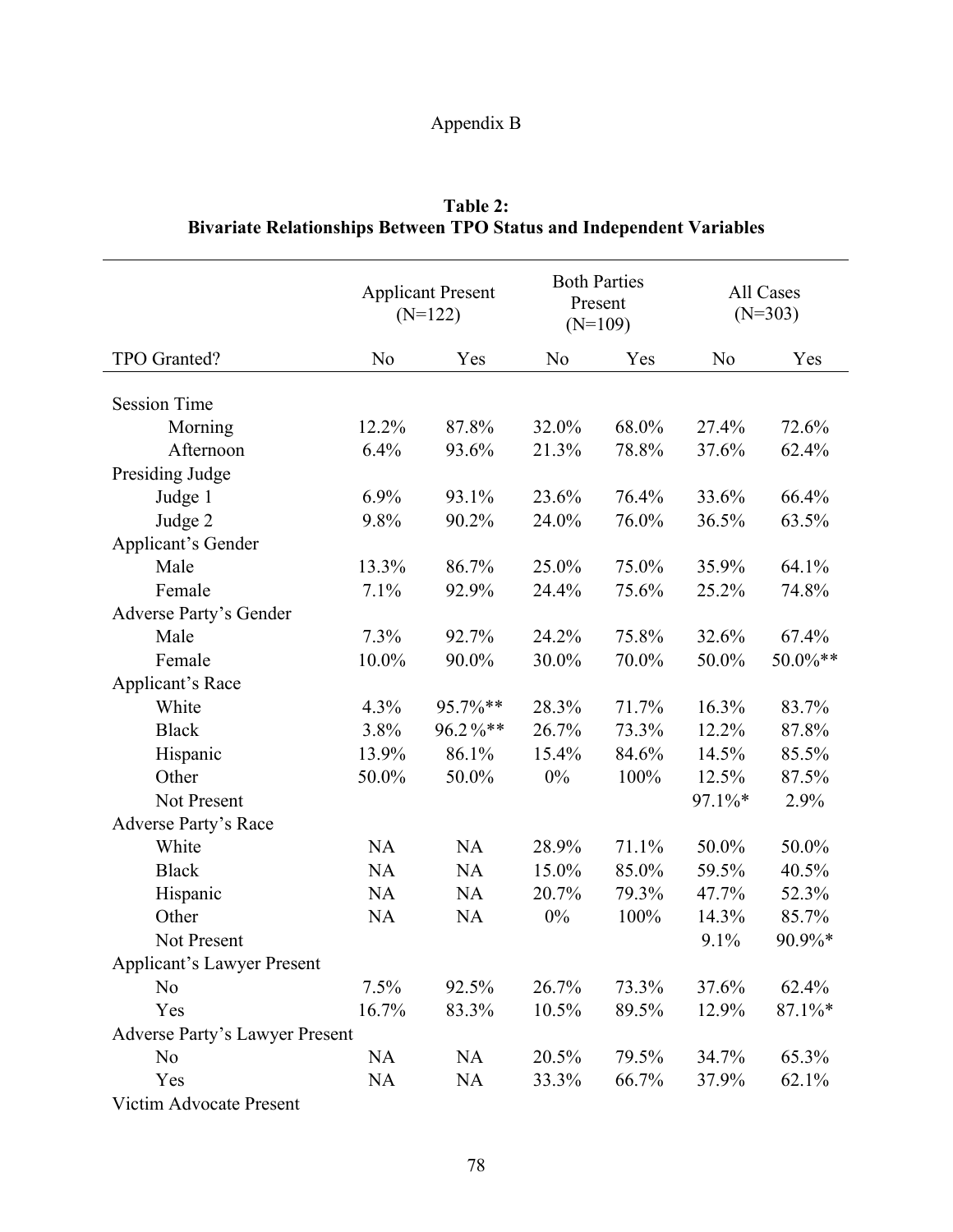| N <sub>0</sub>                            | 11.1%     | 88.9%  | 24.4% | 75.6% | 40.2% | 59.8%   |
|-------------------------------------------|-----------|--------|-------|-------|-------|---------|
| Yes                                       | $0\%$     | 100%** | 21.1% | 78.9% | 8.3%  | 91.7%*  |
| <b>Translator Present</b>                 |           |        |       |       |       |         |
| N <sub>o</sub>                            | 8.5%      | 91.5%  | 24.7% | 75.3% | 36.7% | 63.3%   |
| Yes                                       | 7.7%      | 92.3%  | 16.7% | 83.3% | 18.5% | 81.5%** |
| <b>Informal Support for Applicant</b>     |           |        |       |       |       |         |
| N <sub>0</sub>                            | 10.5%     | 89.5%  | 26.7% | 73.3% | 42.0% | 58.0%   |
| Yes                                       | 3.0%      | 97.0%  | 16.7% | 83.3% | 9.5%  | 90.5%*  |
| <b>Informal Support For Adverse Party</b> |           |        |       |       |       |         |
| N <sub>o</sub>                            | <b>NA</b> | NA     | 24.7% | 75.3% | 35.7% | 64.3%   |
| Yes                                       | <b>NA</b> | NA     | 18.8% | 81.3% | 23.5% | 76.5%   |
| <b>Children Mentioned</b>                 |           |        |       |       |       |         |
| N <sub>o</sub>                            | 8.9%      | 91.1%  | 31.0% | 69.0% | 45.5% | 54.5%   |
| Yes                                       | 7.5%      | 92.5%  | 19.0% | 81.0% | 16.8% | 83.2%*  |
| Weapon Mentioned                          |           |        |       |       |       |         |
| N <sub>0</sub>                            | 9.9%      | 90.1%  | 24.7% | 75.3% | 38.3% | 61.7%   |
| Yes                                       | 0%        | 100%   | 16.7% | 83.3% | 6.7%  | 93.3%*  |
| <b>Abuse Mentioned</b>                    |           |        |       |       |       |         |
| N <sub>0</sub>                            | 12.2%     | 87.8%  | 17.2% | 82.8% | 53.1% | 46.9%   |
| Yes                                       | 5.7%      | 94.3%  | 26.3% | 73.7% | 17.0% | 83.0%*  |
| Type of Abuse Mentioned                   |           |        |       |       |       |         |
| Physical                                  | 8.7%      | 91.3%  | 23.5% | 76.5% | 17.1% | 82.9%   |
| Verbal                                    | 14.3%     | 85.7%  | 33.3% | 66.7% | 26.3% | 73.7%   |
| Other                                     | $0\%$     | 100%   | 44.4% | 55.6% | 26.7% | 73.3%   |
| <b>Multiple Forms</b>                     | 2.9%      | 97.1%  | 21.1% | 78.9% | 12.5% | 87.5%   |
| <b>Parties Present</b>                    |           |        |       |       |       |         |
| None                                      |           |        |       |       | 50.0% | 50.0%   |
| Applicant only                            |           |        |       |       | 8.4%  | 91.6%*  |
| Adverse Party only                        |           |        |       |       | 98.5% | 1.5%    |
| <b>Both Parties</b>                       |           |        |       |       | 23.8% | 76.2%   |
|                                           |           |        |       |       |       |         |

Notes: \*=Significant Chi-Square value at  $p < 0.05$ 

\*\*= Significant Chi-Square value at p <.10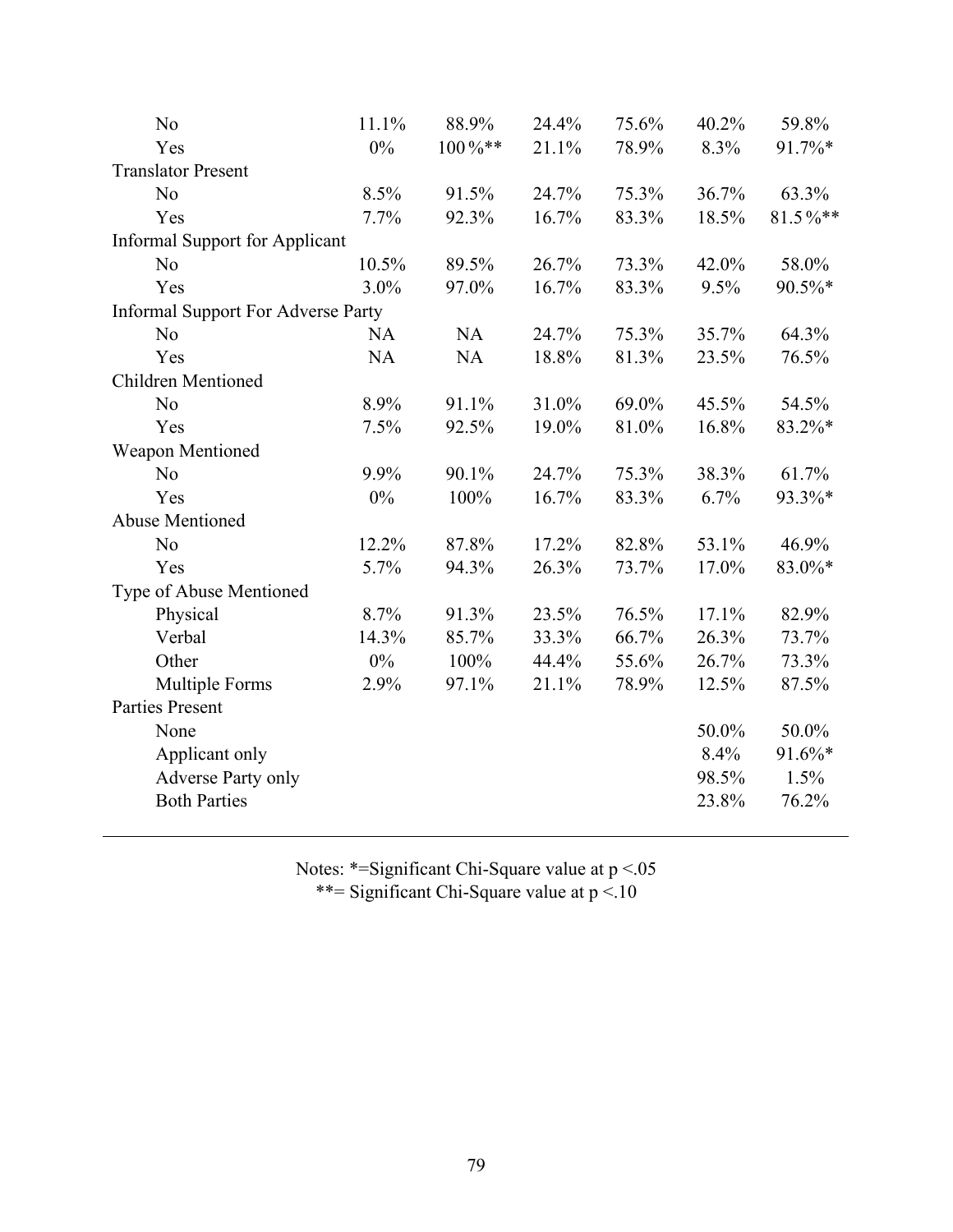# Appendix C

# **Table 3: Bivariate Relationship TPO Length and Independent Variables**

|                                       |           | <b>Applicant Present</b><br>$(N=109)$ |          | <b>Both Parties Present</b><br>All Cases<br>$(N=80)$<br>$(N=191)$ |          |           |
|---------------------------------------|-----------|---------------------------------------|----------|-------------------------------------------------------------------|----------|-----------|
| TPO Length?                           | $< 6$ Mo  | $> 6$ Mo                              | $< 6$ Mo | $> 6$ Mo                                                          | $< 6$ Mo | $> 6$ Mo  |
| <b>Session Time</b>                   |           |                                       |          |                                                                   |          |           |
| Morning                               | 72.7%     | 27.3%                                 | 92.3%    | 7.7%                                                              | 78.3%    | 21.7%     |
| Afternoon                             | 51.5%     | 48.3%*                                | 58.6%    | 41.4%*                                                            | 54.8%    | 45.2%*    |
| Presiding Judge                       |           |                                       |          |                                                                   |          |           |
| Judge 1                               | 61.5%     | 38.5%                                 | 81.6%    | 18.4%                                                             | 69.2%    | 30.8%     |
| Judge 2                               | 55.3%     | 44.7%                                 | 45.5%    | 54.5%*                                                            | 51.9%    | 48.1%*    |
| Applicant's Gender                    |           |                                       |          |                                                                   |          |           |
| Male                                  | 66.7%     | 33.3%                                 | 70.0%    | 30.0%                                                             | 68.2%    | 31.8%     |
| Female                                | 57.0%     | 43.0%                                 | 62.7%    | 37.3%                                                             | 59.3%    | 40.7%     |
| Adverse Party's Gender                |           |                                       |          |                                                                   |          |           |
| Male                                  | 56.1%     | 43.9%                                 | 62.3%    | 37.7%                                                             | 58.3%    | 41.7%     |
| Female                                | 88.9%     | $11.1 \%$ **                          | 85.7%    | 14.3%                                                             | 87.5%    | $12.5\%*$ |
| Applicant's Race                      |           |                                       |          |                                                                   |          |           |
| White                                 | 59.5%     | 40.5%                                 | 64.5%    | 35.5%                                                             | 61.6%    | 38.4%     |
| <b>Black</b>                          | 50.0%     | 50.0%                                 | 45.5%    | 54.4%                                                             | 48.6%    | 51.4%     |
| Hispanic                              | 60.7%     | 39.3%                                 | 77.8%    | 22.2%                                                             | 67.4%    | 32.6%     |
| Other                                 | 100%      | $0\%$                                 | 80.0%    | 20.0%                                                             | 83.3%    | 16.7%     |
| Not Present                           |           |                                       |          |                                                                   | 50.0%    | 50.0%     |
| <b>Adverse Party's Race</b>           |           |                                       |          |                                                                   |          |           |
| White                                 | <b>NA</b> | <b>NA</b>                             | 64.0%    | 36.0%                                                             | 61.5%    | 38.5%     |
| <b>Black</b>                          | <b>NA</b> | <b>NA</b>                             | 58.8%    | 41.2%                                                             | 58.8%    | 41.2%     |
| Hispanic                              | <b>NA</b> | <b>NA</b>                             | 73.7%    | 26.3%                                                             | 73.7%    | 26.3%     |
| Other                                 | <b>NA</b> | <b>NA</b>                             | 80.0%    | 20.0%                                                             | 80.0%    | 20.0%     |
| Not Present                           |           |                                       |          |                                                                   | 59.0%    | 41.0%     |
| <b>Applicant's Lawyer Present</b>     |           |                                       |          |                                                                   |          |           |
| N <sub>0</sub>                        | 56.0%     | 44.0%                                 | 61.4%    | 38.6%                                                             | 58.0%    | 42.0%     |
| Yes                                   | 87.5%     | $12.5 \%$ **                          | 78.6%    | 21.4%                                                             | 81.8%    | 18.2%*    |
| <b>Adverse Party's Lawyer Present</b> |           |                                       |          |                                                                   |          |           |
| N <sub>o</sub>                        | <b>NA</b> | <b>NA</b>                             | 57.1%    | 42.9%                                                             | 58.0%    | 42.0%     |
| Yes                                   | <b>NA</b> | <b>NA</b>                             | 93.3%    | $6.7\%*$                                                          | 93.3%    | $6.7\%*$  |
| Victim Advocate Present               |           |                                       |          |                                                                   |          |           |
| N <sub>0</sub>                        | 66.7%     | 33.3%                                 | 64.3%    | 35.7%                                                             | 65.4%    | 34.6%     |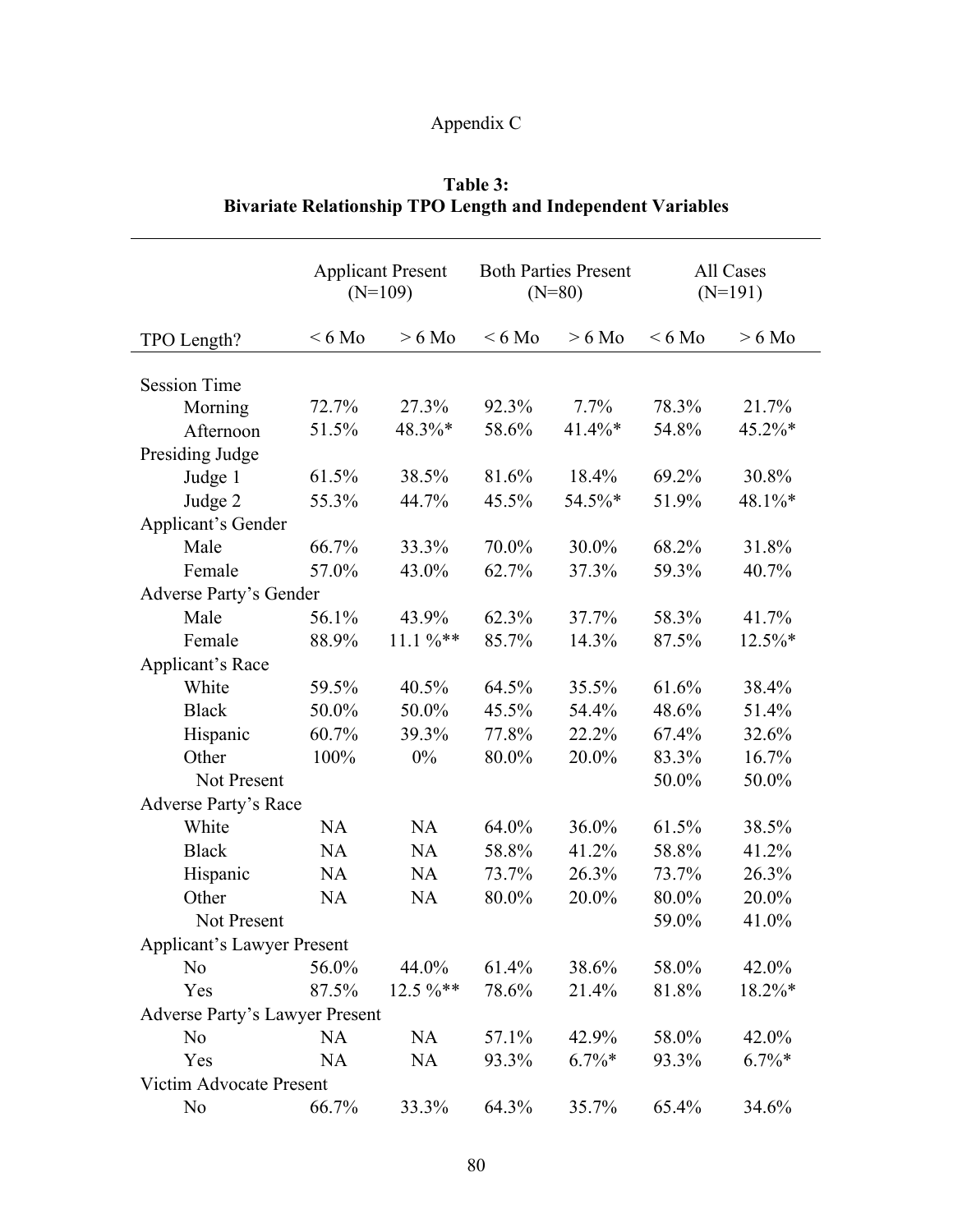| Yes                                       | 37.0%     | 63.0%*    | 66.7% | 33.3%        | 47.6% | 52.4%*   |
|-------------------------------------------|-----------|-----------|-------|--------------|-------|----------|
| <b>Translator Present</b>                 |           |           |       |              |       |          |
| N <sub>0</sub>                            | 58.0%     | 42.0%     | 60.7% | 39.3%        | 58.9% | 41.1%    |
| Yes                                       | 63.6%     | 36.4%     | 90.0% | $10.0\,\%**$ | 76.2% | 23.8%    |
| <b>Informal Support for Applicant</b>     |           |           |       |              |       |          |
| N <sub>0</sub>                            | 59.7%     | 40.3%     | 63.8% | 36.2%        | 61.2% | 38.8%    |
| Yes                                       | 56.3%     | 43.8%     | 66.7% | 33.3%        | 60.7% | 39.3%    |
| <b>Informal Support for Adverse Party</b> |           |           |       |              |       |          |
| N <sub>0</sub>                            | <b>NA</b> | <b>NA</b> | 58.6% | 41.4%        | 58.5% | 41.5%    |
| Yes                                       | <b>NA</b> | <b>NA</b> | 92.3% | $7.7\%*$     | 92.3% | $7.7\%*$ |
| Children Mentioned                        |           |           |       |              |       |          |
| N <sub>0</sub>                            | 56.3%     | 43.8%     | 57.7% | 42.3%        | 57.1% | 42.9%    |
| Yes                                       | 62.9%     | 37.1%     | 68.9% | 31.1%        | 65.4% | 34.6%    |
| Weapon Mentioned                          |           |           |       |              |       |          |
| N <sub>0</sub>                            | 60.2%     | 39.8%     | 63.9% | 36.1%        | 61.6% | 38.4%    |
| Yes                                       | 50.0%     | 50.0%     | 70.0% | 30.0%        | 57.7% | 42.3%    |
| <b>Abuse Mentioned</b>                    |           |           |       |              |       |          |
| N <sub>o</sub>                            | 76.9%     | 23.1%     | 57.1% | 42.9%        | 69.4% | 30.6%    |
| Yes                                       | 46.7%     | 53.3%*    | 68.0% | 32.0%        | 56.4% | 43.6%**  |
| Type of Abuse of Mentioned                |           |           |       |              |       |          |
| Physical                                  | 42.1%     | 57.9%     | 45.5% | 54.5%        | 43.3% | 56.7%    |
| Verbal                                    | 50.0%     | 50.0%     | 85.7% | 14.3%**      | 69.2% | 30.8%    |
| Other                                     | 40.0%     | $60.0\%$  | 40.0% | $60.0\%$     | 40.0% | $60.0\%$ |
| Multiple                                  | 50.0%     | 50.0%     | 77.8% | 22.2 %       | 63.2% | 36.8%    |
| <b>Parties Present</b>                    |           |           |       |              |       |          |
| None                                      |           |           |       |              | 100%  | $0\%$    |
| Applicant only                            |           |           |       |              | 58.6% | 41.4%    |
| <b>Adverse Party only</b>                 |           |           |       |              | 0%    | 100%     |
| <b>Both Parties</b>                       |           |           |       |              | 64.8% | 35.2%    |
|                                           |           |           |       |              |       |          |

Notes: \*=Significant Chi-Square value at  $p < 0.05$ \*\*=Significant Chi-Square value at p <.10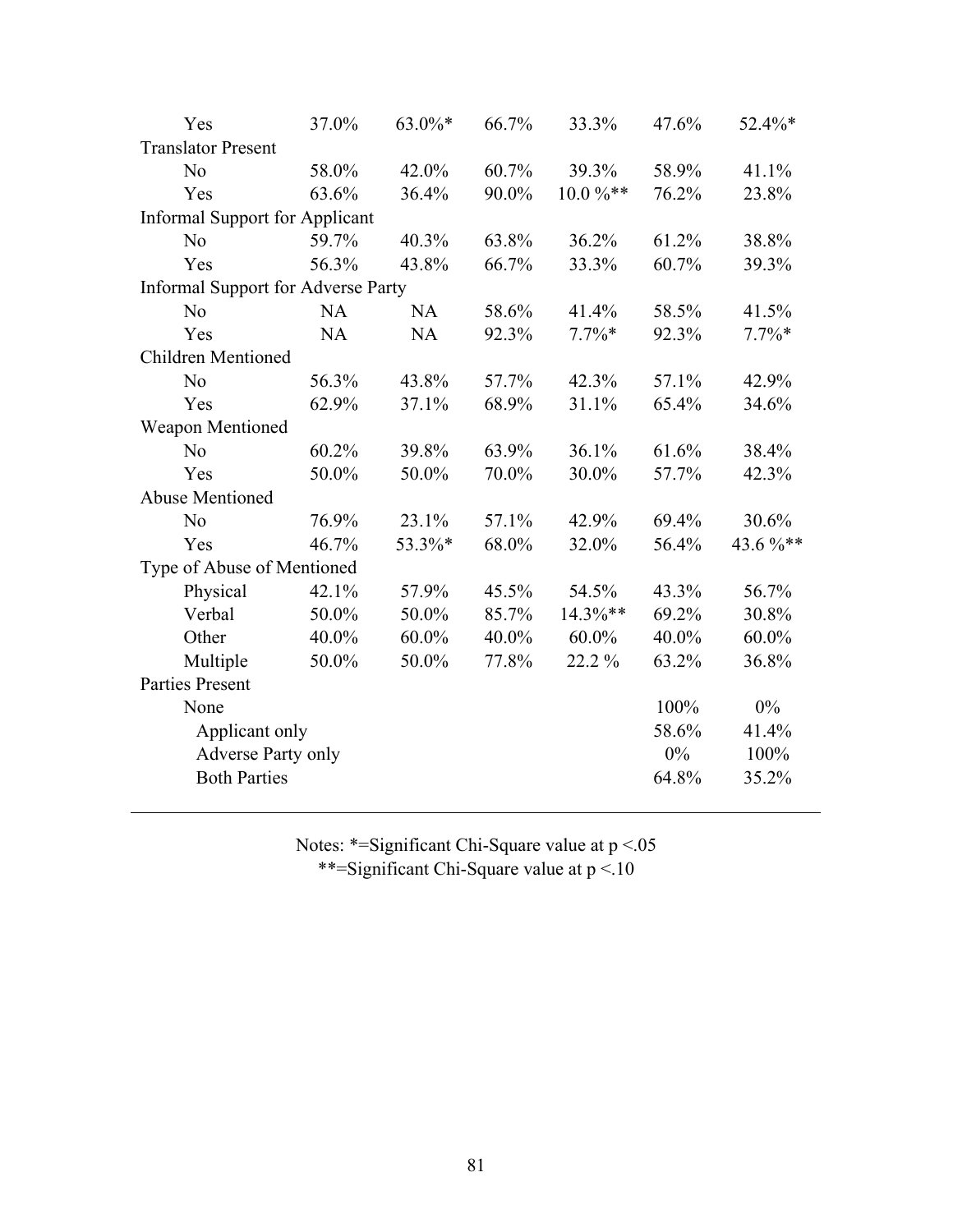# Appendix D

| Table 4:                                                             |
|----------------------------------------------------------------------|
| Multivariate Analysis for PO Granted & PO Length when only Applicant |
| is Present                                                           |

| Independent<br>Variables               | PO Granted<br>$(N=108)$ |        | PO Length<br>$(N=94)$ |         |  |
|----------------------------------------|-------------------------|--------|-----------------------|---------|--|
|                                        | B                       | Exp(B) | B                     | Exp(B)  |  |
|                                        |                         |        |                       |         |  |
| <b>Session Time</b>                    | .48                     | 1.62   | .61                   | 1.84    |  |
| Presiding Judge                        | .12                     | 1.12   | .89                   | 2.43    |  |
| Applicant's Gender                     | .44                     | 1.55   | .49                   | 1.63    |  |
| Applicant's Race                       | $-1.05$                 | .35    | .01                   | 1.01    |  |
| <b>Applicant's Lawyer Present</b>      | $-.51$                  | .60    | $-.65$                | .52     |  |
| Victim Advocate Present                | NA.                     | NA.    | 1.16                  | $3.18*$ |  |
| <b>Translator Present</b>              | .05                     | 1.05   | $-.47$                | .62     |  |
| <b>Informal Support Person Present</b> | 1.10                    | 3.00   | .13                   | 1.14    |  |
| Children Mentioned                     | .28                     | 1.33   | $-.58$                | .56     |  |
| <b>Weapon Mentioned</b>                | NA.                     | NA.    | .25                   | 1.29    |  |
| Abuse Mentioned                        | .43                     | 1.54   | 1.62                  | $5.04*$ |  |
|                                        |                         |        |                       |         |  |

Note:  $* p < .05$ 

 $NA =$  cannot compute odds ratio due to 0 cell frequencies with some categories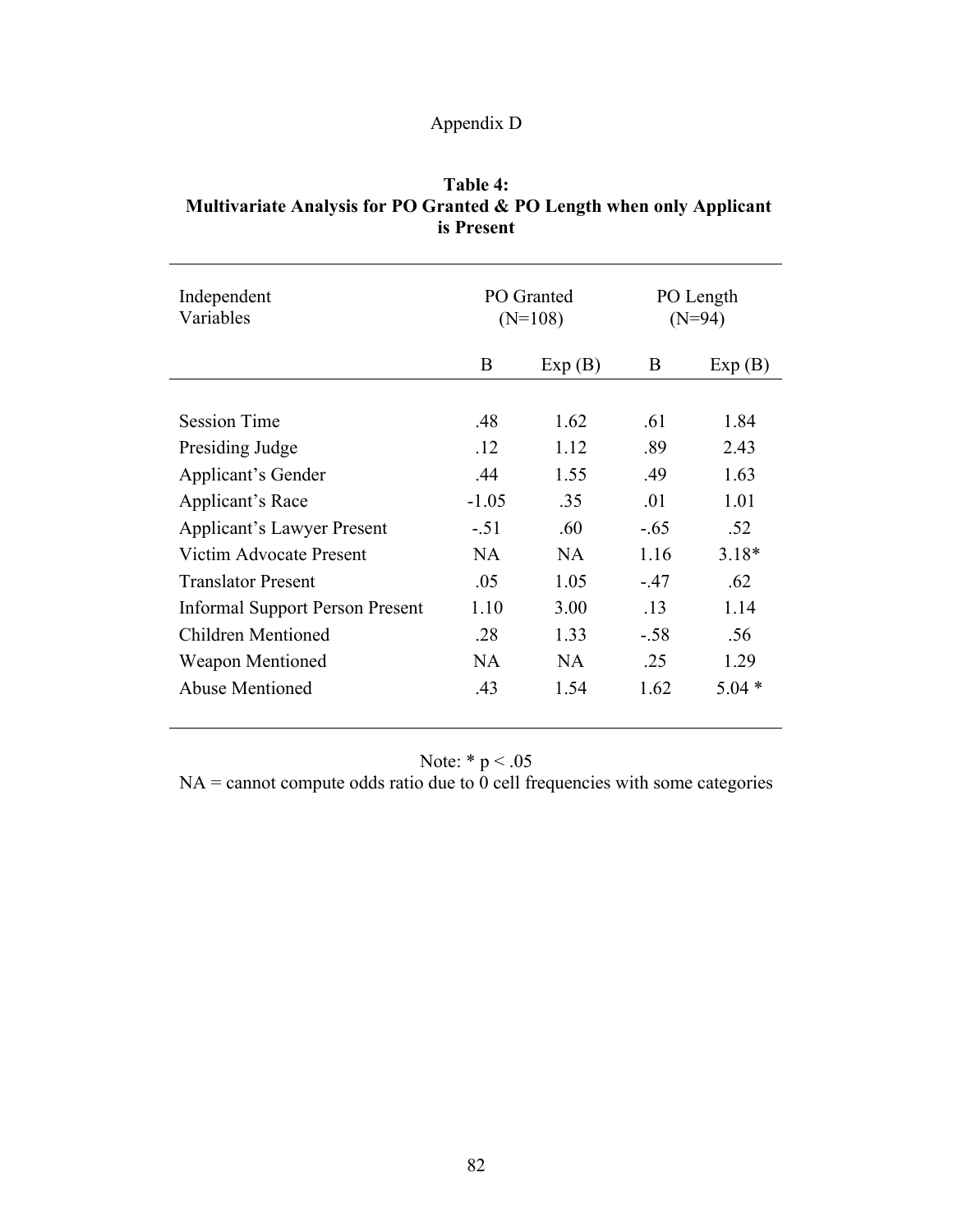# Appendix E

| Table 5:                                                             |
|----------------------------------------------------------------------|
| Multivariate Analysis for PO Granted & PO Length when Both Applicant |
| and Adverse are Present                                              |

| Independent<br>Variables                  | PO Granted<br>$(N=92)$ |          | PO Length<br>$(N=65)$ |           |
|-------------------------------------------|------------------------|----------|-----------------------|-----------|
|                                           | B                      | Exp(B)   | B                     | Exp(B)    |
| <b>Session Time</b>                       | 2.03                   | $7.58*$  | 1.63                  | 5.09      |
| Presiding Judge                           | 0.02                   | 1.021    | 2.64                  | $14.06*$  |
| Applicant's Gender                        | $-1.47$                | 0.23     | 1.10                  | 3.01      |
| Adverse Party's Gender                    | $-1.21$                | 0.30     | $-2.95$               | 0.05      |
| Applicant's Race                          | 0.88                   | 2.42     | 0.05                  | 1.05      |
| Adverse Party's Race                      | 0.69                   | 2.00     | $-0.49$               | 0.61      |
| <b>Applicant's Lawyer Present</b>         | 1.90                   | $6.71**$ | 0.20                  | 1.23      |
| <b>Adverse Party's Lawyer Present</b>     | $-1.69$                | $.18*$   | $-2.28$               | 0.10      |
| Victim Advocate Present                   | 0.42                   | 1.52     | $-1.59$               | 0.20      |
| <b>Translator Present</b>                 | $-0.62$                | 0.54     | $-2.50$               | 0.08      |
| Informal Support for Applicant            | 0.91                   | 2.48     | 1.86                  | $6.42**$  |
| <b>Informal Support for Adverse Party</b> | 0.83                   | 2.30     | $-3.82$               | $.022*$   |
| <b>Children Mentioned</b>                 | 1.55                   | $4.70*$  | $-0.84$               | 0.43      |
| <b>Weapon Mentioned</b>                   | 0.34                   | 1.41     | .2.57                 | $13.10**$ |
| <b>Abuse Mentioned</b>                    | $-1.31$                | 0.27     | 0.68                  | 1.97      |

Note: \*  $p < .05$  \* \*  $p < .10$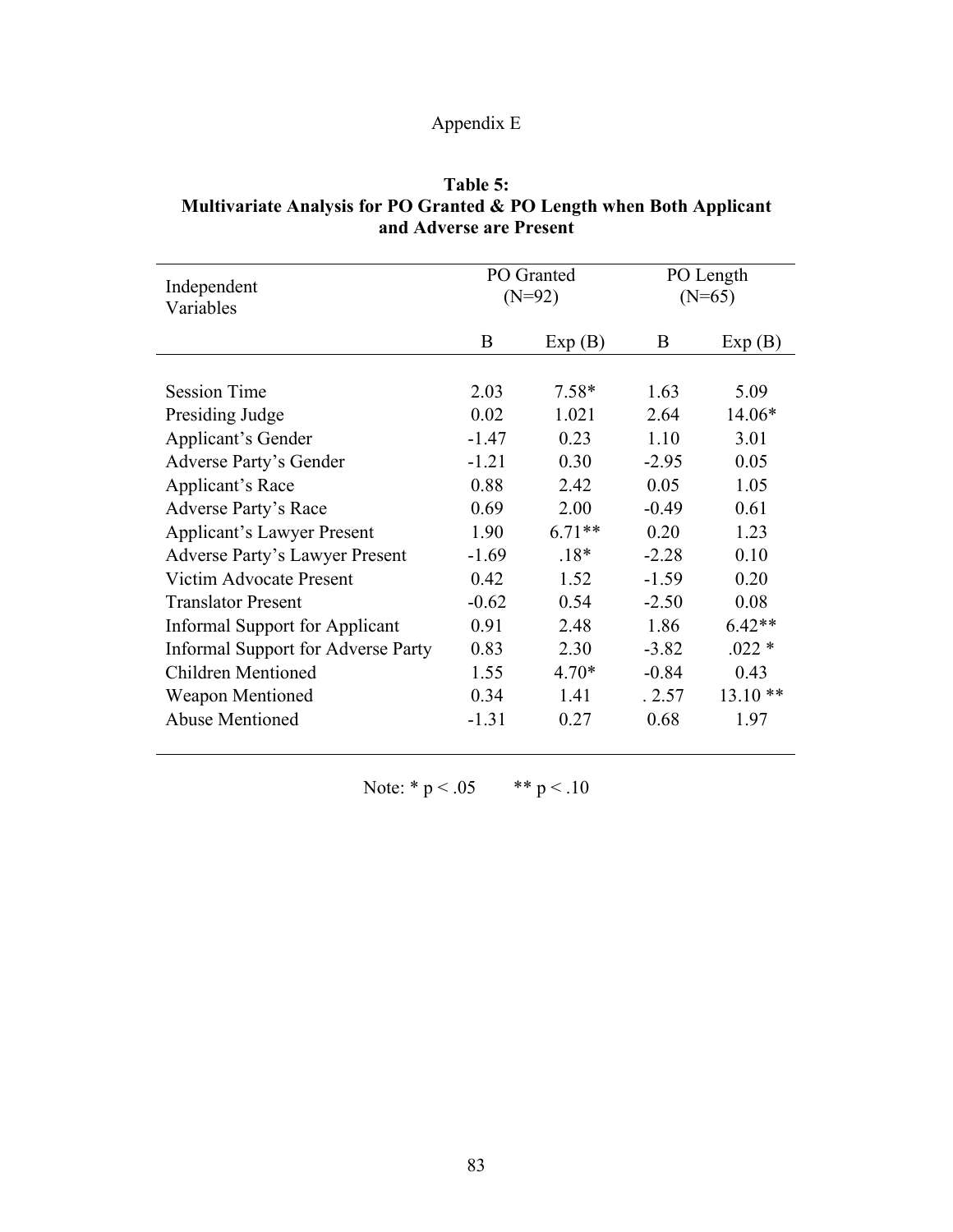# Appendix F

| Table 15:                                                      |
|----------------------------------------------------------------|
| <b>Violence Intervention Program Services Report – Summary</b> |

| Year |           | <b>Total</b><br><b>Hearings</b> |              |       |
|------|-----------|---------------------------------|--------------|-------|
|      | In Office | By Fax                          | <b>Total</b> |       |
| 2010 | 6,096     | 1,997                           | 8,093        | 8,152 |
| 2011 | 5,768     | 1,983                           | 7,751        | 7,102 |
| 2012 | 5,603     | 1,906                           | 7,509        | 8,780 |
| 2013 | 5,563     | 1,819                           | 7,382        | 8,837 |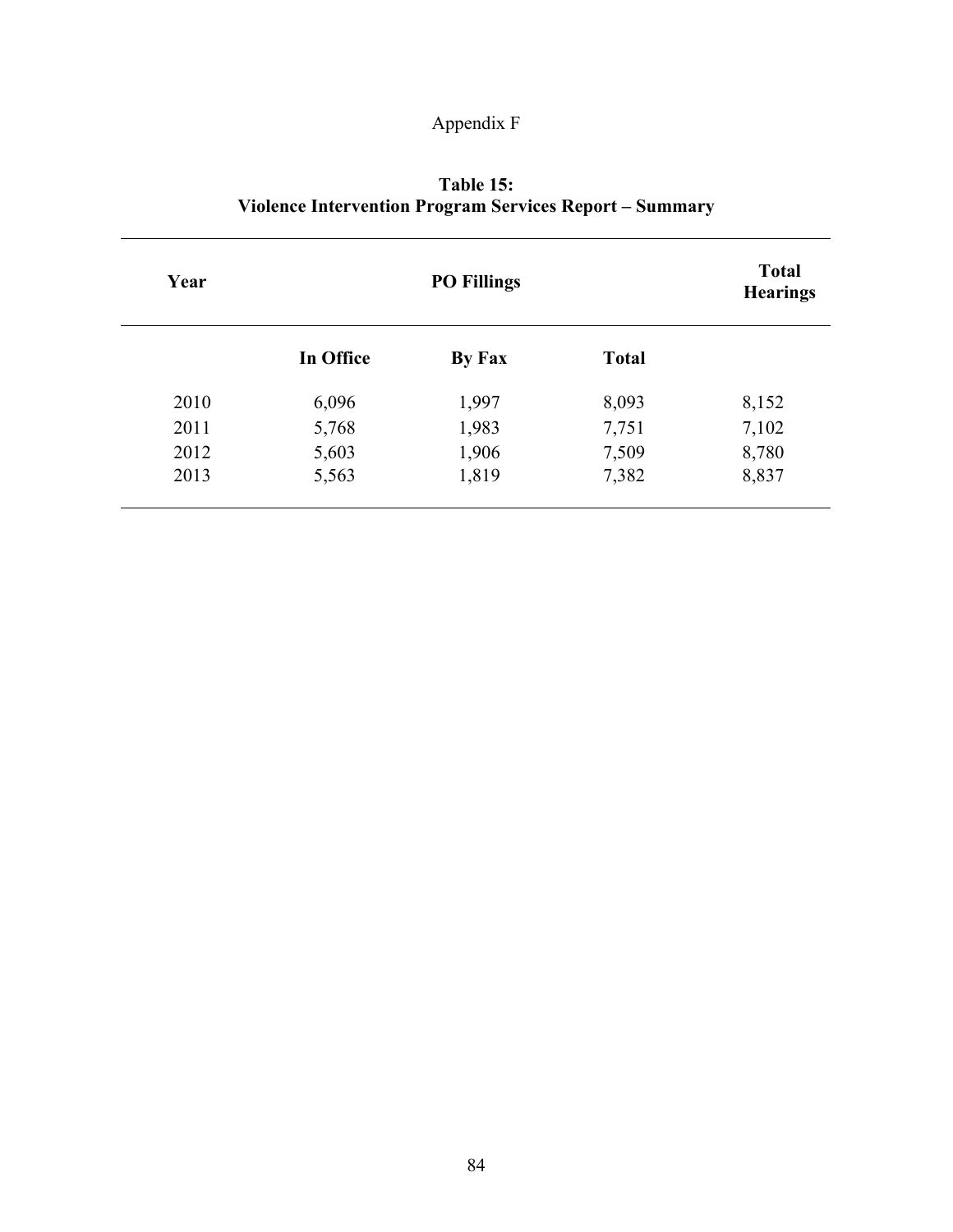### Appendix G

### **Example of court transcript from 2/27/2014**

### "**FIRST CASE**

A young Hispanic man enters the courtroom. He has redish brown hair, no facial hair. He is wearing slacks and a white button up shirt. He seems to be in his mid- to late- 20s. There is a young woman that enters the courtroom after him. She sits behind him on the adverse party side.

A blond female, same age bracket, follows behind the adverse party and young woman that just entered. She is wearing a simple skirt and shirt. Her hands are crossed in front of her while she moves to the right and sits where the applicant sits. She is also Hispanic. Seems like she recently dyed her hair to be very very blond.

There are two other young women that enter after her. They sit in the same row as me  $$ the second row – still behind the adverse party. My feeling is that these two women are a sister and a friend? Both sisters? They both seem concerned and are watching the applicant from that second row where they are seated.

 $\rightarrow$  Note: It is interesting that there are not any available seats BEHIND the applicant. Everyone has to sit behind adverse party. The applicant literally has no one supporting her from behind. If applicant has a lawyer or advocate, they sit on the side of her. There are no general seating behind her.

A translator enters the courtroom. This translator is an older female in her mid 40s. While she enters the courtroom, she is mentioning something about a divorce to the Marshall. Maybe they are talking about a mutual courtroom friend? Or a previous case? That conversation is unclear to me. What is clear is that the translator and Marshall seem to be comfortable and friendly towards one another.

They are both sworn in [and I missed the case number]

Judge: We are here on a request to extend the existing TPO that was issued on February  $[ \ ]$ of two thousand and fourteen. Is that correct?

## Applicant: Yes.

The Judge looks at the applicant and says, "Okay." Then he immediately states, "I have read your request and the threats described rise to the level of threats we consider domestic violence. There is a basis to extend the P.O."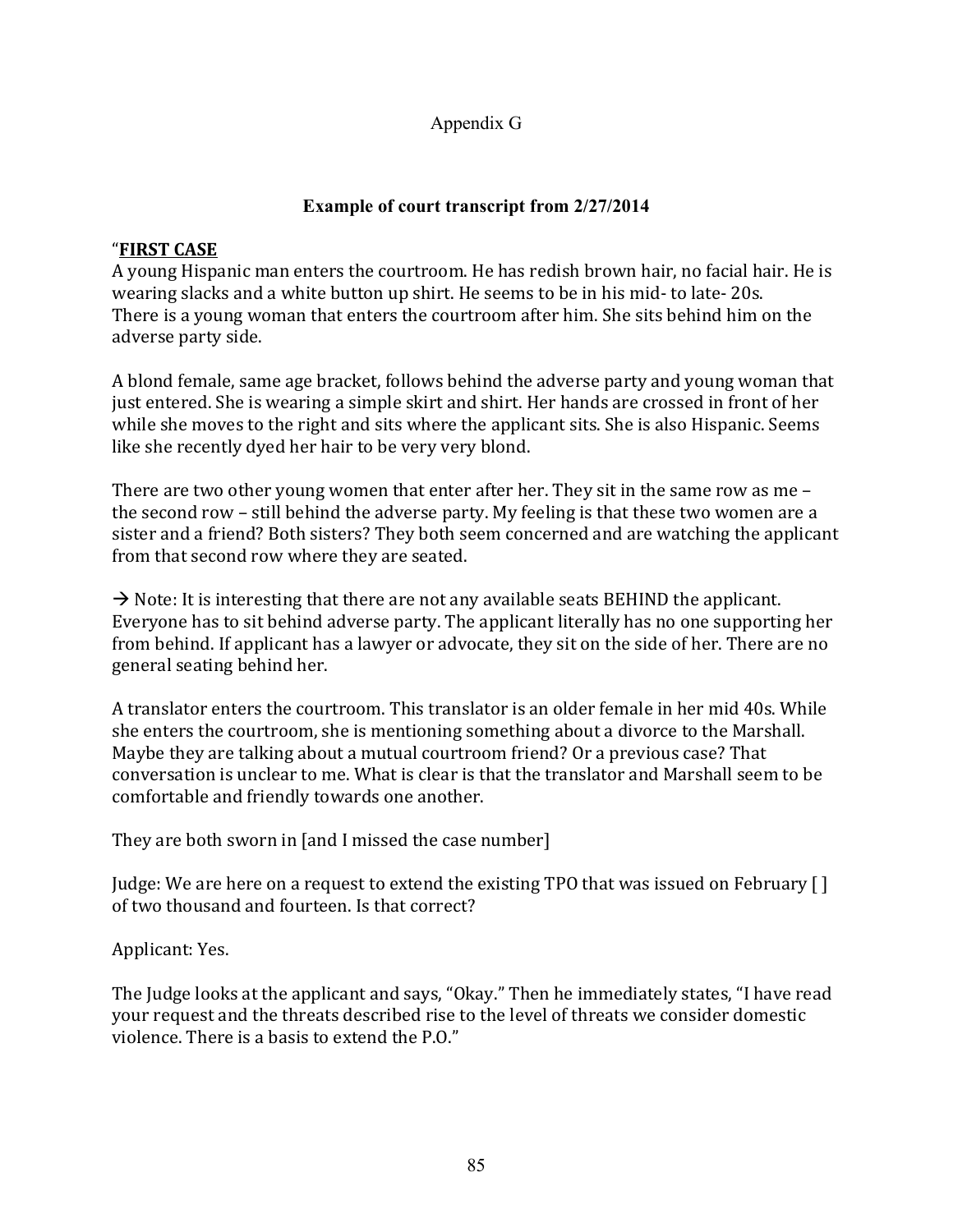After the translator delivers this news, the blond applicant shakes her head in an affirmative but does not say anything. The adverse party is looking down at the desk not saying anything.

The Judge continues, "However, we do need to resolve adverse party's visitation. Because it seems as though he took one of the children and you had some concerns about that."

Applicant says, "Yes."

The Judge looks down at the paperwork and then back up at the applicant and says, "What is this about a timeshare? Do you mean a timeshare or do you mean the time that you need to share with him because of visitation rights? Is this something that you are waiting to resolve at the family court hearing?"

The translator looks at the applicant and speaks Spanish quickly.

Applicant says nothing. She looks confused.

The Judge continues, "He is the father of your children. A 2 and 3 year old and a baby, is that correct?"

Applicant shakes her head in the affirmative.

Judge: And you're not working?

Applicant: No. That was before I had the baby. I was not working before November. Then I had the baby. Now I'm working.

Judge: Okay. So what is your schedule?

Adverse Party: I don't have a fixed schedule. Sometimes I work weekends. Sometimes not. It's whatever she decides.

Judge: So, you can let her decide?

Adverse Party starts crying lightly while looking down at the table, "It's been a month since I've seen the baby."

The Marshall brings over a box of Kleenex to the adverse party. The applicant is not crying. She looks stoic and calm. She is looking down at the table in front of her. I notice that she is chewing gum.

Judge: Okay, so let's figure out a schedule for visitation.

Adverse Party: Weekends are fine. Whatever she wants.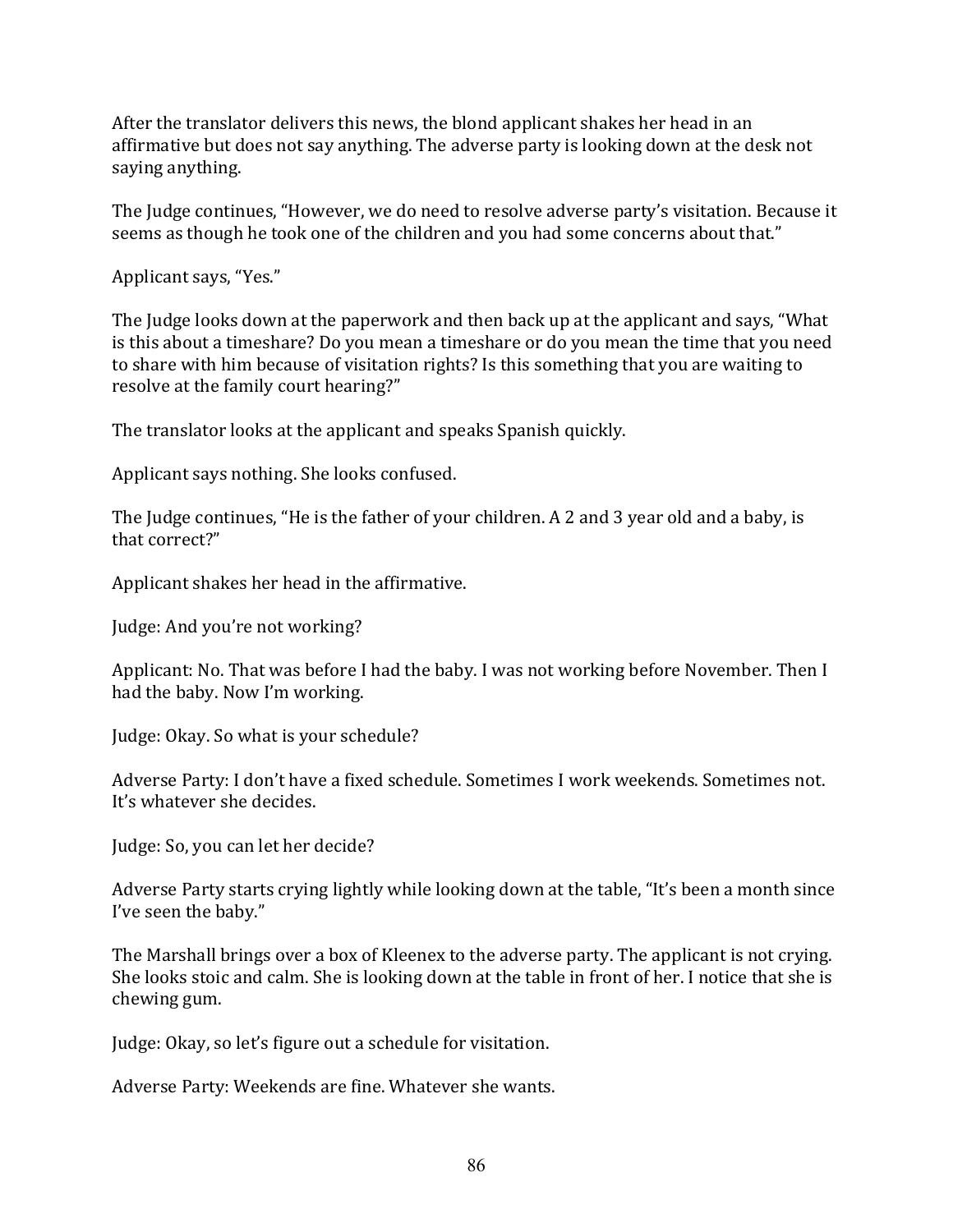He takes the Kleenex and whips his eyes and nose. He looks over at the applicant and continues, "I want you, to prove to you that I'm not taking drugs and what matters most to me is family and children."

The Marshall asks him to look forward towards the Judge.

The Judge responds, "I hear you. I do. But you two are not on the same page here."

Adverse Party is still looking at the Judge and responds, "I'm upset because she wants to accuse me all the time. About everything. She doesn't care about me. She moved and is living with her father,"

Judge, to applicant: Is that where you are living now?

Applicant: Yes. Because he hit me and I was afraid. Applicant starts crying. The Marshall walks over to the adverse party and grabs the Kleenex box from him and then offers it to the applicant.

Judge: What was it specifically that made you afraid? Applicant: He threatened to cut off the part of the anatomy that only a woman has. And then, and then feed it to the dogs.

Adverse party interrupts: That's because of the photos! The Judge holds up his hands as if he is signaling to the adverse party to be quiet. The Judge says, "Okay okay let the interpreter catch up."

Applicant continues, "I was not working because of the baby. I will live there, with my father, until I find work."

Judge: Okay so your intent is to stay in your father's residence? With the children? Applicant: Yes. We got into an argument and I was so upset. I will remain there with my children. 

Adverse Party: I would like to be with my family. I am willing to do anything.

Judge, to adverse party, "What is your schedule?" Adverse party, "Can we do weekends?" and then he started crying again.

The Marshall walks over to the applicant and grabs the Kleenex. He passes it over to the adverse party.

Judge: Okay. The problem here is that you were very aggressive. Adverse Party: That's because she knows how to make me upset. Judge: She knows how to do that? Adverse Party: Yes. He (adverse party) looks over at the applicant and starts raising his voice.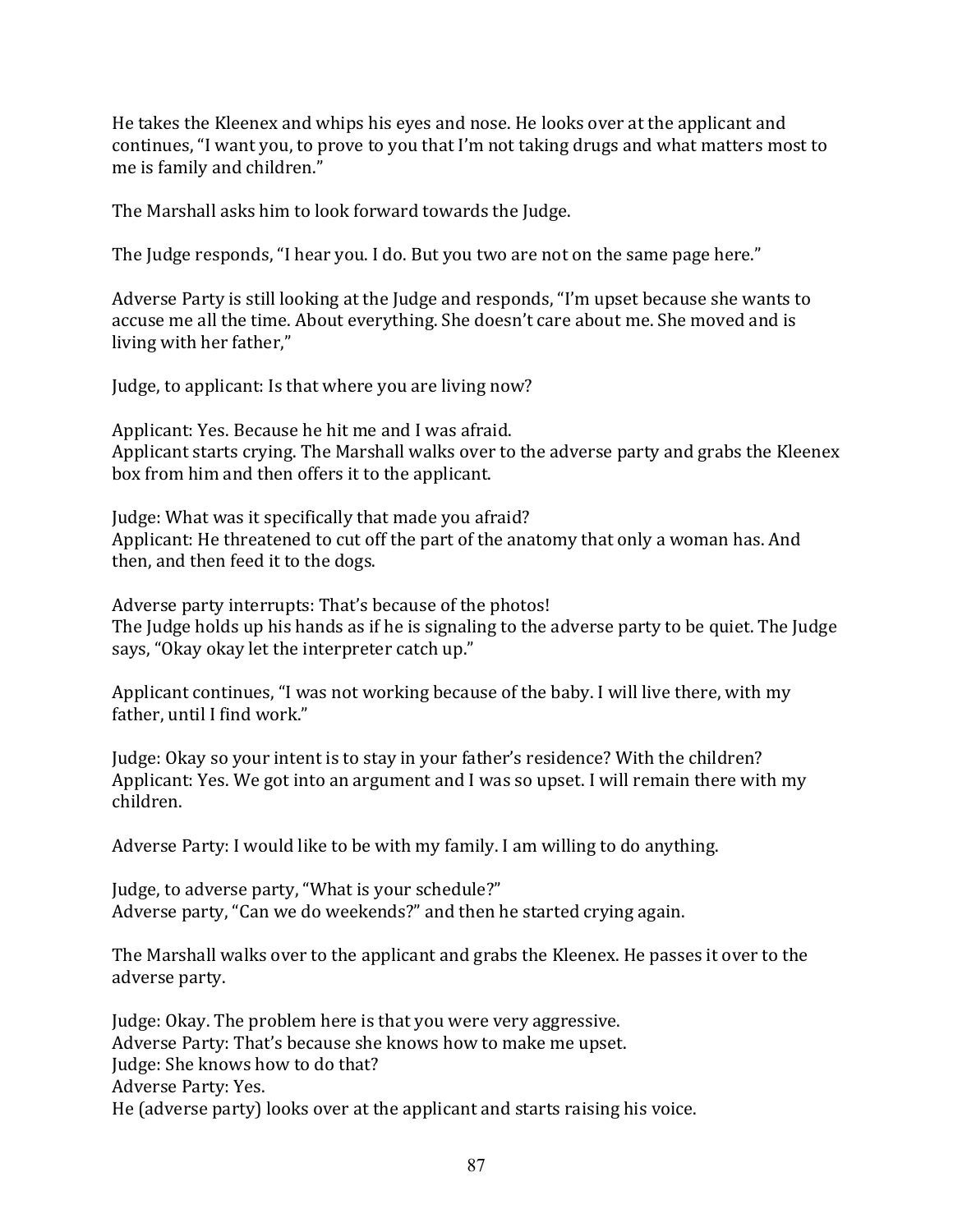The Marshall tells adverse party, "You can not speak to her" The translator is translating all of this.

The Judge looks at the applicant and continues, "He was aggressive with you. He threw a knife at you"

Applicant: Yes. He held it like a madman and threw it against the wall. Judge: When this happened, was he cooking with the knife? Was it on his person? Where did he get the knife?

Applicant: Yes.

The translator, at this point, looked at the Judge and kind of shrugged. Because the applicant was just asked several questions but responded, "Yes."

Judge: So he struck you? Slapped you?

Applicant: Yes. Ithen a pause while the applicant looks like she is about ready to cry again. The translator and the Judge are both looking at her. She continues] There was a Sunday. All day the baby was in the crib. I came home and he was aggressive and upset. I think he was taking drugs and using meth. I don't want my children there. With him. Like that. I would like the children supervised on visitations.

The adverse party is looking down and is shaking his head side-by-side. Adverse party starts to cry again.

Judge: The schedule with the 2 and 3 year old will be different than the schedule with the 3 month old. You two are not married. You are considered a common law wife but you are still not legally married.

Looking over at the applicant, "Is he on the birth certificate?"

Applicant: Yes.

Judge: So he signed an affidavit of paternity at the hospital?

Applicant: "Yes." Then she continued, "He wanted me to do a blood test at the hospital."

Judge: Are you currently breastfeeding?

Applicant: Yes.

Judge: Has he exercised any time with the baby these past three months? Since the baby was born?

Applicant: Only once. He took him to the store. I haven't left the baby with him because he didn't believe that it was his.

The adverse party interrupts: I was with her the whole time after he was born. He looks at the applicant and speaks something in Spanish that the translator does not repeat. The Marshal says, "Hey! You can't speak to her!"

Judge: Okay. Okay. How are we going to do the exchanges of the two children? Looking at the applicant: Is your father or your brother able to assist?

Applicant: Ill ask my brother to meet at a place where we can exchange children.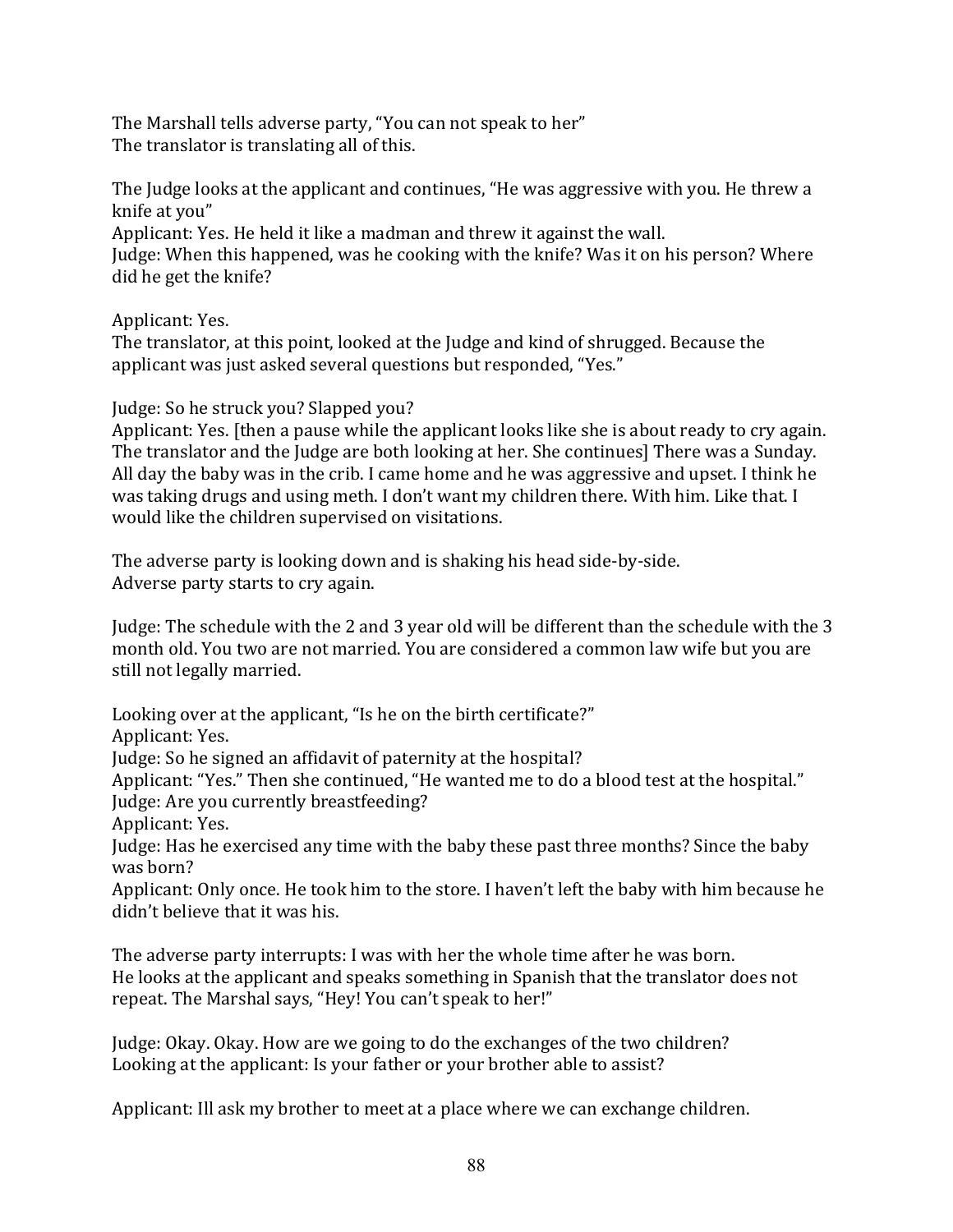Adverse Party: Yeah. By law the three children are my children. Judge: Yes. She wrote down that they were yours in the application.

The Judge signs the paperwork and announces, "I move to extend the PO until August  $[]$ , 2014. Saturday and Sunday visitation will occur from the hours of 9:00am until 4:00pm for the 2 boys."

Adverse party is crying and asks, "What about the other?" (meaning the baby) The Judge continues, "... and then from 9:00am until  $10:00$ am and again at  $3:00$ pm to 4:00pm for the 3 month old." During this ruling, the adverse party and applicant are both crying. 

The Judge continues, "This is a reminder to both of you that you can make changes to the visitation. I would do this through either a text or an email. And then you just need to let us know. For the three boys, child custody is set at \$200 per kid. That's \$600 dollars. Therefore, \$300 will be due on the 1<sup>st</sup> and the 15<sup>th</sup> of each month." Looking over at the applicant the Judge says, "And you're going to have your brother with you when you deliver the boys?" The applicant is still crying and shakes her head in the affirmative.

Judge: This is just temporary. Please get to family court and figure this out. This is a challenging case because of the age of the children. You two need to work together to figure this out.

Adverse Party: I am willing to do anything. I will go to therapy. Whatever she wants. Because it is important to me - family.

Judge, looking at the adverse party, explains what an extension is including how he can have absolutely no contact with her. The Judge also explains that he should not call or text or email her. That he needs to let her contact him, and only about the children. The Judge says, "For now, you need to treat this like you've never met. That's how little contact you should have." The adverse party starts crying again.

The Marshall walks over and hands him the Kleenex box again. He tells adverse party to take a seat while the applicant leaves the courtroom. Adverse party sits down in the first row of chairs. He is crying and looking at the paperwork with the ruling on it. He does not make eye contact with the applicant.

Applicant, with her head still down, and with her final paperwork, leaves the courtroom. The two other young women get up and follow her out of the courtroom. The friend of the adverse party is sitting behind him rubbing his back between his two shoulder blades. The translator follows and on her way out she talks to the Marshall and they make plans to catch up later.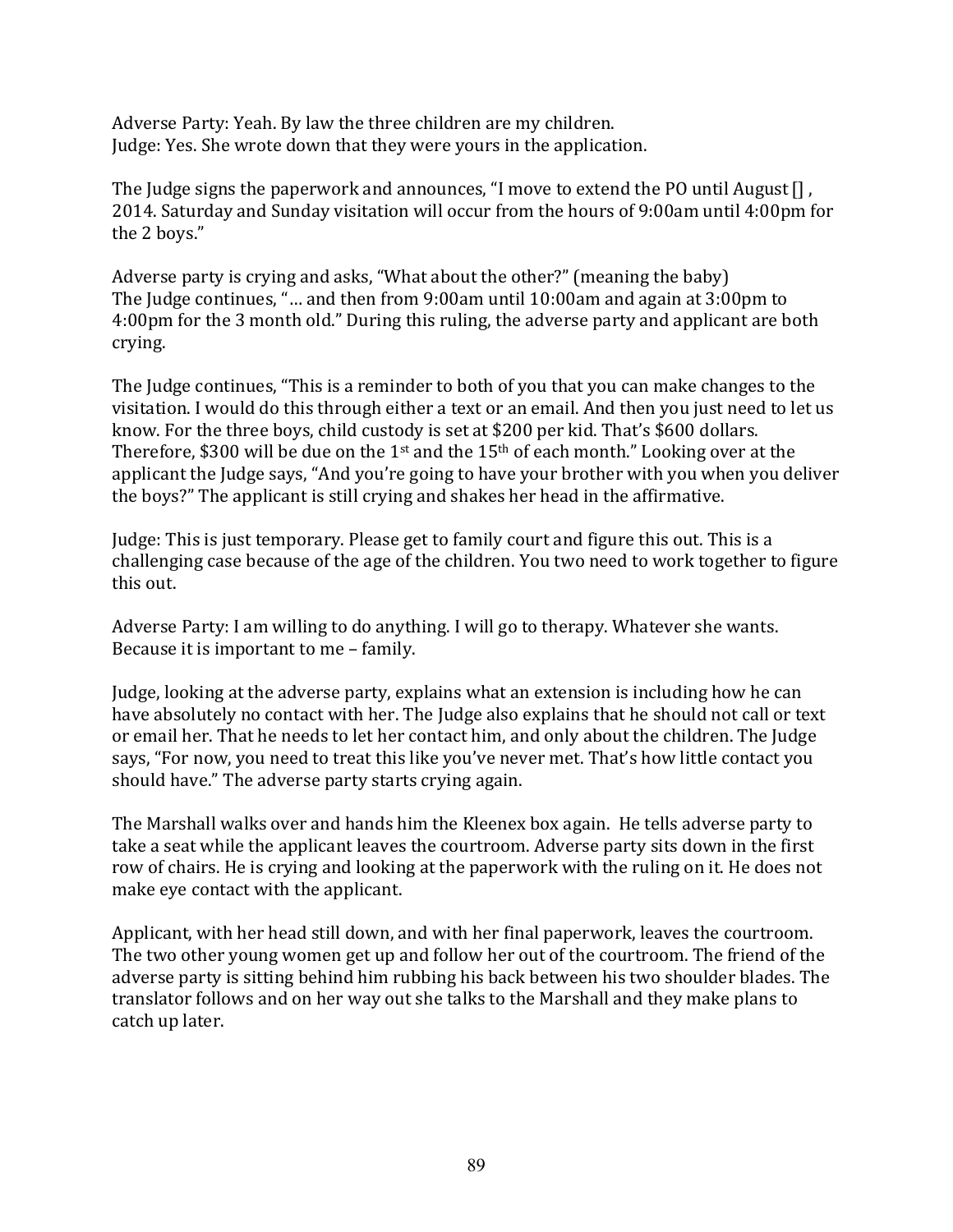# Appendix H

### **Table 16: Codebook**

| <b>Independent Variables</b>      | Values                                                                                                    |
|-----------------------------------|-----------------------------------------------------------------------------------------------------------|
| <b>Session Time</b>               | 0=morning session<br>1=afternoon session                                                                  |
| Presiding Judge                   | $0=$ Judge 1<br>$1 =$ Judge 2<br>9=missing info                                                           |
| Applicant's Gender                | $0$ = male<br>$l = female$<br>9=missing info                                                              |
| Adverse Party's Gender            | $0$ = male<br>$1 = female$<br>9=missing info                                                              |
| Applicant's Race                  | $0 =$ white<br>$l = black$<br>2=Hispanic<br>$3 =$ Other<br>$5$ = not present<br>$9$ = missing information |
| <b>Adverse Party's Race</b>       | $0$ = white<br>$l = black$<br>2=Hispanic<br>$3 =$ Other<br>$5$ = not present<br>$9$ = missing information |
| <b>Applicant's Lawyer Present</b> | $0 = nQ$<br>$1 = yes$                                                                                     |
| Adverse Party's Lawyer Present    | $0 = no$<br>$1 = yes$                                                                                     |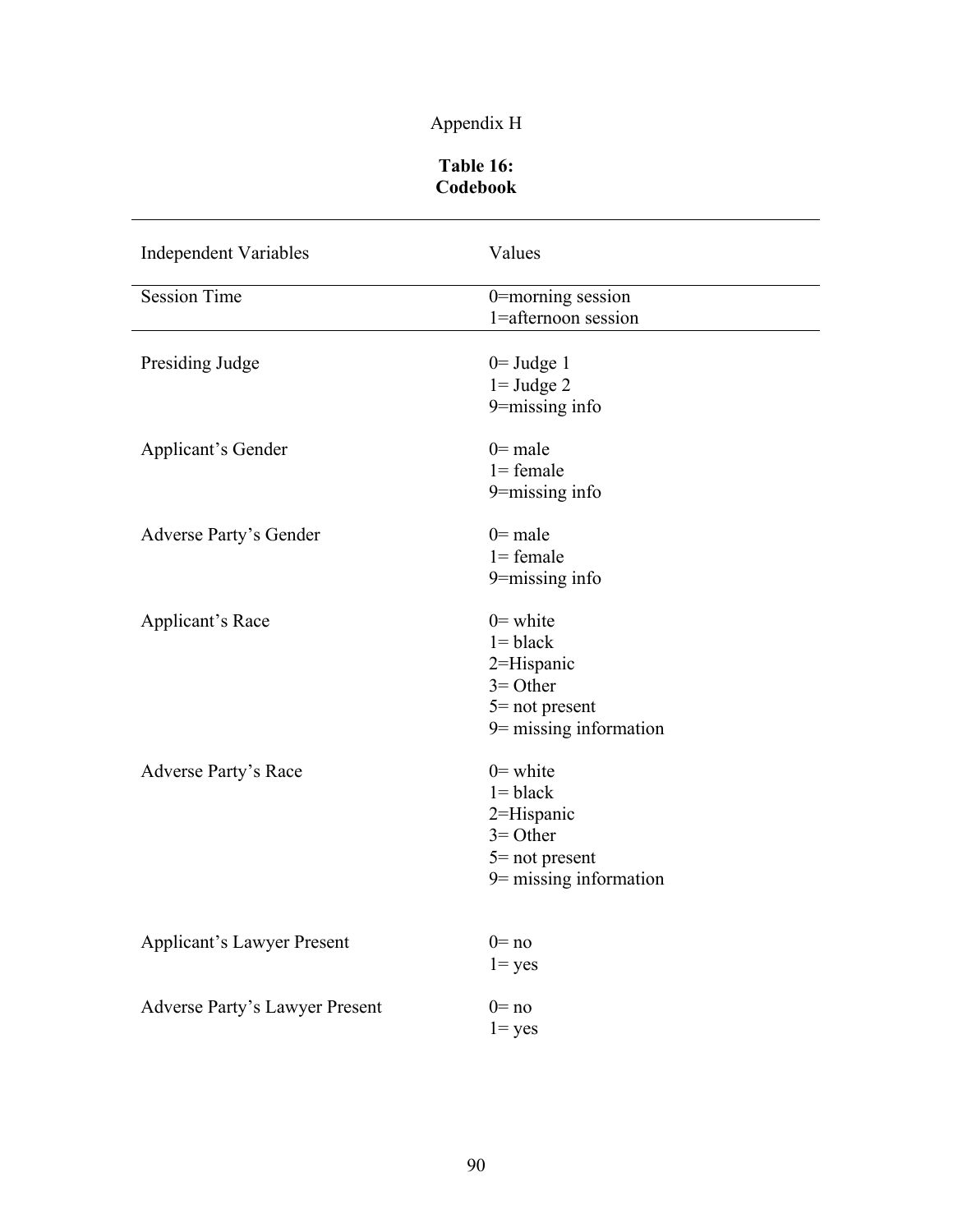| <b>Victim Advocate Present</b>            | $0 = no$<br>$1 = yes$                                                                                                                                     |
|-------------------------------------------|-----------------------------------------------------------------------------------------------------------------------------------------------------------|
| <b>Translator Present</b>                 | $0 = no$<br>$1 = yes$                                                                                                                                     |
| Informal Support Person for Applicant     | $0 = no$<br>$1 = yes$                                                                                                                                     |
| Informal Support Person for Adverse Party | $0 = no$<br>$1 = yes$                                                                                                                                     |
| Child/Children Mentioned during hearing   | $0 = no$<br>$1 = yes$                                                                                                                                     |
| Weapon Mentioned during hearing           | $0 = no$<br>$1 = yes$ , weapon was used by adverse party                                                                                                  |
| <b>Abuse Mentioned</b>                    | $0 = no$ , abuse was not mentioned<br>$1 = yes$ , abuse was mentioned                                                                                     |
| Type of Abused Mentioned                  | $1 = physical$<br>$2$ verbal<br>$3 =$ Other (i.e., destruction of property,<br>sexual, stalking)<br>$6$ = more than one type<br>$9$ = missing information |
| Litigants' Presence                       | $0$ = Neither party present<br>1= Applicant only present<br>$2$ = Adverse party only present<br>3 = Both parties present                                  |
| Dependent Variables<br>TPO Granted        | Values<br>$0 = no$<br>$1 = yes$<br>$9 = missing$ info                                                                                                     |
| TPO Length                                | $0$ = less than 6 months<br>$1 =$ over 6 months<br>4= Not applicable, TPO not granted<br>$9$ = Missing Info                                               |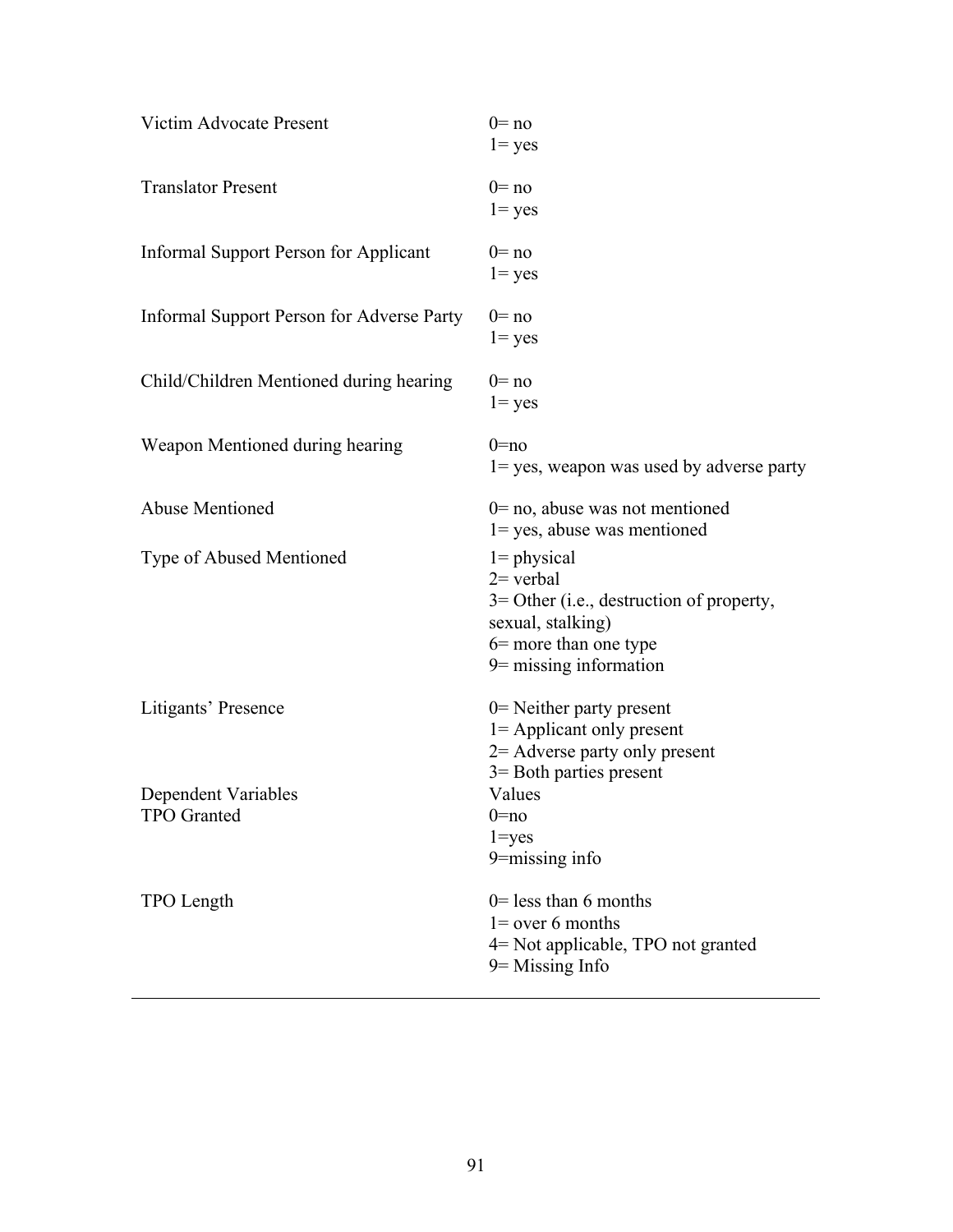# Appendix I

## **Table 17: TPO Data Set**

Variables Description

| Presiding Judge                      | Judge 1, Judge 2                                    |
|--------------------------------------|-----------------------------------------------------|
| <b>Applicant's Gender</b>            | Male, Female                                        |
| <b>Adverse Party's Gender</b>        | Male, Female                                        |
| <b>Applicant's Race</b>              | White, African American, Hispanic, Asian, Other     |
| <b>Adverse Party's Race</b>          | White, African American, Hispanic, Asian, Other     |
| Weapon Mentioned                     | Yes, No                                             |
| Type of Weapon                       | Gun, Knife, Other                                   |
| Type of Abused Mentioned             | Physical, Verbal, Stalking, Sexual, Destruction of  |
|                                      | Property, Combination                               |
| <b>Session Time</b>                  | Morning, Afternoon                                  |
| Police Involvement                   | Yes, No                                             |
| <b>Reason for Police Involvement</b> | DV call, PO Violation, Other                        |
| <b>CPS</b> Involvement               | Yes, No                                             |
| Criminal Case Pending                | Yes, No                                             |
| Type of Criminal Case                | i.e., aggravated assault                            |
| <b>ADV</b> Incarcerated              | Yes, No                                             |
| PO Service                           | Sheriff's Office, APP, Third Party, APP's Friend/   |
|                                      | <b>Family Member</b>                                |
| <b>Applicant Present</b>             | Yes, No                                             |
| <b>Adverse Party Present</b>         | Yes, No                                             |
| <b>Evidence Presented</b>            | Yes, No                                             |
| Type of Evidence                     | Messages, Emails, Pictures of Abuse, Police         |
|                                      | Reports and Testimony, Other                        |
| <b>APP Employment Status</b>         | Unemployed, Part-time, Full-time                    |
| <b>ADV Employment Status</b>         | Unemployed, Part-time, Full-time                    |
| Child Support Ordered by Judge       | Yes, No                                             |
| Gun Restriction imposed by Judge     | Yes, No                                             |
| Type of Civil Case Pending           | Divorce, Custody Battle, Child Support, Other       |
| Relationship type btw APP and ADV    | Family Member, Intimate Partner, Other              |
| <b>Eyewitness to Abuse</b>           | Family Member, Child, Police, Friend, Other         |
| <b>ESL APP</b>                       | Yes, No                                             |
| <b>APP Maintaining Contact</b>       | Yes, No                                             |
| APP's Reasons for Maintain Contact   | Child, Economic, Other                              |
| Applicant's Demeanor                 | Scared, Confident, Crying, Other                    |
| <b>Effectiveness of PO</b>           | Extremely Effective, Fairly Effective, Ineffective, |
|                                      | Other                                               |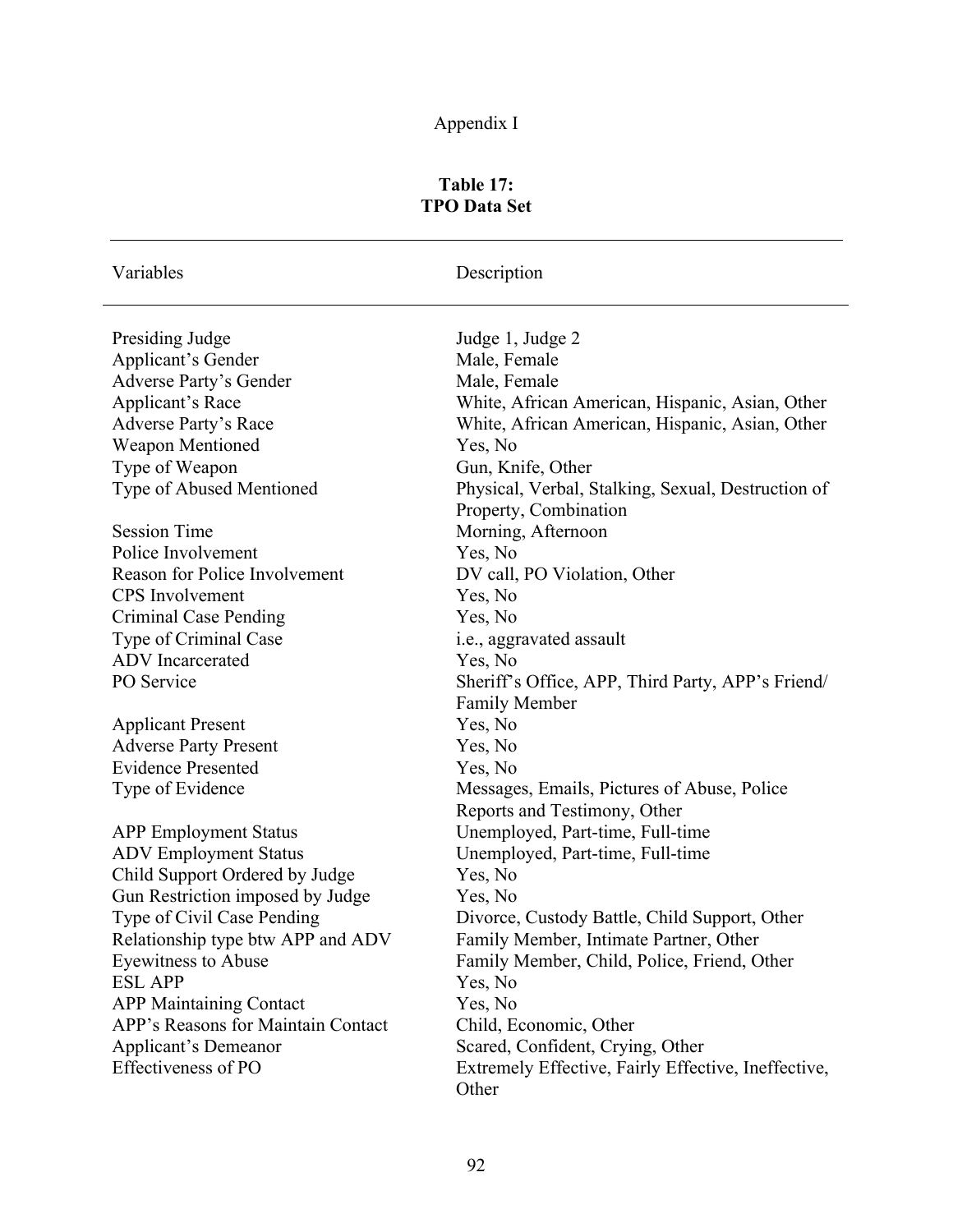| APP's Age                                 | 18-25, 26-33, 34-41, 42-49, over 49                        |
|-------------------------------------------|------------------------------------------------------------|
| ADV's Age                                 | 18-25, 26-33, 34-41, 42-49, over 49                        |
| Number of Years in Relationship           | a year or less, 2-3 years, 4-5 years, 6 years or more      |
| APP's History of Victimization            | i.e., first time                                           |
| <b>ADV'S Criminal History</b>             | i.e., arrested for either DV or non DV related<br>incident |
| First Time Applying for PO                | Yes, No                                                    |
| Type of Filing                            | Emergency (over the phone), In person                      |
| <b>Protection Order Granted</b>           | Yes, No                                                    |
| <b>Advocate Present</b>                   | Yes, No                                                    |
| <b>Translator Present</b>                 | Yes, No                                                    |
| APP's Lawyer Present                      | Yes, No                                                    |
| <b>ADV's Lawyer Present</b>               | Yes, No                                                    |
| <b>Children Mentioned</b>                 | Yes, No                                                    |
| Number of Children                        | $1, 2$ , more than $2$                                     |
| Living Arrangements                       | Single, Cohabitating                                       |
| <b>Current Relationship Status of APP</b> | Single, Married, Divorced, Widowed, Engaged,<br>Other      |
| <b>Current Relationship Status of ADV</b> | Single, Married, Divorced, Widowed, Engaged,<br>Other      |
| Emergency PO in Place                     | Yes, No                                                    |
| Length of PO                              | 1 month or less, 2-3 months, 4-6 months, over 6<br>months  |
| <b>Informal Support Present</b>           | Yes, No                                                    |
| Violation of PO                           | Yes, No                                                    |
| Type of Hearing                           | TPO, TPO extension, Order to Show Cause/                   |
| ADV Present via CCDC Camera               | Contempt, Order to Modify/ Dissolve<br>Yes, No             |
|                                           |                                                            |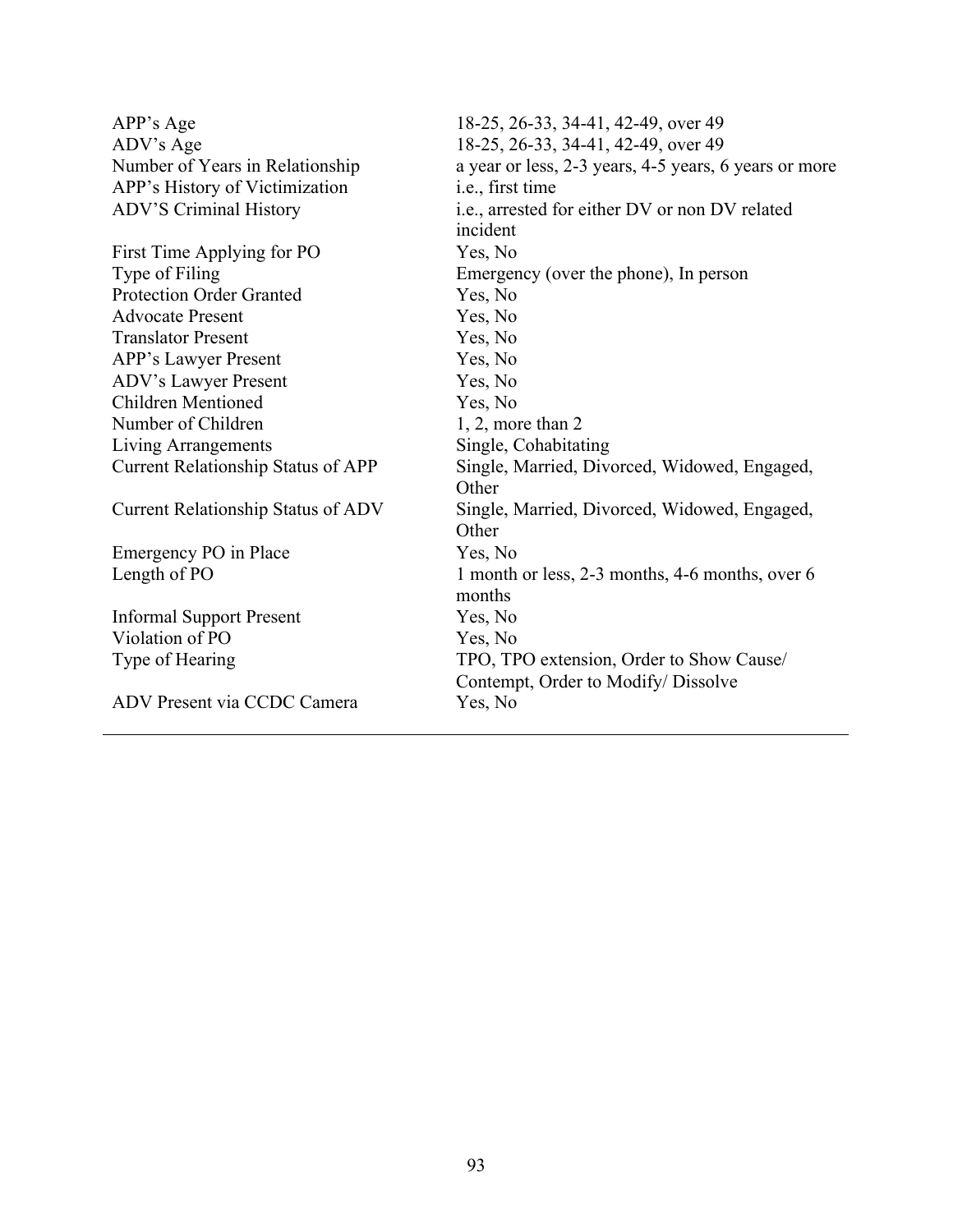#### References

- Adelman, M., & Morgan, P. (2006). Law Enforcement Versus Battered Women The Conflict Over the Lautenberg Amendment. *Affilia*, *21*(1), 28-45.
- Anderson, K. L. (2015). Victims' Voices and Victims' Choices in Three IPV Courts. *Violence against women*, *21*(1), 105-124.
- Bell, M. E., & Goodman, L. A. (2001). Supporting Battered Women Involved with the Court System An Evaluation of a Law School-Based Advocacy Intervention. *Violence Against Women*, *7*(12), 1377-1404.
- Campbell, M., & Gregor, F. M. (2002). *Mapping social relations: A primer in doing institutional ethnography*. University of Toronto Press.
- Centers for Disease Control and Prevention (2015). Intimate Partner Violence: Consequences. Retrieved July  $1<sup>st</sup>$ , 2015 from

http://www.cdc.gov/ViolencePrevention/intimatepartnerviolence/consequences.html

- Chesney-Lind, M. (2006). Patriarchy, crime, and justice feminist criminology in an era of backlash. *Feminist Criminology*, *1*(1), 6-26.
- Cissner, A. B., Labriola, M., & Rempel, M. (2015). Domestic Violence Courts A Multisite Test of Whether and How They Change Offender Outcomes. *Violence against women*, 1077801215589231.
- Currul-Dykeman, K. (2014). Domestic violence case processing: a matter of local legal culture. *Contemporary Justice Review*, *17*(2), 250-272.
- Daly, K. (1993). Class-Race-Gender: Sloganeering in Search of Meaning. Social Justice, 20 (1- 2), 56-71.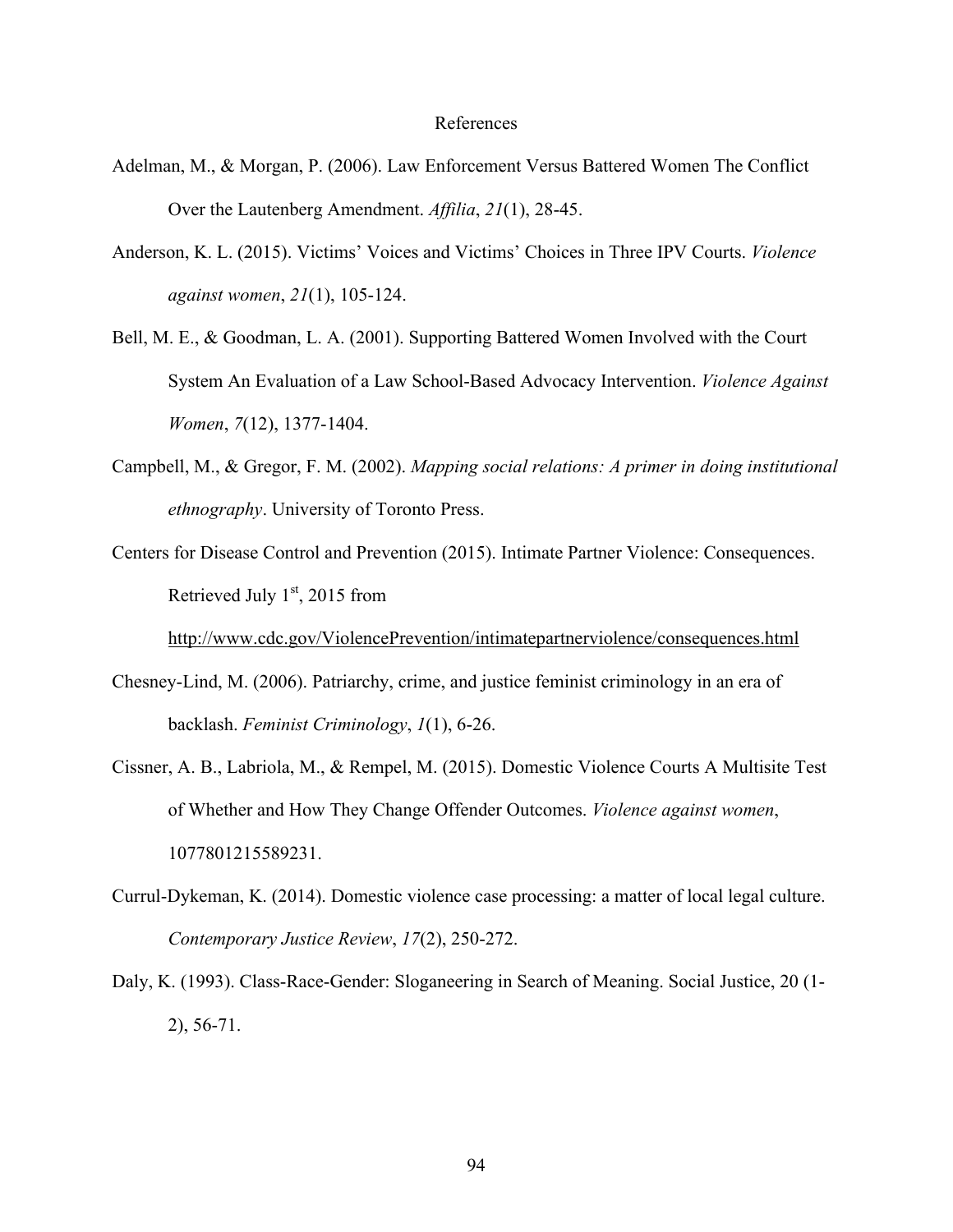- Daly, K. (1997). Different ways of conceptualizing sex/gender in Feminist Theory and their implications for Criminology. Theoretical Criminology, 1, 1, 25-51.
- Daly, K., & Chesney-Lind, M. (1988). Feminism and criminology. *Justice Quarterly*, *5*(4), 497- 538.
- DeJong, C., & Burgess-Proctor, A. (2006). A summary of personal protection order statutes in the United States. *Violence Against Women*, *12*(1), 68-88. doi: 10.1177/1077801205277720
- DeVault, M. L. (2006). What is Institutional Ethnography? Social Problems, 53, 3, 294-298.
- Diviney, C. L., Parekh, A., & Olson, L. M. (2009). Outcomes of civil protective orders: Results from one state. *Journal of Interpersonal Violence*, *24*(7), 1209-1221. doi: 10.1177/0886260508322185
- Durfee, A. (2008). Victim narratives, legal representation, and domestic violence civil protection orders. *Feminist Criminology*. DOI: 10.1177/1557085108324961
- Durfee, A., & Messing, J. T. (2012). Characteristics related to protection order use among victims of intimate partner violence. *Violence against women*, *18*(6), 701-710.
- Eisenstein, J., & Jacob, H. (1977). *Felony justice: An organizational analysis of criminal courts* (pp. 27-28). Boston: Little, Brown.
- Fagan, J. (1996). *The criminalization of domestic violence: Promises and limits*. US Department of Justice, Office of Justice Programs, National Institute of Justice.
- Family Law Self- Help Center (2015). About the Self- Help Center. Retrieved July  $1<sup>st</sup>$ , 2015 from http://www.familylawselfhelpcenter.org/self-help/about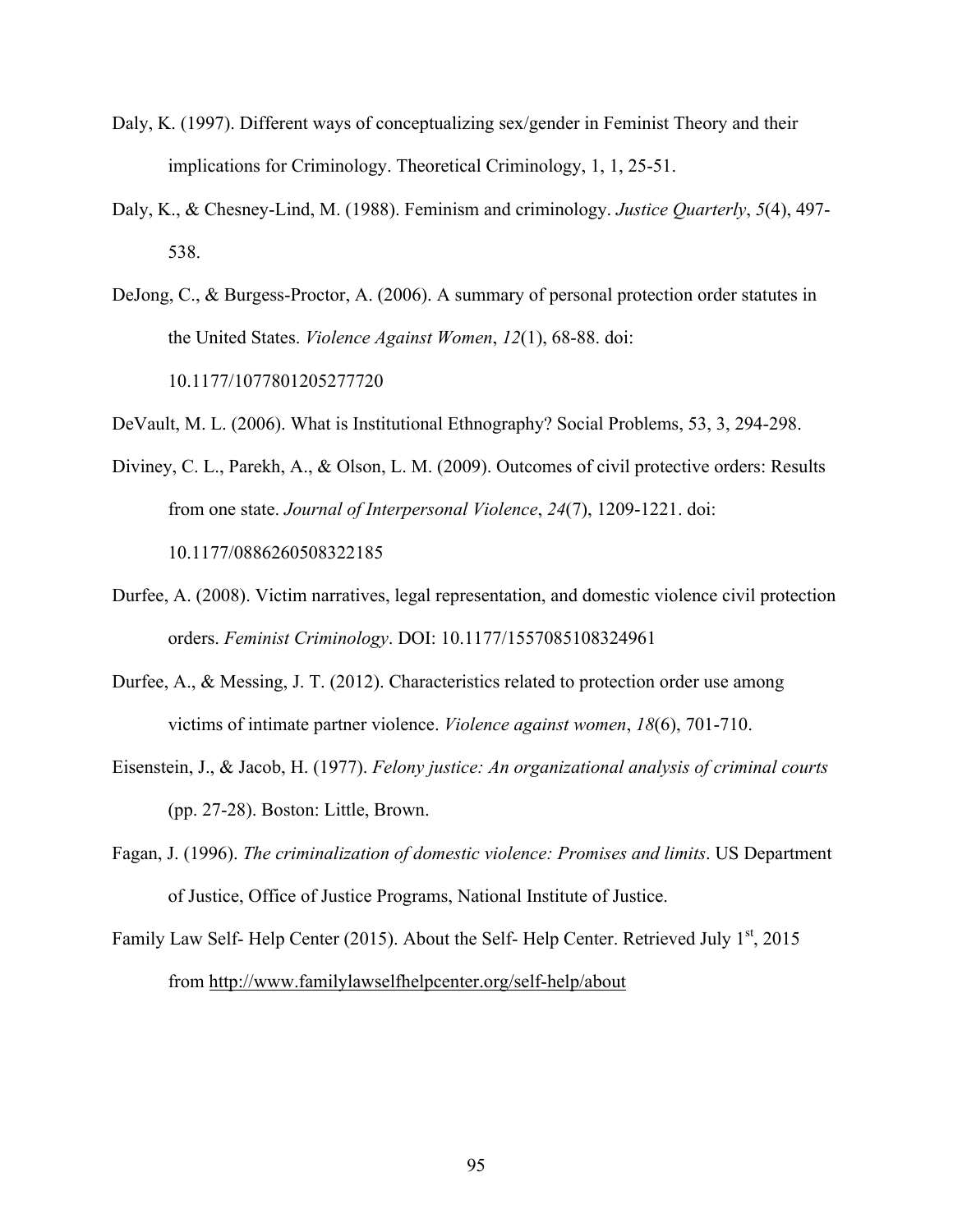- Fleury-Steiner, R. E., Miller, S. L., Maloney, S., & Postel, E. B. (2014). "No Contact, Except..." Visitation Decisions in Protection Orders for Intimate Partner Abuse. *Feminist Criminology*, 1557085114554259.
- Grau, J., Fagan, J., & Wexler, S. (1984). Restraining orders for battered women: Issues of access and efficacy. *Women & Politics*, *4*(3), 13-28.
- Hartman, J. L., & Belknap, J. (2003). Beyond the Gatekeepers Court Professionals' Self-Reported Attitudes about and Experiences with Misdemeanor Domestic Violence Cases. *Criminal Justice and Behavior*, *30*(3), 349-373.
- Logan, T. K., Shannon, L., Walker, R., & Faragher, T. M. (2006). Protective orders: Questions and conundrums. *Trauma, Violence, & Abuse*, *7*(3), 175-205. doi: 10.1177/152483006288930
- Logan, T. K., & Walker, R. (2009). Civil protective order outcomes: Violations and perceptions of effectiveness. *Journal of Interpersonal Violence*, *24*(4), 675-692. doi: 10.1177/0886260508317186
- Loseke, D. R., Gelles, R. J., & Cavanaugh, M. M. (Eds.). (2005). *Current controversies on family violence*. Sage Publications.
- Lucken, K., Rosky, J. W., & Watkins, C. (2015). She Said, He Said, Judge Said Analyzing Judicial Decision Making in Civil Protection Order Hearings. *Journal of interpersonal violence*, *30*(12), 2038-2066.
- McFarlane, J., Malecha, A., Gist, J., Watson, K., Batten, E., Hall, I., & Smith, S. (2004). Protection orders and intimate partner violence: An 18-month study of 150 Black, Hispanic, and White Women. *American Journal of Public Health*, *94*(4), 613-618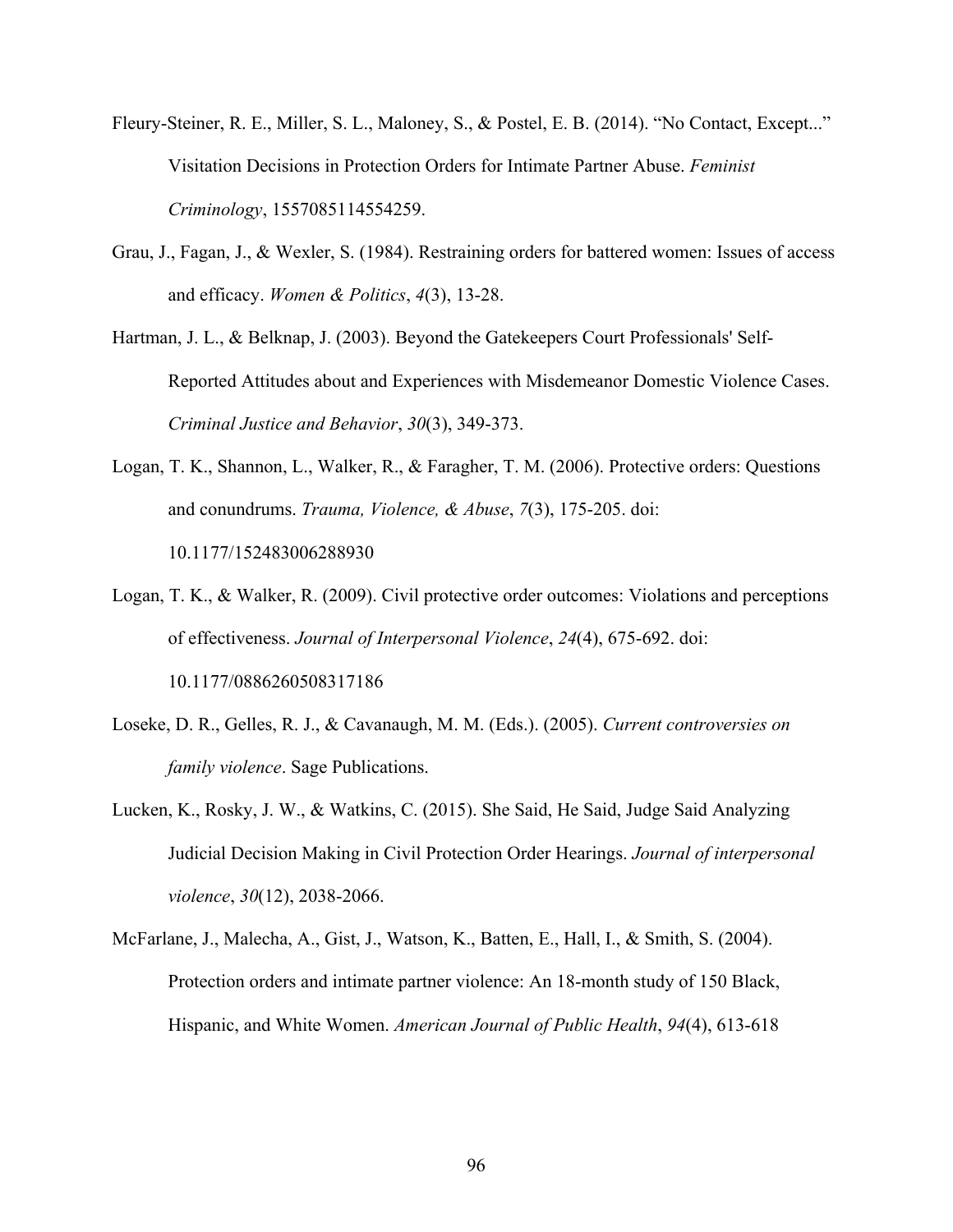- Moracco, K. E., Andersen, K., Buchanan, R. M., Espersen, C., Bowling, J. M., & Duffy, C. (2010). Who are the defendants in domestic violence protection order cases?. *Violence against women*, *16*(11), 1201-1223. DOI: 10.1177/1077801210387036
- National Intimate Partner and Sexual Violence Survey (2010). 2010 Summary Report. Retrieved July 1<sup>st,</sup> 2015 from http://www.cdc.gov/ViolencePrevention/pdf/NISVS\_Report2010a.pdf
- Nevada Network Against Domestic Violence (2014). 2014 Calendar Year Statistics Report. Retrieved July  $1<sup>st</sup>$ , 2015 from http://www.nnadv.org/resources/statistics/
- Postmus, J. L. (2007). Challenging the Negative Assumptions Surrounding Civil Protection Orders A Guide for Advocates. *Affilia*, *22*(4), 347-356.
- Safe Nest (2015). Advocacy. Retrieved July  $1<sup>st</sup>$ , 2015 from http://www.safenest.org
- Sorenson, S. B., & Shen, H. (2005). Restraining Orders in California A Look at Statewide Data. *Violence Against Women*, *11*(7), 912-933.
- Spitzberg, B. H. (2002). The tactical topography of stalking victimization and management. *Trauma, Violence, & Abuse*, *3*(4), 261-288.
- Statutes, N. R. (2013). Chapter 22. Contempts.
- Statutes, N. R. (2013). Chapter 33. Injunctions.
- U.S. Census Bureau (2015). State and County Quick Facts. Retrieved July  $1<sup>st</sup>$ , 2015 from http://quickfacts.census.gov
- Violence Policy Center (2012). When Men Murder Women: An Analysis of 2010 Homicide Data. Retrieved July  $1<sup>st</sup>$ , 2015 from http://www.vpc.org/studies/wmmw2012.pdf
- Vittes, K. A., & Sorenson, S. B. (2006). Are temporary restraining orders more likely to be issued when applications mention firearms?. *Evaluation review*, *30*(3), 266-282.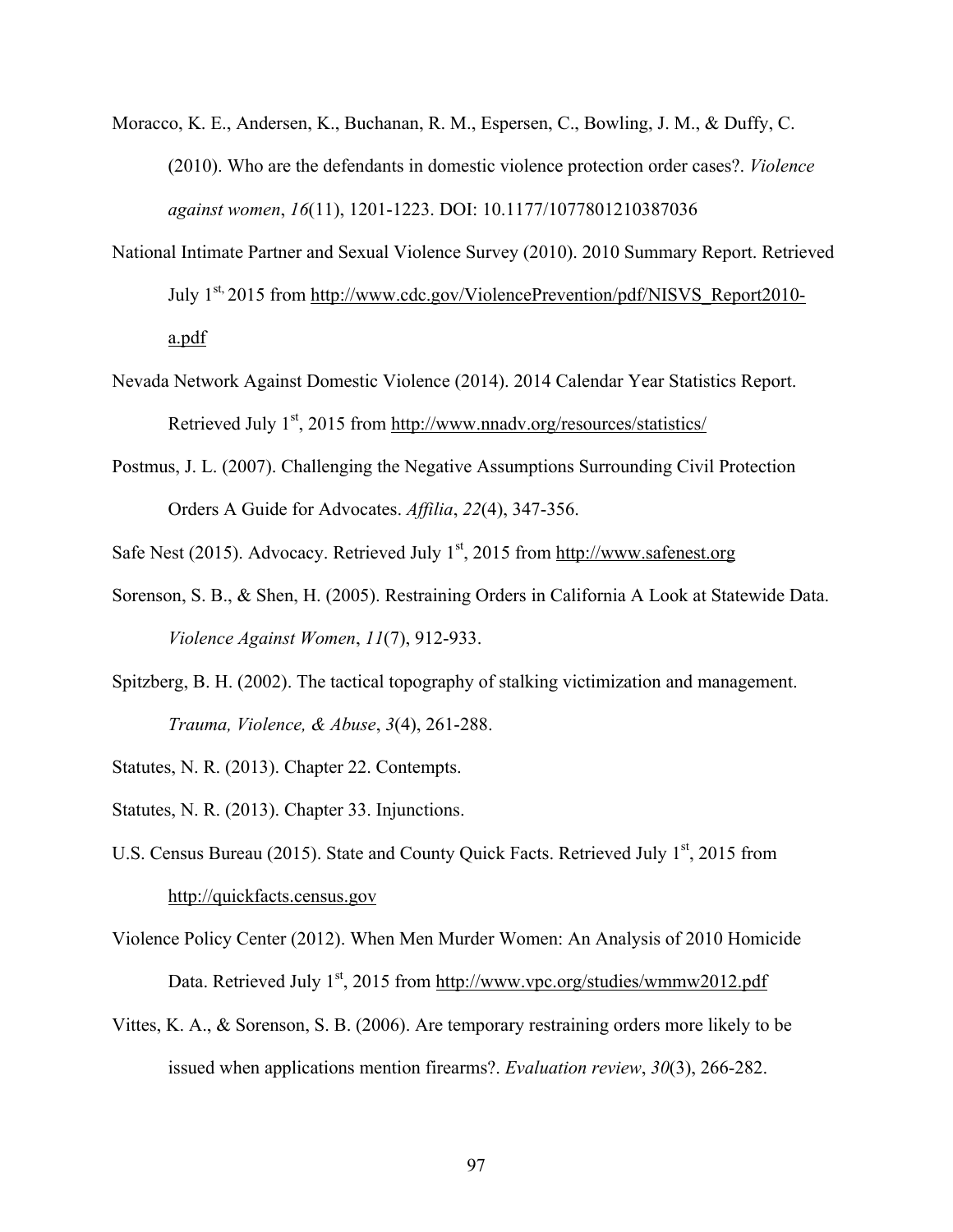- Wan, A. M. (2000). Battered Women in the Restraining Order Process Observations on a Court Advocacy Program. *Violence Against Women*, *6*(6), 606-632.
- Worden, A. P., & Carlson, B. E. (2005). Attitudes and beliefs about domestic violence: Results of a public opinion survey. *Journal of interpersonal violence*, *20*(10), 1219-1243. doi: 10.1177/0886260505278530